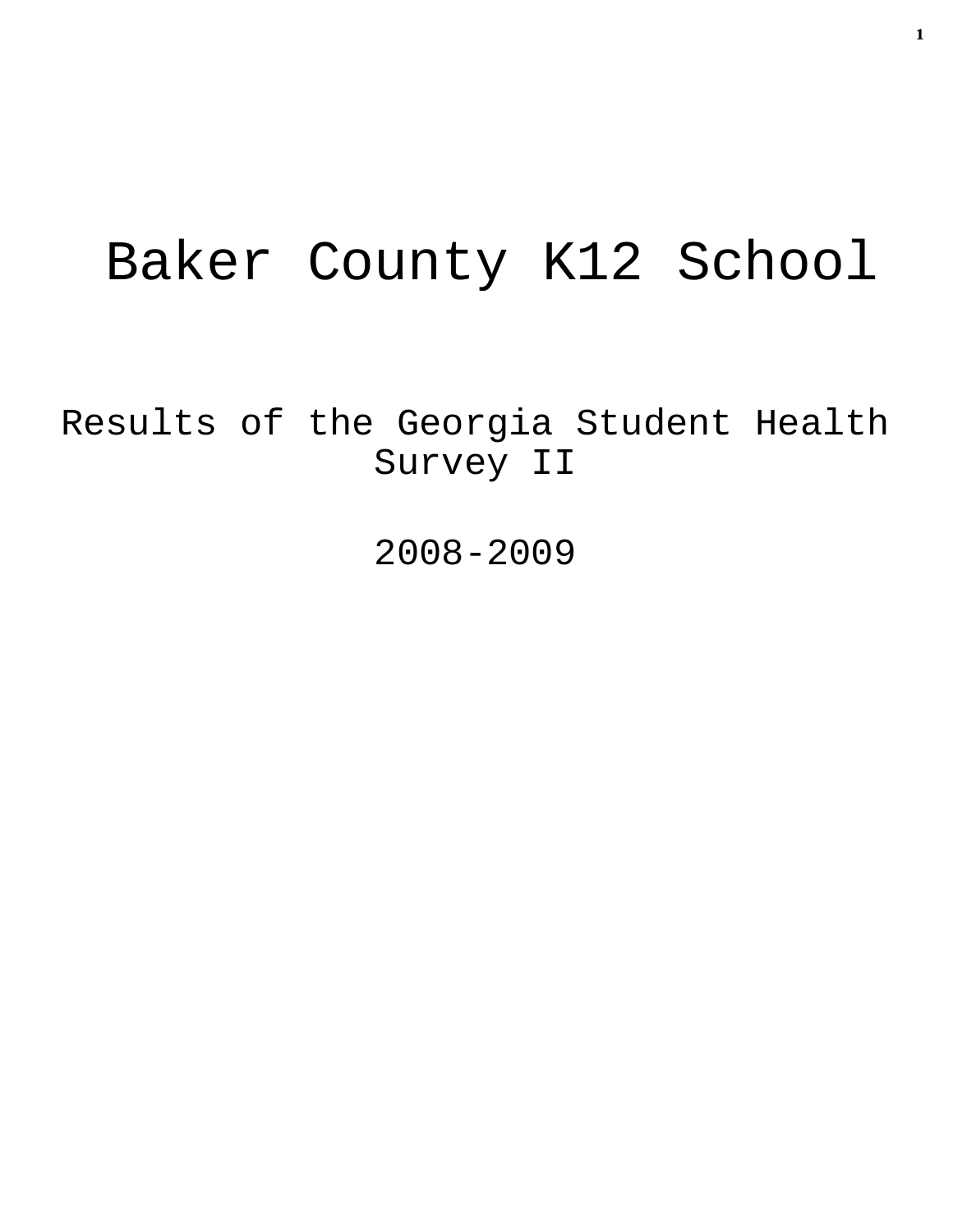# *Demographics* **2**

| Grade                            |    |  |  |  |  |  |
|----------------------------------|----|--|--|--|--|--|
| <b>Grade</b><br><b>Frequency</b> |    |  |  |  |  |  |
| $6\phantom{1}$                   | 33 |  |  |  |  |  |
| 8                                | 31 |  |  |  |  |  |
| 10                               | 8  |  |  |  |  |  |
| 12                               | 17 |  |  |  |  |  |

| <b>Frequency</b> | <b>Table of Gender by Grade</b> |              |             |            |             |       |  |
|------------------|---------------------------------|--------------|-------------|------------|-------------|-------|--|
| <b>Col Pct</b>   |                                 | Grade(Grade) |             |            |             |       |  |
|                  | Gender(Gender)                  | 6            | 8           | 10         | 12          | Total |  |
|                  | <b>Female</b>                   | 14<br>42.42  | 15<br>48.39 | 4<br>50.00 | 41.18       | 40    |  |
|                  | <b>Male</b>                     | 19<br>57.58  | 16<br>51.61 | 4<br>50.00 | 10<br>58.82 | 49    |  |
|                  | <b>Total</b>                    | 33           | 31          | 8          | 17          | 89    |  |

| <b>Frequency</b> | <b>Table of Ethnicity by Grade</b> |                         |                        |                  |                  |              |
|------------------|------------------------------------|-------------------------|------------------------|------------------|------------------|--------------|
| <b>Col Pct</b>   |                                    | Grade(Grade)            |                        |                  |                  |              |
|                  | <b>Ethnicity</b> (Ethnicity)       | 6                       | 8                      | 10               | 12               | <b>Total</b> |
|                  | <b>Black</b>                       | 21<br>63.64             | 22<br>70.97            | 7<br>87.50       | 15<br>88.24      | 65           |
|                  | <b>Hispanic</b>                    | $\overline{4}$<br>12.12 | 5<br>16.13             | $\theta$<br>0.00 | 5.88             | 10           |
|                  | <b>White</b>                       | 6<br>18.18              | $\overline{2}$<br>6.45 | 1<br>12.50       | 5.88             | 10           |
|                  | <b>Asian</b>                       | $\theta$<br>0.00        | 3.23                   | $\theta$<br>0.00 | $\Omega$<br>0.00 |              |
|                  | <b>Other</b>                       | $\overline{2}$<br>6.06  | 3.23                   | $\theta$<br>0.00 | $\Omega$<br>0.00 | 3            |
|                  | <b>Total</b>                       | 33                      | 31                     | 8                | 17               | 89           |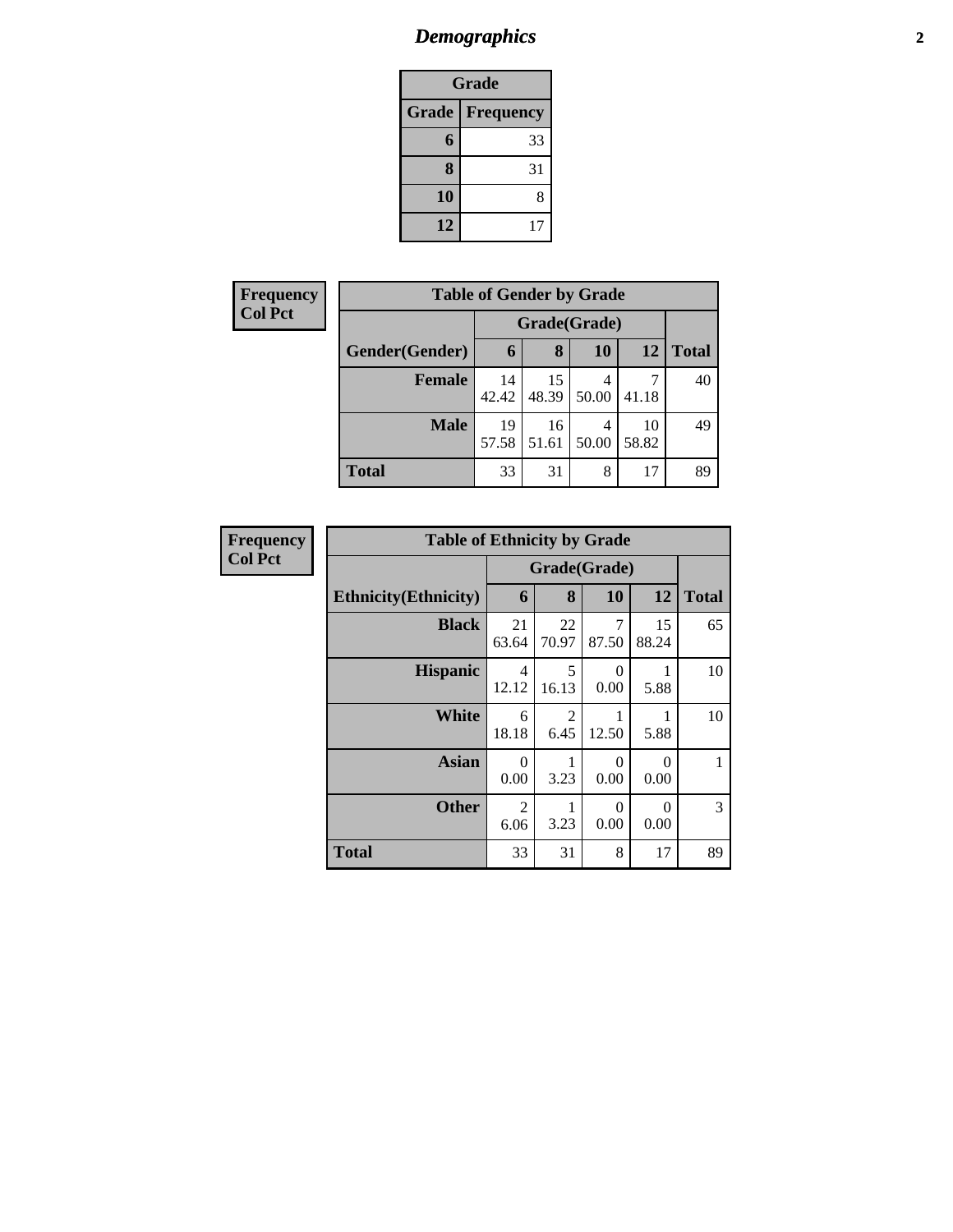#### *Title IV, Part A, Schedule A* **3** *Goal 1: Ensure that all schools are drug-free Baseline Data: Year 2008-2009 Prevalence of Drug Use*

| Frequency<br><b>Col Pct</b> | <b>Table of AlcoholAlt by Grade</b> |             |              |            |             |              |  |  |  |
|-----------------------------|-------------------------------------|-------------|--------------|------------|-------------|--------------|--|--|--|
|                             | AlcoholAlt(Alcohol                  |             | Grade(Grade) |            |             |              |  |  |  |
|                             | use, past 30 days)                  | 6           | 8            | 10         | 12          | <b>Total</b> |  |  |  |
|                             | Yes                                 | 3<br>9.09   | 8<br>25.81   | 6<br>75.00 | 4<br>23.53  | 21           |  |  |  |
|                             | N <sub>0</sub>                      | 30<br>90.91 | 23<br>74.19  | 2<br>25.00 | 13<br>76.47 | 68           |  |  |  |
|                             | Total                               | 33          | 31           | 8          | 17          | 89           |  |  |  |

| Frequency<br><b>Col Pct</b> | <b>Table of TobaccoAny by Grade</b> |              |             |            |             |              |  |  |
|-----------------------------|-------------------------------------|--------------|-------------|------------|-------------|--------------|--|--|
|                             | TobaccoAny(Tobacco                  | Grade(Grade) |             |            |             |              |  |  |
|                             | use, past 30 days)                  | 6            | 8           | 10         | 12          | <b>Total</b> |  |  |
|                             | <b>Yes</b>                          | 6<br>18.18   | 4<br>12.90  | 3<br>37.50 | 3<br>17.65  | 16           |  |  |
|                             | N <sub>0</sub>                      | 27<br>81.82  | 27<br>87.10 | 5<br>62.50 | 14<br>82.35 | 73           |  |  |
|                             | <b>Total</b>                        | 33           | 31          | 8          | 17          | 89           |  |  |

| Frequency      | <b>Table of MarijuanaAlt by Grade</b> |                  |             |            |             |              |
|----------------|---------------------------------------|------------------|-------------|------------|-------------|--------------|
| <b>Col Pct</b> | MarijuanaAlt(Marijuana                | Grade(Grade)     |             |            |             |              |
|                | use, past 30 days)                    | 6                | 8           | 10         | 12          | <b>Total</b> |
|                | <b>Yes</b>                            | $\Omega$<br>0.00 | 3<br>9.68   | 25.00      | 3<br>17.65  | 8            |
|                | N <sub>0</sub>                        | 33<br>100.00     | 28<br>90.32 | 6<br>75.00 | 14<br>82.35 | 81           |
|                | <b>Total</b>                          | 33               | 31          | 8          | 17          | 89           |

| <b>Frequency</b> | <b>Table of OtherDrugAny by Grade</b>  |             |              |            |             |              |  |
|------------------|----------------------------------------|-------------|--------------|------------|-------------|--------------|--|
| <b>Col Pct</b>   | <b>OtherDrugAny(Other</b><br>drug use, |             | Grade(Grade) |            |             |              |  |
|                  | past 30 days)                          | 6           | 8            | 10         | 12          | <b>Total</b> |  |
|                  | Yes                                    | 4<br>12.12  | 3<br>9.68    | 12.50      | 5.88        | 9            |  |
|                  | N <sub>0</sub>                         | 29<br>87.88 | 28<br>90.32  | 7<br>87.50 | 16<br>94.12 | 80           |  |
|                  | <b>Total</b>                           | 33          | 31           | 8          | 17          | 89           |  |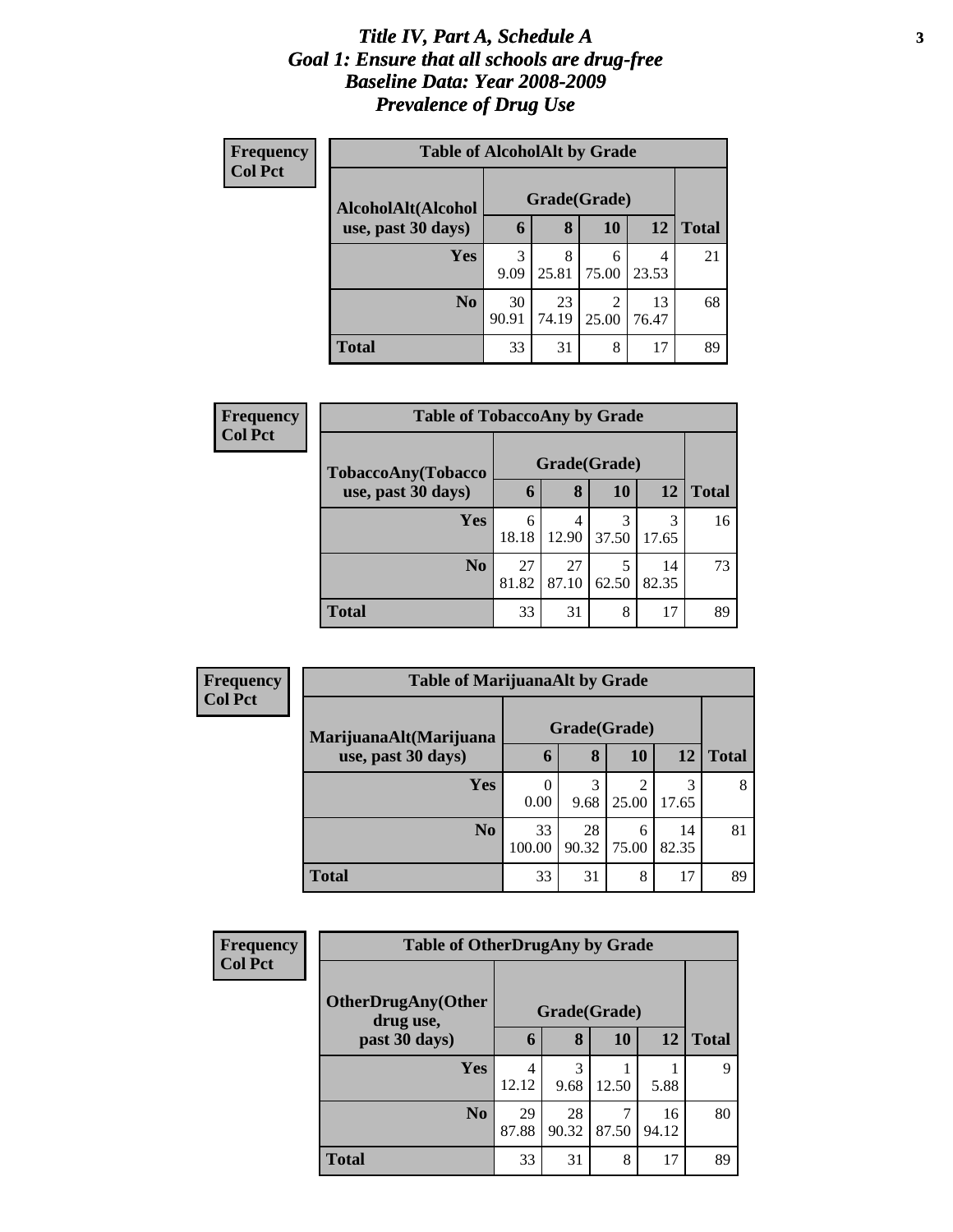#### *Average Age of Onset of Use* **4** *Results for "Average Age of Onset of Use" questions exclude students who said they did not use that substance*

| <b>Variable</b>       | Label                                                              | <b>Mean</b> |
|-----------------------|--------------------------------------------------------------------|-------------|
| Alcoholinit2          | I started using alcohol when I was                                 | 11.61       |
| Cigarettesinit2       | I started smoking tobacco when I was                               | 10.94       |
| Smokelessinit2        | I started chewing tobacco when I was                               | 10.00       |
| Marijuanainit2        | I started using marijuana when I was                               | 12.20       |
| Cocaineinit2          | I started using cocaine when I was                                 | 9.75        |
| Inhalantsinit2        | I started using inhalants when I was                               | 8.00        |
| Steroidsinit2         | I started using steroids when I was                                | 9.00        |
| Ecstasyinit2          | I started using ecstasy when I was                                 | 10.00       |
| Methinit <sub>2</sub> | I started using methamphetamines when I was                        | 8.00        |
| Hallucinogensinit2    | I started using hallucinogens when I was                           | 8.00        |
| Prescriptioninit2     | I started using prescription drugs not prescribed to me when I was | 11.50       |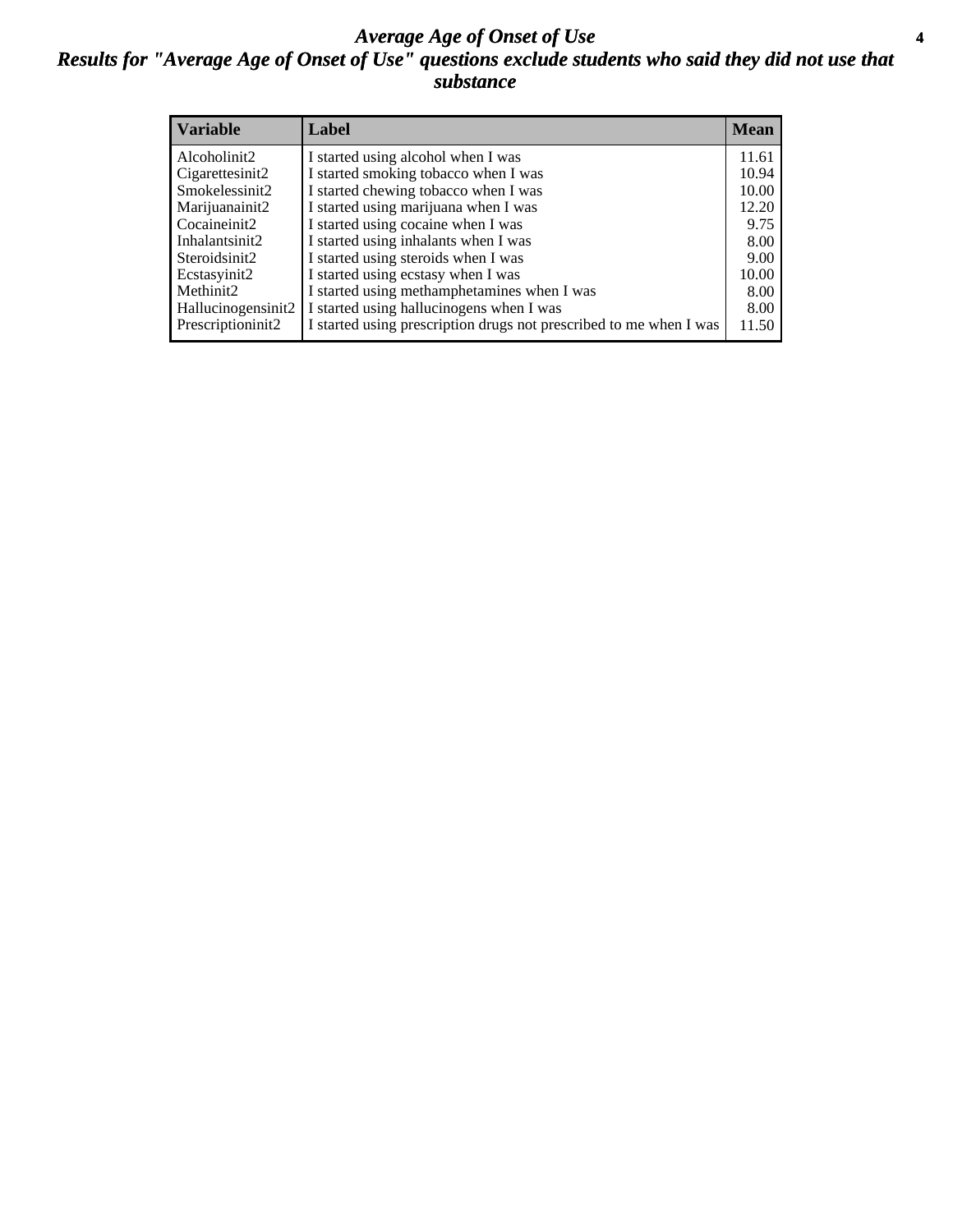# *Perception of Health Risk* **5**

| <b>Frequency</b> | <b>Table of Alcoholharmdich by Grade</b> |              |             |            |             |              |  |
|------------------|------------------------------------------|--------------|-------------|------------|-------------|--------------|--|
| <b>Col Pct</b>   | Alcoholharmdich(I<br>think alcohol is    | Grade(Grade) |             |            |             |              |  |
|                  | harmful)                                 | 6            | 8           | <b>10</b>  | 12          | <b>Total</b> |  |
|                  | <b>Yes</b>                               | 18<br>54.55  | 21<br>67.74 | 6<br>75.00 | 14<br>82.35 | 59           |  |
|                  | N <sub>o</sub>                           | 15<br>45.45  | 10<br>32.26 | 2<br>25.00 | 3<br>17.65  | 30           |  |
|                  | <b>Total</b>                             | 33           | 31          | 8          | 17          | 89           |  |

| Frequency      | <b>Table of Tobaccoharmdich by Grade</b> |              |             |             |             |              |  |
|----------------|------------------------------------------|--------------|-------------|-------------|-------------|--------------|--|
| <b>Col Pct</b> | Tobaccoharmdich(I<br>think tobacco is    | Grade(Grade) |             |             |             |              |  |
|                | harmful)                                 | 6            | 8           | 10          | <b>12</b>   | <b>Total</b> |  |
|                | <b>Yes</b>                               | 18<br>54.55  | 26<br>83.87 | 8<br>100.00 | 15<br>88.24 | 67           |  |
|                | N <sub>0</sub>                           | 15<br>45.45  | 5<br>16.13  | 0.00        | 2<br>11.76  | 22           |  |
|                | <b>Total</b>                             | 33           | 31          | 8           | 17          | 89           |  |

| Frequency<br><b>Col Pct</b> | <b>Table of Marijuanaharmdich by Grade</b> |             |              |            |             |              |
|-----------------------------|--------------------------------------------|-------------|--------------|------------|-------------|--------------|
|                             | Marijuanaharmdich(I<br>think marijuana is  |             | Grade(Grade) |            |             |              |
|                             | harmful)                                   | 6           | 8            | 10         | 12          | <b>Total</b> |
|                             | <b>Yes</b>                                 | 20<br>60.61 | 25<br>80.65  | 5<br>62.50 | 13<br>76.47 | 63           |
|                             | N <sub>0</sub>                             | 13<br>39.39 | 6<br>19.35   | 3<br>37.50 | 4<br>23.53  | 26           |
|                             | <b>Total</b>                               | 33          | 31           | 8          | 17          | 89           |

| Frequency      | <b>Table of Otherdrugharmdich by Grade</b>   |             |             |                  |             |              |
|----------------|----------------------------------------------|-------------|-------------|------------------|-------------|--------------|
| <b>Col Pct</b> | Otherdrugharmdich(I<br>think other drugs are |             |             | Grade(Grade)     |             |              |
|                | harmful)                                     | 6           | 8           | 10               | 12          | <b>Total</b> |
|                | <b>Yes</b>                                   | 20<br>60.61 | 28<br>90.32 | 8<br>100.00      | 14<br>82.35 | 70           |
|                | N <sub>0</sub>                               | 13<br>39.39 | 3<br>9.68   | $\Omega$<br>0.00 | 3<br>17.65  | 19           |
|                | <b>Total</b>                                 | 33          | 31          | 8                | 17          | 89           |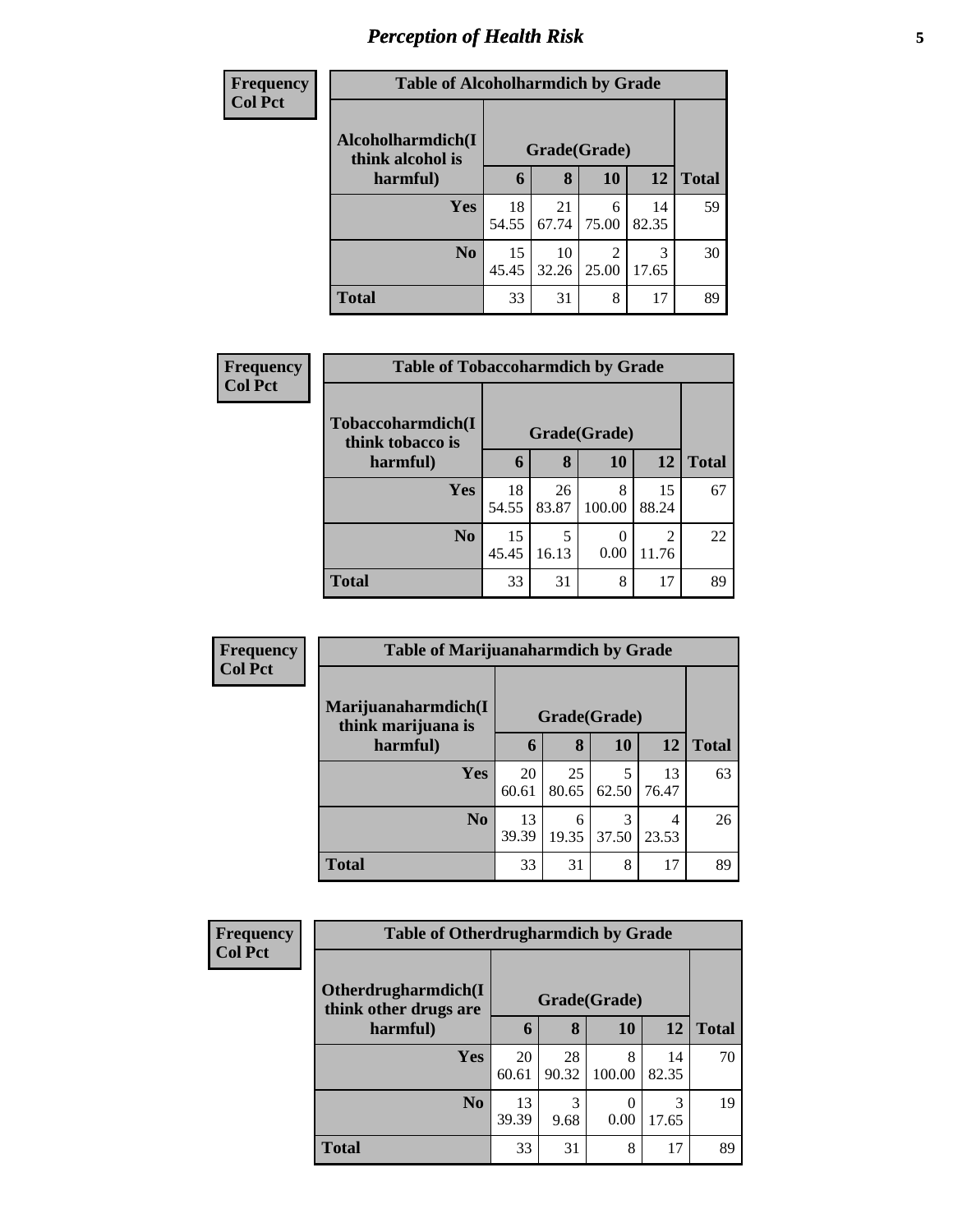### *Social Disapproval* **6**

| <b>Frequency</b> | <b>Table of Alcoholpeerdich by Grade</b> |             |              |            |             |              |  |
|------------------|------------------------------------------|-------------|--------------|------------|-------------|--------------|--|
| <b>Col Pct</b>   |                                          |             |              |            |             |              |  |
|                  | Alcoholpeerdich(My<br>friends would      |             | Grade(Grade) |            |             |              |  |
|                  | disapprove if I used<br>alcohol)         | 6           | 8            | <b>10</b>  | 12          | <b>Total</b> |  |
|                  | Yes                                      | 21<br>63.64 | 18<br>58.06  | 3<br>37.50 | 41.18       | 49           |  |
|                  | N <sub>0</sub>                           | 12<br>36.36 | 13<br>41.94  | 5<br>62.50 | 10<br>58.82 | 40           |  |
|                  | <b>Total</b>                             | 33          | 31           | 8          | 17          | 89           |  |

| <b>Frequency</b> | <b>Table of Tobaccopeerdich by Grade</b>                            |             |              |                         |             |              |
|------------------|---------------------------------------------------------------------|-------------|--------------|-------------------------|-------------|--------------|
| <b>Col Pct</b>   | <b>Tobaccopeerdich</b> (My<br>friends would<br>disapprove if I used |             | Grade(Grade) |                         |             |              |
|                  | tobacco)                                                            | 6           | 8            | 10                      | 12          | <b>Total</b> |
|                  | <b>Yes</b>                                                          | 20<br>60.61 | 21<br>67.74  | $\mathfrak{D}$<br>25.00 | 7<br>41.18  | 50           |
|                  | N <sub>o</sub>                                                      | 13<br>39.39 | 10<br>32.26  | 6<br>75.00              | 10<br>58.82 | 39           |
|                  | <b>Total</b>                                                        | 33          | 31           | 8                       | 17          | 89           |

| Frequency      | <b>Table of Marijuanapeerdich by Grade</b>                    |             |              |            |             |              |
|----------------|---------------------------------------------------------------|-------------|--------------|------------|-------------|--------------|
| <b>Col Pct</b> | Marijuanapeerdich(My<br>friends would<br>disapprove if I used |             | Grade(Grade) |            |             |              |
|                | marijuana)                                                    | 6           | 8            | 10         | 12          | <b>Total</b> |
|                | <b>Yes</b>                                                    | 22<br>66.67 | 19<br>61.29  | 3<br>37.50 | 41.18       | 51           |
|                | N <sub>0</sub>                                                | 11<br>33.33 | 12<br>38.71  | 5<br>62.50 | 10<br>58.82 | 38           |
|                | <b>Total</b>                                                  | 33          | 31           | 8          | 17          | 89           |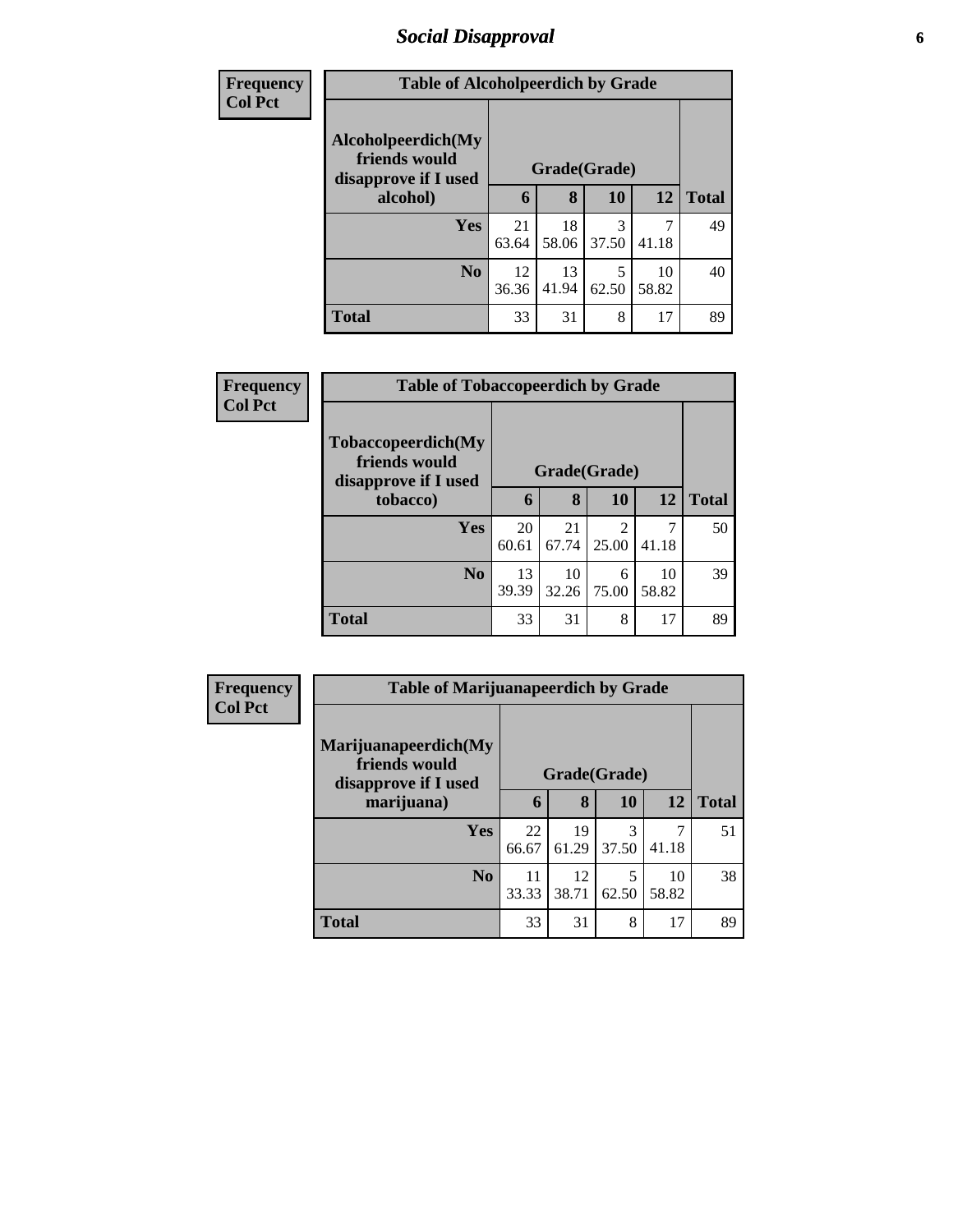### *Social Disapproval* **7**

| <b>Frequency</b> |                                                               | <b>Table of Otherdrugpeerdich by Grade</b> |             |            |             |              |  |
|------------------|---------------------------------------------------------------|--------------------------------------------|-------------|------------|-------------|--------------|--|
| <b>Col Pct</b>   | Otherdrugpeerdich(My<br>friends would<br>disapprove if I used | Grade(Grade)                               |             |            |             |              |  |
|                  | other drugs)                                                  | 6                                          | 8           | <b>10</b>  | <b>12</b>   | <b>Total</b> |  |
|                  | Yes                                                           | 21<br>63.64                                | 20<br>64.52 | 5<br>62.50 | 11<br>64.71 | 57           |  |
|                  | N <sub>0</sub>                                                | 12<br>36.36                                | 11<br>35.48 | 3<br>37.50 | 6<br>35.29  | 32           |  |
|                  | <b>Total</b>                                                  | 33                                         | 31          | 8          | 17          | 89           |  |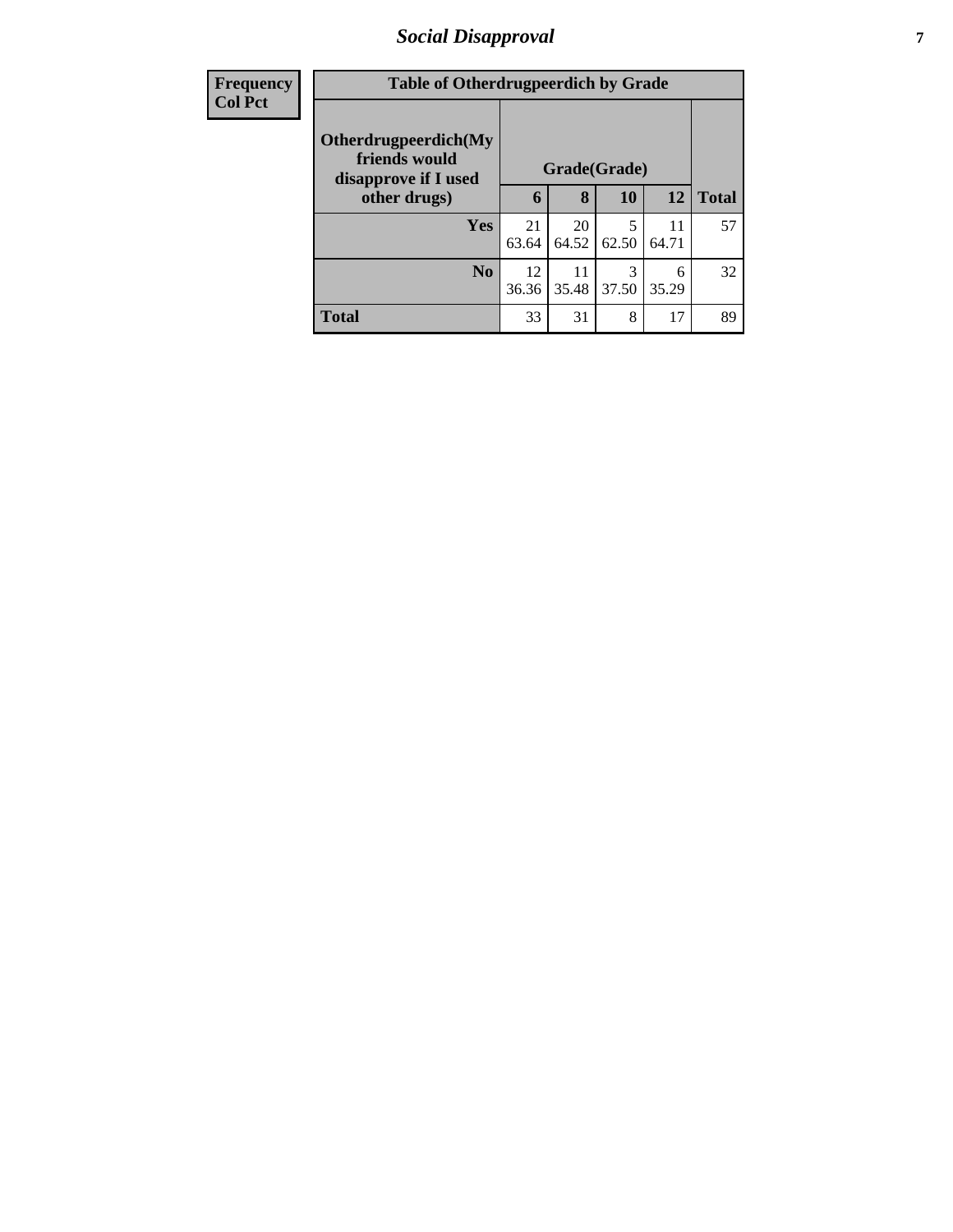#### Title IV, Part A, Schedule A **8** *Goal 2: To help ensure that all schools are safe and disciplined Baseline Data: Year 2008-2009 Student Involvement in Gang Activity*

| Frequency<br><b>Col Pct</b> |                                                                                                   | <b>Table of Gangself by Grade</b> |                         |                    |             |              |  |  |  |  |
|-----------------------------|---------------------------------------------------------------------------------------------------|-----------------------------------|-------------------------|--------------------|-------------|--------------|--|--|--|--|
|                             | Gangself(I<br>have<br>participated<br>in illegal<br>gang<br>activities in<br>the past 30<br>days) | 6                                 | 8                       | Grade(Grade)<br>10 | 12          | <b>Total</b> |  |  |  |  |
|                             | Yes                                                                                               | 7<br>21.21                        | $\overline{4}$<br>12.90 | 2<br>25.00         | 5.88        | 14           |  |  |  |  |
|                             | N <sub>0</sub>                                                                                    | 26<br>78.79                       | 27<br>87.10             | 6<br>75.00         | 16<br>94.12 | 75           |  |  |  |  |
|                             | <b>Total</b>                                                                                      | 33                                | 31                      | 8                  | 17          | 89           |  |  |  |  |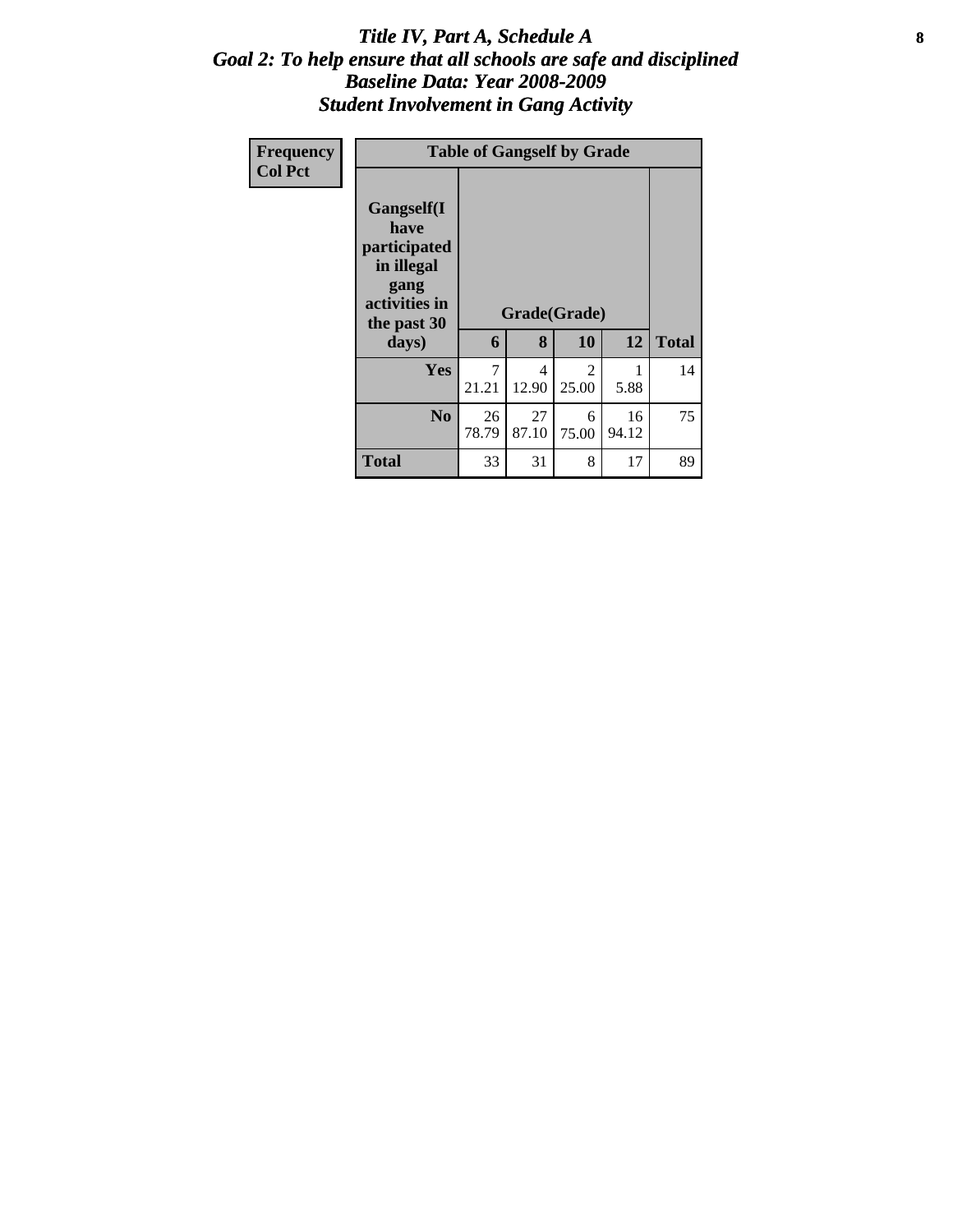# *Student Perception of School Safety* **9**

| <b>Frequency</b> |
|------------------|
| <b>Row Pct</b>   |

| <b>Table of Grade by Safeschool</b> |                          |                                                        |                                    |                                    |              |  |  |  |  |
|-------------------------------------|--------------------------|--------------------------------------------------------|------------------------------------|------------------------------------|--------------|--|--|--|--|
|                                     |                          | Safeschool (School is a place at which I feel<br>safe) |                                    |                                    |              |  |  |  |  |
| Grade(Grade)                        | <b>Strongly</b><br>Agree | <b>Somewhat</b><br>Agree                               | <b>Somewhat</b><br><b>Disagree</b> | <b>Strongly</b><br><b>Disagree</b> | <b>Total</b> |  |  |  |  |
| 6                                   | 6<br>18.18               | 9<br>27.27                                             | 5<br>15.15                         | 13<br>39.39                        | 33           |  |  |  |  |
| 8                                   | 8<br>25.81               | 11<br>35.48                                            | 5<br>16.13                         | 22.58                              | 31           |  |  |  |  |
| 10                                  | $\mathcal{D}$<br>25.00   | $\overline{2}$<br>25.00                                | $\mathfrak{D}$<br>25.00            | $\mathfrak{D}$<br>25.00            | 8            |  |  |  |  |
| 12                                  | 5<br>29.41               | 4<br>4<br>4<br>23.53<br>23.53<br>23.53                 |                                    |                                    |              |  |  |  |  |
| <b>Total</b>                        | 21                       | 26                                                     | 16                                 | 26                                 | 89           |  |  |  |  |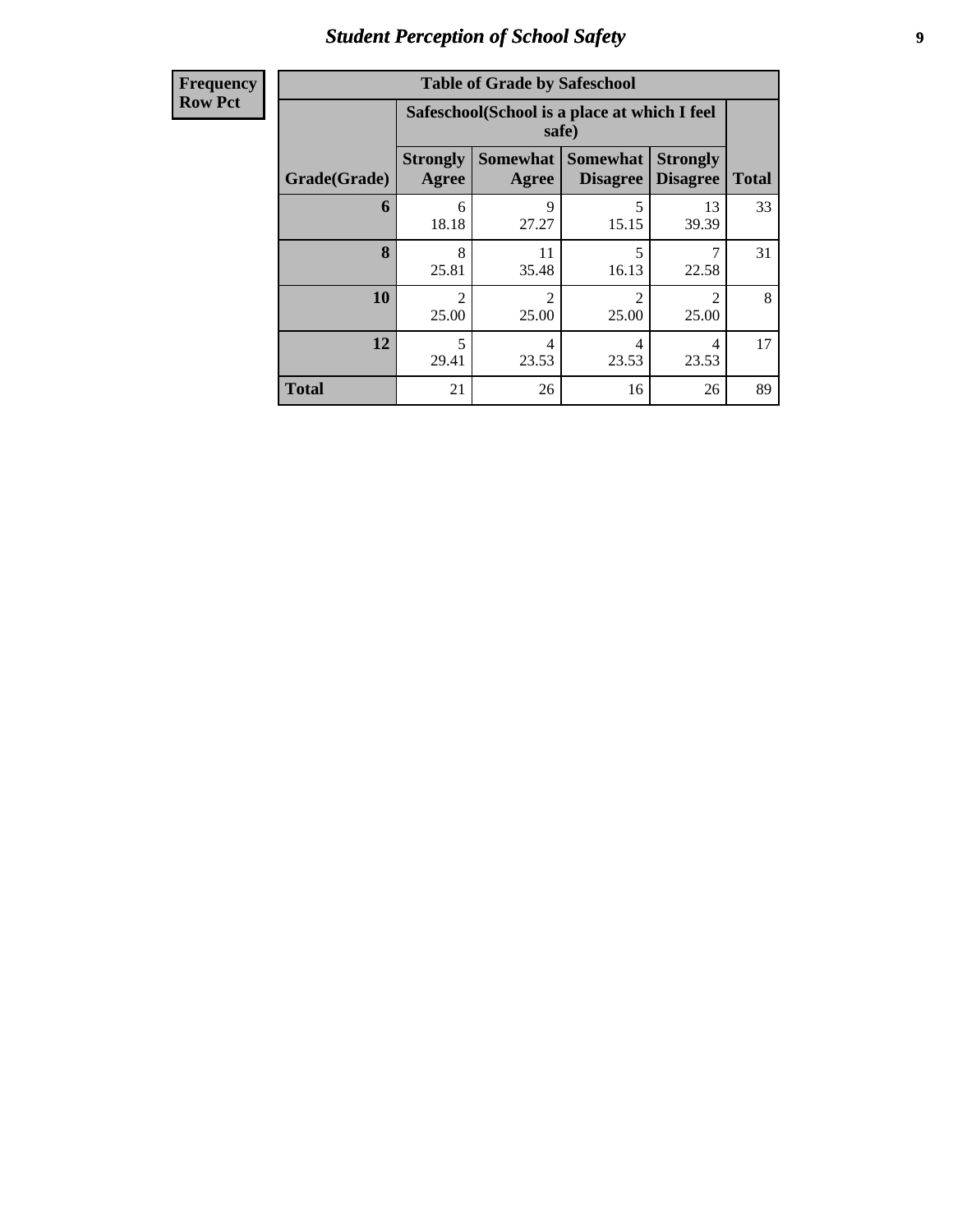#### *Students Who Have Been Bullied* **10**

| <b>Table of Grade by Bullied</b> |                                                                                                                                                                                   |                                                                               |                        |                  |           |                                   |              |    |
|----------------------------------|-----------------------------------------------------------------------------------------------------------------------------------------------------------------------------------|-------------------------------------------------------------------------------|------------------------|------------------|-----------|-----------------------------------|--------------|----|
|                                  |                                                                                                                                                                                   | <b>Bullied</b> (I have been bullied by other<br>students in the past 30 days) |                        |                  |           |                                   |              |    |
| Grade(Grade)                     | 10<br>20<br>3 <sub>to</sub><br>All<br>1 or<br><b>6 to</b><br>to<br>to<br>19<br>29<br>$\bf{0}$<br>9<br>30<br>5<br>2<br>days<br>days<br>days<br>days<br>days<br><b>Days</b><br>days |                                                                               |                        |                  |           |                                   | <b>Total</b> |    |
| 6                                | 22<br>66.67                                                                                                                                                                       | $\mathcal{R}$<br>9.09                                                         | $\mathfrak{D}$<br>6.06 | 1<br>3.03        | 1<br>3.03 | $\overline{\mathcal{A}}$<br>12.12 | 0<br>0.00    | 33 |
| 8                                | 23<br>74.19                                                                                                                                                                       | $\overline{4}$<br>12.90                                                       | 2<br>6.45              | $\Omega$<br>0.00 | 3.23      | $\Omega$<br>0.00                  | 3.23         | 31 |
| 10                               | 7<br>87.50                                                                                                                                                                        | $\Omega$<br>0.00                                                              | $\Omega$<br>0.00       | $\Omega$<br>0.00 | 12.50     | $\Omega$<br>0.00                  | 0<br>0.00    | 8  |
| 12                               | 16<br>94.12                                                                                                                                                                       | $\Omega$<br>0.00                                                              | $\Omega$<br>0.00       | $\Omega$<br>0.00 | 0<br>0.00 | 5.88                              | 0<br>0.00    | 17 |
| Total                            | 68                                                                                                                                                                                | 7                                                                             | 4                      | 1                | 3         | 5                                 | 1            | 89 |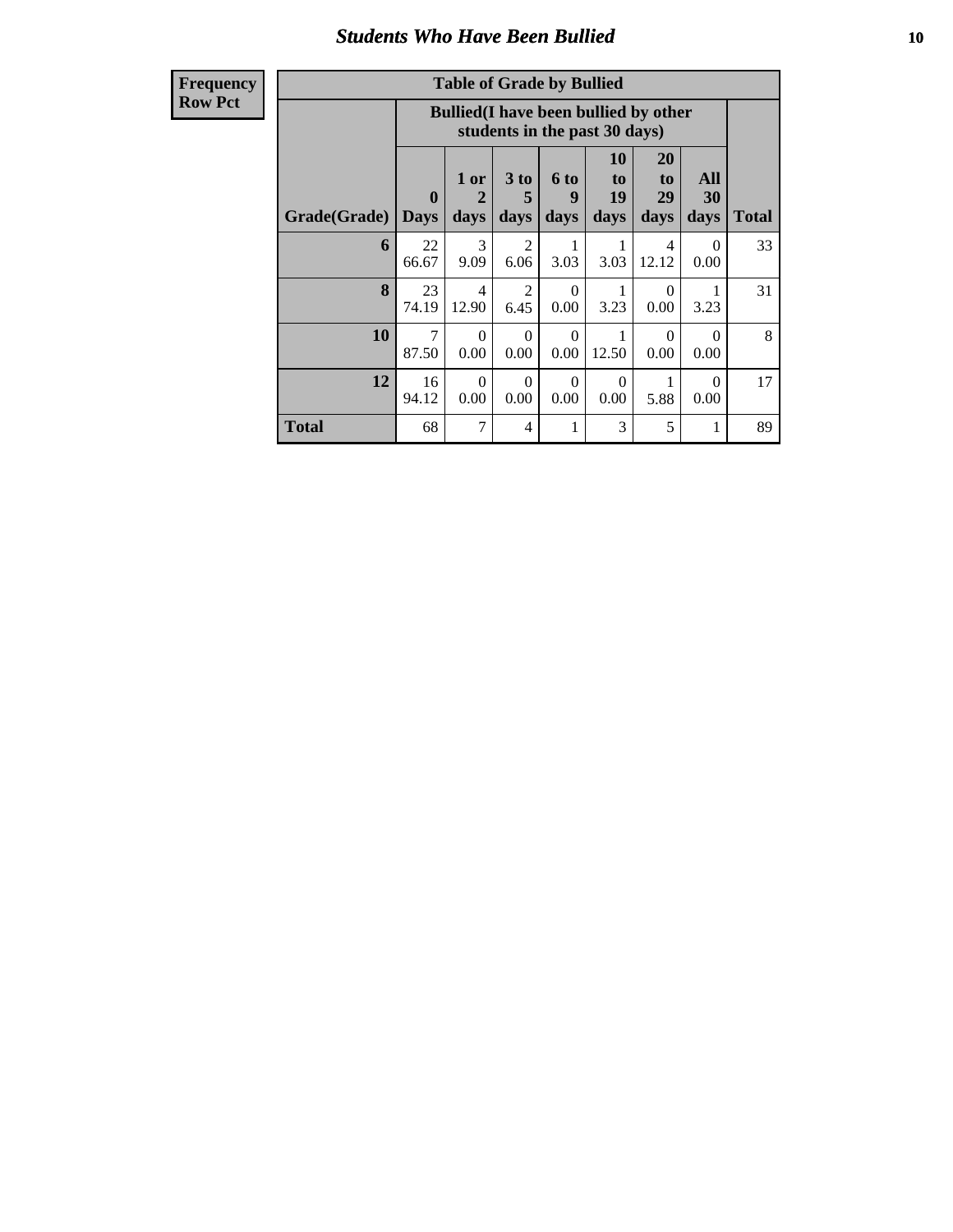#### *School Climate* **11**

| Frequency      | <b>Table of SchoolClimate1 by Grade</b> |                        |             |            |             |              |  |
|----------------|-----------------------------------------|------------------------|-------------|------------|-------------|--------------|--|
| <b>Col Pct</b> | SchoolClimate1(I                        | Grade(Grade)           |             |            |             |              |  |
|                | like school)                            | 6                      | 8           | 10         | 12          | <b>Total</b> |  |
|                | <b>Strongly Agree</b>                   | 16<br>48.48            | 6<br>19.35  | 25.00      | 5<br>29.41  | 29           |  |
|                | <b>Somewhat Agree</b>                   | 10<br>30.30            | 17<br>54.84 | 5<br>62.50 | 10<br>58.82 | 42           |  |
|                | <b>Somewhat Disagree</b>                | $\mathfrak{D}$<br>6.06 | 4<br>12.90  | 12.50      | 5.88        | 8            |  |
|                | <b>Strongly Disagree</b>                | 5<br>15.15             | 4<br>12.90  | 0<br>0.00  | 5.88        | 10           |  |
|                | <b>Total</b>                            | 33                     | 31          | 8          | 17          | 89           |  |

| Frequency      | <b>Table of SchoolClimate2 by Grade</b>           |             |                   |                         |                         |              |
|----------------|---------------------------------------------------|-------------|-------------------|-------------------------|-------------------------|--------------|
| <b>Col Pct</b> | SchoolClimate2(I<br>feel successful at<br>school) | 6           | Grade(Grade)<br>8 | 10                      | 12                      | <b>Total</b> |
|                | <b>Strongly Agree</b>                             | 17<br>51.52 | 14<br>45.16       | 6<br>75.00              | 8<br>47.06              | 45           |
|                | <b>Somewhat Agree</b>                             | 8<br>24.24  | 10<br>32.26       | $\mathfrak{D}$<br>25.00 | 41.18                   | 27           |
|                | <b>Somewhat Disagree</b>                          | 2<br>6.06   | 3<br>9.68         | 0<br>0.00               | $\mathfrak{D}$<br>11.76 |              |
|                | <b>Strongly Disagree</b>                          | 6<br>18.18  | 4<br>12.90        | $\Omega$<br>0.00        | 0<br>0.00               | 10           |
|                | Total                                             | 33          | 31                | 8                       | 17                      | 89           |

| Frequency      | <b>Table of SchoolClimate3 by Grade</b>               |             |              |            |                                      |              |
|----------------|-------------------------------------------------------|-------------|--------------|------------|--------------------------------------|--------------|
| <b>Col Pct</b> | SchoolClimate3(My<br>school has high<br>standards for |             | Grade(Grade) |            |                                      |              |
|                | achievement)                                          | 6           | 8            | <b>10</b>  | 12                                   | <b>Total</b> |
|                | <b>Strongly Agree</b>                                 | 15<br>45.45 | 4<br>12.90   | 12.50      | 5.88                                 | 21           |
|                | <b>Somewhat Agree</b>                                 | 6<br>18.18  | 12<br>38.71  | 3<br>37.50 | 11<br>64.71                          | 32           |
|                | <b>Somewhat Disagree</b>                              | 3<br>9.09   | 5<br>16.13   | 1<br>12.50 | $\mathcal{D}_{\mathcal{L}}$<br>11.76 | 11           |
|                | <b>Strongly Disagree</b>                              | 9<br>27.27  | 10<br>32.26  | 3<br>37.50 | $\mathcal{R}$<br>17.65               | 25           |
|                | <b>Total</b>                                          | 33          | 31           | 8          | 17                                   | 89           |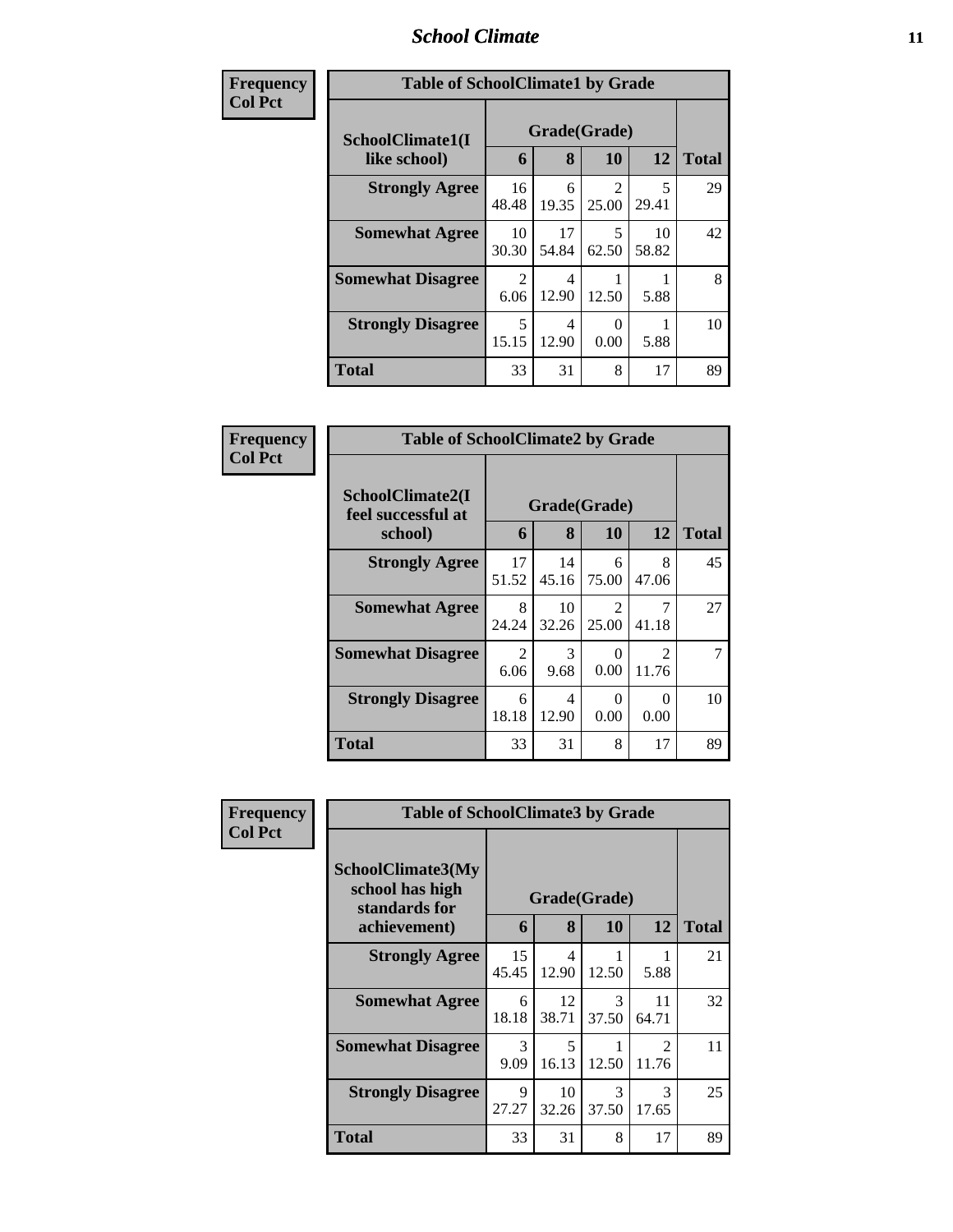#### *School Climate* **12**

| Frequency      | <b>Table of SchoolClimate4 by Grade</b>                              |                        |                   |                                      |                  |              |  |
|----------------|----------------------------------------------------------------------|------------------------|-------------------|--------------------------------------|------------------|--------------|--|
| <b>Col Pct</b> | <b>SchoolClimate4(My</b><br>school sets clear<br>rules for behavior) | 6                      | Grade(Grade)<br>8 | <b>10</b>                            | 12               | <b>Total</b> |  |
|                | <b>Strongly Agree</b>                                                | 12<br>36.36            | 12<br>38.71       | $\mathfrak{D}$<br>25.00              | 8<br>47.06       | 34           |  |
|                | <b>Somewhat Agree</b>                                                | 7<br>21.21             | 10<br>32.26       | 4<br>50.00                           | 6<br>35.29       | 27           |  |
|                | <b>Somewhat Disagree</b>                                             | $\mathfrak{D}$<br>6.06 | 6<br>19.35        | $\mathcal{D}_{\mathcal{L}}$<br>25.00 | $\Omega$<br>0.00 | 10           |  |
|                | <b>Strongly Disagree</b>                                             | 12<br>36.36            | 3<br>9.68         | $\Omega$<br>0.00                     | 3<br>17.65       | 18           |  |
|                | <b>Total</b>                                                         | 33                     | 31                | 8                                    | 17               | 89           |  |

| Frequency      | <b>Table of SchoolClimate5 by Grade</b>                   |              |                  |            |             |              |  |  |
|----------------|-----------------------------------------------------------|--------------|------------------|------------|-------------|--------------|--|--|
| <b>Col Pct</b> | SchoolClimate5(I<br>know what to do in<br>an emergency at | Grade(Grade) |                  |            |             |              |  |  |
|                | school)                                                   | 6            | 8                | 10         | 12          | <b>Total</b> |  |  |
|                | <b>Strongly Agree</b>                                     | 23<br>69.70  | 19<br>61.29      | 5<br>62.50 | 10<br>58.82 | 57           |  |  |
|                | <b>Somewhat Agree</b>                                     | 3.03         | 12<br>38.71      | 3<br>37.50 | 7<br>41.18  | 23           |  |  |
|                | <b>Somewhat Disagree</b>                                  | 3.03         | 0<br>0.00        | 0<br>0.00  | 0<br>0.00   |              |  |  |
|                | <b>Strongly Disagree</b>                                  | 8<br>24.24   | $\Omega$<br>0.00 | 0<br>0.00  | 0<br>0.00   | 8            |  |  |
|                | Total                                                     | 33           | 31               | 8          | 17          | 89           |  |  |

| Frequency      | <b>Table of SchoolClimate6 by Grade</b>                  |                         |                                  |                           |            |              |  |
|----------------|----------------------------------------------------------|-------------------------|----------------------------------|---------------------------|------------|--------------|--|
| <b>Col Pct</b> | <b>SchoolClimate6(Teachers</b><br>treat me with respect) | 6                       | 8                                | Grade(Grade)<br><b>10</b> | 12         | <b>Total</b> |  |
|                | <b>Strongly Agree</b>                                    | 14<br>42.42             | 11<br>35.48                      | 3<br>37.50                | 8<br>47.06 | 36           |  |
|                | <b>Somewhat Agree</b>                                    | 5<br>15.15              | 8<br>25.81                       | 25.00                     | 4<br>23.53 | 19           |  |
|                | <b>Somewhat Disagree</b>                                 | $\overline{4}$<br>12.12 | 22.58                            | 25.00                     | 4<br>23.53 | 17           |  |
|                | <b>Strongly Disagree</b>                                 | 10<br>30.30             | $\overline{\mathbf{z}}$<br>16.13 | 12.50                     | 5.88       | 17           |  |
|                | <b>Total</b>                                             | 33                      | 31                               | 8                         | 17         | 89           |  |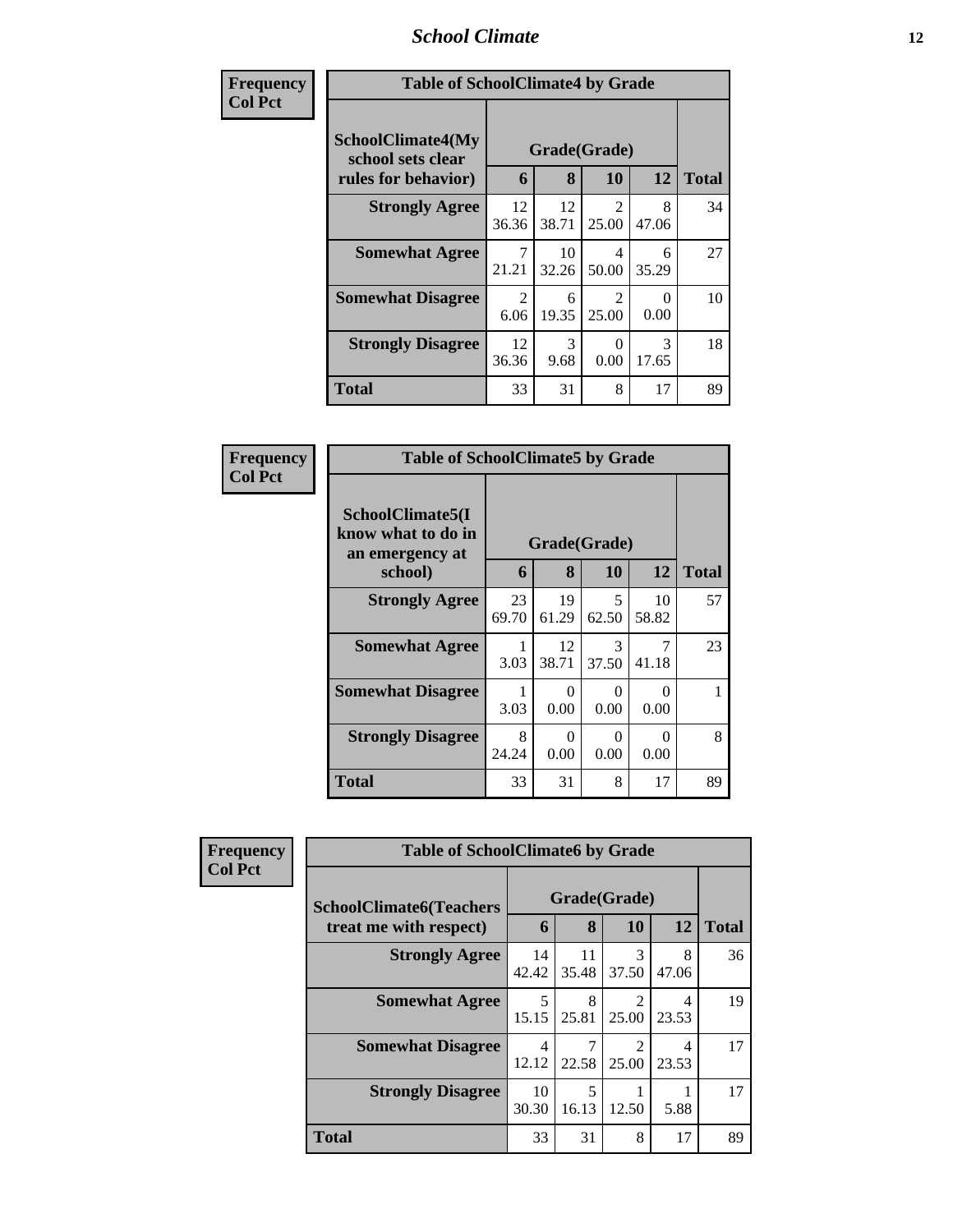#### *School Climate* **13**

| Frequency<br><b>Col Pet</b> |
|-----------------------------|
|-----------------------------|

| ncy | <b>Table of SchoolClimate7 by Grade</b>                  |                        |              |                         |                        |    |  |  |
|-----|----------------------------------------------------------|------------------------|--------------|-------------------------|------------------------|----|--|--|
|     | <b>SchoolClimate7(Behaviors</b><br>in my class allow the | Grade(Grade)<br>6      | <b>Total</b> |                         |                        |    |  |  |
|     | teacher to teach)                                        |                        | 8            | 10                      | 12                     |    |  |  |
|     | <b>Strongly Agree</b>                                    | 12<br>36.36            | 5<br>16.13   | 3<br>37.50              | 4<br>23.53             | 24 |  |  |
|     | <b>Somewhat Agree</b>                                    | 8<br>24.24             | 13<br>41.94  | 2<br>25.00              | 10<br>58.82            | 33 |  |  |
|     | <b>Somewhat Disagree</b>                                 | $\mathfrak{D}$<br>6.06 | 22.58        | $\mathfrak{D}$<br>25.00 | $\mathcal{R}$<br>17.65 | 14 |  |  |
|     | <b>Strongly Disagree</b>                                 | 11<br>33.33            | 6<br>19.35   | 12.50                   | 0.00                   | 18 |  |  |
|     | <b>Total</b>                                             | 33                     | 31           | 8                       | 17                     | 89 |  |  |

| Frequency      | <b>Table of SchoolClimate8 by Grade</b>                                 |                         |              |                         |                        |              |  |
|----------------|-------------------------------------------------------------------------|-------------------------|--------------|-------------------------|------------------------|--------------|--|
| <b>Col Pct</b> | <b>SchoolClimate8(Students</b><br>are frequently<br>recognized for good |                         | Grade(Grade) |                         |                        |              |  |
|                | behavior)                                                               | 6                       | 8            | <b>10</b>               | 12                     | <b>Total</b> |  |
|                | <b>Strongly Agree</b>                                                   | 16<br>48.48             | 5<br>16.13   | 12.50                   | $\mathcal{R}$<br>17.65 | 25           |  |
|                | <b>Somewhat Agree</b>                                                   | 3<br>9.09               | 16<br>51.61  | 4<br>50.00              | 8<br>47.06             | 31           |  |
|                | <b>Somewhat Disagree</b>                                                | $\overline{4}$<br>12.12 | 5<br>16.13   | $\mathfrak{D}$<br>25.00 | 6<br>35.29             | 17           |  |
|                | <b>Strongly Disagree</b>                                                | 10<br>30.30             | 5<br>16.13   | 12.50                   | $\Omega$<br>0.00       | 16           |  |
|                | <b>Total</b>                                                            | 33                      | 31           | 8                       | 17                     | 89           |  |

| Frequency      | <b>Table of SchoolClimate9 by Grade</b>                                   |                                   |              |                         |                                      |              |  |
|----------------|---------------------------------------------------------------------------|-----------------------------------|--------------|-------------------------|--------------------------------------|--------------|--|
| <b>Col Pct</b> | <b>SchoolClimate9(School</b><br>counselor would be<br>helpful if I needed |                                   | Grade(Grade) |                         |                                      |              |  |
|                | assistance)                                                               | 6                                 | 8            | 10                      | 12                                   | <b>Total</b> |  |
|                | <b>Strongly Agree</b>                                                     | 23<br>69.70                       | 14<br>45.16  | $\overline{4}$<br>50.00 | 14<br>82.35                          | 55           |  |
|                | <b>Somewhat Agree</b>                                                     | $\overline{\mathcal{A}}$<br>12.12 | 7<br>22.58   | $\mathcal{R}$<br>37.50  | $\mathcal{D}_{\mathcal{A}}$<br>11.76 | 16           |  |
|                | <b>Somewhat Disagree</b>                                                  | $\mathfrak{D}$<br>6.06            | 5<br>16.13   | 12.50                   | 5.88                                 | 9            |  |
|                | <b>Strongly Disagree</b>                                                  | $\overline{4}$<br>12.12           | 5<br>16.13   | 0<br>0.00               | $\Omega$<br>0.00                     | 9            |  |
|                | <b>Total</b>                                                              | 33                                | 31           | 8                       | 17                                   | 89           |  |

Ŧ.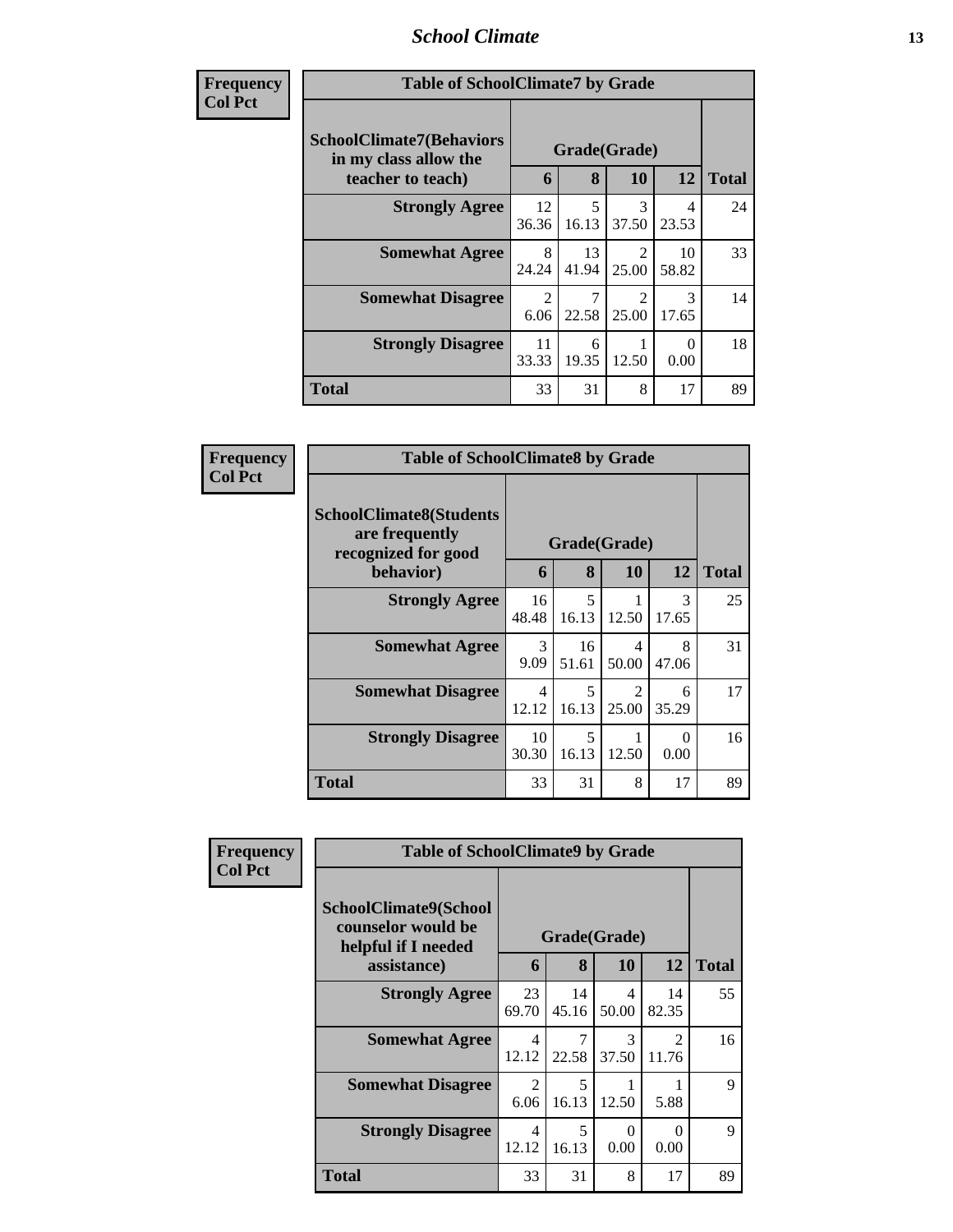# *Reasons for Dropping Out* **14**

| Frequency      |                                                                          | <b>Table of Dropoutreason by Grade</b> |              |                                      |            |    |  |  |  |  |
|----------------|--------------------------------------------------------------------------|----------------------------------------|--------------|--------------------------------------|------------|----|--|--|--|--|
| <b>Col Pct</b> | Dropoutreason(If<br>I dropped out the<br>reason would<br>most likely be) | Grade(Grade)<br>6                      | <b>Total</b> |                                      |            |    |  |  |  |  |
|                | <b>Won't Drop out</b>                                                    | 19<br>57.58                            | 14<br>45.16  | 4<br>50.00                           | 5<br>29.41 | 42 |  |  |  |  |
|                | <b>Bored</b>                                                             | 2<br>6.06                              | 8<br>25.81   | $\mathcal{D}_{\mathcal{L}}$<br>25.00 | 4<br>23.53 | 16 |  |  |  |  |
|                | <b>Family Reasons</b>                                                    | 3<br>9.09                              | 1<br>3.23    | 0<br>0.00                            | 5.88       | 5  |  |  |  |  |
|                | <b>Being Bullied</b>                                                     | $\overline{4}$<br>12.12                | 4<br>12.90   | 0<br>0.00                            | 0<br>0.00  | 8  |  |  |  |  |
|                | <b>Other</b>                                                             | 5<br>15.15                             | 4<br>12.90   | $\mathfrak{D}$<br>25.00              | 7<br>41.18 | 18 |  |  |  |  |
|                | Total                                                                    | 33                                     | 31           | 8                                    | 17         | 89 |  |  |  |  |

| Frequency<br><b>Col Pct</b> | <b>Table of Dropout by Grade</b>                            |             |              |            |            |              |
|-----------------------------|-------------------------------------------------------------|-------------|--------------|------------|------------|--------------|
|                             | Dropout(I<br>have<br>thought<br>about<br>dropping<br>out of |             | Grade(Grade) |            |            |              |
|                             | school)                                                     | 6           | 8            | 10         | 12         | <b>Total</b> |
|                             | Yes                                                         | 5<br>15.15  | 13<br>41.94  | 3<br>37.50 | 9<br>52.94 | 30           |
|                             | N <sub>0</sub>                                              | 28<br>84.85 | 18<br>58.06  | 5<br>62.50 | 8<br>47.06 | 59           |
|                             | <b>Total</b>                                                | 33          | 31           | 8          | 17         | 89           |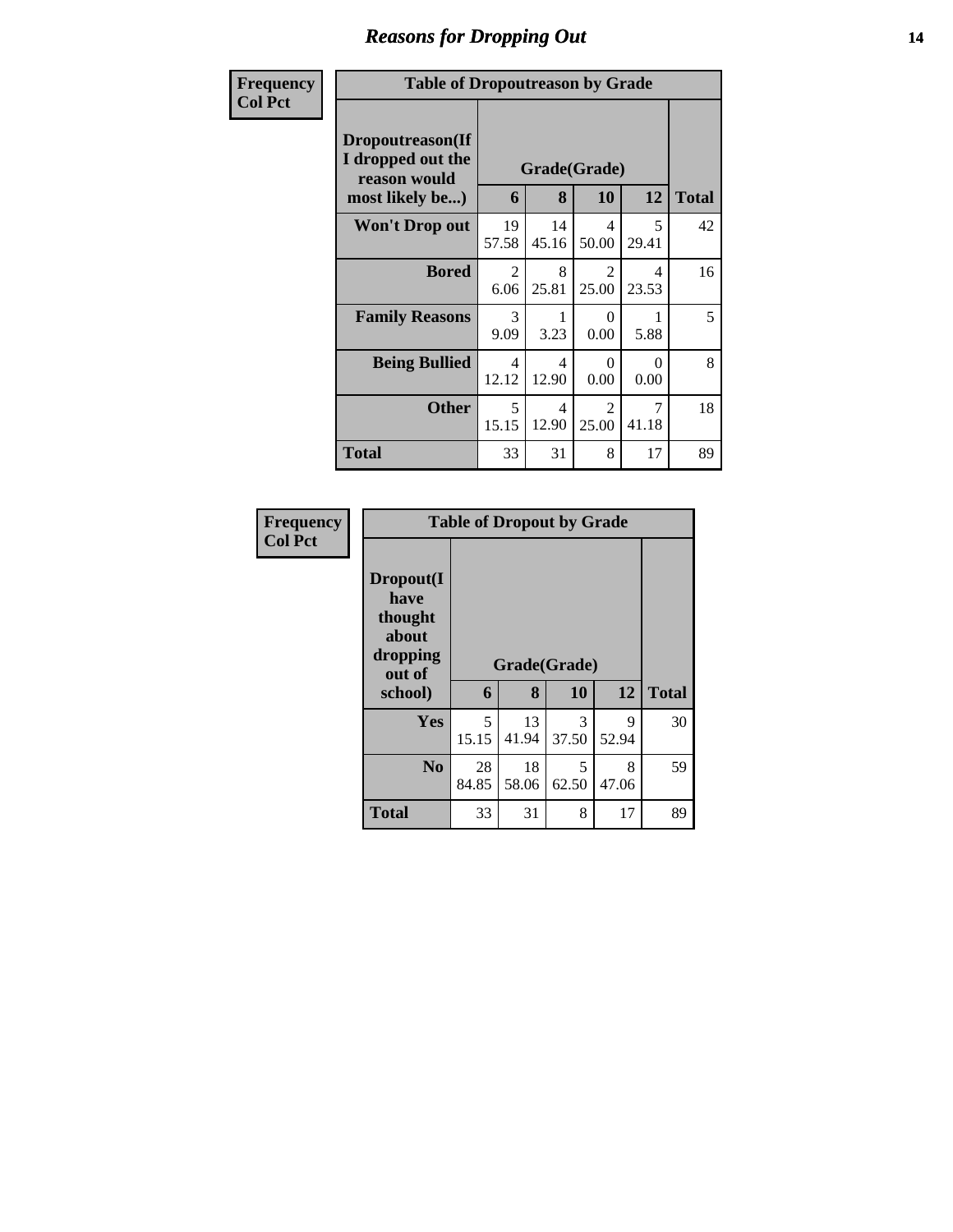*School Safety* **15**

| Frequency<br><b>Col Pct</b> | <b>Table of Gangself by Grade</b>                                                        |             |             |                        |             |              |  |  |
|-----------------------------|------------------------------------------------------------------------------------------|-------------|-------------|------------------------|-------------|--------------|--|--|
|                             | Gangself(I<br>have<br>participated<br>in illegal<br>gang<br>activities in<br>the past 30 |             |             | Grade(Grade)           |             |              |  |  |
|                             | days)                                                                                    | 6           | 8           | 10                     | 12          | <b>Total</b> |  |  |
|                             | Yes                                                                                      | 7<br>21.21  | 4<br>12.90  | $\mathcal{L}$<br>25.00 | 5.88        | 14           |  |  |
|                             | N <sub>0</sub>                                                                           | 26<br>78.79 | 27<br>87.10 | 6<br>75.00             | 16<br>94.12 | 75           |  |  |
|                             | <b>Total</b>                                                                             | 33          | 31          | 8                      | 17          | 89           |  |  |

| <b>Frequency</b> |
|------------------|
| Col Pct          |

| <b>Table of Gangpeers by Grade</b>                                                    |             |              |            |             |              |  |  |  |  |  |
|---------------------------------------------------------------------------------------|-------------|--------------|------------|-------------|--------------|--|--|--|--|--|
| <b>Gangpeers</b> (I<br>have friends<br>who have<br>participated<br>in illegal<br>gang |             |              |            |             |              |  |  |  |  |  |
| activities in<br>the past 30                                                          |             | Grade(Grade) |            |             |              |  |  |  |  |  |
| days)                                                                                 | 6           | 8            | 10         | 12          | <b>Total</b> |  |  |  |  |  |
| Yes                                                                                   | 9<br>27.27  | 12<br>38.71  | 5<br>62.50 | 5<br>29.41  | 31           |  |  |  |  |  |
| N <sub>0</sub>                                                                        | 24<br>72.73 | 19<br>61.29  | 3<br>37.50 | 12<br>70.59 | 58           |  |  |  |  |  |

| Frequency<br><b>Col Pct</b> | <b>Table of Pickedon by Grade</b>                                  |                                     |              |           |                         |              |  |
|-----------------------------|--------------------------------------------------------------------|-------------------------------------|--------------|-----------|-------------------------|--------------|--|
|                             | <b>Pickedon(I have</b><br>been picked on or<br>teased at school in |                                     | Grade(Grade) |           |                         |              |  |
|                             | the past 30 days)                                                  | 6                                   | 8            | 10        | 12                      | <b>Total</b> |  |
|                             | <b>Strongly Agree</b>                                              | 12<br>36.36                         | 9<br>29.03   | 0<br>0.00 | 0<br>0.00               | 21           |  |
|                             | <b>Somewhat Agree</b>                                              | 6<br>18.18                          | 8<br>25.81   | 25.00     | 5.88                    | 17           |  |
|                             | <b>Somewhat Disagree</b>                                           | $\mathcal{D}_{\mathcal{L}}$<br>6.06 | 3<br>9.68    | 12.50     | $\mathfrak{D}$<br>11.76 | 8            |  |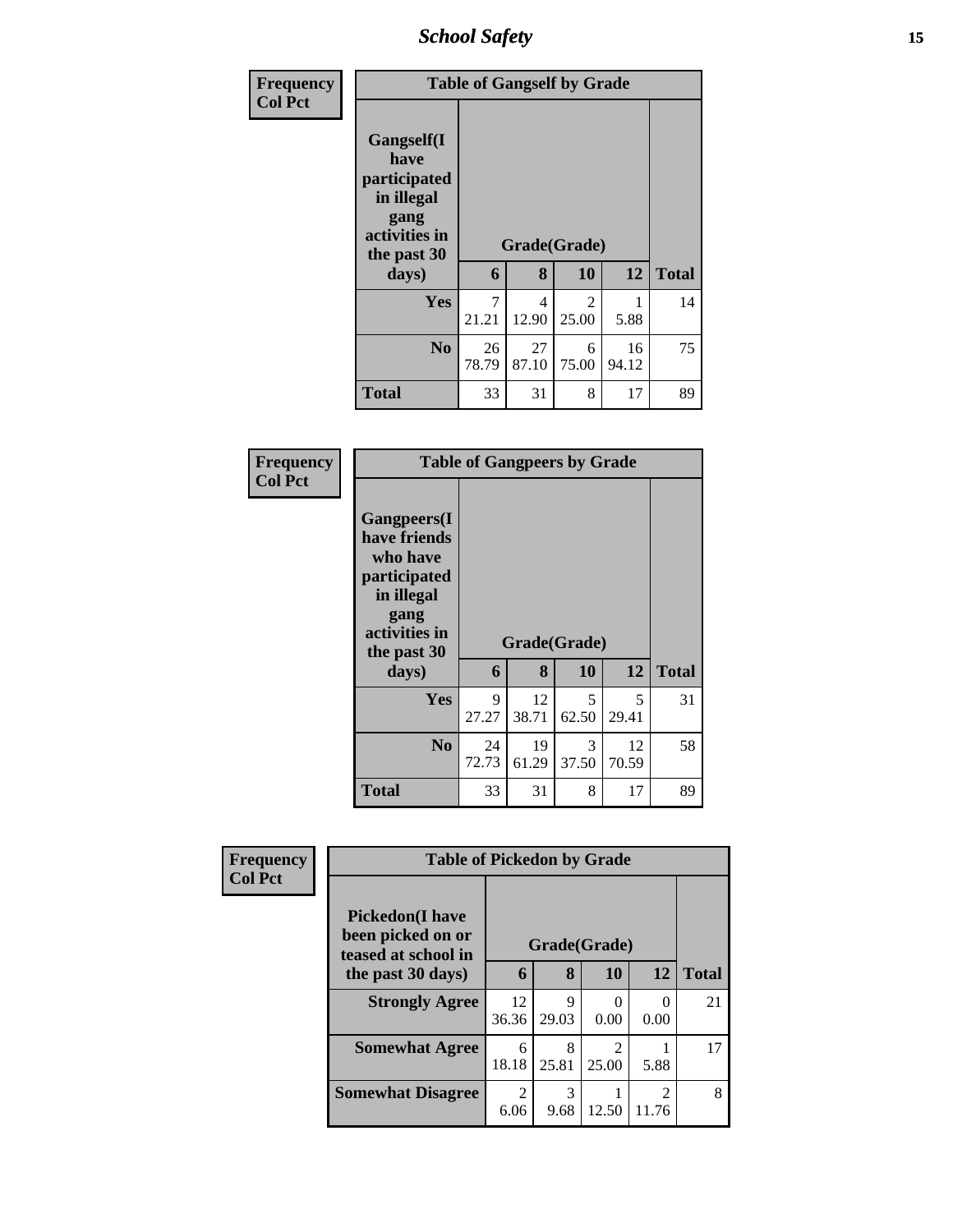# *School Safety* **16**

| <b>Frequency</b> | <b>Table of Pickedon by Grade</b>            |              |       |       |       |              |
|------------------|----------------------------------------------|--------------|-------|-------|-------|--------------|
| <b>Col Pct</b>   | <b>Pickedon</b> (I have<br>been picked on or |              |       |       |       |              |
|                  | teased at school in                          | Grade(Grade) |       |       |       |              |
|                  | the past 30 days)                            | 6            | 8     | 10    | 12    | <b>Total</b> |
|                  | <b>Strongly Disagree</b>                     | 13           | 11    | 5     | 14    | 43           |
|                  |                                              | 39.39        | 35.48 | 62.50 | 82.35 |              |
|                  | <b>Total</b>                                 | 33           | 31    | 8     | 17    | 89           |

| Frequency      | <b>Table of Safeschool by Grade</b>        |              |                                  |                         |                                   |              |
|----------------|--------------------------------------------|--------------|----------------------------------|-------------------------|-----------------------------------|--------------|
| <b>Col Pct</b> | Safeschool(School<br>is a place at which I | Grade(Grade) |                                  |                         |                                   |              |
|                | feel safe)                                 | 6            | 8                                | 10                      | 12                                | <b>Total</b> |
|                | <b>Strongly Agree</b>                      | 6<br>18.18   | 8<br>25.81                       | $\overline{2}$<br>25.00 | $\overline{\mathcal{L}}$<br>29.41 | 21           |
|                | <b>Somewhat Agree</b>                      | 9<br>27.27   | 11<br>35.48                      | 2<br>25.00              | 4<br>23.53                        | 26           |
|                | <b>Somewhat Disagree</b>                   | 5<br>15.15   | $\overline{\mathbf{z}}$<br>16.13 | 2<br>25.00              | 4<br>23.53                        | 16           |
|                | <b>Strongly Disagree</b>                   | 13<br>39.39  | 22.58                            | 2<br>25.00              | 4<br>23.53                        | 26           |
|                | Total                                      | 33           | 31                               | 8                       | 17                                | 89           |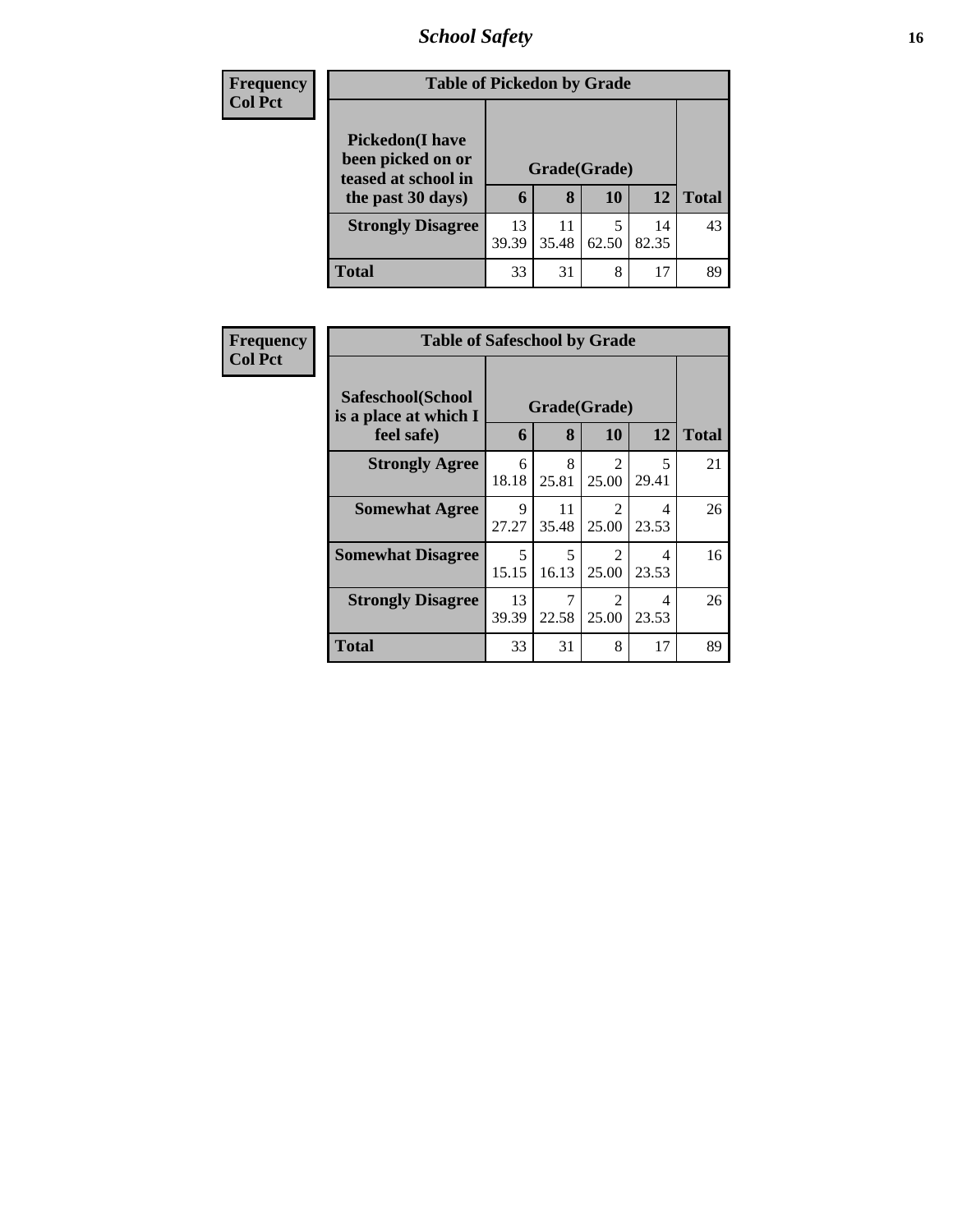*School Safety* **17**

**Frequency Row Pct**

| <b>Table of Grade by Bullied</b> |                             |                         |                        |                          |                               |                                              |                   |              |  |  |  |
|----------------------------------|-----------------------------|-------------------------|------------------------|--------------------------|-------------------------------|----------------------------------------------|-------------------|--------------|--|--|--|
|                                  |                             |                         |                        |                          | students in the past 30 days) | <b>Bullied</b> (I have been bullied by other |                   |              |  |  |  |
| Grade(Grade)                     | $\mathbf{0}$<br><b>Days</b> | 1 or<br>2<br>days       | 3 to<br>5<br>days      | <b>6 to</b><br>q<br>days | <b>10</b><br>to<br>19<br>days | 20<br>to<br>29<br>days                       | All<br>30<br>days | <b>Total</b> |  |  |  |
| 6                                | 22<br>66.67                 | 3<br>9.09               | $\overline{2}$<br>6.06 | 3.03                     | 3.03                          | 4<br>12.12                                   | $\Omega$<br>0.00  | 33           |  |  |  |
| 8                                | 23<br>74.19                 | $\overline{4}$<br>12.90 | 2<br>6.45              | $\Omega$<br>0.00         | 3.23                          | $\Omega$<br>0.00                             | 1<br>3.23         | 31           |  |  |  |
| 10                               | 7<br>87.50                  | $\Omega$<br>0.00        | $\Omega$<br>0.00       | $\Omega$<br>0.00         | 12.50                         | $\Omega$<br>0.00                             | $\Omega$<br>0.00  | 8            |  |  |  |
| 12                               | 16<br>94.12                 | $\Omega$<br>0.00        | $\Omega$<br>0.00       | $\Omega$<br>0.00         | $\Omega$<br>0.00              | 1<br>5.88                                    | $\Omega$<br>0.00  | 17           |  |  |  |
| Total                            | 68                          | 7                       | 4                      | 1                        | 3                             | 5                                            | 1                 | 89           |  |  |  |

| <b>Table of Grade by Bulliedothers</b> |                  |                                                         |                              |                   |                               |                        |                   |       |  |  |  |
|----------------------------------------|------------------|---------------------------------------------------------|------------------------------|-------------------|-------------------------------|------------------------|-------------------|-------|--|--|--|
|                                        |                  | Bulliedothers (I bullied others in the past<br>30 days) |                              |                   |                               |                        |                   |       |  |  |  |
| Grade(Grade)                           | 0<br><b>Days</b> | 1 or<br>2<br>days                                       | 3 <sub>to</sub><br>5<br>days | 6 to<br>9<br>days | <b>10</b><br>to<br>19<br>days | 20<br>to<br>29<br>days | All<br>30<br>days | Total |  |  |  |
| 6                                      | 26<br>78.79      | 3<br>9.09                                               | 3.03                         | 3.03              | 3.03                          | 1<br>3.03              | 0<br>0.00         | 33    |  |  |  |
| 8                                      | 25<br>80.65      | 2<br>6.45                                               | 2<br>6.45                    | $\Omega$<br>0.00  | 3.23                          | $\Omega$<br>0.00       | 3.23              | 31    |  |  |  |
| 10                                     | 7<br>87.50       | $\Omega$<br>0.00                                        | $\Omega$<br>0.00             | $\Omega$<br>0.00  | 12.50                         | $\Omega$<br>0.00       | $\Omega$<br>0.00  | 8     |  |  |  |
| 12                                     | 16<br>94.12      | $\Omega$<br>0.00                                        | $\Omega$<br>0.00             | $\Omega$<br>0.00  | $\Omega$<br>0.00              | $\Omega$<br>0.00       | 5.88              | 17    |  |  |  |
| <b>Total</b>                           | 74               | 5                                                       | 3                            | 1                 | 3                             | 1                      | $\overline{2}$    | 89    |  |  |  |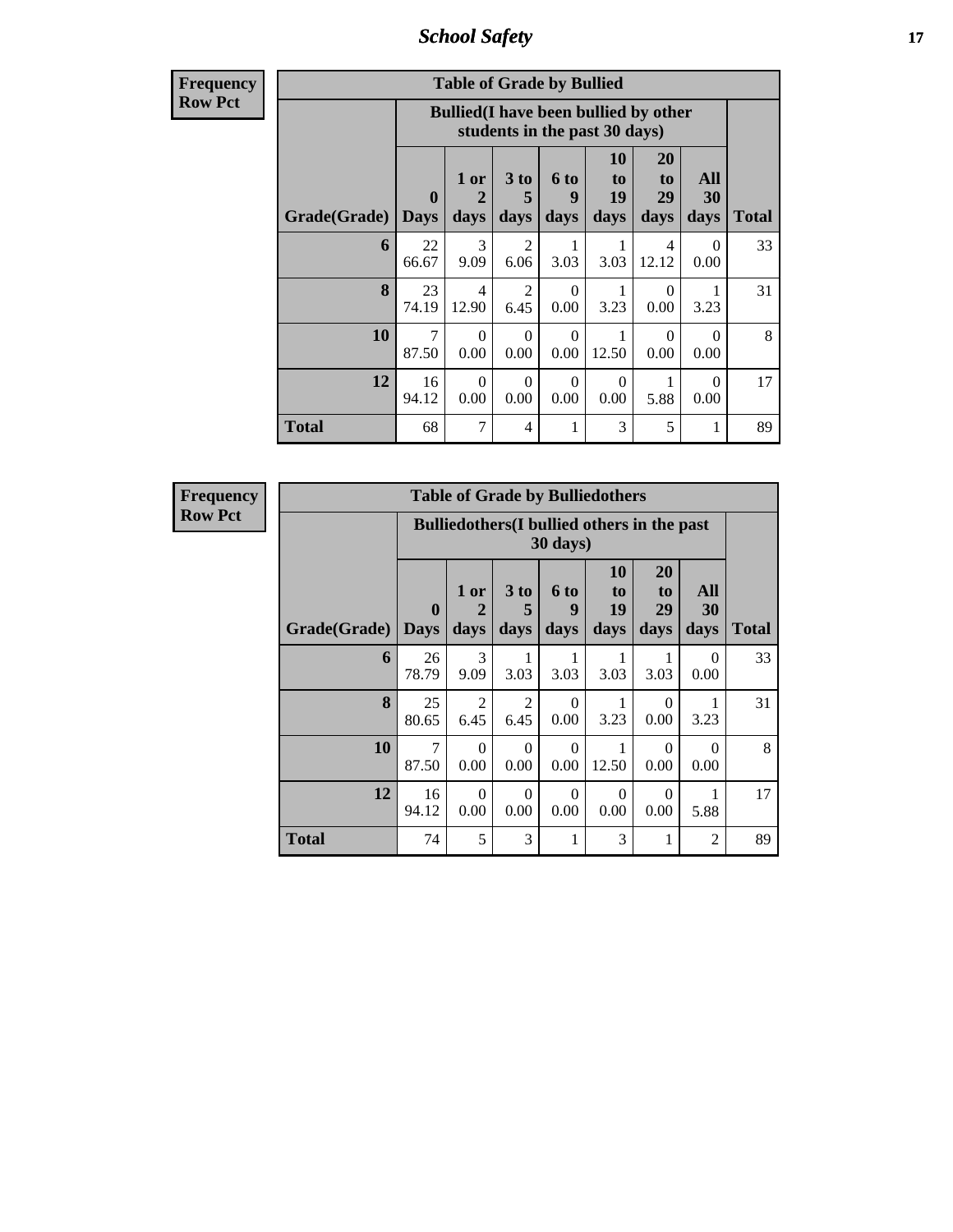*School Safety* **18**

| Frequency      |              | <b>Table of Grade by Weaponschool</b> |                   |                        |                          |                   |       |  |  |  |
|----------------|--------------|---------------------------------------|-------------------|------------------------|--------------------------|-------------------|-------|--|--|--|
| <b>Row Pct</b> |              | weapon to school in the past 30       |                   | days)                  | Weaponschool(I brought a |                   |       |  |  |  |
|                | Grade(Grade) | $\bf{0}$<br><b>Days</b>               | 1 or<br>2<br>days | 10<br>to<br>19<br>days | 20<br>to<br>29<br>days   | All<br>30<br>days | Total |  |  |  |
|                | 6            | 29<br>87.88                           | 1<br>3.03         | $\Omega$<br>0.00       | 3<br>9.09                | $\Omega$<br>0.00  | 33    |  |  |  |
|                | 8            | 28<br>90.32                           | 1<br>3.23         | 1<br>3.23              | 1<br>3.23                | $\Omega$<br>0.00  | 31    |  |  |  |
|                | 10           | 8<br>100.00                           | $\Omega$<br>0.00  | $\Omega$<br>0.00       | $\Omega$<br>0.00         | $\Omega$<br>0.00  | 8     |  |  |  |
|                | 12           | 16<br>94.12                           | $\Omega$<br>0.00  | 0<br>0.00              | $\Omega$<br>0.00         | 5.88              | 17    |  |  |  |
|                | <b>Total</b> | 81                                    | 2                 | 1                      | 4                        | 1                 | 89    |  |  |  |

| <b>Frequency</b> |              | <b>Table of Grade by Absentunsafe</b>                                |                              |                              |                               |                        |              |
|------------------|--------------|----------------------------------------------------------------------|------------------------------|------------------------------|-------------------------------|------------------------|--------------|
| <b>Row Pct</b>   |              | <b>Absentunsafe(I have missed</b><br>school because I felt unsafe in |                              |                              |                               |                        |              |
|                  | Grade(Grade) | $\mathbf{0}$<br><b>Days</b>                                          | 3 <sub>to</sub><br>5<br>days | 6 <sub>to</sub><br>9<br>days | <b>10</b><br>to<br>19<br>days | 20<br>to<br>29<br>days | <b>Total</b> |
|                  | 6            | 30<br>90.91                                                          | $\Omega$<br>0.00             | $\Omega$<br>0.00             | 3.03                          | 2<br>6.06              | 33           |
|                  | 8            | 27<br>87.10                                                          | $\overline{2}$<br>6.45       | 1<br>3.23                    | $\Omega$<br>0.00              | 3.23                   | 31           |
|                  | 10           | 8<br>100.00                                                          | $\Omega$<br>0.00             | $\theta$<br>0.00             | $\Omega$<br>0.00              | $\Omega$<br>0.00       | 8            |
|                  | 12           | 17<br>100.00                                                         | $\Omega$<br>0.00             | $\Omega$<br>0.00             | $\Omega$<br>0.00              | $\Omega$<br>0.00       | 17           |
|                  | <b>Total</b> | 82                                                                   | $\overline{2}$               | 1                            | 1                             | 3                      | 89           |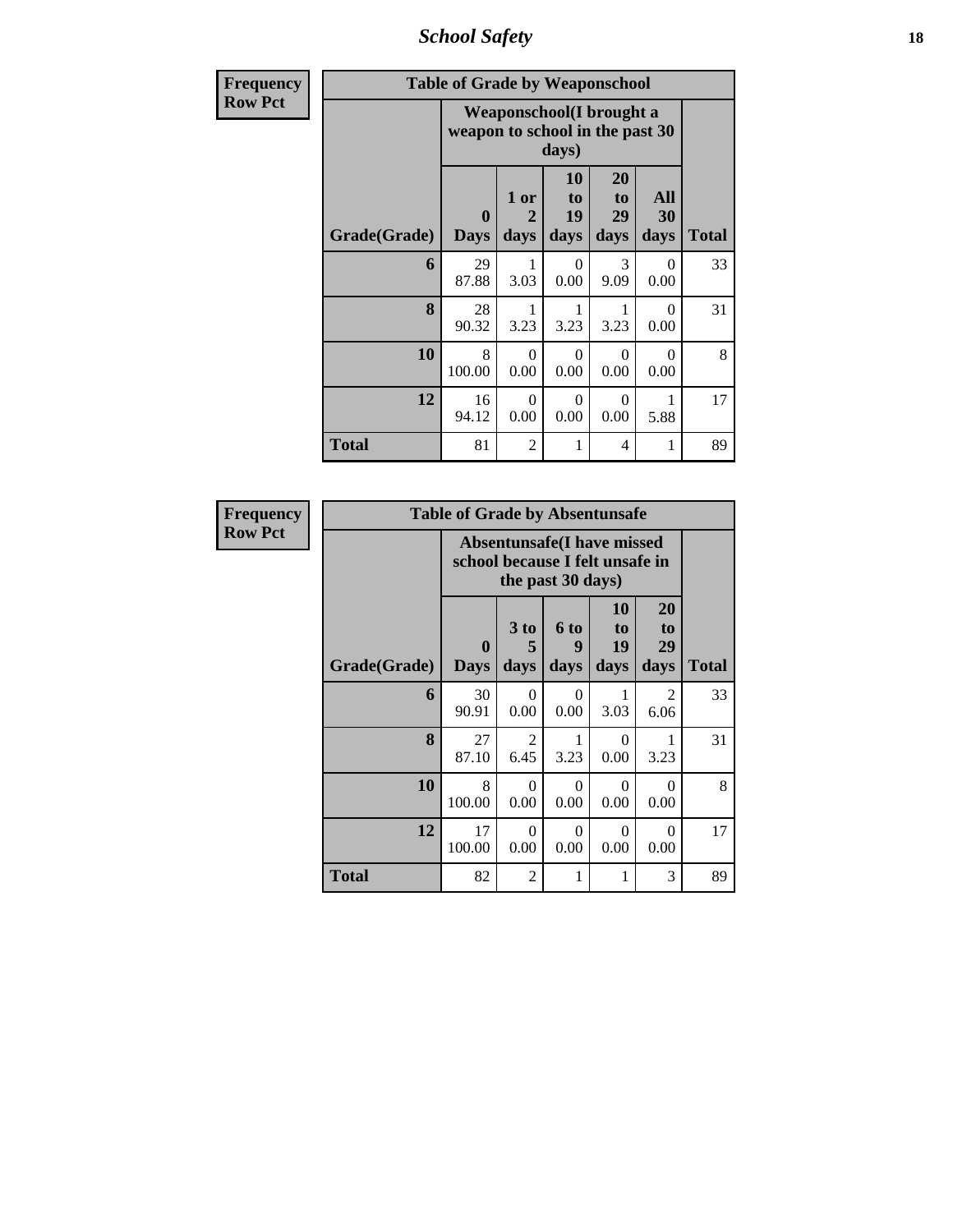### *Drug Use During Last 30 Days* **19**

#### **Frequency Row Pct**

|              | <b>Table of Grade by Alcohol</b> |                 |                  |                  |                        |                                    |                  |              |  |  |  |
|--------------|----------------------------------|-----------------|------------------|------------------|------------------------|------------------------------------|------------------|--------------|--|--|--|
|              |                                  |                 |                  |                  |                        | Alcohol(Alcohol use, past 30 days) |                  |              |  |  |  |
| Grade(Grade) | <b>Did</b><br>not<br><b>use</b>  | $1 - 2$<br>days | $3 - 5$<br>days  | $6 - 9$<br>days  | $10-19$<br>days        | 20-29<br>days                      | Every<br>day     | <b>Total</b> |  |  |  |
| 6            | 30<br>90.91                      | 2<br>6.06       | 0<br>0.00        | 0<br>0.00        | 0<br>0.00              | 3.03                               | $\Omega$<br>0.00 | 33           |  |  |  |
| 8            | 23<br>74.19                      | 3.23            | 3<br>9.68        | 1<br>3.23        | $\overline{2}$<br>6.45 | $\Omega$<br>0.00                   | 3.23             | 31           |  |  |  |
| 10           | 2<br>25.00                       | 2<br>25.00      | $\Omega$<br>0.00 | $\Omega$<br>0.00 | 3<br>37.50             | 12.50                              | $\Omega$<br>0.00 | 8            |  |  |  |
| 12           | 13<br>76.47                      | 2<br>11.76      | 0<br>0.00        | 1<br>5.88        | $\Omega$<br>0.00       | 5.88                               | $\Omega$<br>0.00 | 17           |  |  |  |
| <b>Total</b> | 68                               | 7               | 3                | $\overline{2}$   | 5                      | 3                                  | 1                | 89           |  |  |  |

| <b>Table of Grade by Cigarettes</b> |                                 |                                                                                                 |                       |                  |                         |                  |    |  |  |  |
|-------------------------------------|---------------------------------|-------------------------------------------------------------------------------------------------|-----------------------|------------------|-------------------------|------------------|----|--|--|--|
|                                     |                                 | <b>Cigarettes(Smoking tobacco use,</b><br>past 30 days)                                         |                       |                  |                         |                  |    |  |  |  |
| Grade(Grade)                        | <b>Did</b><br>not<br><b>use</b> | $6-9$<br>$20 - 29$<br>$1 - 2$<br><b>Every</b><br>$3 - 5$<br>days<br>days<br>days<br>day<br>days |                       |                  |                         |                  |    |  |  |  |
| 6                                   | 28<br>84.85                     | 3.03                                                                                            | $\Omega$<br>0.00      | $\Omega$<br>0.00 | $\overline{4}$<br>12.12 | 0<br>0.00        | 33 |  |  |  |
| 8                                   | 27<br>87.10                     | 0<br>0.00                                                                                       | 2<br>6.45             | 3.23             | 3.23                    | $\Omega$<br>0.00 | 31 |  |  |  |
| 10                                  | 5<br>62.50                      | 12.50                                                                                           | $\mathbf{1}$<br>12.50 | $\Omega$<br>0.00 | 12.50                   | $\theta$<br>0.00 | 8  |  |  |  |
| 12                                  | 14<br>82.35                     | 0<br>0.00                                                                                       | $\Omega$<br>0.00      | $\Omega$<br>0.00 | $\Omega$<br>0.00        | 3<br>17.65       | 17 |  |  |  |
| <b>Total</b>                        | 74                              | $\overline{2}$                                                                                  | 3                     | 1                | 6                       | 3                | 89 |  |  |  |

| Frequency      |              | <b>Table of Grade by Smokeless</b> |                                                         |                  |                     |              |
|----------------|--------------|------------------------------------|---------------------------------------------------------|------------------|---------------------|--------------|
| <b>Row Pct</b> |              |                                    | <b>Smokeless</b> (Chewing<br>tobacco use, past 30 days) |                  |                     |              |
|                | Grade(Grade) | Did<br>not<br><b>use</b>           | 10-19<br>days                                           | 20-29<br>days    | <b>Every</b><br>day | <b>Total</b> |
|                | 6            | 31<br>93.94                        | 0<br>0.00                                               | 3.03             | 3.03                | 33           |
|                | 8            | 31<br>100.00                       | $\Omega$<br>0.00                                        | $\Omega$<br>0.00 | $\Omega$<br>0.00    | 31           |
|                | 10           | 7<br>87.50                         | 12.50                                                   | $\Omega$<br>0.00 | $\Omega$<br>0.00    | 8            |
|                | 12           | 17<br>100.00                       | $\Omega$<br>0.00                                        | $\Omega$<br>0.00 | $\theta$<br>0.00    | 17           |
|                | <b>Total</b> | 86                                 |                                                         | 1                | 1                   | 89           |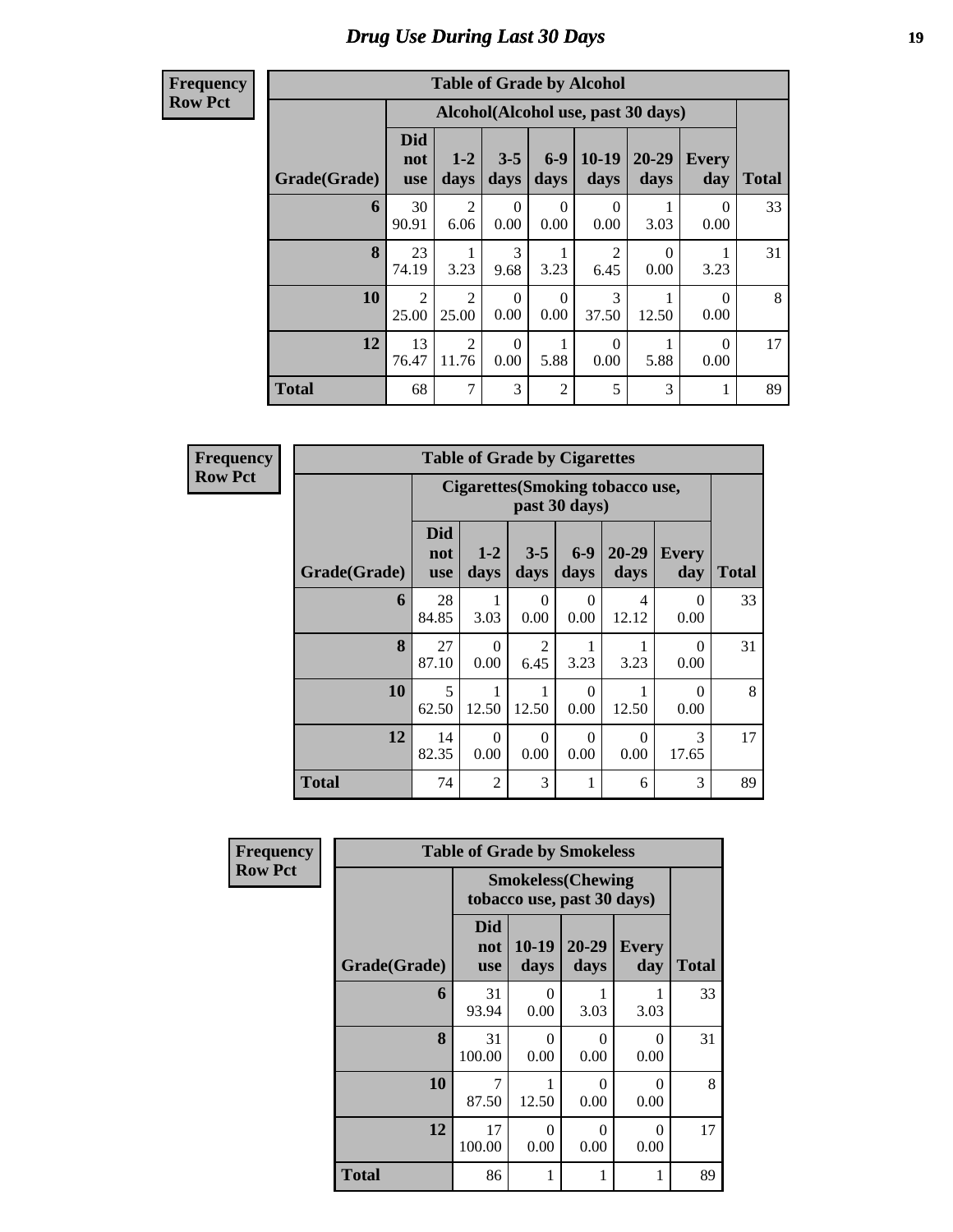| <b>cy</b> | <b>Table of Grade by Marijuana</b> |                                 |                                            |                  |                   |                     |              |  |  |  |  |
|-----------|------------------------------------|---------------------------------|--------------------------------------------|------------------|-------------------|---------------------|--------------|--|--|--|--|
|           |                                    |                                 | Marijuana (Marijuana use,<br>past 30 days) |                  |                   |                     |              |  |  |  |  |
|           | Grade(Grade)                       | <b>Did</b><br>not<br><b>use</b> | $1 - 2$<br>days                            | $3 - 5$<br>days  | $20 - 29$<br>days | <b>Every</b><br>day | <b>Total</b> |  |  |  |  |
|           | 6                                  | 33<br>100.00                    | 0<br>0.00                                  | 0<br>0.00        | 0<br>0.00         | 0<br>0.00           | 33           |  |  |  |  |
|           | 8                                  | 28<br>90.32                     | 3.23                                       | $\Omega$<br>0.00 | 3.23              | 3.23                | 31           |  |  |  |  |
|           | 10                                 | 6<br>75.00                      | $\Omega$<br>0.00                           | 12.50            | 12.50             | $\Omega$<br>0.00    | 8            |  |  |  |  |
|           | 12                                 | 14<br>82.35                     | $\mathfrak{D}$<br>11.76                    | 0<br>0.00        | 0<br>0.00         | 5.88                | 17           |  |  |  |  |
|           | <b>Total</b>                       | 81                              | 3                                          |                  | $\overline{c}$    | $\overline{c}$      | 89           |  |  |  |  |

| Frequency      | <b>Table of Grade by Cocaine</b> |                       |                                               |              |  |  |  |  |  |
|----------------|----------------------------------|-----------------------|-----------------------------------------------|--------------|--|--|--|--|--|
| <b>Row Pct</b> |                                  |                       | <b>Cocaine</b> (Cocaine<br>use, past 30 days) |              |  |  |  |  |  |
|                | Grade(Grade)                     | Did not<br><b>use</b> | 20-29<br>days                                 | <b>Total</b> |  |  |  |  |  |
|                | 6                                | 32<br>96.97           | 3.03                                          | 33           |  |  |  |  |  |
|                | 8                                | 30<br>96.77           | 3.23                                          | 31           |  |  |  |  |  |
|                | 10                               | 7<br>87.50            | 12.50                                         | 8            |  |  |  |  |  |
|                | 12                               | 17<br>100.00          | 0<br>0.00                                     | 17           |  |  |  |  |  |
|                | <b>Total</b>                     | 86                    | 3                                             | 89           |  |  |  |  |  |

| Frequency      | <b>Table of Grade by Inhalants</b> |                                 |                                                  |               |              |  |  |  |  |  |
|----------------|------------------------------------|---------------------------------|--------------------------------------------------|---------------|--------------|--|--|--|--|--|
| <b>Row Pct</b> |                                    |                                 | <b>Inhalants</b> (Inhalant<br>use, past 30 days) |               |              |  |  |  |  |  |
|                | Grade(Grade)                       | <b>Did</b><br>not<br><b>use</b> | $10-19$<br>days                                  | 20-29<br>days | <b>Total</b> |  |  |  |  |  |
|                | 6                                  | 32<br>96.97                     | 0<br>0.00                                        | 3.03          | 33           |  |  |  |  |  |
|                | 8                                  | 30<br>96.77                     | 3.23                                             | 0<br>0.00     | 31           |  |  |  |  |  |
|                | 10                                 | 7<br>87.50                      | $\Omega$<br>0.00                                 | 12.50         | 8            |  |  |  |  |  |
|                | 12                                 | 17<br>100.00                    | $\Omega$<br>0.00                                 | 0<br>0.00     | 17           |  |  |  |  |  |
|                | <b>Total</b>                       | 86                              | 1                                                | 2             | 89           |  |  |  |  |  |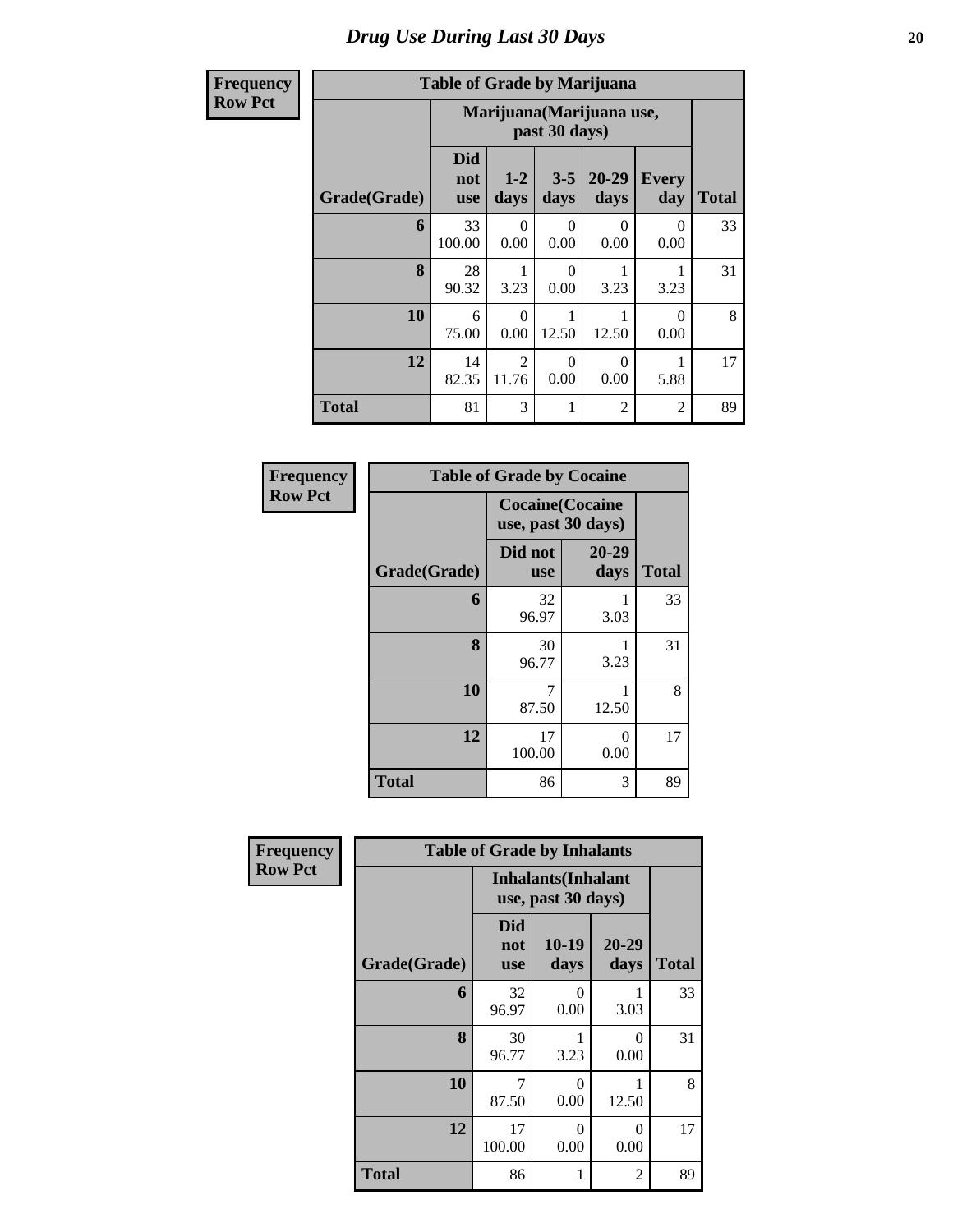# *Drug Use During Last 30 Days* **21**

| Frequency      | <b>Table of Grade by Steroids</b> |                                 |                                                |               |              |  |  |  |
|----------------|-----------------------------------|---------------------------------|------------------------------------------------|---------------|--------------|--|--|--|
| <b>Row Pct</b> |                                   |                                 | <b>Steroids</b> (Steroid<br>use, past 30 days) |               |              |  |  |  |
|                | Grade(Grade)                      | <b>Did</b><br>not<br><b>use</b> | $10-19$<br>days                                | 20-29<br>days | <b>Total</b> |  |  |  |
|                | 6                                 | 31<br>93.94                     | $\mathfrak{D}$<br>6.06                         | 0<br>0.00     | 33           |  |  |  |
|                | 8                                 | 31<br>100.00                    | 0<br>0.00                                      | 0<br>0.00     | 31           |  |  |  |
|                | 10                                | 7<br>87.50                      | $\Omega$<br>0.00                               | 1<br>12.50    | 8            |  |  |  |
|                | 12                                | 17<br>100.00                    | 0<br>0.00                                      | 0<br>0.00     | 17           |  |  |  |
|                | <b>Total</b>                      | 86                              | 2                                              | 1             | 89           |  |  |  |

| Frequency      | <b>Table of Grade by Ecstasy</b> |                                               |               |              |  |  |
|----------------|----------------------------------|-----------------------------------------------|---------------|--------------|--|--|
| <b>Row Pct</b> |                                  | <b>Ecstasy</b> (Ecstasy<br>use, past 30 days) |               |              |  |  |
|                | Grade(Grade)                     | Did not<br><b>use</b>                         | 20-29<br>days | <b>Total</b> |  |  |
|                | 6                                | 33<br>100.00                                  | 0<br>0.00     | 33           |  |  |
|                | 8                                | 31<br>100.00                                  | 0<br>0.00     | 31           |  |  |
|                | 10                               | 7<br>87.50                                    | 12.50         | 8            |  |  |
|                | 12                               | 17<br>100.00                                  | 0<br>0.00     | 17           |  |  |
|                | <b>Total</b>                     | 88                                            |               | 89           |  |  |

| Frequency      | <b>Table of Grade by Meth</b> |                                 |                  |                  |                  |              |  |  |  |  |
|----------------|-------------------------------|---------------------------------|------------------|------------------|------------------|--------------|--|--|--|--|
| <b>Row Pct</b> |                               | Meth(Methamphetamine use,       |                  |                  |                  |              |  |  |  |  |
|                | Grade(Grade)                  | <b>Did</b><br>not<br><b>use</b> | $1-2$<br>days    | $6-9$<br>days    | 20-29<br>days    | <b>Total</b> |  |  |  |  |
|                | 6                             | 32<br>96.97                     | 3.03             | $\Omega$<br>0.00 | $\Omega$<br>0.00 | 33           |  |  |  |  |
|                | 8                             | 30<br>96.77                     | $\Omega$<br>0.00 | 1<br>3.23        | $\Omega$<br>0.00 | 31           |  |  |  |  |
|                | 10                            | 7<br>87.50                      | $\Omega$<br>0.00 | $\Omega$<br>0.00 | 12.50            | 8            |  |  |  |  |
|                | 12                            | 17<br>100.00                    | $\Omega$<br>0.00 | $\Omega$<br>0.00 | $\Omega$<br>0.00 | 17           |  |  |  |  |
|                | <b>Total</b>                  | 86                              | 1                | 1                | 1                | 89           |  |  |  |  |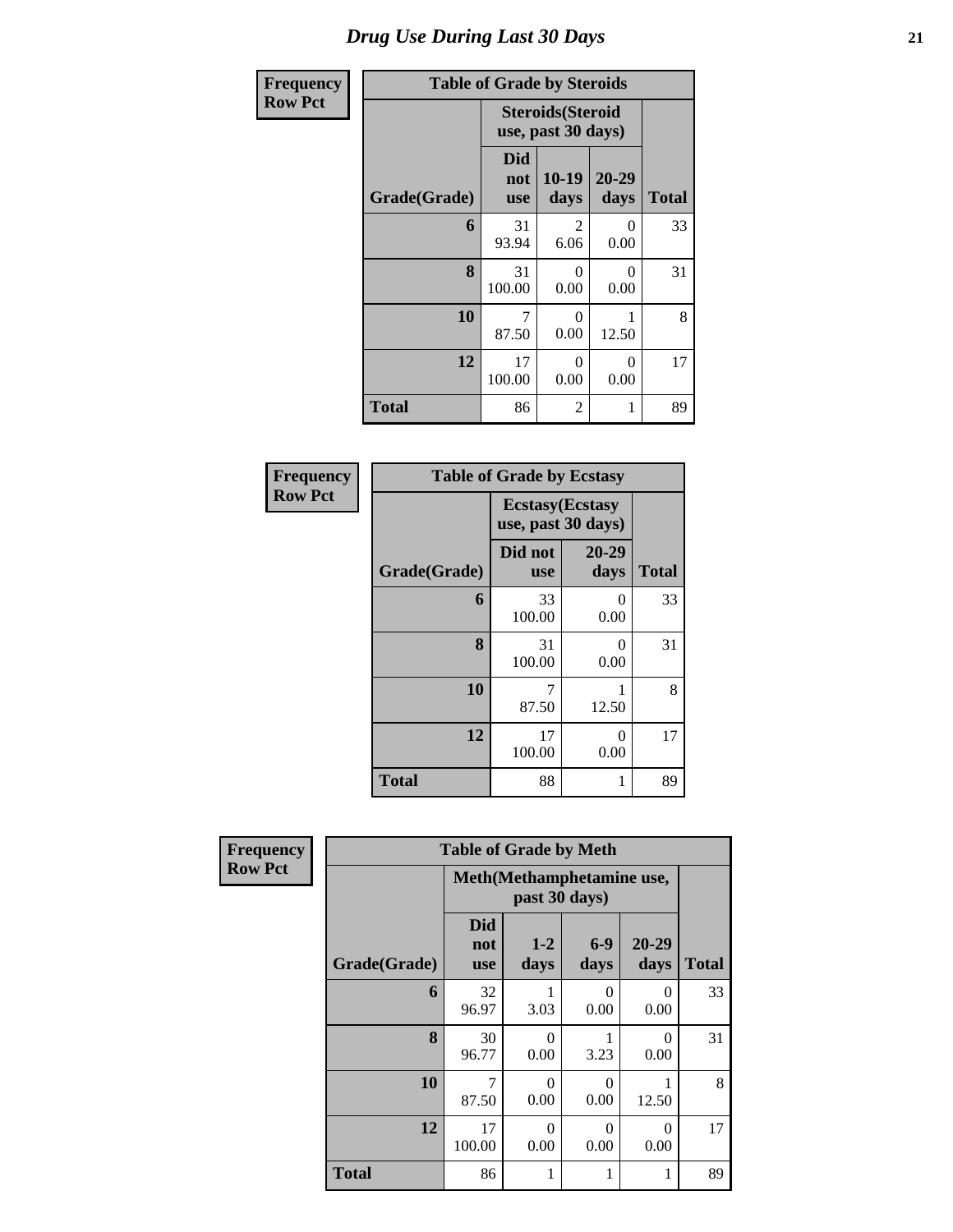# *Drug Use During Last 30 Days* **22**

| <b>Frequency</b> | <b>Table of Grade by Hallucinogens</b> |                                                  |              |  |  |  |  |  |
|------------------|----------------------------------------|--------------------------------------------------|--------------|--|--|--|--|--|
| <b>Row Pct</b>   |                                        | Hallucinogens(Hallucinogen<br>use, past 30 days) |              |  |  |  |  |  |
|                  | Grade(Grade)                           | Did not use                                      | <b>Total</b> |  |  |  |  |  |
|                  | 6                                      | 33<br>100.00                                     | 33           |  |  |  |  |  |
|                  | 8                                      | 31<br>100.00                                     | 31           |  |  |  |  |  |
|                  | 10                                     | 8<br>100.00                                      | 8            |  |  |  |  |  |
|                  | 12                                     | 17<br>100.00                                     | 17           |  |  |  |  |  |
|                  | <b>Total</b>                           | 89                                               | 89           |  |  |  |  |  |

| <b>Frequency</b> | <b>Table of Grade by Prescription</b> |                                                                  |                 |                  |                  |                   |              |
|------------------|---------------------------------------|------------------------------------------------------------------|-----------------|------------------|------------------|-------------------|--------------|
| <b>Row Pct</b>   |                                       | <b>Prescription</b> (Prescription drugs<br>not prescribed to me, |                 |                  |                  |                   |              |
|                  | Grade(Grade)                          | <b>Did</b><br>not<br><b>use</b>                                  | $1 - 2$<br>days | $3 - 5$<br>days  | $10-19$<br>days  | $20 - 29$<br>days | <b>Total</b> |
|                  | 6                                     | 32<br>96.97                                                      | 0<br>0.00       | 1<br>3.03        | $\Omega$<br>0.00 | 0<br>0.00         | 33           |
|                  | 8                                     | 28<br>90.32                                                      | 3.23            | 1<br>3.23        | $\Omega$<br>0.00 | 3.23              | 31           |
|                  | 10                                    | $\overline{7}$<br>87.50                                          | 0<br>0.00       | $\Omega$<br>0.00 | 0<br>0.00        | 12.50             | 8            |
|                  | 12                                    | 16<br>94.12                                                      | 0<br>0.00       | $\Omega$<br>0.00 | 1<br>5.88        | $\Omega$<br>0.00  | 17           |
|                  | Total                                 | 83                                                               | 1               | $\overline{2}$   | 1                | $\overline{2}$    | 89           |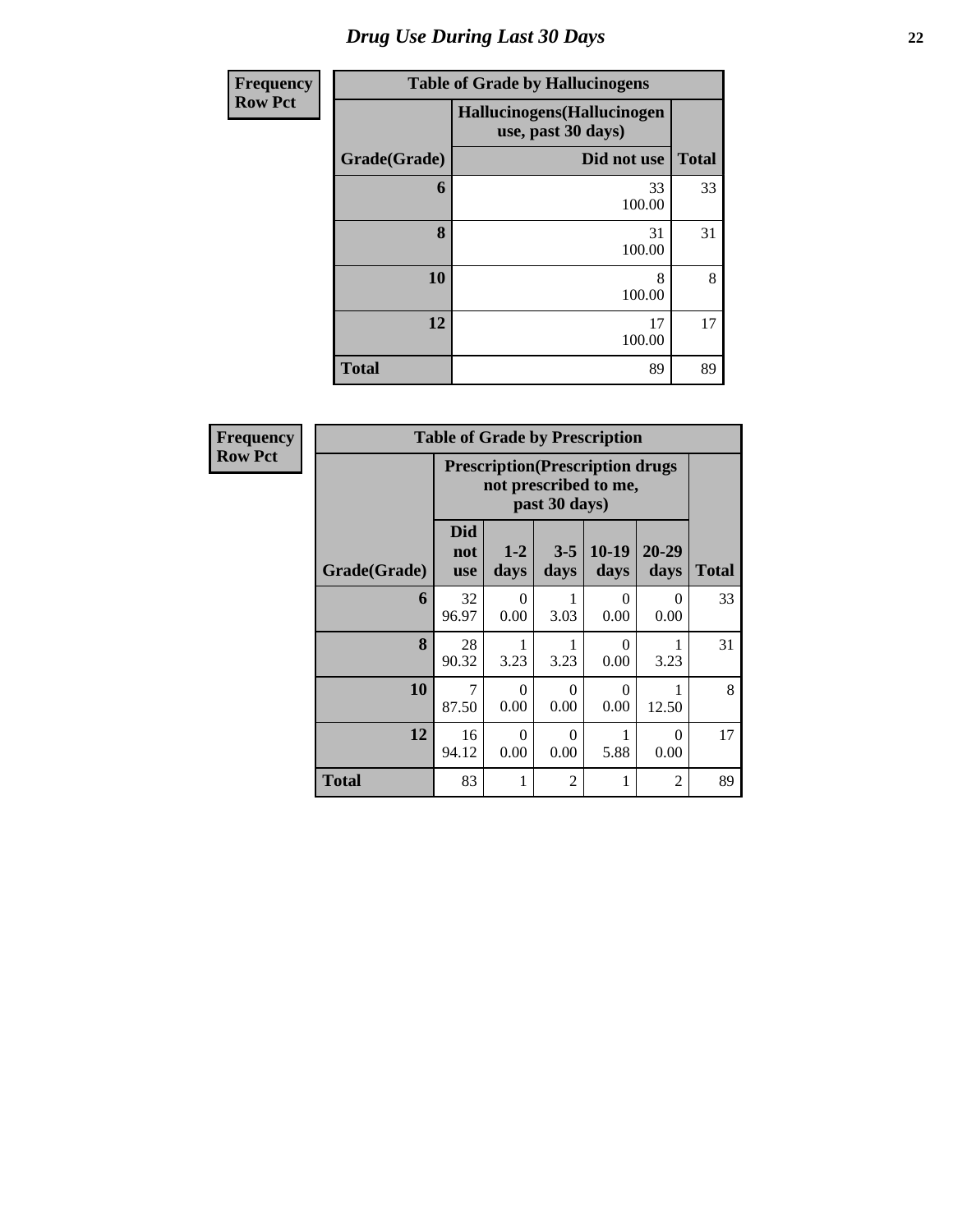#### **Frequency Col Pct**

| <b>ncy</b> | <b>Table of Alcoholease by Grade</b> |             |             |                    |              |    |  |  |  |
|------------|--------------------------------------|-------------|-------------|--------------------|--------------|----|--|--|--|
|            | Alcoholease(It is                    | 6           | 8           | Grade(Grade)<br>10 | <b>Total</b> |    |  |  |  |
|            | easy to get alcohol)                 |             |             |                    | 12           |    |  |  |  |
|            | <b>Strongly Agree</b>                | 9<br>27.27  | 12<br>38.71 | 5<br>62.50         | 5.88         | 27 |  |  |  |
|            | <b>Somewhat Agree</b>                | 2<br>6.06   | 7<br>22.58  | 2<br>25.00         | 9<br>52.94   | 20 |  |  |  |
|            | <b>Somewhat Disagree</b>             | 2<br>6.06   | 4<br>12.90  | 0.00               | 2<br>11.76   | 8  |  |  |  |
|            | <b>Strongly Disagree</b>             | 20<br>60.61 | 8<br>25.81  | 12.50              | 5<br>29.41   | 34 |  |  |  |
|            | <b>Total</b>                         | 33          | 31          | 8                  | 17           | 89 |  |  |  |

| Frequency      | <b>Table of Cigarettesease by Grade</b>                 |             |                   |                  |            |              |
|----------------|---------------------------------------------------------|-------------|-------------------|------------------|------------|--------------|
| <b>Col Pct</b> | Cigarettesease(It is<br>easy to get smoking<br>tobacco) | 6           | Grade(Grade)<br>8 | 10               | 12         | <b>Total</b> |
|                | <b>Strongly Agree</b>                                   | 10<br>30.30 | 11<br>35.48       | 4<br>50.00       | 6<br>35.29 | 31           |
|                | <b>Somewhat Agree</b>                                   | 3.03        | 6<br>19.35        | 12.50            | 5<br>29.41 | 13           |
|                | <b>Somewhat Disagree</b>                                | 3<br>9.09   | 3<br>9.68         | $\Omega$<br>0.00 | 5.88       |              |
|                | <b>Strongly Disagree</b>                                | 19<br>57.58 | 11<br>35.48       | 3<br>37.50       | 29.41      | 38           |
|                | Total                                                   | 33          | 31                | 8                | 17         | 89           |

| <b>Frequency</b> |                                                                | <b>Table of Smokelessease by Grade</b> |             |                           |            |              |  |
|------------------|----------------------------------------------------------------|----------------------------------------|-------------|---------------------------|------------|--------------|--|
| <b>Col Pct</b>   | <b>Smokelessease</b> (It is<br>easy to get chewing<br>tobacco) | 6                                      | 8           | Grade(Grade)<br><b>10</b> | 12         | <b>Total</b> |  |
|                  | <b>Strongly Agree</b>                                          | 8<br>24.24                             | 8<br>25.81  | 3<br>37.50                | 4<br>23.53 | 23           |  |
|                  | <b>Somewhat Agree</b>                                          | 3.03                                   | 3<br>9.68   | $\Omega$<br>0.00          | 4<br>23.53 | 8            |  |
|                  | <b>Somewhat Disagree</b>                                       | 3.03                                   | 6<br>19.35  | 0<br>0.00                 | 3<br>17.65 | 10           |  |
|                  | <b>Strongly Disagree</b>                                       | 23<br>69.70                            | 14<br>45.16 | 5<br>62.50                | 6<br>35.29 | 48           |  |
|                  | <b>Total</b>                                                   | 33                                     | 31          | 8                         | 17         | 89           |  |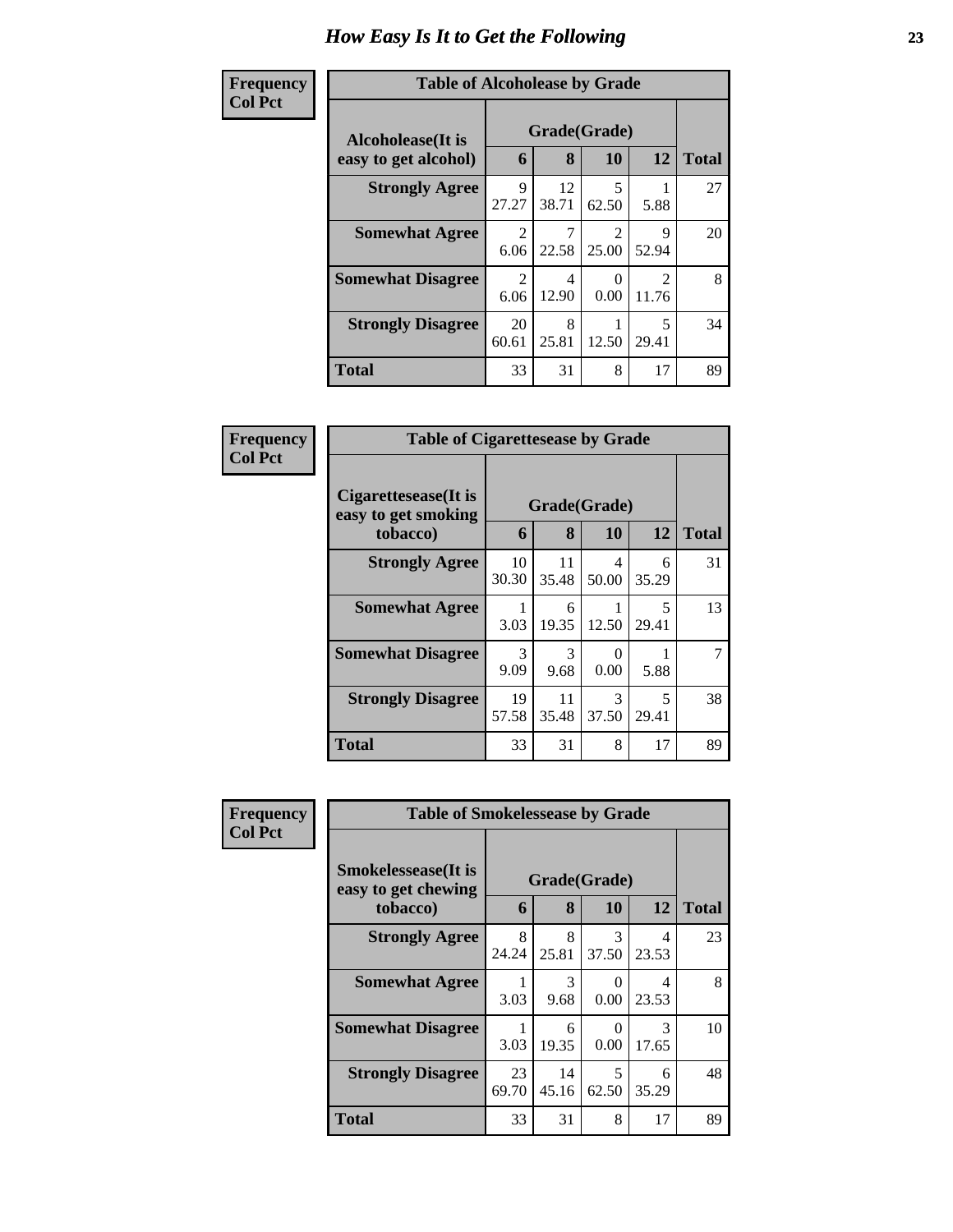| Frequency<br><b>Col Pct</b> | <b>Table of Marijuanaease by Grade</b>           |             |             |                           |                                   |              |  |
|-----------------------------|--------------------------------------------------|-------------|-------------|---------------------------|-----------------------------------|--------------|--|
|                             | Marijuanaease(It is<br>easy to get<br>marijuana) | 6           | 8           | Grade(Grade)<br><b>10</b> | 12                                | <b>Total</b> |  |
|                             | <b>Strongly Agree</b>                            | 8<br>24.24  | 9<br>29.03  | 4<br>50.00                | 7<br>41.18                        | 28           |  |
|                             | <b>Somewhat Agree</b>                            | 3.03        | 3<br>9.68   | 0<br>0.00                 | $\overline{\phantom{1}}$<br>29.41 | 9            |  |
|                             | <b>Somewhat Disagree</b>                         | 3.03        | 5<br>16.13  | 0<br>0.00                 | 0<br>0.00                         | 6            |  |
|                             | <b>Strongly Disagree</b>                         | 23<br>69.70 | 14<br>45.16 | 4<br>50.00                | 5<br>29.41                        | 46           |  |
|                             | Total                                            | 33          | 31          | 8                         | 17                                | 89           |  |

| Frequency      | <b>Table of Cocaineease by Grade</b>              |                        |                         |                    |                         |              |  |
|----------------|---------------------------------------------------|------------------------|-------------------------|--------------------|-------------------------|--------------|--|
| <b>Col Pct</b> | <b>Cocaineease</b> (It is<br>easy to get cocaine) | 6                      | 8                       | Grade(Grade)<br>10 | 12                      | <b>Total</b> |  |
|                | <b>Strongly Agree</b>                             | 8<br>24.24             | 5<br>16.13              | 4<br>50.00         | $\mathfrak{D}$<br>11.76 | 19           |  |
|                | <b>Somewhat Agree</b>                             | 3.03                   | $\mathfrak{D}$<br>6.45  | $\Omega$<br>0.00   | 4<br>23.53              |              |  |
|                | <b>Somewhat Disagree</b>                          | $\mathfrak{D}$<br>6.06 | $\overline{4}$<br>12.90 | 12.50              | 3<br>17.65              | 10           |  |
|                | <b>Strongly Disagree</b>                          | 22<br>66.67            | 20<br>64.52             | 3<br>37.50         | 8<br>47.06              | 53           |  |
|                | <b>Total</b>                                      | 33                     | 31                      | 8                  | 17                      | 89           |  |

| <b>Frequency</b> | <b>Table of Inhalantsease by Grade</b> |                         |                                   |                         |            |              |
|------------------|----------------------------------------|-------------------------|-----------------------------------|-------------------------|------------|--------------|
| <b>Col Pct</b>   | Inhalantsease(It is<br>easy to get     |                         |                                   | Grade(Grade)            |            |              |
|                  | inhalants)                             | 6                       | 8                                 | <b>10</b>               | 12         | <b>Total</b> |
|                  | <b>Strongly Agree</b>                  | $\overline{7}$<br>21.21 | 7<br>22.58                        | $\mathfrak{D}$<br>25.00 | 3<br>17.65 | 19           |
|                  | <b>Somewhat Agree</b>                  | 3.03                    | $\overline{\mathcal{A}}$<br>12.90 | $\Omega$<br>0.00        | 5<br>29.41 | 10           |
|                  | <b>Somewhat Disagree</b>               | 2<br>6.06               | 4<br>12.90                        | 12.50                   | 5.88       | 8            |
|                  | <b>Strongly Disagree</b>               | 23<br>69.70             | 16<br>51.61                       | 5<br>62.50              | 8<br>47.06 | 52           |
|                  | <b>Total</b>                           | 33                      | 31                                | 8                       | 17         | 89           |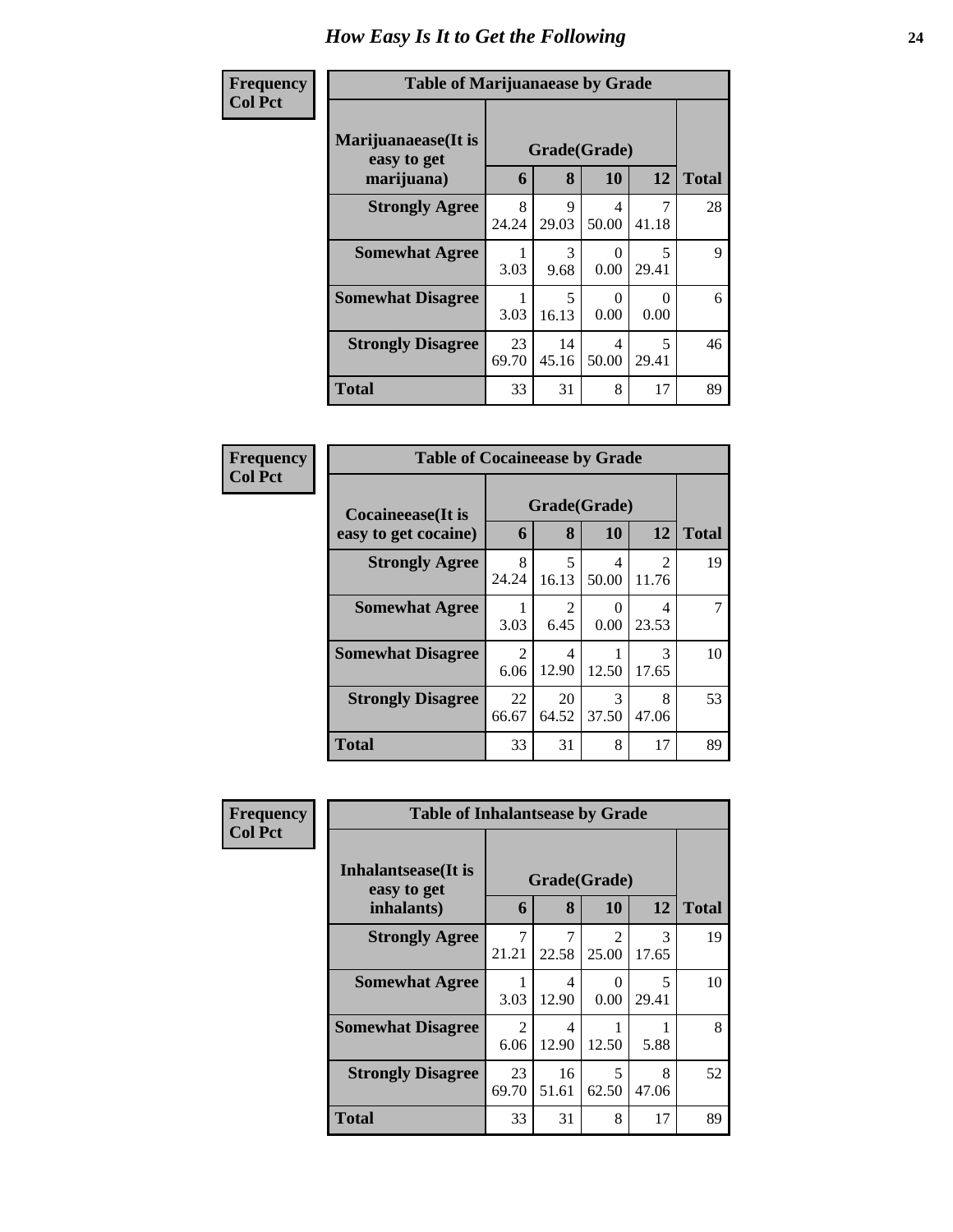| <b>Frequency</b> | <b>Table of Steroidsease by Grade</b> |             |             |                         |                         |              |
|------------------|---------------------------------------|-------------|-------------|-------------------------|-------------------------|--------------|
| <b>Col Pct</b>   | <b>Steroidsease</b> (It is            |             |             | Grade(Grade)            |                         |              |
|                  | easy to get steroids)                 | 6           | 8           | 10                      | 12                      | <b>Total</b> |
|                  | <b>Strongly Agree</b>                 | 8<br>24.24  | 22.58       | $\Omega$<br>0.00        | 0.00                    | 15           |
|                  | <b>Somewhat Agree</b>                 | 0<br>0.00   | 3<br>9.68   | 12.50                   | 4<br>23.53              | 8            |
|                  | <b>Somewhat Disagree</b>              | 2<br>6.06   | 4<br>12.90  | $\mathfrak{D}$<br>25.00 | $\mathfrak{D}$<br>11.76 | 10           |
|                  | <b>Strongly Disagree</b>              | 23<br>69.70 | 17<br>54.84 | 5<br>62.50              | 11<br>64.71             | 56           |
|                  | <b>Total</b>                          | 33          | 31          | 8                       | 17                      | 89           |

| <b>Frequency</b> | <b>Table of Ecstasyease by Grade</b>              |             |                   |            |                                      |              |  |  |
|------------------|---------------------------------------------------|-------------|-------------------|------------|--------------------------------------|--------------|--|--|
| <b>Col Pct</b>   | <b>Ecstasyease</b> (It is<br>easy to get ecstasy) | 6           | Grade(Grade)<br>8 | <b>10</b>  | 12                                   | <b>Total</b> |  |  |
|                  | <b>Strongly Agree</b>                             | 5<br>15.15  | 4<br>12.90        | 3<br>37.50 | $\mathfrak{D}$<br>11.76              | 14           |  |  |
|                  | <b>Somewhat Agree</b>                             | 2<br>6.06   | 6.45              | 12.50      | 3<br>17.65                           | 8            |  |  |
|                  | <b>Somewhat Disagree</b>                          | 3.03        | 5<br>16.13        | 0<br>0.00  | $\mathcal{D}_{\mathcal{L}}$<br>11.76 | 8            |  |  |
|                  | <b>Strongly Disagree</b>                          | 25<br>75.76 | 20<br>64.52       | 4<br>50.00 | 10<br>58.82                          | 59           |  |  |
|                  | <b>Total</b>                                      | 33          | 31                | 8          | 17                                   | 89           |  |  |

| <b>Frequency</b> | <b>Table of Methease by Grade</b>     |                       |             |            |                        |                |  |
|------------------|---------------------------------------|-----------------------|-------------|------------|------------------------|----------------|--|
| <b>Col Pct</b>   | <b>Methease</b> (It is easy<br>to get | Grade(Grade)          |             |            |                        |                |  |
|                  | methamphetamines)                     | 6                     | 8           | 10         | 12                     | <b>Total</b>   |  |
|                  | <b>Strongly Agree</b>                 | 7<br>21.21            | 5<br>16.13  | 12.50      | 0<br>0.00              | 13             |  |
|                  | <b>Somewhat Agree</b>                 | $\mathcal{R}$<br>9.09 | 4<br>12.90  | 12.50      | 3<br>17.65             | 11             |  |
|                  | <b>Somewhat Disagree</b>              | 3.03                  | 2<br>6.45   | 0<br>0.00  | $\mathcal{L}$<br>11.76 | $\mathfrak{H}$ |  |
|                  | <b>Strongly Disagree</b>              | 22<br>66.67           | 20<br>64.52 | 6<br>75.00 | 12<br>70.59            | 60             |  |
|                  | <b>Total</b>                          | 33                    | 31          | 8          | 17                     | 89             |  |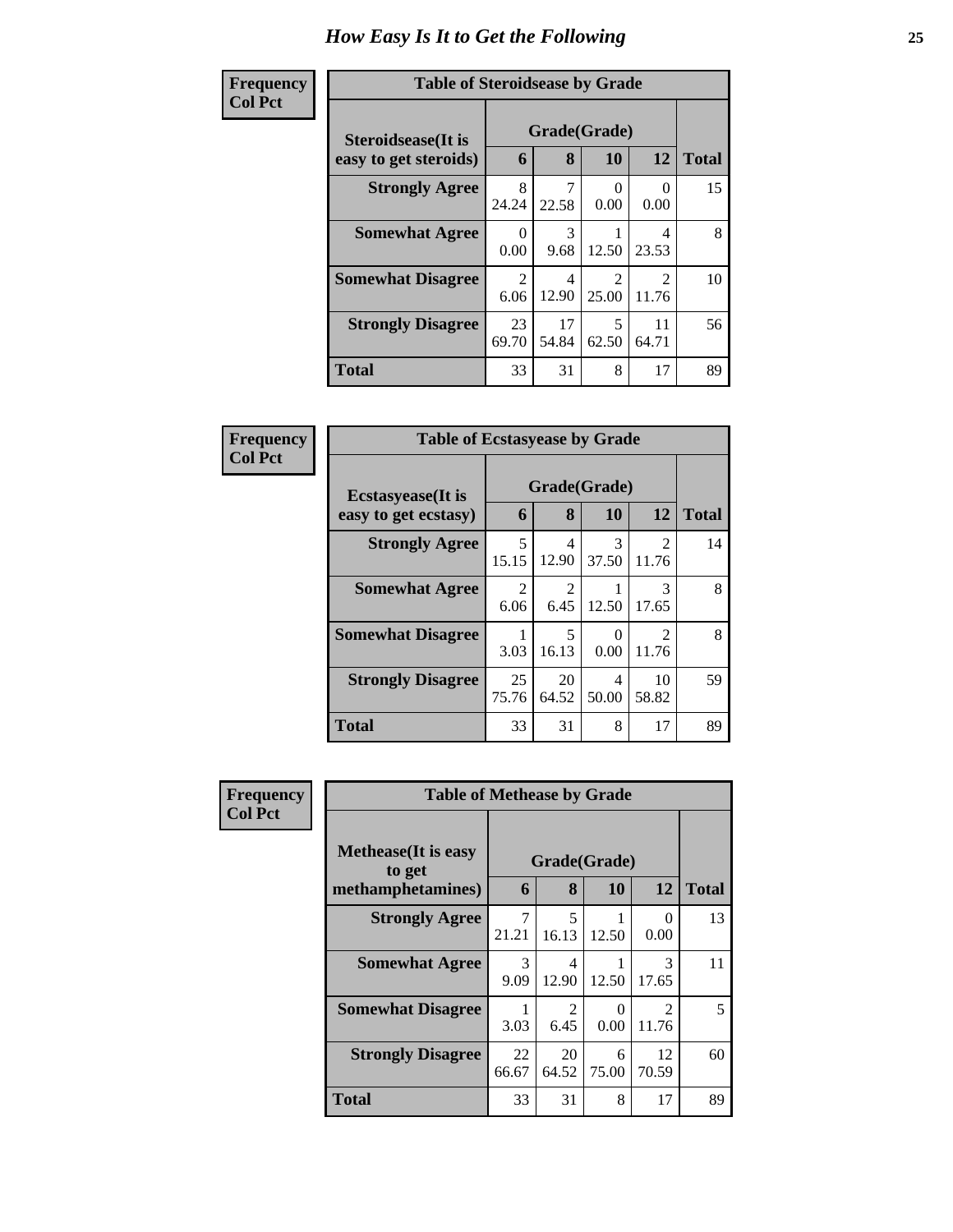| Frequency<br><b>Col Pct</b> | <b>Table of Hallucinogensease by Grade</b>                |             |                       |            |             |              |  |
|-----------------------------|-----------------------------------------------------------|-------------|-----------------------|------------|-------------|--------------|--|
|                             | Hallucinogensease(It)<br>is easy to get<br>hallucinogens) | 6           | Grade(Grade)<br>8     | 10         | 12          | <b>Total</b> |  |
|                             | <b>Strongly Agree</b>                                     | 6<br>18.18  | 3<br>9.68             | 12.50      | 5.88        | 11           |  |
|                             | <b>Somewhat Agree</b>                                     | 3.03        | $\mathcal{R}$<br>9.68 | 12.50      | 5.88        | 6            |  |
|                             | <b>Somewhat Disagree</b>                                  | 3<br>9.09   | 5<br>16.13            | 0<br>0.00  | 3<br>17.65  | 11           |  |
|                             | <b>Strongly Disagree</b>                                  | 23<br>69.70 | 20<br>64.52           | 6<br>75.00 | 12<br>70.59 | 61           |  |
|                             | Total                                                     | 33          | 31                    | 8          | 17          | 89           |  |

| Frequency      | <b>Table of Prescriptionease by Grade</b>                                                |                        |             |                         |                                      |              |  |  |
|----------------|------------------------------------------------------------------------------------------|------------------------|-------------|-------------------------|--------------------------------------|--------------|--|--|
| <b>Col Pct</b> | <b>Prescriptionease</b> (It<br>is easy to get<br>prescription drugs<br>not prescribed to | Grade(Grade)           |             |                         |                                      |              |  |  |
|                | me)                                                                                      | 6                      | 8           | <b>10</b>               | 12                                   | <b>Total</b> |  |  |
|                | <b>Strongly Agree</b>                                                                    | 7<br>21.21             | 10<br>32.26 | $\mathfrak{D}$<br>25.00 | $\mathcal{F}$<br>17.65               | 22           |  |  |
|                | <b>Somewhat Agree</b>                                                                    | $\mathfrak{D}$<br>6.06 | 3<br>9.68   | $\Omega$<br>0.00        | 4<br>23.53                           | 9            |  |  |
|                | <b>Somewhat Disagree</b>                                                                 | $\mathfrak{D}$<br>6.06 | 4<br>12.90  | 0<br>0.00               | $\mathcal{D}_{\mathcal{L}}$<br>11.76 | 8            |  |  |
|                | <b>Strongly Disagree</b>                                                                 | 22<br>66.67            | 14<br>45.16 | 6<br>75.00              | 8<br>47.06                           | 50           |  |  |
|                | <b>Total</b>                                                                             | 33                     | 31          | 8                       | 17                                   | 89           |  |  |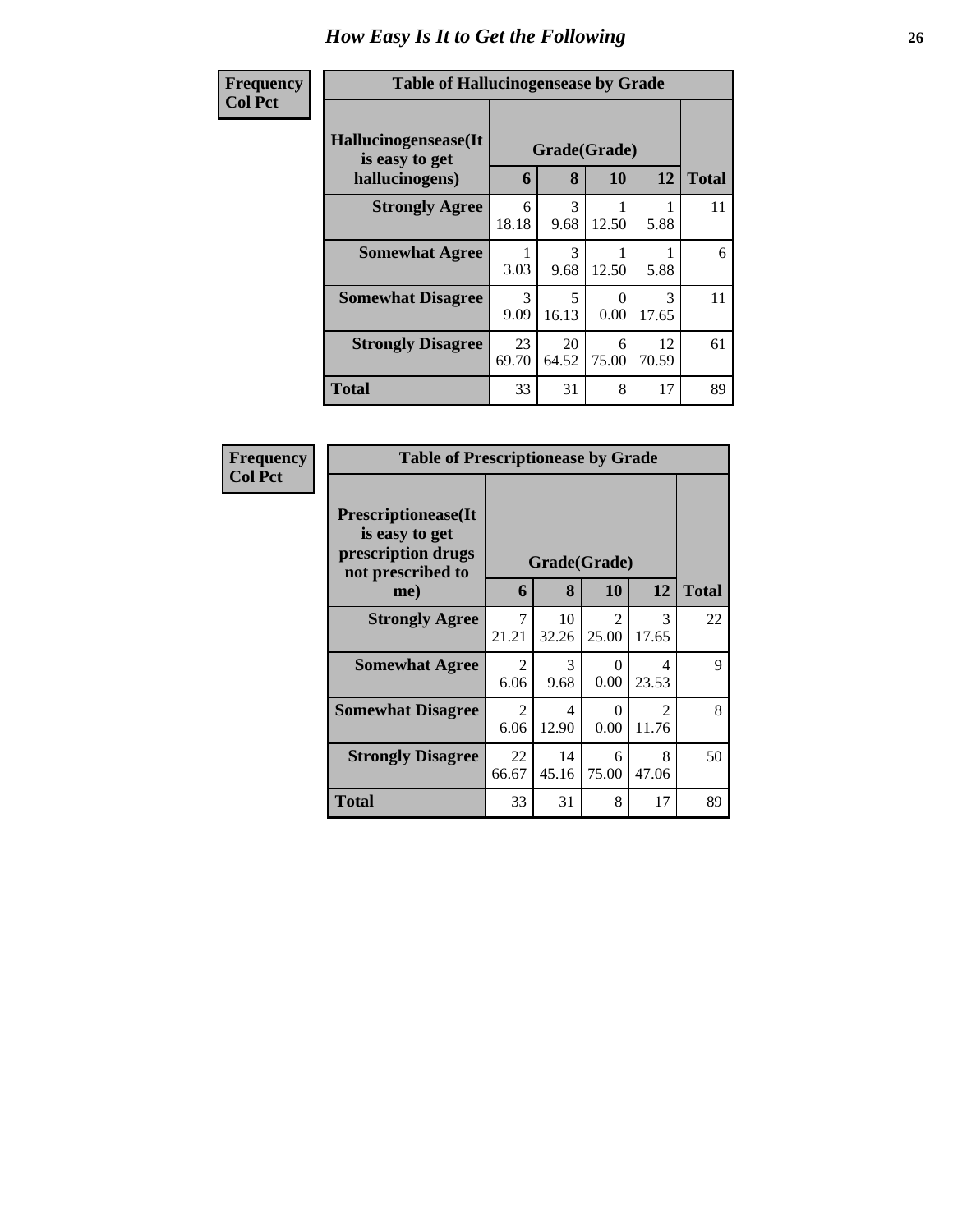#### *Age at Onset of Use* **27** *Results for "Age at Onset of Use" questions exclude students who said they did not use that substance*

| <b>Frequency</b> |
|------------------|
| <b>Row Pct</b>   |

| <b>Table of Grade by Alcoholinit</b> |                          |                                                 |                  |                  |                  |                  |                         |                  |                         |                  |              |
|--------------------------------------|--------------------------|-------------------------------------------------|------------------|------------------|------------------|------------------|-------------------------|------------------|-------------------------|------------------|--------------|
|                                      |                          | Alcoholinit(I started using alcohol when I was) |                  |                  |                  |                  |                         |                  |                         |                  |              |
| Grade(Grade)                         | 8 or<br>younger          | 9                                               | 10               | 11               | 12               | 13               | 14                      | 15               | <b>16</b>               | 17               | <b>Total</b> |
| 6                                    | $\theta$<br>0.00         | $\overline{c}$<br>28.57                         | 14.29            | 3<br>42.86       | 14.29            | $\theta$<br>0.00 | $\theta$<br>0.00        | $\theta$<br>0.00 | 0<br>0.00               | $\Omega$<br>0.00 | 7            |
| 8                                    | 5<br>33.33               | 2<br>13.33                                      | 6.67             | 1<br>6.67        | 3<br>20.00       | $\theta$<br>0.00 | $\overline{2}$<br>13.33 | 6.67             | $\overline{0}$<br>0.00  | $\Omega$<br>0.00 | 15           |
| 10                                   | 1<br>16.67               | $\Omega$<br>0.00                                | $\Omega$<br>0.00 | 1<br>16.67       | $\Omega$<br>0.00 | 16.67            | $\Omega$<br>0.00        | 16.67            | 16.67                   | 16.67            | 6            |
| 12                                   | 20.00                    | $\Omega$<br>0.00                                | $\theta$<br>0.00 | $\theta$<br>0.00 | $\Omega$<br>0.00 | $\theta$<br>0.00 | $\Omega$<br>0.00        | 20.00            | $\overline{2}$<br>40.00 | 20.00            | 5            |
| <b>Total</b>                         | 7                        | 4                                               | 2                | 5                | 4                | 1                | $\overline{c}$          | 3                | 3                       | $\overline{c}$   | 33           |
|                                      | Frequency Missing $= 56$ |                                                 |                  |                  |                  |                  |                         |                  |                         |                  |              |

| <b>Table of Grade by Cigarettesinit</b> |                               |                                                         |                         |                         |                |                         |    |  |  |
|-----------------------------------------|-------------------------------|---------------------------------------------------------|-------------------------|-------------------------|----------------|-------------------------|----|--|--|
|                                         |                               | Cigarettesinit(I started smoking tobacco<br>when I was) |                         |                         |                |                         |    |  |  |
| Grade(Grade)                            | 8 or<br>  younger             | 9<br>11<br>15<br><b>10</b><br><b>Total</b><br>16        |                         |                         |                |                         |    |  |  |
| 6                                       | 3<br>75.00                    | 0<br>0.00                                               | 0<br>0.00               | 25.00                   | 0<br>0.00      | $\Omega$<br>0.00        | 4  |  |  |
| 8                                       | 14.29                         | 14.29                                                   | $\mathfrak{D}$<br>28.57 | $\mathfrak{D}$<br>28.57 | 14.29          | $\Omega$<br>0.00        |    |  |  |
| 10                                      | $\Omega$<br>0.00              | 0<br>0.00                                               | 33.33                   | 33.33                   | 33.33          | 0<br>0.00               | 3  |  |  |
| 12                                      | $\Omega$<br>0.00              | 33.33                                                   | $\Omega$<br>0.00        | $\Omega$<br>0.00        | 0<br>0.00      | $\mathfrak{D}$<br>66.67 | 3  |  |  |
| <b>Total</b>                            | $\overline{4}$                | $\overline{c}$                                          | 3                       | 4                       | $\overline{c}$ | $\overline{2}$          | 17 |  |  |
|                                         | <b>Frequency Missing = 72</b> |                                                         |                         |                         |                |                         |    |  |  |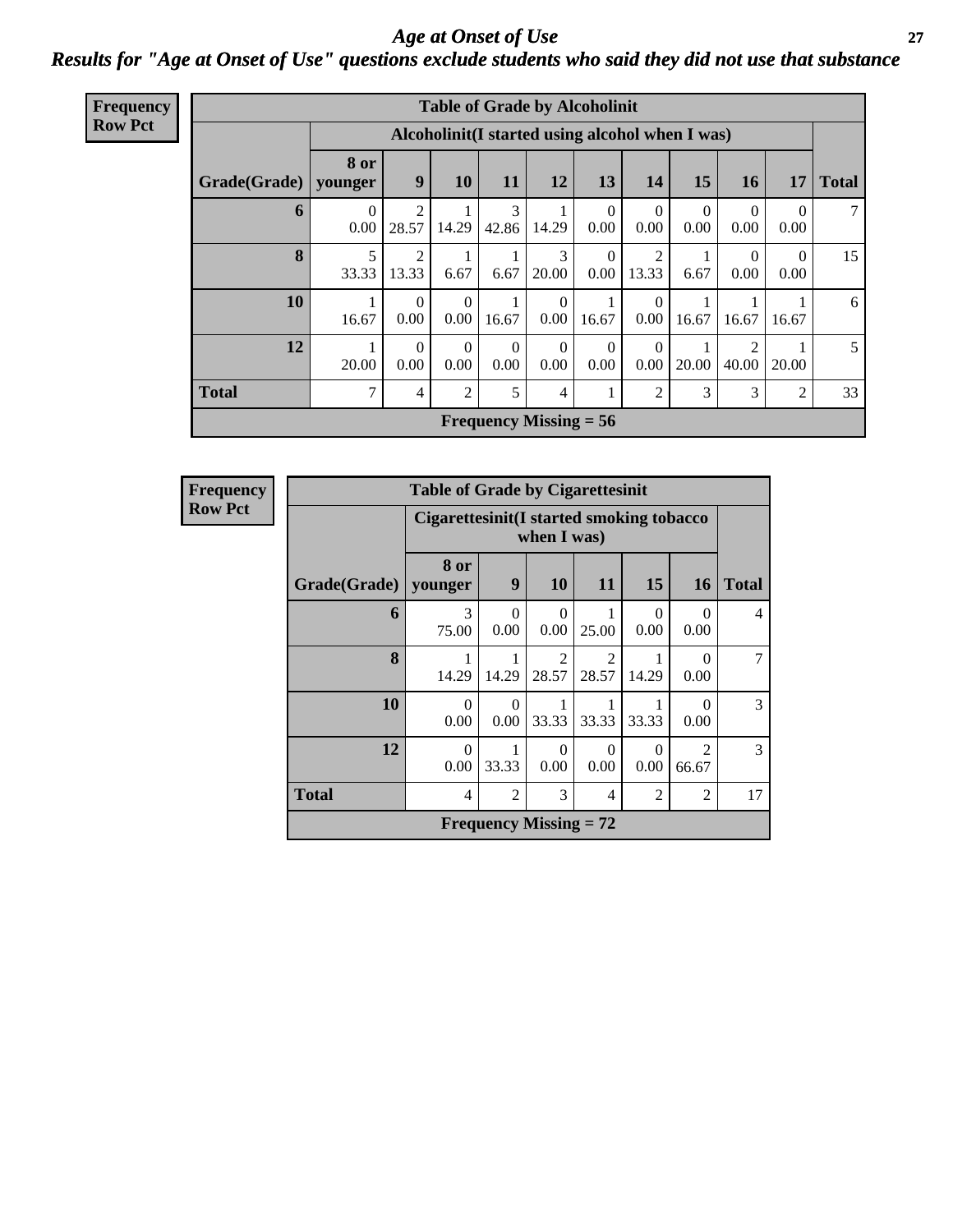*Results for "Age at Onset of Use" questions exclude students who said they did not use that substance*

| Frequency      |              | <b>Table of Grade by Smokelessinit</b>                           |           |           |           |              |  |
|----------------|--------------|------------------------------------------------------------------|-----------|-----------|-----------|--------------|--|
| <b>Row Pct</b> |              | <b>Smokelessinit(I started</b><br>chewing tobacco when I<br>was) |           |           |           |              |  |
|                | Grade(Grade) | 8 or<br>younger                                                  | 9         | <b>10</b> | 13        | <b>Total</b> |  |
|                | 6            | 0<br>0.00                                                        | 33.33     | 33.33     | 33.33     | 3            |  |
|                | 8            | 1<br>100.00                                                      | 0<br>0.00 | 0<br>0.00 | 0<br>0.00 | 1            |  |
|                | 10           | $\Omega$                                                         | $\theta$  | $\Omega$  | $\Omega$  | $\Omega$     |  |
|                | 12           | $\Omega$                                                         | $\theta$  | $\Omega$  | 0         | $\Omega$     |  |
|                | <b>Total</b> | 1                                                                | 1         | 1         | 1         | 4            |  |
|                |              | <b>Frequency Missing = 85</b>                                    |           |           |           |              |  |

| <b>Frequency</b> |                        |                  |                                                         |                  | <b>Table of Grade by Marijuanainit</b> |                  |                  |                  |                |
|------------------|------------------------|------------------|---------------------------------------------------------|------------------|----------------------------------------|------------------|------------------|------------------|----------------|
| <b>Row Pct</b>   |                        |                  | Marijuanainit (I started using marijuana when I<br>was) |                  |                                        |                  |                  |                  |                |
|                  | Grade(Grade)   younger | 8 or             | <b>10</b>                                               | 11               | 12                                     | 13               | 15               | <b>16</b>        | <b>Total</b>   |
|                  | 6                      | $\Omega$<br>0.00 | 1<br>50.00                                              | 50.00            | $\Omega$<br>0.00                       | $\Omega$<br>0.00 | $\Omega$<br>0.00 | $\Omega$<br>0.00 | $\overline{2}$ |
|                  | 8                      | 25.00            | $\Omega$<br>0.00                                        | $\Omega$<br>0.00 | 1<br>25.00                             | 2<br>50.00       | $\Omega$<br>0.00 | $\Omega$<br>0.00 | $\overline{4}$ |
|                  | 10                     | $\Omega$<br>0.00 | $\Omega$<br>0.00                                        | $\Omega$<br>0.00 | 1<br>100.00                            | $\Omega$<br>0.00 | $\Omega$<br>0.00 | $\Omega$<br>0.00 |                |
|                  | 12                     | $\Omega$<br>0.00 | $\Omega$<br>0.00                                        | $\Omega$<br>0.00 | 1<br>33.33                             | $\Omega$<br>0.00 | 33.33            | 33.33            | 3              |
|                  | <b>Total</b>           | 1                | $\mathbf{1}$                                            | 1                | 3                                      | $\overline{2}$   | 1                |                  | 10             |
|                  |                        |                  |                                                         |                  | <b>Frequency Missing = 79</b>          |                  |                  |                  |                |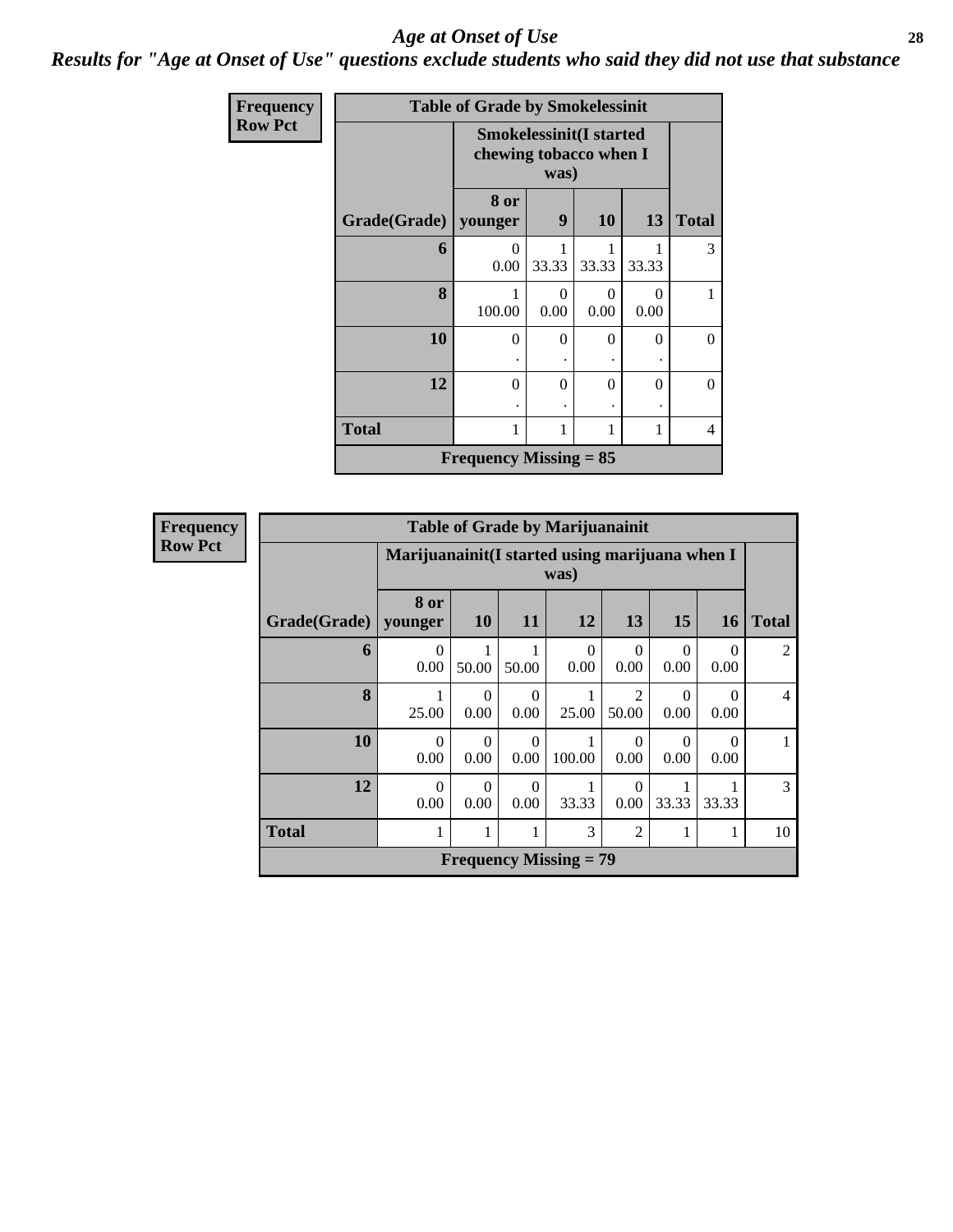*Results for "Age at Onset of Use" questions exclude students who said they did not use that substance*

| Frequency      |              | <b>Table of Grade by Cocaineinit</b>                         |                  |           |                |
|----------------|--------------|--------------------------------------------------------------|------------------|-----------|----------------|
| <b>Row Pct</b> |              | <b>Cocaineinit(I started</b><br>using cocaine when I<br>was) |                  |           |                |
|                | Grade(Grade) | 8 or<br>younger                                              | 9                | 14        | <b>Total</b>   |
|                | 6            | 50.00                                                        | 50.00            | 0<br>0.00 | 2              |
|                | 8            | 50.00                                                        | $\Omega$<br>0.00 | 50.00     | 2              |
|                | 10           | $\Omega$                                                     | 0                | 0         | $\overline{0}$ |
|                | 12           | $\theta$                                                     | 0                | 0         | $\theta$       |
|                | Total        | $\overline{2}$                                               | 1                | 1         | 4              |
|                |              | <b>Frequency Missing = 85</b>                                |                  |           |                |

| Frequency      | <b>Table of Grade by Inhalantsinit</b> |                                                                     |              |  |  |  |  |
|----------------|----------------------------------------|---------------------------------------------------------------------|--------------|--|--|--|--|
| <b>Row Pct</b> |                                        | Inhalantsinit(I<br>started using<br><i>inhalants</i><br>when I was) |              |  |  |  |  |
|                | Grade(Grade)                           | 8 or younger                                                        | <b>Total</b> |  |  |  |  |
|                | 6                                      | 0                                                                   | $\theta$     |  |  |  |  |
|                | 8                                      | 100.00                                                              | 1            |  |  |  |  |
|                | 10                                     | 0                                                                   | 0            |  |  |  |  |
|                | 12                                     | 0                                                                   | 0            |  |  |  |  |
|                | <b>Total</b>                           | 1                                                                   | 1            |  |  |  |  |
|                |                                        | <b>Frequency Missing = 88</b>                                       |              |  |  |  |  |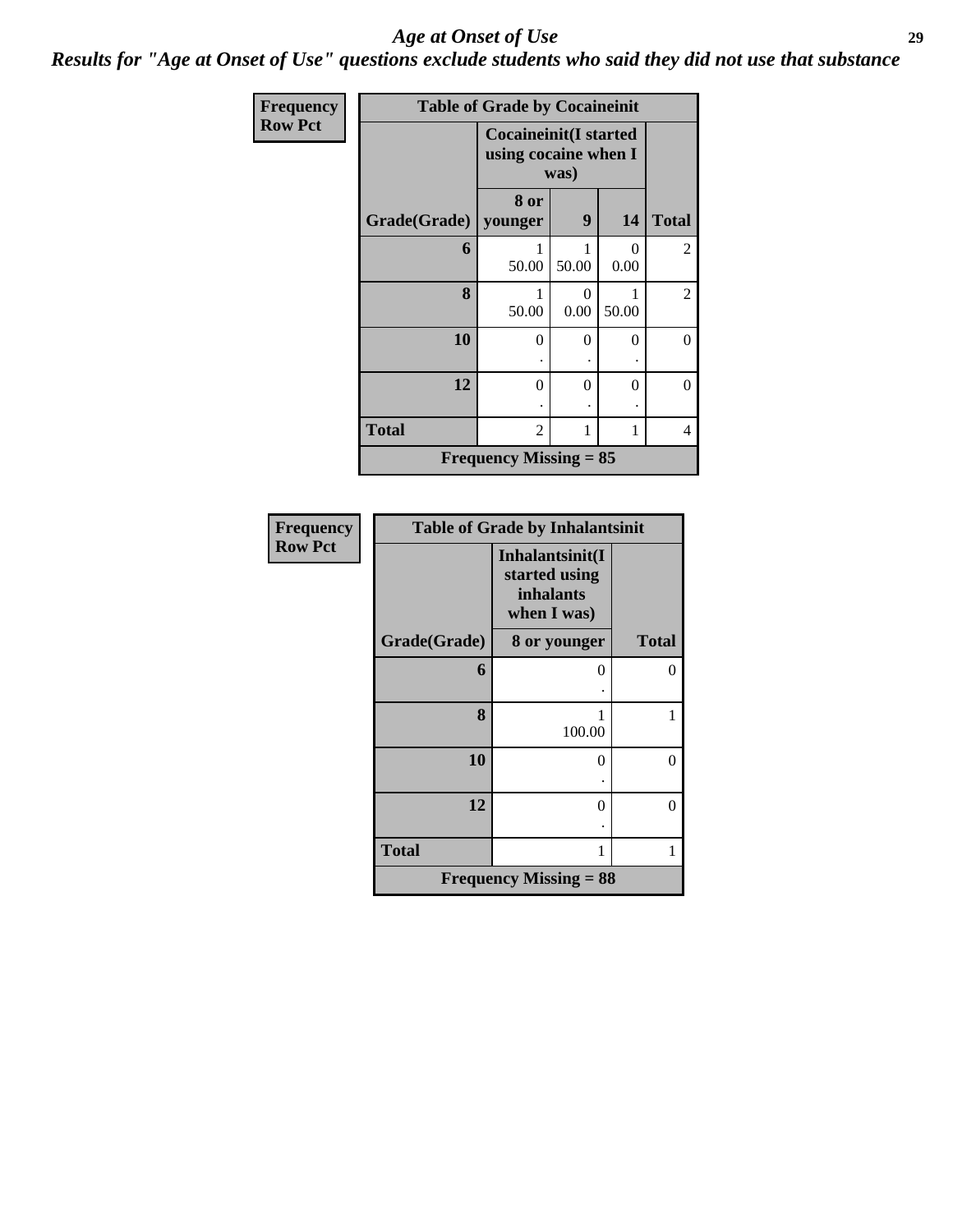*Results for "Age at Onset of Use" questions exclude students who said they did not use that substance*

| Frequency      |              | <b>Table of Grade by Steroidsinit</b>                          |       |                  |                |
|----------------|--------------|----------------------------------------------------------------|-------|------------------|----------------|
| <b>Row Pct</b> |              | <b>Steroidsinit(I started</b><br>using steroids when I<br>was) |       |                  |                |
|                | Grade(Grade) | <b>8 or</b><br>younger                                         | 9     | <b>10</b>        | <b>Total</b>   |
|                | 6            | 0<br>0.00                                                      | 50.00 | 50.00            | 2              |
|                | 8            | 50.00                                                          | 50.00 | $\Omega$<br>0.00 | 2              |
|                | 10           | $\Omega$                                                       | 0     | 0                | $\overline{0}$ |
|                | 12           | $\Omega$                                                       | 0     | 0                | $\Omega$       |
|                | <b>Total</b> | 1                                                              | 2     | 1                | 4              |
|                |              | <b>Frequency Missing = 85</b>                                  |       |                  |                |

| Frequency      | <b>Table of Grade by Ecstasyinit</b> |                               |                  |                |  |  |
|----------------|--------------------------------------|-------------------------------|------------------|----------------|--|--|
| <b>Row Pct</b> |                                      |                               |                  |                |  |  |
|                | Grade(Grade)   younger               | 8 or                          | 12               | <b>Total</b>   |  |  |
|                | 6                                    | 0<br>0.00                     | 100.00           | 1              |  |  |
|                | 8                                    | 1<br>100.00                   | $\theta$<br>0.00 | 1              |  |  |
|                | 10                                   | 0                             | $\overline{0}$   | $\overline{0}$ |  |  |
|                | 12                                   | 0                             | $\theta$         | $\overline{0}$ |  |  |
|                | Total                                | 1                             | 2                |                |  |  |
|                |                                      | <b>Frequency Missing = 87</b> |                  |                |  |  |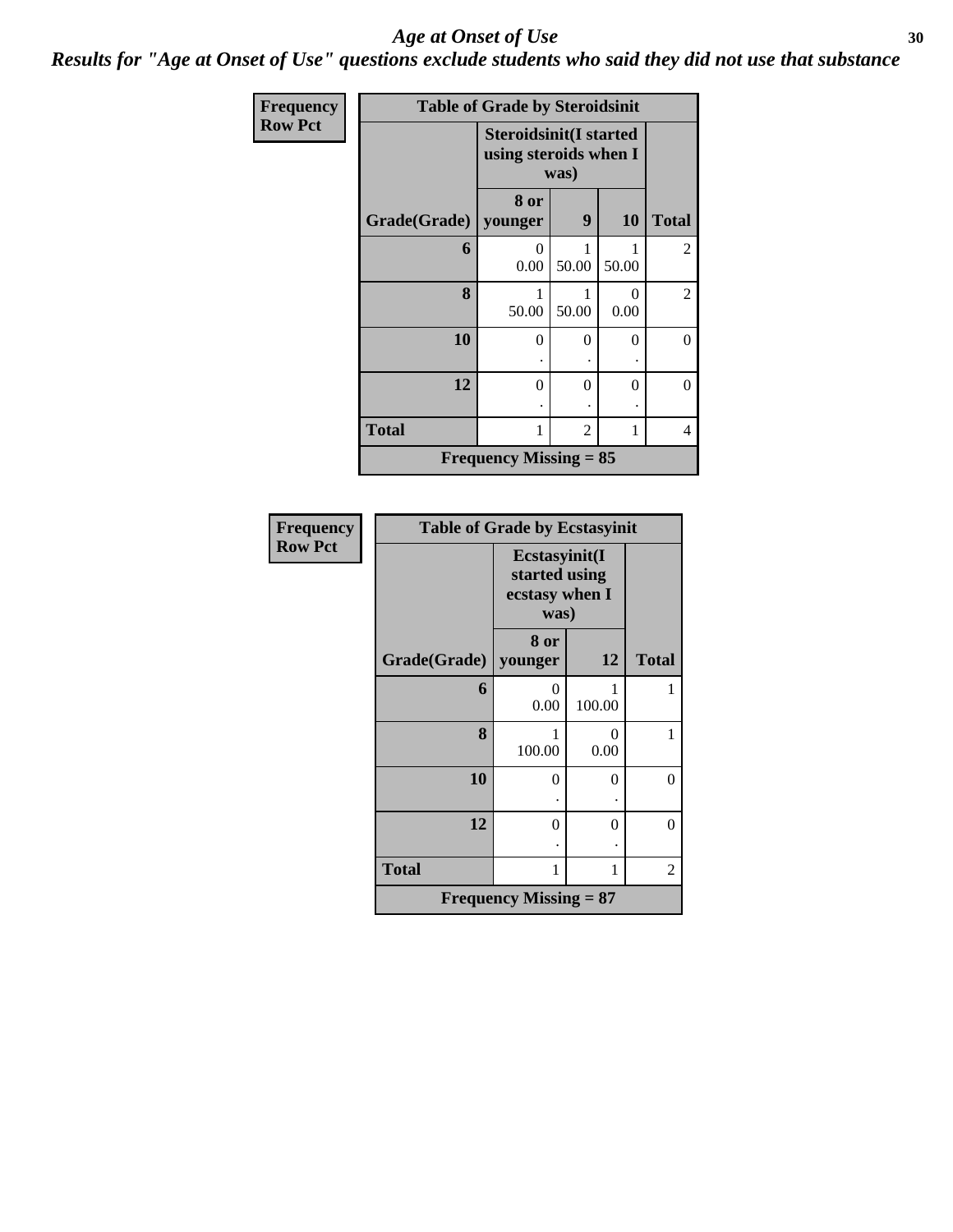*Results for "Age at Onset of Use" questions exclude students who said they did not use that substance*

| Frequency      |              | <b>Table of Grade by Methinit</b>                                     |                |
|----------------|--------------|-----------------------------------------------------------------------|----------------|
| <b>Row Pct</b> |              | <b>Methinit(I started</b><br>using<br>methamphetamines<br>when I was) |                |
|                | Grade(Grade) | 8 or younger                                                          | <b>Total</b>   |
|                | 6            | 100.00                                                                |                |
|                | 8            | 100.00                                                                | 1              |
|                | 10           | $\theta$                                                              | $\theta$       |
|                | 12           | 0                                                                     | $\theta$       |
|                | <b>Total</b> | $\overline{2}$                                                        | $\overline{c}$ |
|                |              | <b>Frequency Missing = 87</b>                                         |                |

| <b>Frequency</b> | <b>Table of Grade by Hallucinogensinit</b> |                                                                      |              |  |  |  |
|------------------|--------------------------------------------|----------------------------------------------------------------------|--------------|--|--|--|
| <b>Row Pct</b>   |                                            | Hallucinogensinit(I<br>started using<br>hallucinogens<br>when I was) |              |  |  |  |
|                  | Grade(Grade)                               | 8 or younger                                                         | <b>Total</b> |  |  |  |
|                  | 6                                          | $\mathbf{0}$                                                         | $\Omega$     |  |  |  |
|                  | 8                                          | 100.00                                                               |              |  |  |  |
|                  | 10                                         | ∩                                                                    | 0            |  |  |  |
|                  | 12                                         | 0                                                                    | $\Omega$     |  |  |  |
|                  | <b>Total</b>                               | 1                                                                    |              |  |  |  |
|                  |                                            | <b>Frequency Missing = 88</b>                                        |              |  |  |  |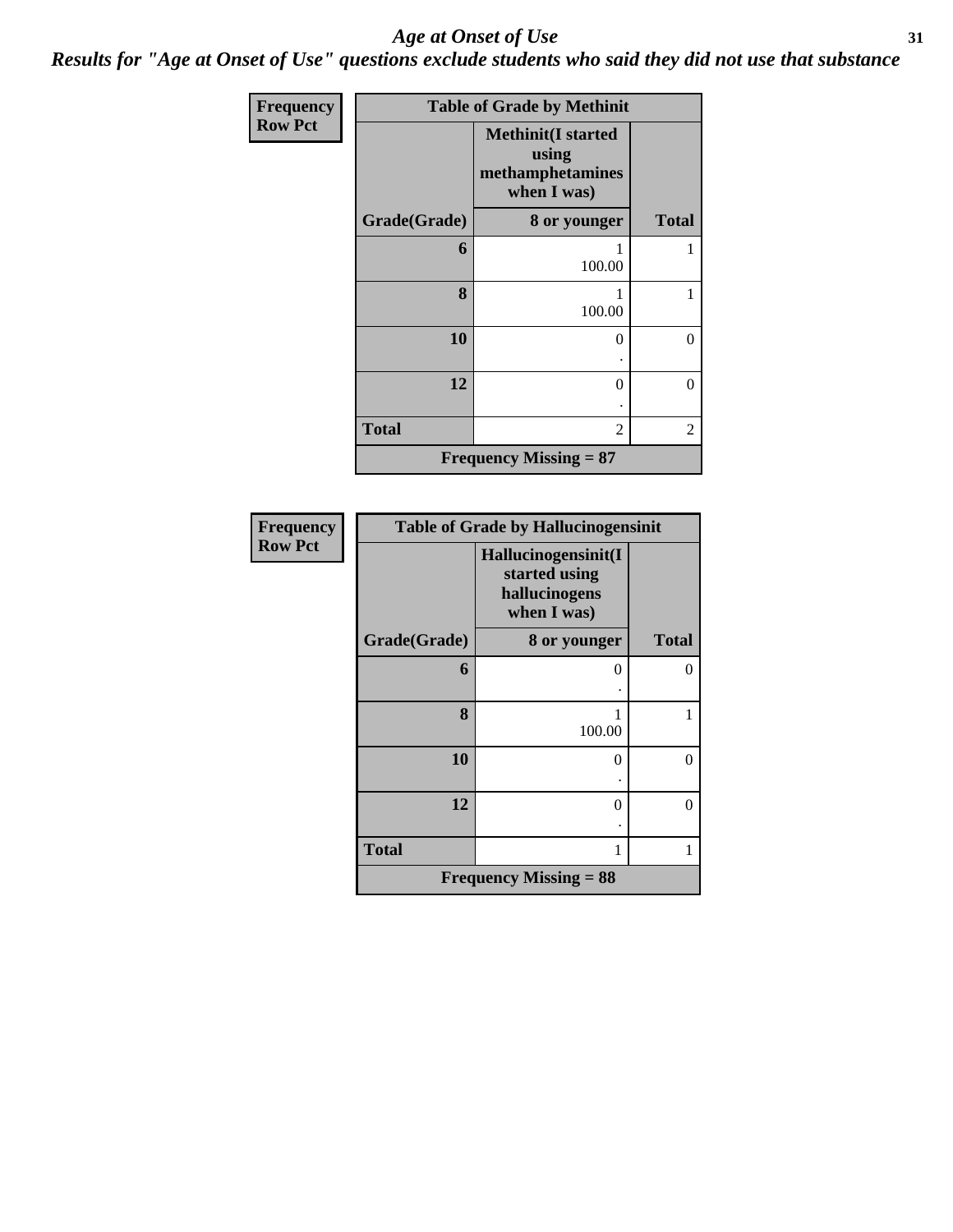*Results for "Age at Onset of Use" questions exclude students who said they did not use that substance*

| Frequency      |              | <b>Table of Grade by Prescriptioninit</b>                                                    |                  |                  |           |              |
|----------------|--------------|----------------------------------------------------------------------------------------------|------------------|------------------|-----------|--------------|
| <b>Row Pct</b> |              | <b>Prescriptioninit(I started</b><br>using prescription drugs not<br>prescribed to me when I |                  |                  |           |              |
|                | Grade(Grade) | 8 or<br>younger                                                                              | 9                | 14               | 15        | <b>Total</b> |
|                | 6            | $\theta$                                                                                     | $\Omega$         | 0                | 0         | 0            |
|                | 8            | 1<br>33.33                                                                                   | 33.33            | 33.33            | 0<br>0.00 | 3            |
|                | 10           | $\theta$                                                                                     | 0                | $\Omega$         | 0         | 0            |
|                | 12           | 0<br>0.00                                                                                    | $\Omega$<br>0.00 | $\Omega$<br>0.00 | 100.00    |              |
|                | <b>Total</b> | 1                                                                                            | $\overline{4}$   |                  |           |              |
|                |              | Frequency Missing $= 85$                                                                     |                  |                  |           |              |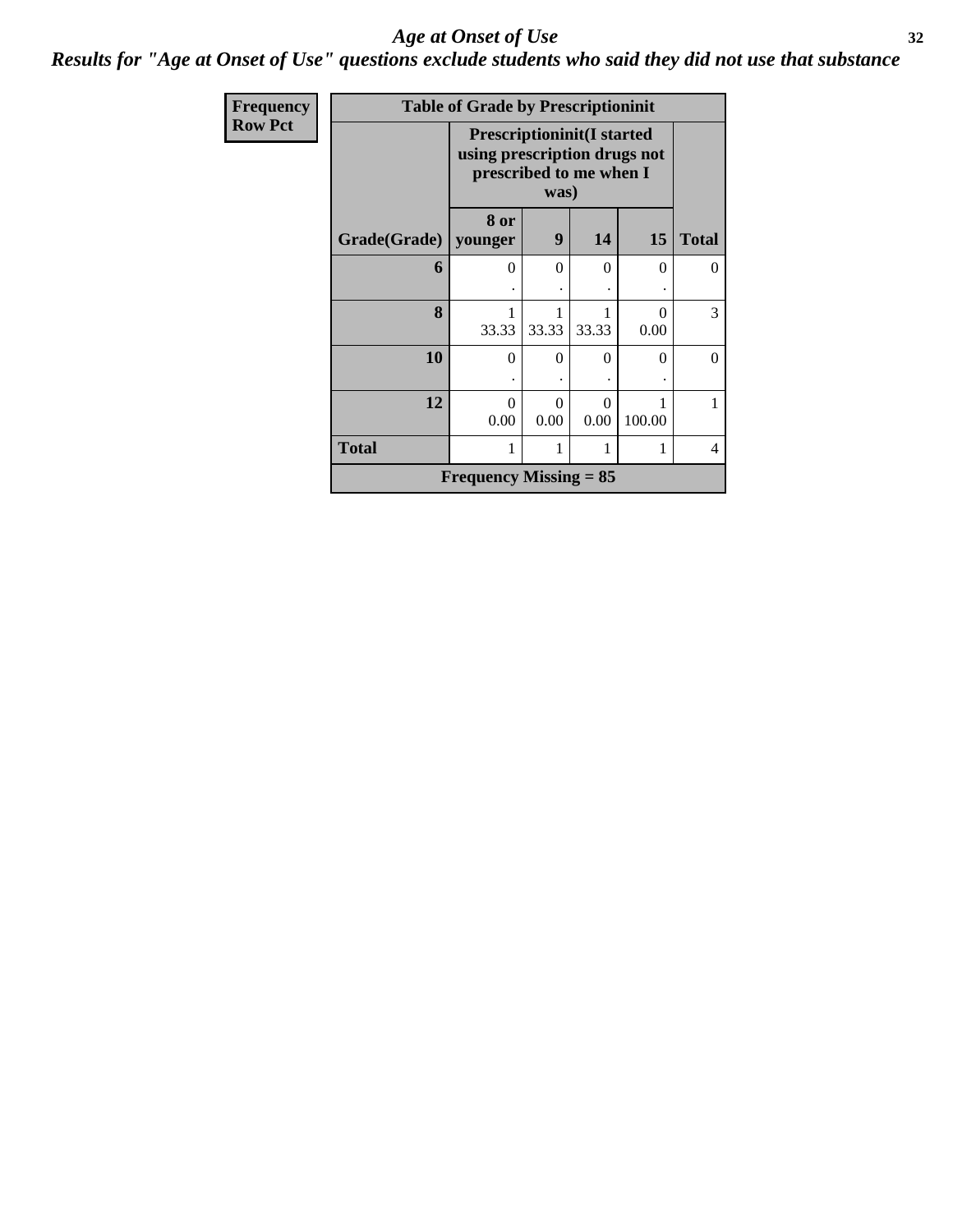| Frequency      | <b>Table of Alcoholharm by Grade</b>          |             |                      |                        |                        |              |
|----------------|-----------------------------------------------|-------------|----------------------|------------------------|------------------------|--------------|
| <b>Col Pct</b> | Alcoholharm(I<br>think alcohol is<br>harmful) | 6           | Grade(Grade)<br>8    | <b>10</b>              | 12                     | <b>Total</b> |
|                | <b>Strongly Agree</b>                         | 17<br>51.52 | 18<br>58.06          | 4<br>50.00             | 8<br>47.06             | 47           |
|                | <b>Somewhat Agree</b>                         | 3.03        | 3<br>9.68            | $\mathcal{D}$<br>25.00 | 6<br>35.29             | 12           |
|                | <b>Somewhat Disagree</b>                      | 3.03        | $\mathbf Q$<br>29.03 | 12.50                  | 0<br>0.00              | 11           |
|                | <b>Strongly Disagree</b>                      | 14<br>42.42 | 3.23                 | 12.50                  | $\mathcal{R}$<br>17.65 | 19           |
|                | Total                                         | 33          | 31                   | 8                      | 17                     | 89           |

| Frequency      | <b>Table of Cigarettesharm by Grade</b>                  |             |             |                                      |                         |              |
|----------------|----------------------------------------------------------|-------------|-------------|--------------------------------------|-------------------------|--------------|
| <b>Col Pct</b> | Cigarettesharm(I<br>think smoking<br>tobacco is harmful) | 6           | 8           | Grade(Grade)<br>10                   | 12                      | <b>Total</b> |
|                | <b>Strongly Agree</b>                                    | 17<br>51.52 | 24<br>77.42 | 6<br>75.00                           | 9<br>52.94              | 56           |
|                | <b>Somewhat Agree</b>                                    | 3.03        | 3.23        | $\mathcal{D}_{\mathcal{L}}$<br>25.00 | 6<br>35.29              | 10           |
|                | <b>Somewhat Disagree</b>                                 | 0<br>0.00   | 3<br>9.68   | 0<br>0.00                            | 0.00                    | 3            |
|                | <b>Strongly Disagree</b>                                 | 15<br>45.45 | 3<br>9.68   | 0<br>0.00                            | $\mathfrak{D}$<br>11.76 | 20           |
|                | <b>Total</b>                                             | 33          | 31          | 8                                    | 17                      | 89           |

| Frequency      | <b>Table of Smokelessharm by Grade</b> |             |             |                         |                        |              |  |
|----------------|----------------------------------------|-------------|-------------|-------------------------|------------------------|--------------|--|
| <b>Col Pct</b> | Smokelessharm(I<br>think chewing       |             |             | Grade(Grade)            |                        |              |  |
|                | tobacco is harmful)                    | 6           | 8           | 10                      | 12                     | <b>Total</b> |  |
|                | <b>Strongly Agree</b>                  | 17<br>51.52 | 25<br>80.65 | 6<br>75.00              | 9<br>52.94             | 57           |  |
|                | <b>Somewhat Agree</b>                  | 3.03        | 3.23        | $\mathfrak{D}$<br>25.00 | 5<br>29.41             | 9            |  |
|                | <b>Somewhat Disagree</b>               | 0<br>0.00   | 3<br>9.68   | 0<br>0.00               | 0.00                   | 3            |  |
|                | <b>Strongly Disagree</b>               | 15<br>45.45 | 2<br>6.45   | 0<br>0.00               | $\mathcal{R}$<br>17.65 | 20           |  |
|                | <b>Total</b>                           | 33          | 31          | 8                       | 17                     | 89           |  |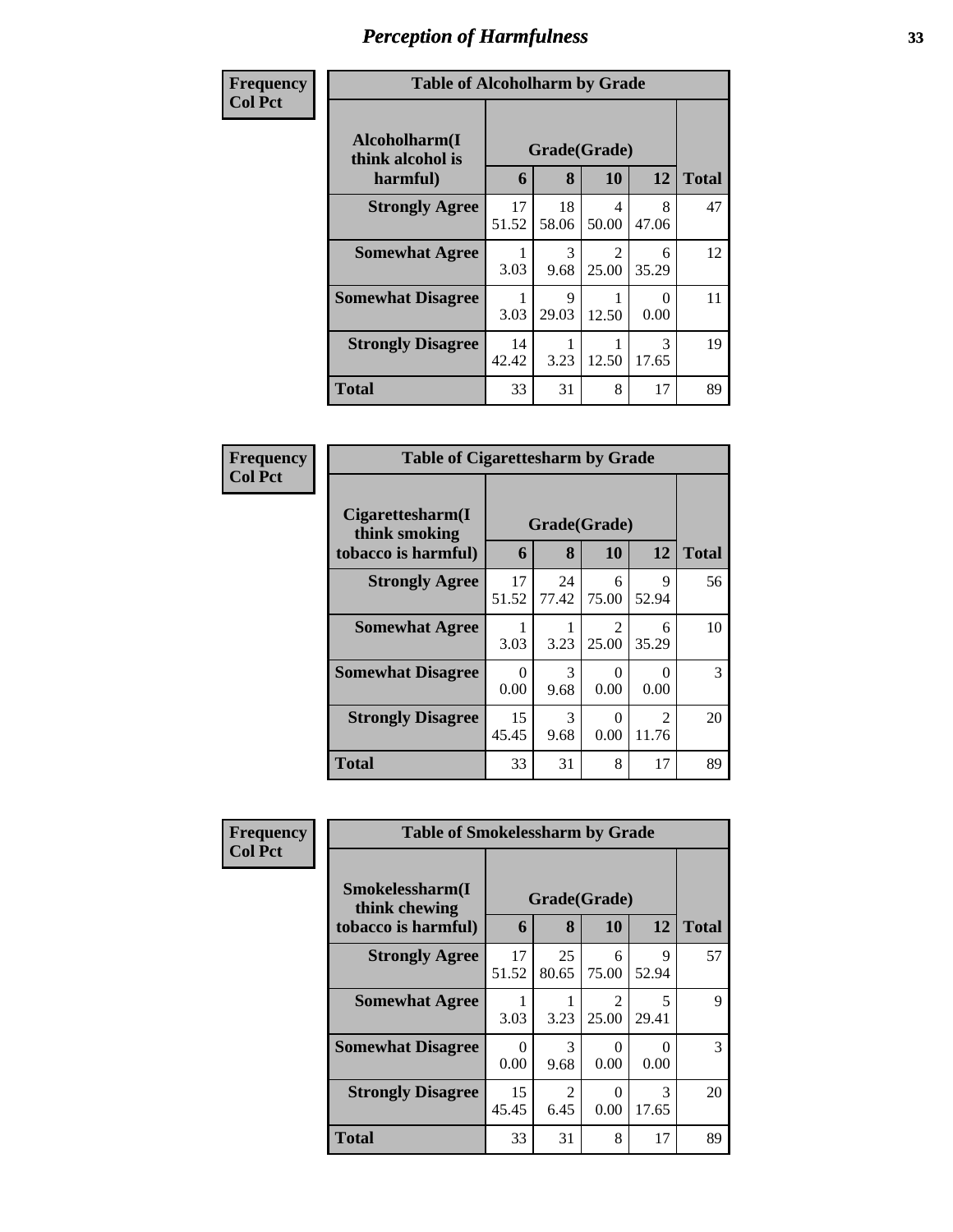| Frequency      | <b>Table of Marijuanaharm by Grade</b>            |             |                        |                                      |                        |              |
|----------------|---------------------------------------------------|-------------|------------------------|--------------------------------------|------------------------|--------------|
| <b>Col Pct</b> | Marijuanaharm(I<br>think marijuana is<br>harmful) | 6           | Grade(Grade)<br>8      | 10                                   | 12                     | <b>Total</b> |
|                | <b>Strongly Agree</b>                             | 18<br>54.55 | 24<br>77.42            | 5<br>62.50                           | 10<br>58.82            | 57           |
|                | <b>Somewhat Agree</b>                             | 2<br>6.06   | 3.23                   | 0<br>0.00                            | $\mathcal{R}$<br>17.65 | 6            |
|                | <b>Somewhat Disagree</b>                          | 3.03        | $\overline{2}$<br>6.45 | $\mathcal{D}_{\mathcal{L}}$<br>25.00 | $\Omega$<br>0.00       | 5            |
|                | <b>Strongly Disagree</b>                          | 12<br>36.36 | 4<br>12.90             | 12.50                                | 4<br>23.53             | 21           |
|                | <b>Total</b>                                      | 33          | 31                     | 8                                    | 17                     | 89           |

| Frequency      | <b>Table of Cocaineharm by Grade</b>          |             |             |                           |             |                |
|----------------|-----------------------------------------------|-------------|-------------|---------------------------|-------------|----------------|
| <b>Col Pct</b> | Cocaineharm(I<br>think cocaine is<br>harmful) | 6           | 8           | Grade(Grade)<br>10        | 12          | <b>Total</b>   |
|                | <b>Strongly Agree</b>                         | 19<br>57.58 | 25<br>80.65 | 8<br>100.00               | 12<br>70.59 | 64             |
|                | <b>Somewhat Agree</b>                         | O<br>0.00   | 3.23        | $\mathcal{O}$<br>0.00     | 5.88        | $\mathfrak{D}$ |
|                | <b>Somewhat Disagree</b>                      | 3.03        | 0<br>0.00   | $\mathbf{\Omega}$<br>0.00 | 5.88        | $\mathfrak{D}$ |
|                | <b>Strongly Disagree</b>                      | 13<br>39.39 | 5<br>16.13  | 0<br>0.00                 | 3<br>17.65  | 21             |
|                | <b>Total</b>                                  | 33          | 31          | 8                         | 17          | 89             |

| Frequency      | <b>Table of Inhalantsharm by Grade</b> |                      |                           |                           |             |                |
|----------------|----------------------------------------|----------------------|---------------------------|---------------------------|-------------|----------------|
| <b>Col Pct</b> | Inhalantsharm(I<br>think inhalants are |                      |                           | Grade(Grade)              |             |                |
|                | harmful)                               | 6                    | 8                         | <b>10</b>                 | 12          | <b>Total</b>   |
|                | <b>Strongly Agree</b>                  | 19<br>57.58          | 24<br>77.42               | 8<br>100.00               | 12<br>70.59 | 63             |
|                | <b>Somewhat Agree</b>                  | $\mathbf{0}$<br>0.00 | 3.23                      | $\mathbf{\Omega}$<br>0.00 | 5.88        | $\mathfrak{D}$ |
|                | <b>Somewhat Disagree</b>               | 3.03                 | $\mathbf{\Omega}$<br>0.00 | $\mathcal{O}$<br>0.00     | 5.88        | $\mathfrak{D}$ |
|                | <b>Strongly Disagree</b>               | 13<br>39.39          | 6<br>19.35                | 0<br>0.00                 | 3<br>17.65  | 22             |
|                | <b>Total</b>                           | 33                   | 31                        | 8                         | 17          | 89             |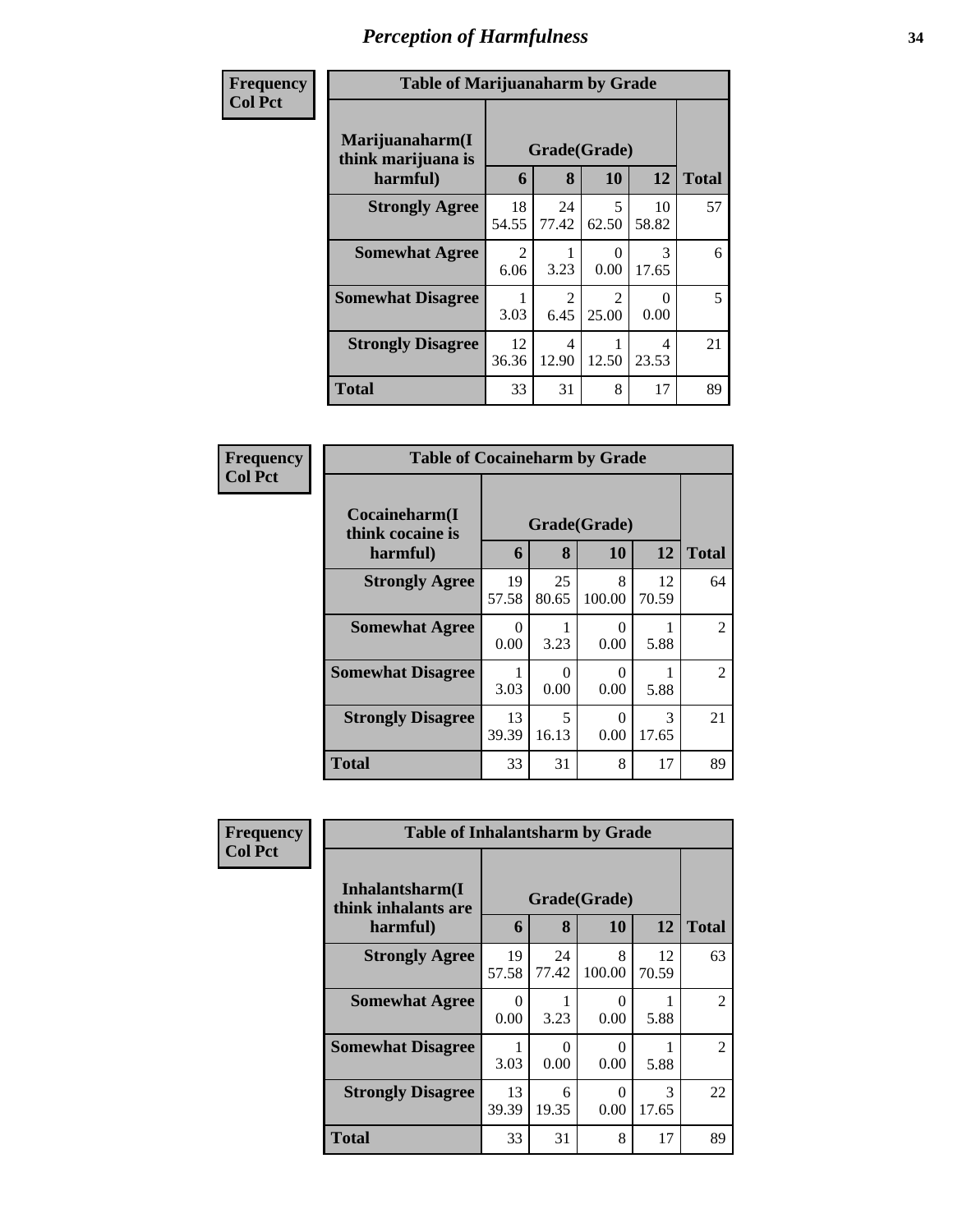| Frequency      | <b>Table of Steroidsharm by Grade</b>            |             |             |                    |                        |                |
|----------------|--------------------------------------------------|-------------|-------------|--------------------|------------------------|----------------|
| <b>Col Pct</b> | Steroidsharm(I<br>think steroids are<br>harmful) | 6           | 8           | Grade(Grade)<br>10 | 12                     | <b>Total</b>   |
|                | <b>Strongly Agree</b>                            | 18<br>54.55 | 26<br>83.87 | 87.50              | 11<br>64.71            | 62             |
|                | <b>Somewhat Agree</b>                            | 3.03        | 0<br>0.00   | 0<br>0.00          | $\mathcal{R}$<br>17.65 | $\overline{4}$ |
|                | <b>Somewhat Disagree</b>                         | 3.03        | 3.23        | 12.50              | 0<br>0.00              | 3              |
|                | <b>Strongly Disagree</b>                         | 13<br>39.39 | 4<br>12.90  | 0<br>0.00          | $\mathcal{R}$<br>17.65 | 20             |
|                | <b>Total</b>                                     | 33          | 31          | 8                  | 17                     | 89             |

| Frequency      | <b>Table of Ecstasyharm by Grade</b>          |             |             |                    |             |               |
|----------------|-----------------------------------------------|-------------|-------------|--------------------|-------------|---------------|
| <b>Col Pct</b> | Ecstasyharm(I<br>think ecstasy is<br>harmful) | 6           | 8           | Grade(Grade)<br>10 | 12          | <b>Total</b>  |
|                | <b>Strongly Agree</b>                         | 17<br>51.52 | 26<br>83.87 | 8<br>100.00        | 11<br>64.71 | 62            |
|                | <b>Somewhat Agree</b>                         | ∩<br>0.00   | 0<br>0.00   | 0<br>0.00          | 3<br>17.65  | $\mathcal{R}$ |
|                | <b>Somewhat Disagree</b>                      | 2<br>6.06   | 3.23        | 0<br>0.00          | 0<br>0.00   | 3             |
|                | <b>Strongly Disagree</b>                      | 14<br>42.42 | 4<br>12.90  | 0<br>0.00          | 3<br>17.65  | 21            |
|                | <b>Total</b>                                  | 33          | 31          | 8                  | 17          | 89            |

| Frequency      | <b>Table of Methharm by Grade</b>            |              |                      |             |             |                |  |
|----------------|----------------------------------------------|--------------|----------------------|-------------|-------------|----------------|--|
| <b>Col Pct</b> | <b>Methharm</b> (I think<br>methamphetamines | Grade(Grade) |                      |             |             |                |  |
|                | are harmful)                                 | 6            | 8                    | 10          | 12          | <b>Total</b>   |  |
|                | <b>Strongly Agree</b>                        | 17<br>51.52  | 26<br>83.87          | 8<br>100.00 | 12<br>70.59 | 63             |  |
|                | <b>Somewhat Agree</b>                        | 3.03         | 0<br>0.00            | 0.00        | 5.88        | $\mathfrak{D}$ |  |
|                | <b>Somewhat Disagree</b>                     | 3.03         | $\mathbf{0}$<br>0.00 | 0.00        | 0.00        |                |  |
|                | <b>Strongly Disagree</b>                     | 14<br>42.42  | 5<br>16.13           | 0.00        | 4<br>23.53  | 23             |  |
|                | <b>Total</b>                                 | 33           | 31                   | 8           | 17          | 89             |  |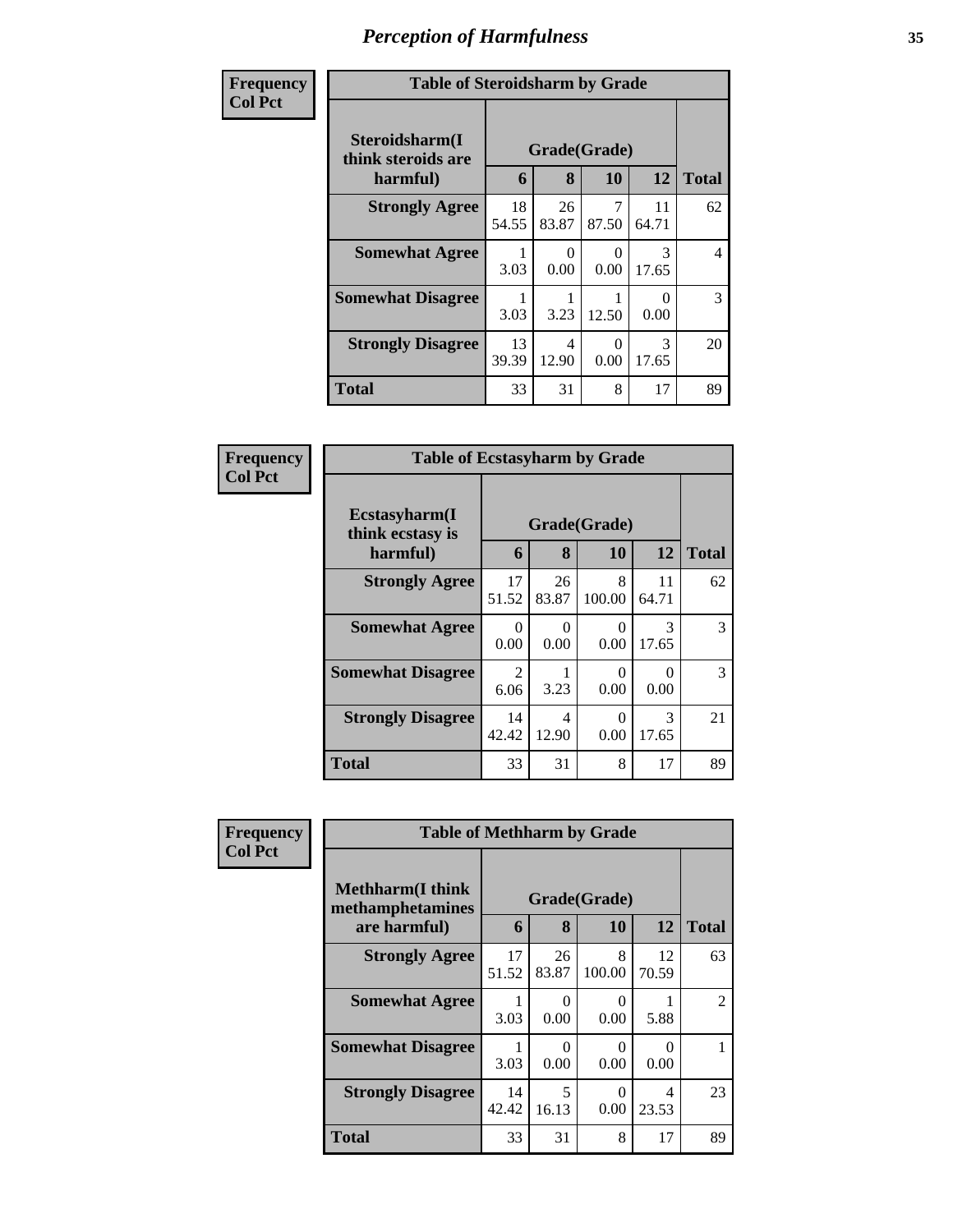| <b>Frequency</b> | <b>Table of Hallucinogensharm by Grade</b>                 |                   |                        |                   |                   |                |
|------------------|------------------------------------------------------------|-------------------|------------------------|-------------------|-------------------|----------------|
| <b>Col Pct</b>   | Hallucinogensharm(I<br>think hallucinogens<br>are harmful) | Grade(Grade)<br>6 | <b>Total</b>           |                   |                   |                |
|                  | <b>Strongly Agree</b>                                      | 17<br>51.52       | 8<br>25<br>80.65       | 10<br>8<br>100.00 | 12<br>12<br>70.59 | 62             |
|                  | <b>Somewhat Agree</b>                                      | $\Omega$<br>0.00  | $\overline{c}$<br>6.45 | $\Omega$<br>0.00  | 5.88              | 3              |
|                  | <b>Somewhat Disagree</b>                                   | 2<br>6.06         | $\Omega$<br>0.00       | $\Omega$<br>0.00  | $\Omega$<br>0.00  | $\overline{2}$ |
|                  | <b>Strongly Disagree</b>                                   | 14<br>42.42       | 4<br>12.90             | $\Omega$<br>0.00  | 4<br>23.53        | 22             |
|                  | <b>Total</b>                                               | 33                | 31                     | 8                 | 17                | 89             |

| Frequency      | <b>Table of Prescriptionharm by Grade</b>                                 |                        |             |            |                        |              |  |
|----------------|---------------------------------------------------------------------------|------------------------|-------------|------------|------------------------|--------------|--|
| <b>Col Pct</b> | Prescriptionharm(I<br>think prescription<br>drugs not<br>prescribed to me | Grade(Grade)           |             |            |                        |              |  |
|                | are harmful)                                                              | 6                      | 8           | 10         | 12                     | <b>Total</b> |  |
|                | <b>Strongly Agree</b>                                                     | 15<br>45.45            | 25<br>80.65 | 7<br>87.50 | 9<br>52.94             | 56           |  |
|                | <b>Somewhat Agree</b>                                                     | $\mathfrak{D}$<br>6.06 | 1<br>3.23   | 12.50      | 4<br>23.53             | 8            |  |
|                | <b>Somewhat Disagree</b>                                                  | 3.03                   | 3.23        | 0<br>0.00  | 5.88                   | 3            |  |
|                | <b>Strongly Disagree</b>                                                  | 15<br>45.45            | 4<br>12.90  | 0<br>0.00  | $\mathcal{R}$<br>17.65 | 22           |  |
|                | Total                                                                     | 33                     | 31          | 8          | 17                     | 89           |  |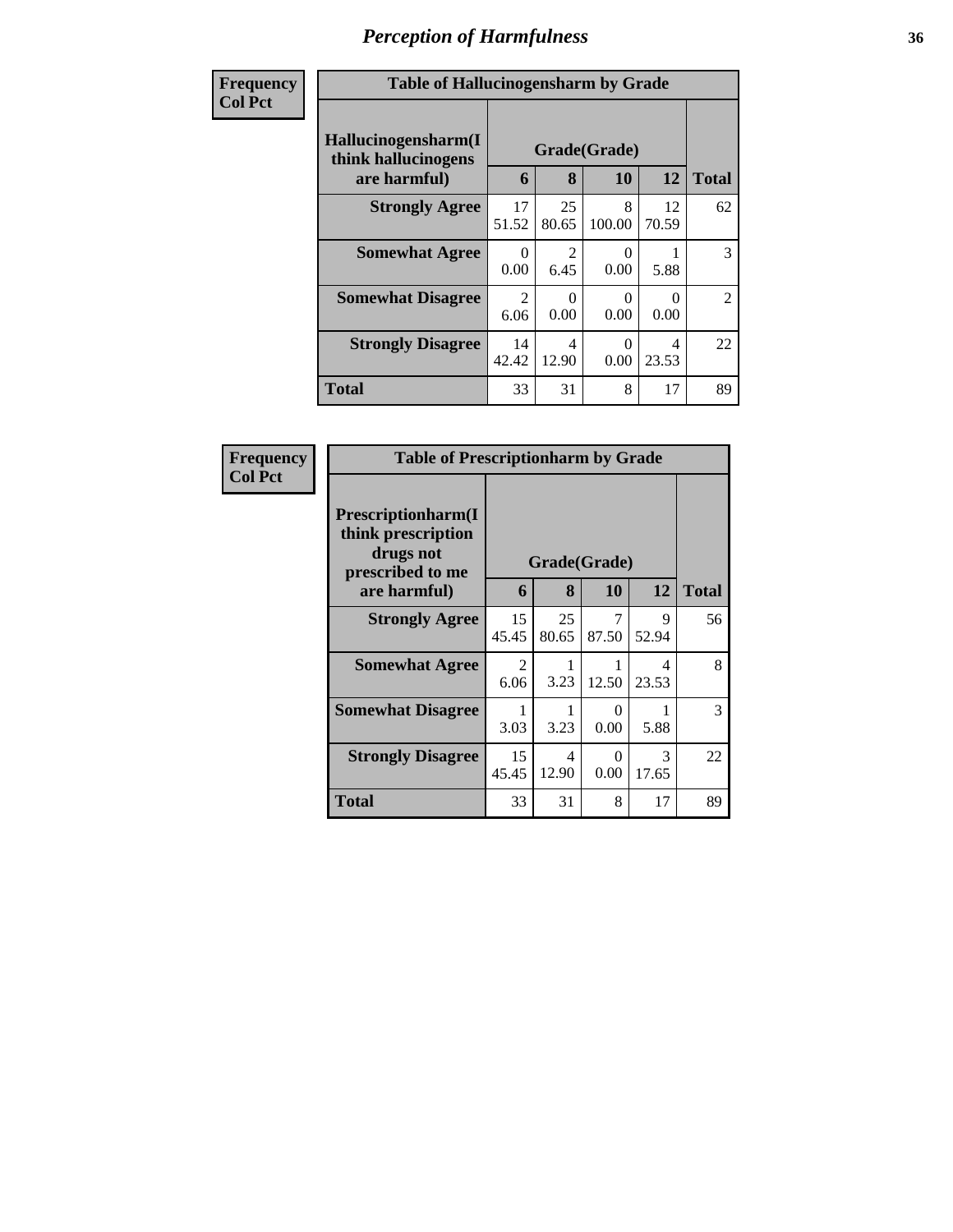## *Disapproval by Adults* **37**

| <b>Frequency</b> | <b>Table of Alcoholadult by Grade</b>                                 |                  |                   |                                      |                         |              |  |  |
|------------------|-----------------------------------------------------------------------|------------------|-------------------|--------------------------------------|-------------------------|--------------|--|--|
| <b>Col Pct</b>   | <b>Alcoholadult</b> (Adults<br>would disapprove if<br>I used alcohol) | 6                | Grade(Grade)<br>8 | <b>10</b>                            | 12                      | <b>Total</b> |  |  |
|                  | <b>Strongly Agree</b>                                                 | 24<br>72.73      | 19<br>61.29       | 4<br>50.00                           | 10<br>58.82             | 57           |  |  |
|                  | <b>Somewhat Agree</b>                                                 | 3.03             | 3<br>9.68         | 12.50                                | 4<br>23.53              | $\mathbf Q$  |  |  |
|                  | <b>Somewhat Disagree</b>                                              | $\Omega$<br>0.00 | 6<br>19.35        | 12.50                                | 5.88                    | 8            |  |  |
|                  | <b>Strongly Disagree</b>                                              | 8<br>24.24       | 3<br>9.68         | $\mathcal{D}_{\mathcal{L}}$<br>25.00 | $\mathfrak{D}$<br>11.76 | 15           |  |  |
|                  | <b>Total</b>                                                          | 33               | 31                | 8                                    | 17                      | 89           |  |  |

| Frequency      | <b>Table of Tobaccoadult by Grade</b>                         |                        |                       |                                                                                                                                                                          |            |              |  |
|----------------|---------------------------------------------------------------|------------------------|-----------------------|--------------------------------------------------------------------------------------------------------------------------------------------------------------------------|------------|--------------|--|
| <b>Col Pct</b> | Tobaccoadult(Adults<br>would disapprove if<br>I used tobacco) | 6                      | 8                     | Grade(Grade)<br><b>10</b>                                                                                                                                                | 12         | <b>Total</b> |  |
|                | <b>Strongly Agree</b>                                         | 24<br>72.73            | 22<br>70.97           | 4<br>50.00                                                                                                                                                               | 41.18      | 57           |  |
|                | <b>Somewhat Agree</b>                                         | $\overline{2}$<br>6.06 | 3<br>9.68             | $\Omega$<br>0.00                                                                                                                                                         | 6<br>35.29 | 11           |  |
|                | <b>Somewhat Disagree</b>                                      | $\Omega$<br>0.00       | $\mathcal{D}$<br>6.45 | $\mathcal{D}_{\mathcal{A}}^{\mathcal{A}}(\mathcal{A})=\mathcal{D}_{\mathcal{A}}^{\mathcal{A}}(\mathcal{A})\mathcal{D}_{\mathcal{A}}^{\mathcal{A}}(\mathcal{A})$<br>25.00 | 5.88       | 5            |  |
|                | <b>Strongly Disagree</b>                                      | 7<br>21.21             | 4<br>12.90            | $\mathcal{D}_{\mathcal{A}}^{\mathcal{A}}(\mathcal{A})=\mathcal{D}_{\mathcal{A}}^{\mathcal{A}}(\mathcal{A})\mathcal{D}_{\mathcal{A}}^{\mathcal{A}}(\mathcal{A})$<br>25.00 | 3<br>17.65 | 16           |  |
|                | <b>Total</b>                                                  | 33                     | 31                    | 8                                                                                                                                                                        | 17         | 89           |  |

| Frequency      | <b>Table of Marijuanaadult by Grade</b>        |                      |                       |                         |             |              |
|----------------|------------------------------------------------|----------------------|-----------------------|-------------------------|-------------|--------------|
| <b>Col Pct</b> | Marijuanaadult(Adults<br>would disapprove if I | Grade(Grade)         |                       |                         |             |              |
|                | used marijuana)                                | 6                    | 8                     | 10                      | 12          | <b>Total</b> |
|                | <b>Strongly Agree</b>                          | 24<br>72.73          | 25<br>80.65           | 4<br>50.00              | 10<br>58.82 | 63           |
|                | <b>Somewhat Agree</b>                          | $\Omega$<br>0.00     | $\Omega$<br>0.00      | 0<br>0.00               | 3<br>17.65  | 3            |
|                | <b>Somewhat Disagree</b>                       | 0<br>0.00            | $\mathcal{R}$<br>9.68 | $\mathfrak{D}$<br>25.00 | 0<br>0.00   | 5            |
|                | <b>Strongly Disagree</b>                       | $\mathbf Q$<br>27.27 | 3<br>9.68             | $\mathfrak{D}$<br>25.00 | 4<br>23.53  | 18           |
|                | <b>Total</b>                                   | 33                   | 31                    | 8                       | 17          | 89           |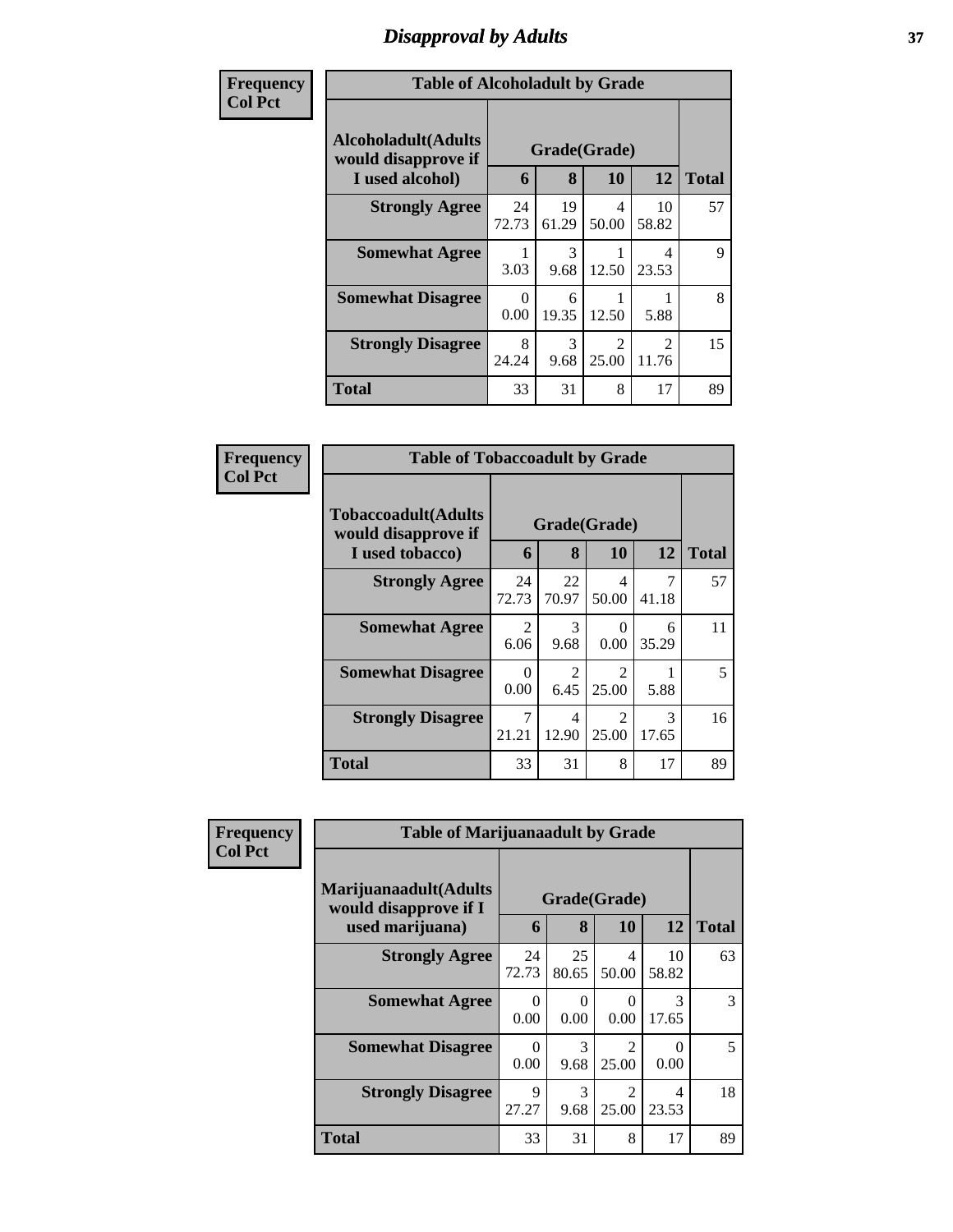## *Disapproval by Adults* **38**

| <b>Frequency</b> |                                                                             | <b>Table of Otherdrugadult by Grade</b> |                   |                                      |             |              |  |  |
|------------------|-----------------------------------------------------------------------------|-----------------------------------------|-------------------|--------------------------------------|-------------|--------------|--|--|
| <b>Col Pct</b>   | <b>Otherdrugadult</b> (Adults<br>would disapprove if I<br>used other drugs) | 6                                       | Grade(Grade)<br>8 | 10                                   | 12          | <b>Total</b> |  |  |
|                  | <b>Strongly Agree</b>                                                       | 22<br>66.67                             | 24<br>77.42       | 5<br>62.50                           | 10<br>58.82 | 61           |  |  |
|                  | <b>Somewhat Agree</b>                                                       | 1<br>3.03                               | $\Omega$<br>0.00  | 12.50                                | 2<br>11.76  | 4            |  |  |
|                  | <b>Somewhat Disagree</b>                                                    | $\Omega$<br>0.00                        | 2<br>6.45         | 0<br>0.00                            | 5.88        | 3            |  |  |
|                  | <b>Strongly Disagree</b>                                                    | 10<br>30.30                             | 5<br>16.13        | $\mathcal{D}_{\mathcal{A}}$<br>25.00 | 4<br>23.53  | 21           |  |  |
|                  | <b>Total</b>                                                                | 33                                      | 31                | 8                                    | 17          | 89           |  |  |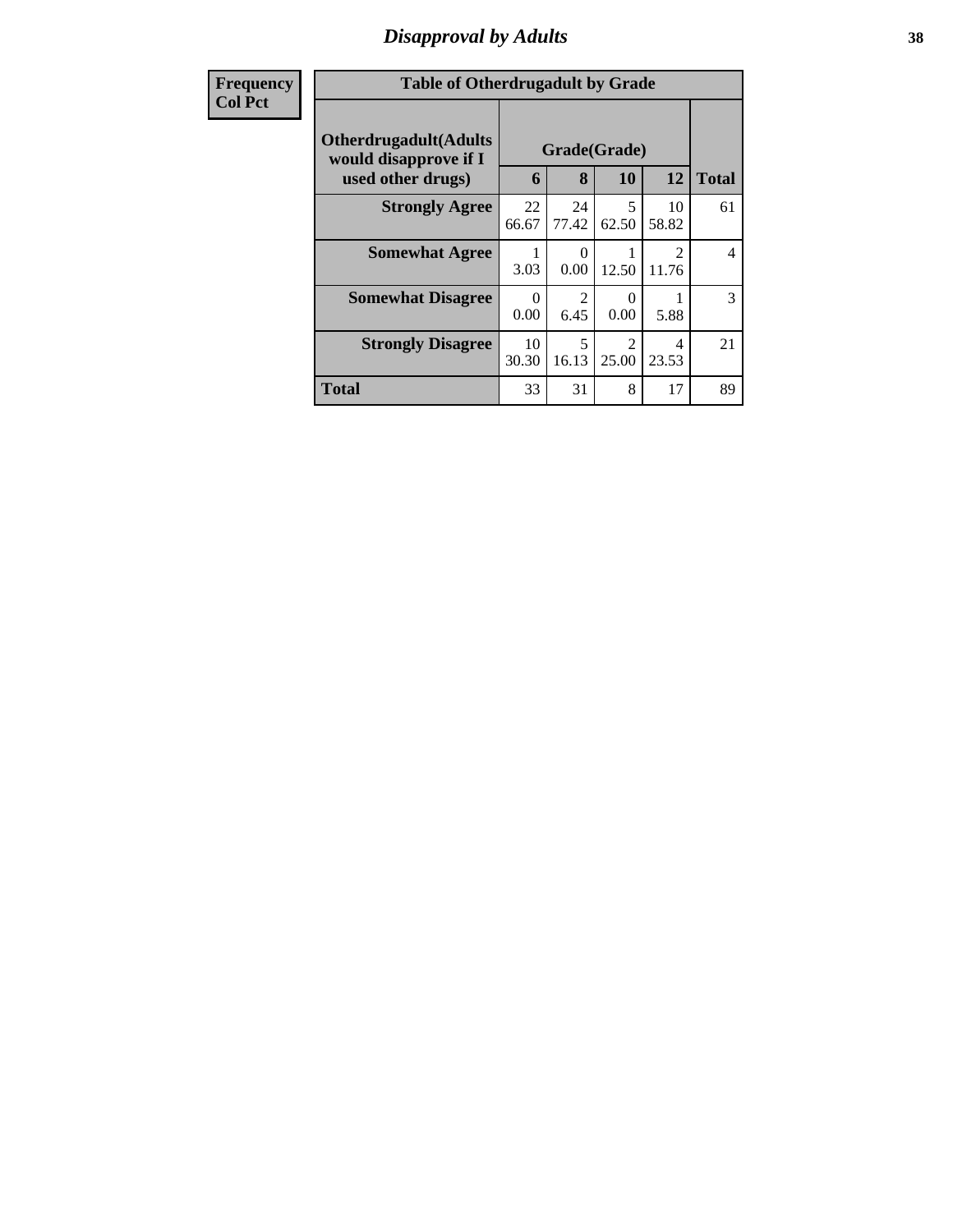# *Disapproval by Peers* **39**

| Frequency      | <b>Table of Alcoholpeer by Grade</b>                    |                       |              |            |                        |              |  |
|----------------|---------------------------------------------------------|-----------------------|--------------|------------|------------------------|--------------|--|
| <b>Col Pct</b> | Alcoholpeer(My<br>friends would<br>disapprove if I used |                       | Grade(Grade) |            |                        |              |  |
|                | alcohol)                                                | 6                     | 8            | 10         | 12                     | <b>Total</b> |  |
|                | <b>Strongly Agree</b>                                   | 18<br>54.55           | 9<br>29.03   | 3<br>37.50 | 4<br>23.53             | 34           |  |
|                | <b>Somewhat Agree</b>                                   | $\mathcal{F}$<br>9.09 | 9<br>29.03   | 0<br>0.00  | $\mathcal{F}$<br>17.65 | 15           |  |
|                | <b>Somewhat Disagree</b>                                | $\mathcal{R}$<br>9.09 | 3<br>9.68    | 12.50      | $\mathcal{R}$<br>17.65 | 10           |  |
|                | <b>Strongly Disagree</b>                                | 9<br>27.27            | 10<br>32.26  | 4<br>50.00 | 41.18                  | 30           |  |
|                | Total                                                   | 33                    | 31           | 8          | 17                     | 89           |  |

| Frequency      | <b>Table of Tobaccopeer by Grade</b>                    |                       |             |                        |            |              |
|----------------|---------------------------------------------------------|-----------------------|-------------|------------------------|------------|--------------|
| <b>Col Pct</b> | Tobaccopeer(My<br>friends would<br>disapprove if I used | Grade(Grade)          |             |                        |            |              |
|                | tobacco)                                                | 6                     | 8           | 10                     | 12         | <b>Total</b> |
|                | <b>Strongly Agree</b>                                   | 19<br>57.58           | 16<br>51.61 | $\mathcal{L}$<br>25.00 | 3<br>17.65 | 40           |
|                | <b>Somewhat Agree</b>                                   | 3.03                  | 5<br>16.13  | 0<br>0.00              | 4<br>23.53 | 10           |
|                | <b>Somewhat Disagree</b>                                | $\mathcal{E}$<br>9.09 | 5<br>16.13  | 0<br>0.00              | 3<br>17.65 | 11           |
|                | <b>Strongly Disagree</b>                                | 10<br>30.30           | 5<br>16.13  | 6<br>75.00             | 41.18      | 28           |
|                | Total                                                   | 33                    | 31          | 8                      | 17         | 89           |

| Frequency      | <b>Table of Marijuanapeer by Grade</b>                                    |                                     |             |       |            |              |  |  |
|----------------|---------------------------------------------------------------------------|-------------------------------------|-------------|-------|------------|--------------|--|--|
| <b>Col Pct</b> | Marijuanapeer(My<br>friends would<br>Grade(Grade)<br>disapprove if I used |                                     |             |       |            |              |  |  |
|                | marijuana)                                                                | 6                                   | 8           | 10    | 12         | <b>Total</b> |  |  |
|                | <b>Strongly Agree</b>                                                     | 19<br>57.58                         | 16<br>51.61 | 25.00 | 4<br>23.53 | 41           |  |  |
|                | <b>Somewhat Agree</b>                                                     | 3<br>9.09                           | 3<br>9.68   | 12.50 | 17.65      | 10           |  |  |
|                | <b>Somewhat Disagree</b>                                                  | $\mathcal{D}_{\mathcal{A}}$<br>6.06 | 5<br>16.13  | 12.50 | 4<br>23.53 | 12           |  |  |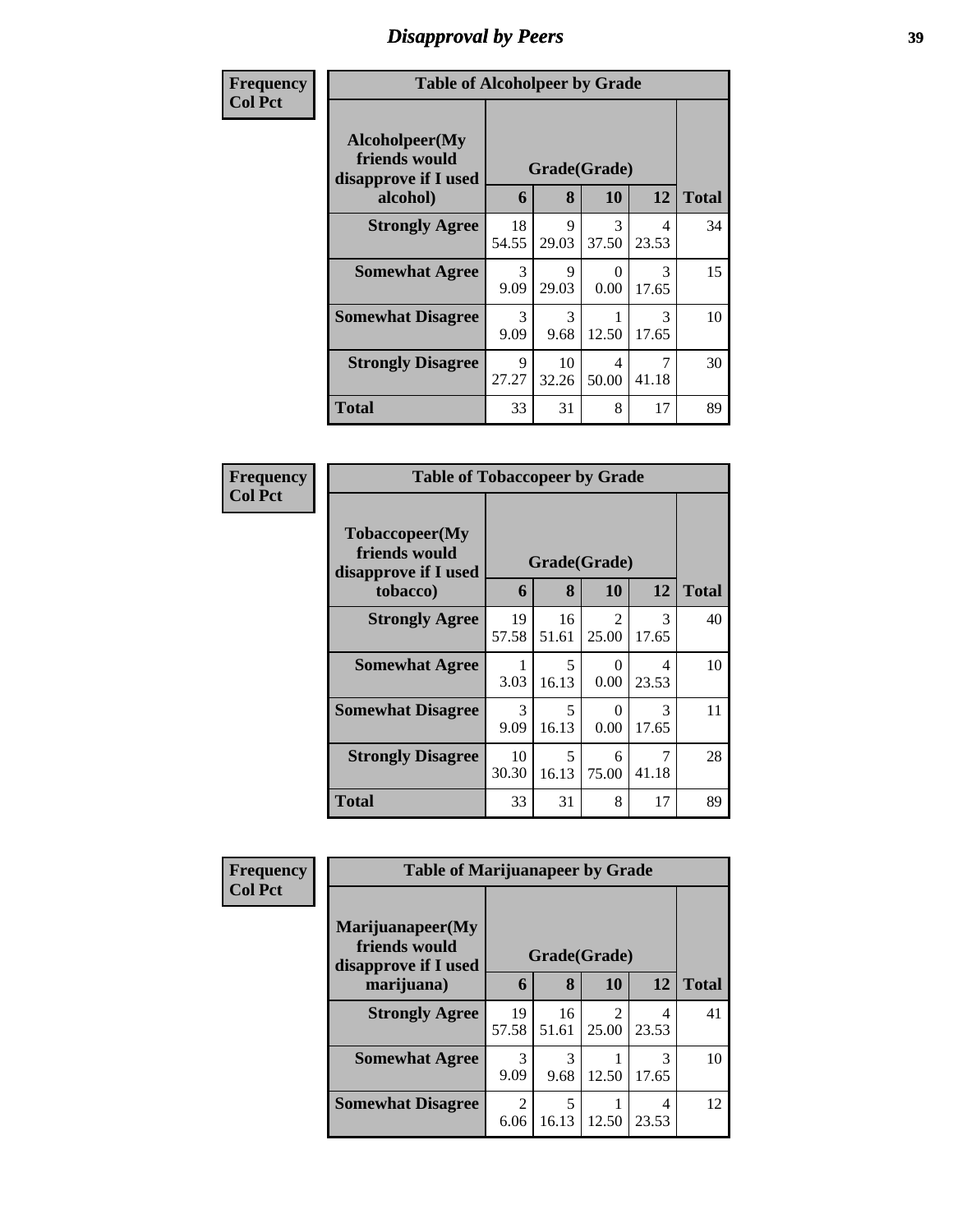## *Disapproval by Peers* **40**

| <b>Frequency</b><br><b>Col Pct</b> | <b>Table of Marijuanapeer by Grade</b> |              |       |            |            |              |
|------------------------------------|----------------------------------------|--------------|-------|------------|------------|--------------|
|                                    | Marijuanapeer(My<br>friends would      | Grade(Grade) |       |            |            |              |
|                                    | disapprove if I used<br>marijuana)     | 6            | 8     | 10         | 12         | <b>Total</b> |
|                                    | <b>Strongly Disagree</b>               | Q<br>27.27   | 22.58 | 4<br>50.00 | 6<br>35.29 | 26           |
|                                    | <b>Total</b>                           | 33           | 31    | 8          | 17         | 89           |

| <b>Frequency</b> | <b>Table of Otherdrugpeer by Grade</b>                                    |                        |                   |                  |                         |              |
|------------------|---------------------------------------------------------------------------|------------------------|-------------------|------------------|-------------------------|--------------|
| <b>Col Pct</b>   | Otherdrugpeer(My<br>friends would<br>disapprove if I used<br>other drugs) | 6                      | Grade(Grade)<br>8 | 10               | 12                      | <b>Total</b> |
|                  | <b>Strongly Agree</b>                                                     | 18<br>54.55            | 17<br>54.84       | 4<br>50.00       | 41.18                   | 46           |
|                  | <b>Somewhat Agree</b>                                                     | 3<br>9.09              | 3<br>9.68         | 12.50            | 4<br>23.53              | 11           |
|                  | <b>Somewhat Disagree</b>                                                  | $\overline{2}$<br>6.06 | 3<br>9.68         | $\Omega$<br>0.00 | $\mathfrak{D}$<br>11.76 | 7            |
|                  | <b>Strongly Disagree</b>                                                  | 10<br>30.30            | 8<br>25.81        | 3<br>37.50       | 4<br>23.53              | 25           |
|                  | Total                                                                     | 33                     | 31                | 8                | 17                      | 89           |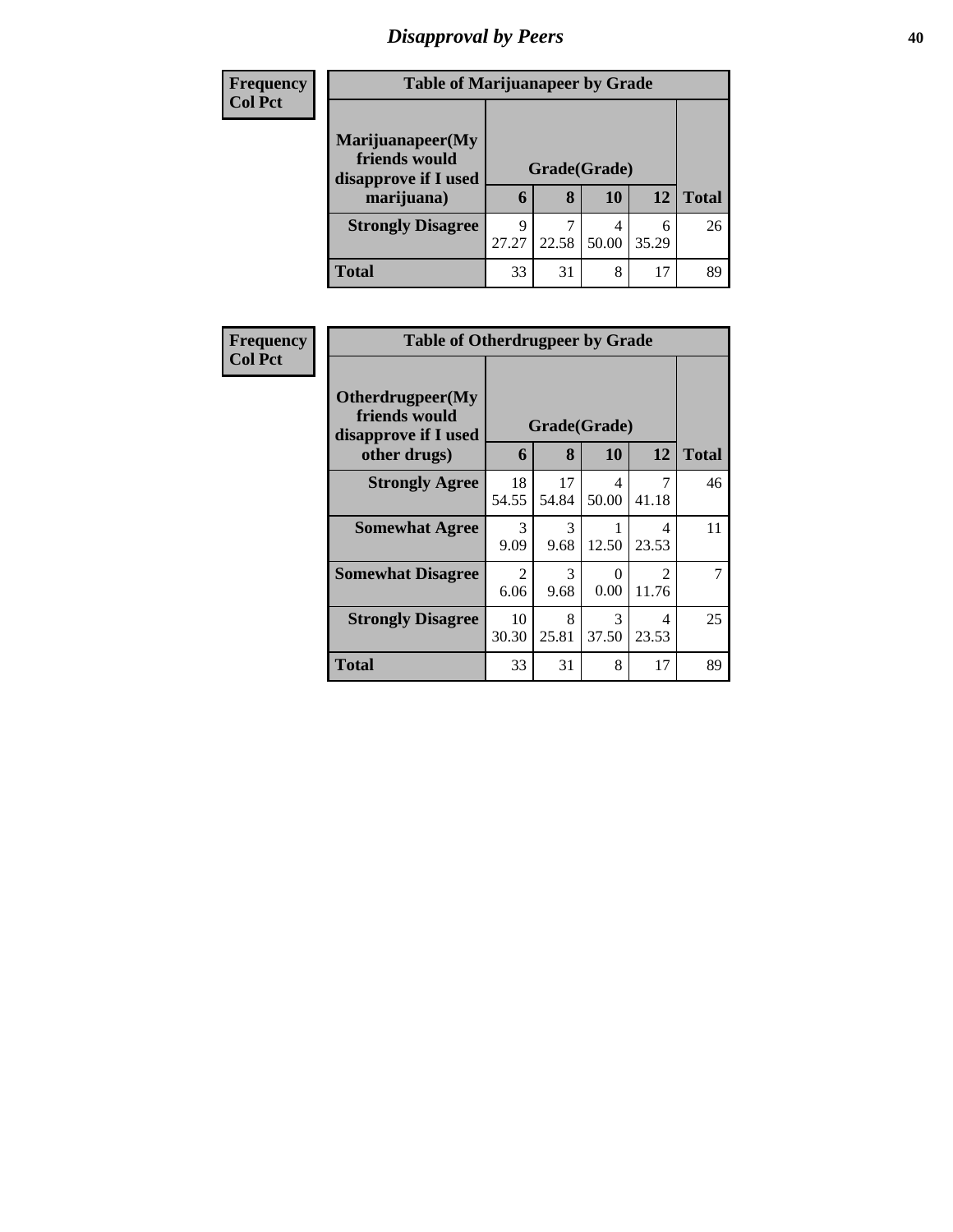| Frequency<br><b>Col Pct</b> | <b>Table of Alcohollocation1 by Grade</b> |              |             |            |             |              |  |  |
|-----------------------------|-------------------------------------------|--------------|-------------|------------|-------------|--------------|--|--|
|                             | <b>Alcohollocation1(Places</b>            | Grade(Grade) |             |            |             |              |  |  |
|                             | <b>Friends Use Alcohol)</b>               | 6            | 8           | <b>10</b>  | <b>12</b>   | <b>Total</b> |  |  |
|                             |                                           | 12<br>36.36  | 14<br>45.16 | 62.50      | 11<br>64.71 | 42           |  |  |
|                             | Do Not Use                                | 21<br>63.64  | 17<br>54.84 | 3<br>37.50 | 6<br>35.29  | 47           |  |  |
|                             | <b>Total</b>                              | 33           | 31          | 8          | 17          | 89           |  |  |

| Frequency      | <b>Table of Alcohollocation2 by Grade</b> |              |             |            |            |              |  |
|----------------|-------------------------------------------|--------------|-------------|------------|------------|--------------|--|
| <b>Col Pct</b> | <b>Alcohollocation2(Places</b>            | Grade(Grade) |             |            |            |              |  |
|                | <b>Friends Use Alcohol)</b>               | 6            | 8           | <b>10</b>  | <b>12</b>  | <b>Total</b> |  |
|                |                                           | 29<br>87.88  | 21<br>67.74 | 6<br>75.00 | 8<br>47.06 | 64           |  |
|                | Home                                      | 4<br>12.12   | 10<br>32.26 | 25.00      | 9<br>52.94 | 25           |  |
|                | <b>Total</b>                              | 33           | 31          | 8          | 17         | 89           |  |

| <b>Frequency</b> | <b>Table of Alcohollocation 3 by Grade</b> |             |              |             |             |              |  |  |
|------------------|--------------------------------------------|-------------|--------------|-------------|-------------|--------------|--|--|
| <b>Col Pct</b>   | <b>Alcohollocation3(Places</b>             |             | Grade(Grade) |             |             |              |  |  |
|                  | <b>Friends Use Alcohol)</b>                | 6           | 8            | 10          | 12          | <b>Total</b> |  |  |
|                  |                                            | 30<br>90.91 | 29<br>93.55  | 8<br>100.00 | 16<br>94.12 | 83           |  |  |
|                  | <b>School</b>                              | 3<br>9.09   | 2<br>6.45    | 0.00        | 5.88        | 6            |  |  |
|                  | <b>Total</b>                               | 33          | 31           | 8           | 17          | 89           |  |  |

| Frequency      | <b>Table of Alcohollocation4 by Grade</b> |              |             |       |             |              |  |  |
|----------------|-------------------------------------------|--------------|-------------|-------|-------------|--------------|--|--|
| <b>Col Pct</b> | <b>Alcohollocation4(Places</b>            | Grade(Grade) |             |       |             |              |  |  |
|                | <b>Friends Use Alcohol)</b>               | 6            | 8           | 10    | 12          | <b>Total</b> |  |  |
|                |                                           | 30<br>90.91  | 28<br>90.32 | 87.50 | 14<br>82.35 | 79           |  |  |
|                | Car                                       | 3<br>9.09    | 3<br>9.68   | 12.50 | 3<br>17.65  | 10           |  |  |
|                | <b>Total</b>                              | 33           | 31          | 8     | 17          | 89           |  |  |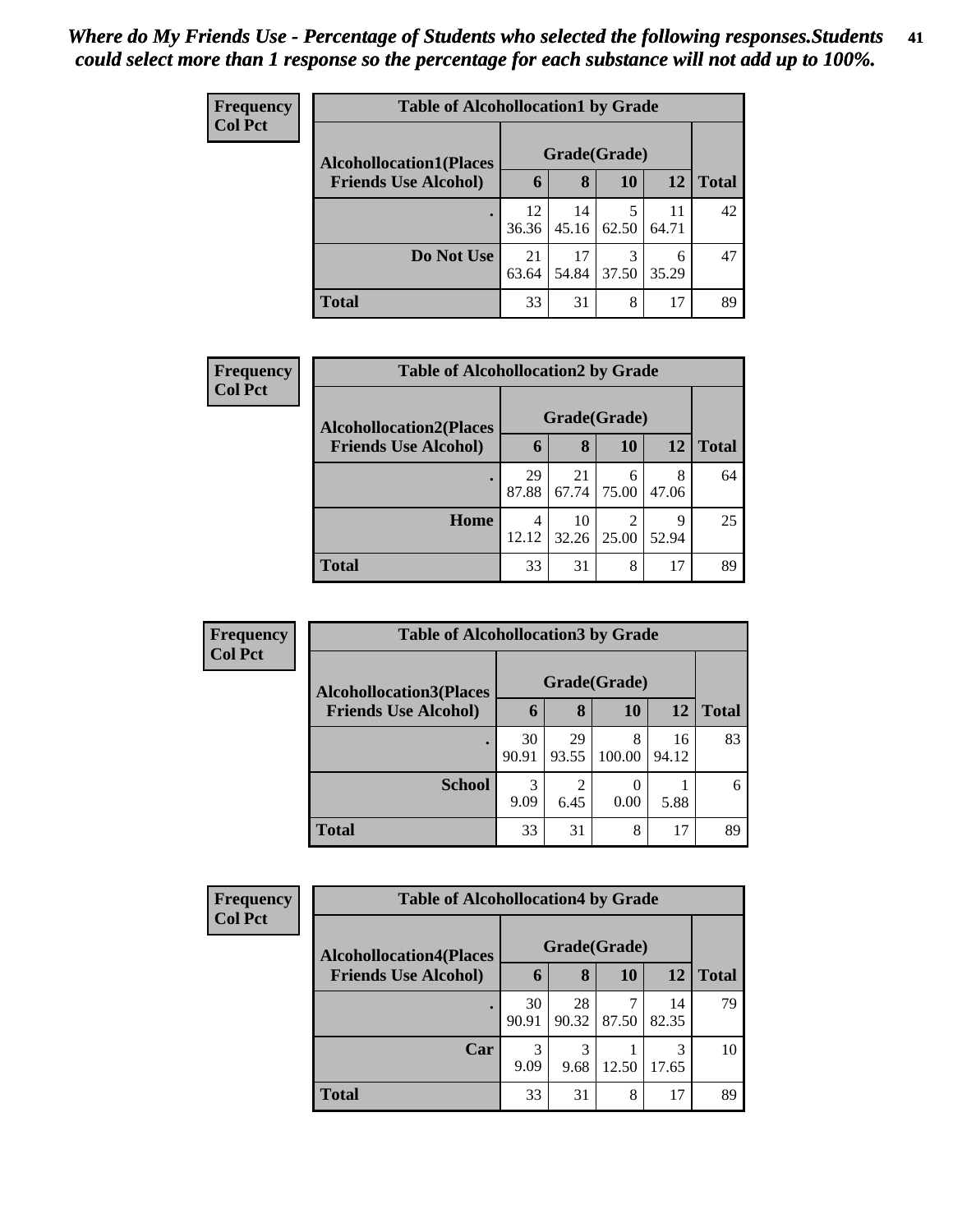| <b>Frequency</b> | <b>Table of Alcohollocation5 by Grade</b> |              |             |            |             |       |  |  |  |
|------------------|-------------------------------------------|--------------|-------------|------------|-------------|-------|--|--|--|
| <b>Col Pct</b>   | <b>Alcohollocation5(Places</b>            | Grade(Grade) |             |            |             |       |  |  |  |
|                  | <b>Friends Use Alcohol)</b>               | 6            | 8           | 10         | 12          | Total |  |  |  |
|                  |                                           | 28<br>84.85  | 24<br>77.42 | 4<br>50.00 | 11<br>64.71 | 67    |  |  |  |
|                  | <b>Friend's House</b>                     | 5<br>15.15   | 22.58       | 50.00      | 6<br>35.29  | 22    |  |  |  |
|                  | <b>Total</b>                              | 33           | 31          | 8          | 17          | 89    |  |  |  |

| Frequency      |                                | <b>Table of Alcohollocation6 by Grade</b> |             |           |             |              |  |  |  |
|----------------|--------------------------------|-------------------------------------------|-------------|-----------|-------------|--------------|--|--|--|
| <b>Col Pct</b> | <b>Alcohollocation6(Places</b> | Grade(Grade)                              |             |           |             |              |  |  |  |
|                | <b>Friends Use Alcohol)</b>    | 6                                         | 8           | <b>10</b> | <b>12</b>   | <b>Total</b> |  |  |  |
|                |                                | 26<br>78.79                               | 23<br>74.19 | 62.50     | 10<br>58.82 | 64           |  |  |  |
|                | <b>Other</b>                   | 21.21                                     | 8<br>25.81  | 37.50     | 41.18       | 25           |  |  |  |
|                | <b>Total</b>                   | 33                                        | 31          | 8         | 17          | 89           |  |  |  |

| Frequency      |                                | <b>Table of Tobaccolocation1 by Grade</b> |             |                         |            |              |  |  |  |
|----------------|--------------------------------|-------------------------------------------|-------------|-------------------------|------------|--------------|--|--|--|
| <b>Col Pct</b> | <b>Tobaccolocation1(Places</b> | Grade(Grade)                              |             |                         |            |              |  |  |  |
|                | <b>Friends Use Tobacco)</b>    | 6                                         | 8           | 10                      | 12         | <b>Total</b> |  |  |  |
|                |                                | 10<br>30.30                               | 8<br>25.81  | $\overline{2}$<br>25.00 | Q<br>52.94 | 29           |  |  |  |
|                | Do Not Use                     | 23<br>69.70                               | 23<br>74.19 | 6<br>75.00              | 8<br>47.06 | 60           |  |  |  |
|                | <b>Total</b>                   | 33                                        | 31          | 8                       | 17         | 89           |  |  |  |

| <b>Frequency</b> |                                | <b>Table of Tobaccolocation2 by Grade</b> |             |            |            |              |  |  |  |  |
|------------------|--------------------------------|-------------------------------------------|-------------|------------|------------|--------------|--|--|--|--|
| <b>Col Pct</b>   | <b>Tobaccolocation2(Places</b> | Grade(Grade)                              |             |            |            |              |  |  |  |  |
|                  | <b>Friends Use Tobacco)</b>    | 6                                         | 8           | 10         | 12         | <b>Total</b> |  |  |  |  |
|                  |                                | 30<br>90.91                               | 27<br>87.10 | 6<br>75.00 | 8<br>47.06 | 71           |  |  |  |  |
|                  | Home                           | 3<br>9.09                                 | 4<br>12.90  | 25.00      | q<br>52.94 | 18           |  |  |  |  |
|                  | <b>Total</b>                   | 33                                        | 31          | 8          | 17         | 89           |  |  |  |  |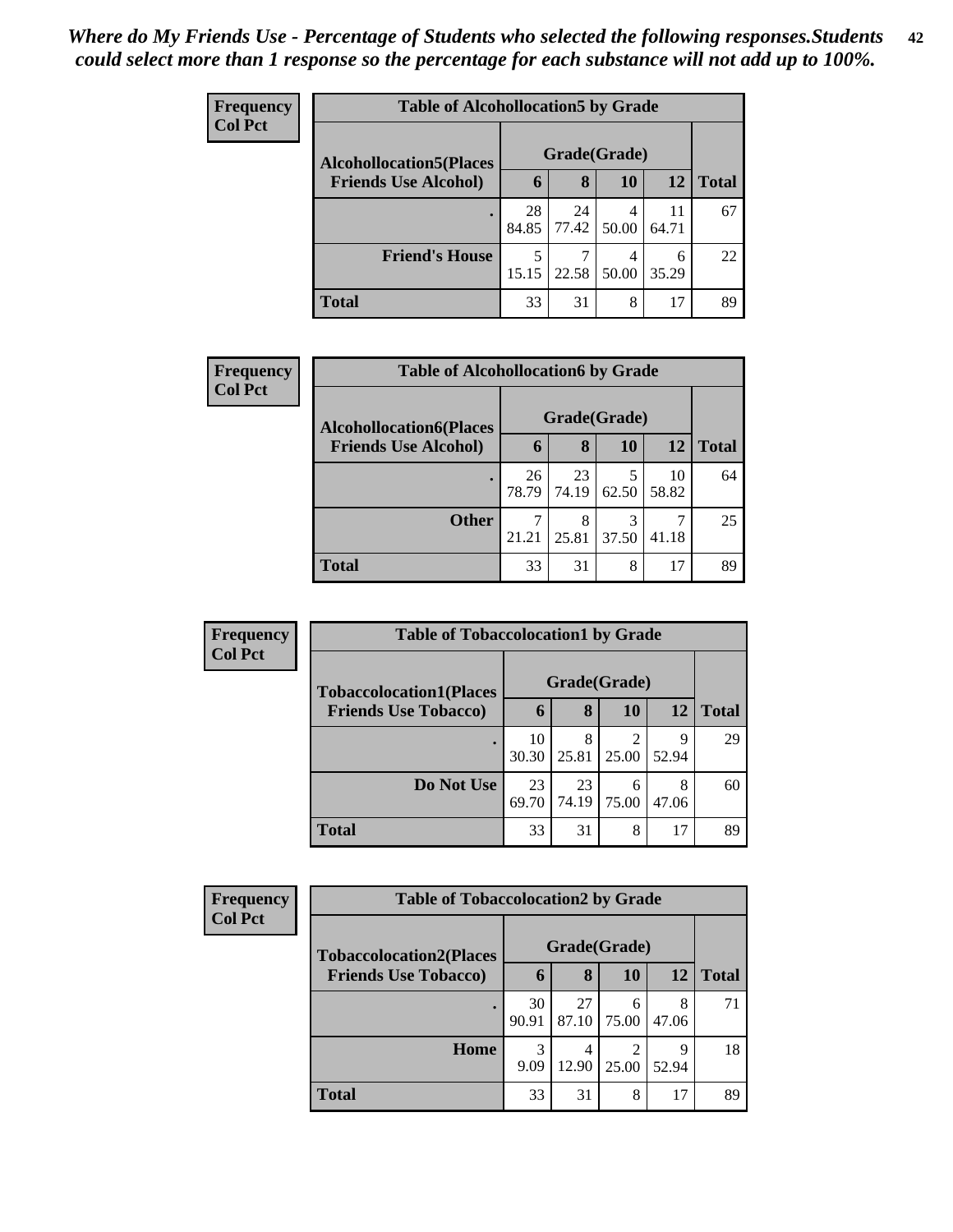| <b>Frequency</b><br><b>Col Pct</b> | <b>Table of Tobaccolocation 3 by Grade</b> |              |             |       |             |              |  |  |  |
|------------------------------------|--------------------------------------------|--------------|-------------|-------|-------------|--------------|--|--|--|
|                                    | <b>Tobaccolocation3(Places</b>             | Grade(Grade) |             |       |             |              |  |  |  |
|                                    | <b>Friends Use Tobacco)</b>                | 6            | 8           | 10    | 12          | <b>Total</b> |  |  |  |
|                                    |                                            | 29<br>87.88  | 29<br>93.55 | 87.50 | 11<br>64.71 | 76           |  |  |  |
|                                    | <b>School</b>                              | 4<br>12.12   | റ<br>6.45   | 12.50 | 6<br>35.29  | 13           |  |  |  |
|                                    | <b>Total</b>                               | 33           | 31          | 8     | 17          | 89           |  |  |  |

| <b>Frequency</b> | <b>Table of Tobaccolocation4 by Grade</b> |              |             |                         |            |              |
|------------------|-------------------------------------------|--------------|-------------|-------------------------|------------|--------------|
| <b>Col Pct</b>   | <b>Tobaccolocation4(Places</b>            | Grade(Grade) |             |                         |            |              |
|                  | <b>Friends Use Tobacco)</b>               | 6            | 8           | 10                      | <b>12</b>  | <b>Total</b> |
|                  |                                           | 32<br>96.97  | 29<br>93.55 | 6<br>75.00              | 9<br>52.94 | 76           |
|                  | Car                                       | 3.03         | ∍<br>6.45   | $\overline{2}$<br>25.00 | 8<br>47.06 | 13           |
|                  | <b>Total</b>                              | 33           | 31          | 8                       | 17         | 89           |

| <b>Frequency</b> | <b>Table of Tobaccolocation5 by Grade</b> |             |              |            |            |              |  |  |
|------------------|-------------------------------------------|-------------|--------------|------------|------------|--------------|--|--|
| <b>Col Pct</b>   | <b>Tobaccolocation5(Places</b>            |             | Grade(Grade) |            |            |              |  |  |
|                  | <b>Friends Use Tobacco)</b>               | 6           | 8            | <b>10</b>  | 12         | <b>Total</b> |  |  |
|                  |                                           | 30<br>90.91 | 28<br>90.32  | 6<br>75.00 | 9<br>52.94 | 73           |  |  |
|                  | <b>Friend's House</b>                     | 3<br>9.09   | 3<br>9.68    | 25.00      | 8<br>47.06 | 16           |  |  |
|                  | <b>Total</b>                              | 33          | 31           | 8          | 17         | 89           |  |  |

| Frequency      |                                | <b>Table of Tobaccolocation6 by Grade</b> |             |            |            |              |  |  |  |  |
|----------------|--------------------------------|-------------------------------------------|-------------|------------|------------|--------------|--|--|--|--|
| <b>Col Pct</b> | <b>Tobaccolocation6(Places</b> | Grade(Grade)                              |             |            |            |              |  |  |  |  |
|                | <b>Friends Use Tobacco)</b>    | 6                                         | 8           | 10         | 12         | <b>Total</b> |  |  |  |  |
|                |                                | 27<br>81.82                               | 27<br>87.10 | 6<br>75.00 | 9<br>52.94 | 69           |  |  |  |  |
|                | <b>Other</b>                   | 6<br>18.18                                | 4<br>12.90  | 25.00      | 8<br>47.06 | 20           |  |  |  |  |
|                | <b>Total</b>                   | 33                                        | 31          | 8          | 17         | 89           |  |  |  |  |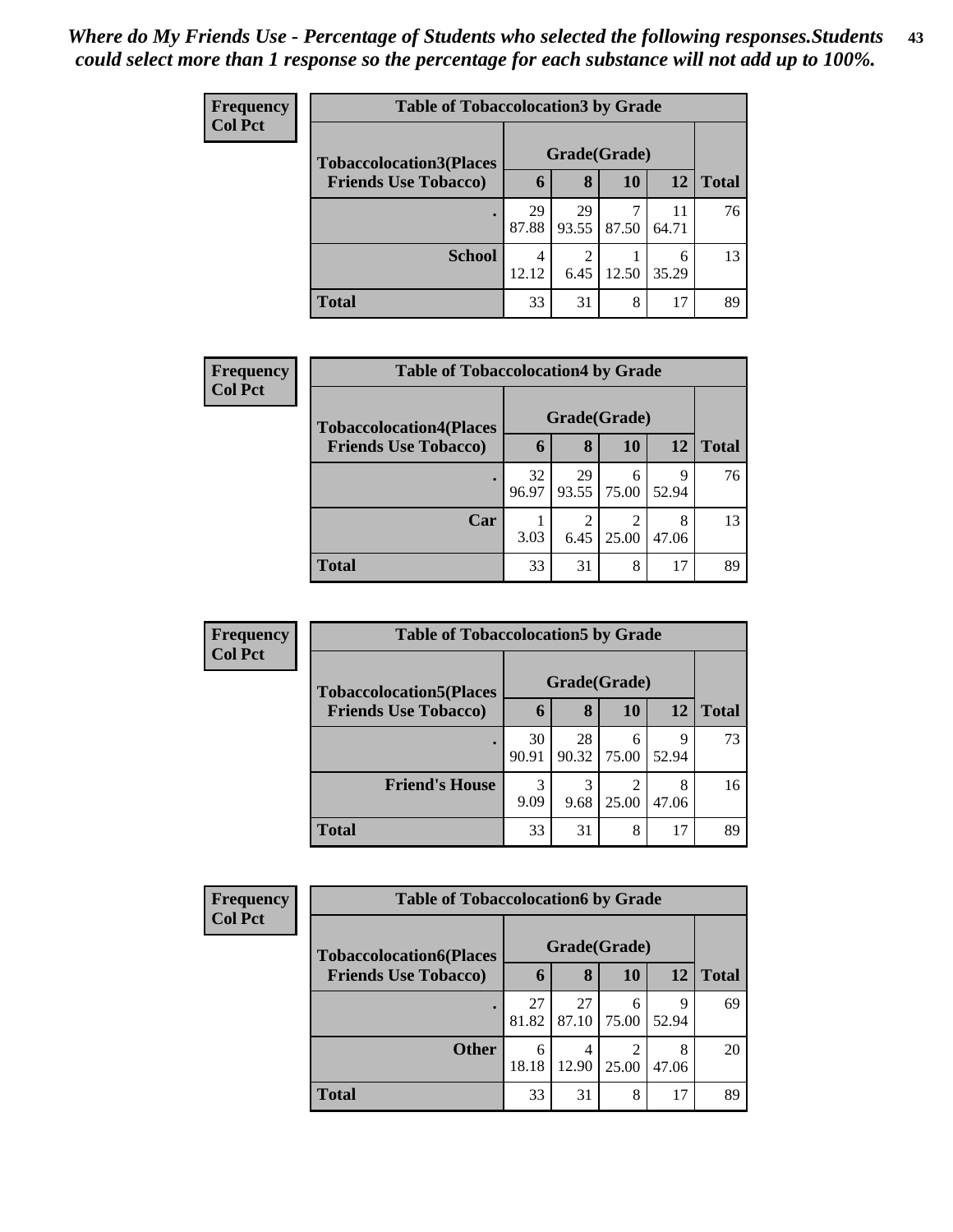| <b>Frequency</b> | <b>Table of Marijuanalocation1 by Grade</b> |              |             |            |             |              |  |  |  |
|------------------|---------------------------------------------|--------------|-------------|------------|-------------|--------------|--|--|--|
| <b>Col Pct</b>   | <b>Marijuanalocation1(Places</b>            | Grade(Grade) |             |            |             |              |  |  |  |
|                  | <b>Friends Use Marijuana</b> )              | 6            | 8           | 10         | 12          | <b>Total</b> |  |  |  |
|                  |                                             | 21.21        | 9<br>29.03  | 3<br>37.50 | 11<br>64.71 | 30           |  |  |  |
|                  | Do Not Use                                  | 26<br>78.79  | 22<br>70.97 | 5<br>62.50 | 6<br>35.29  | 59           |  |  |  |
|                  | <b>Total</b>                                | 33           | 31          | 8          | 17          | 89           |  |  |  |

| Frequency      |                                                                    | <b>Table of Marijuanalocation2 by Grade</b> |                   |            |             |              |  |  |  |  |
|----------------|--------------------------------------------------------------------|---------------------------------------------|-------------------|------------|-------------|--------------|--|--|--|--|
| <b>Col Pct</b> | <b>Marijuanalocation2(Places</b><br><b>Friends Use Marijuana</b> ) | 6                                           | Grade(Grade)<br>8 | 10         | 12          | <b>Total</b> |  |  |  |  |
|                |                                                                    |                                             |                   |            |             |              |  |  |  |  |
|                | ٠                                                                  | 31<br>93.94                                 | 27<br>87.10       | 6<br>75.00 | 6<br>35.29  | 70           |  |  |  |  |
|                | Home                                                               | 2<br>6.06                                   | 4<br>12.90        | 25.00      | 11<br>64.71 | 19           |  |  |  |  |
|                | <b>Total</b>                                                       | 33                                          | 31                | 8          | 17          | 89           |  |  |  |  |

| Frequency      | <b>Table of Marijuanalocation3 by Grade</b> |              |             |           |             |              |  |  |  |
|----------------|---------------------------------------------|--------------|-------------|-----------|-------------|--------------|--|--|--|
| <b>Col Pct</b> | <b>Marijuanalocation3(Places)</b>           | Grade(Grade) |             |           |             |              |  |  |  |
|                | <b>Friends Use Marijuana</b> )              | 6            | 8           | <b>10</b> | 12          | <b>Total</b> |  |  |  |
|                |                                             | 30<br>90.91  | 28<br>90.32 | 87.50     | 13<br>76.47 | 78           |  |  |  |
|                | <b>School</b>                               | 3<br>9.09    | 3<br>9.68   | 12.50     | 4<br>23.53  |              |  |  |  |
|                | <b>Total</b>                                | 33           | 31          | 8         | 17          | 89           |  |  |  |

| Frequency      | <b>Table of Marijuanalocation4 by Grade</b> |              |             |           |             |              |  |  |
|----------------|---------------------------------------------|--------------|-------------|-----------|-------------|--------------|--|--|
| <b>Col Pct</b> | <b>Marijuanalocation4(Places)</b>           | Grade(Grade) |             |           |             |              |  |  |
|                | <b>Friends Use Marijuana</b> )              | 6            | 8           | <b>10</b> | 12          | <b>Total</b> |  |  |
|                |                                             | 29<br>87.88  | 28<br>90.32 | 87.50     | 10<br>58.82 | 74           |  |  |
|                | Car                                         | 4<br>12.12   | 3<br>9.68   | 12.50     | 41.18       | 15           |  |  |
|                | <b>Total</b>                                | 33           | 31          | 8         | 17          | 89           |  |  |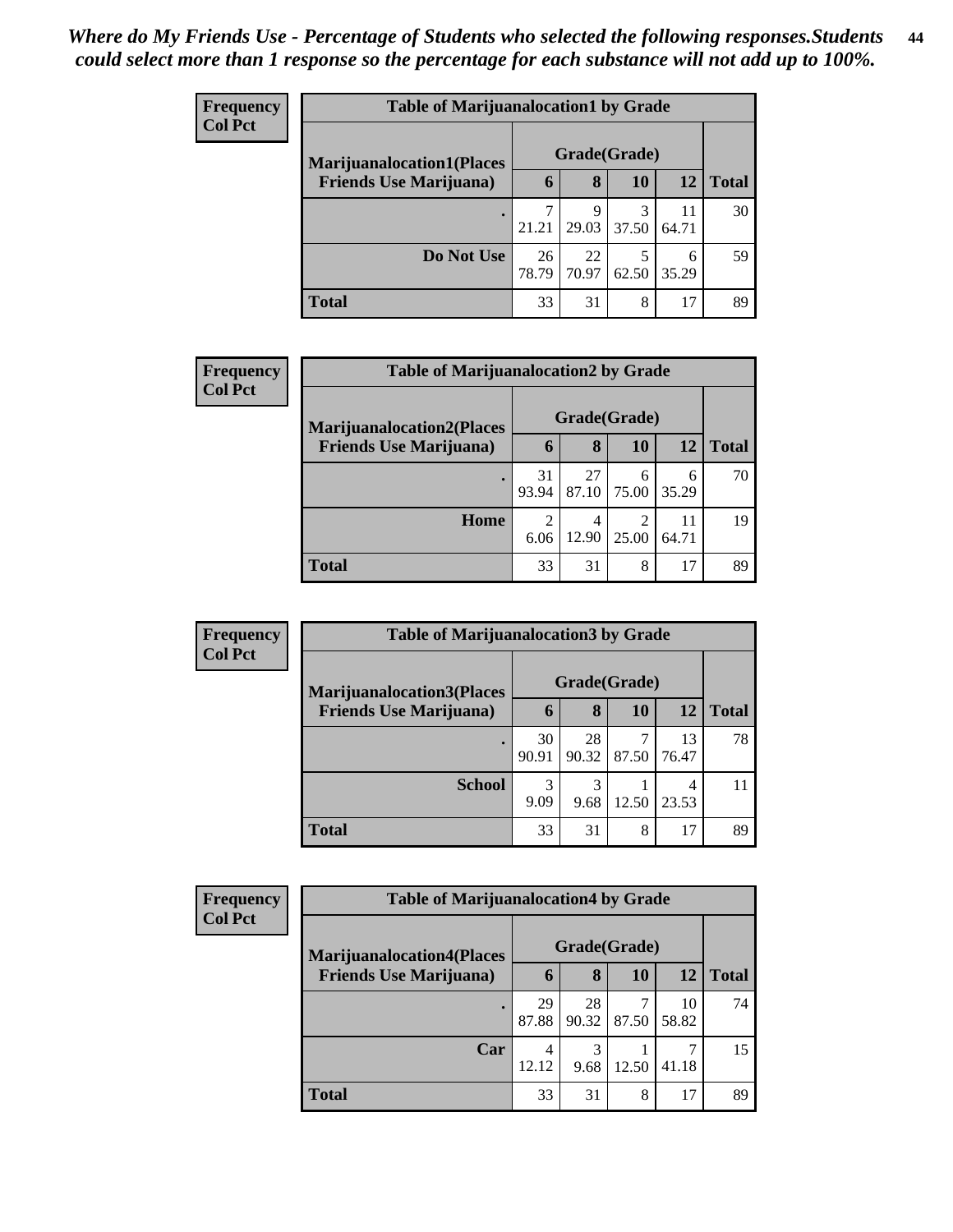| <b>Frequency</b> |                                   | <b>Table of Marijuanalocation5 by Grade</b> |             |       |            |              |  |  |  |  |
|------------------|-----------------------------------|---------------------------------------------|-------------|-------|------------|--------------|--|--|--|--|
| <b>Col Pct</b>   | <b>Marijuanalocation5</b> (Places | Grade(Grade)                                |             |       |            |              |  |  |  |  |
|                  | <b>Friends Use Marijuana</b> )    | 6                                           | 8           | 10    | 12         | <b>Total</b> |  |  |  |  |
|                  |                                   | 31<br>93.94                                 | 25<br>80.65 | 87.50 | 9<br>52.94 | 72           |  |  |  |  |
|                  | <b>Friend's House</b>             | $\overline{2}$<br>6.06                      | 6<br>19.35  | 12.50 | 8<br>47.06 | 17           |  |  |  |  |
|                  | <b>Total</b>                      | 33                                          | 31          | 8     | 17         | 89           |  |  |  |  |

| Frequency      |                                  | <b>Table of Marijuanalocation6 by Grade</b> |             |            |             |              |  |  |
|----------------|----------------------------------|---------------------------------------------|-------------|------------|-------------|--------------|--|--|
| <b>Col Pct</b> | <b>Marijuanalocation6(Places</b> | Grade(Grade)                                |             |            |             |              |  |  |
|                | <b>Friends Use Marijuana</b> )   | 6                                           | 8           | 10         | 12          | <b>Total</b> |  |  |
|                | $\bullet$                        | 26<br>78.79                                 | 26<br>83.87 | 6<br>75.00 | 10<br>58.82 | 68           |  |  |
|                | <b>Other</b>                     | ┑<br>21.21                                  | 16.13       | 25.00      | ⇁<br>41.18  | 21           |  |  |
|                | <b>Total</b>                     | 33                                          | 31          | 8          | 17          | 89           |  |  |

| Frequency      |                                                                      | <b>Table of Otherdruglocation1 by Grade</b> |             |              |             |              |
|----------------|----------------------------------------------------------------------|---------------------------------------------|-------------|--------------|-------------|--------------|
| <b>Col Pct</b> |                                                                      |                                             |             |              |             |              |
|                | <b>Otherdruglocation1(Places</b><br><b>Friends Use Other Illegal</b> |                                             |             | Grade(Grade) |             |              |
|                | Drugs)                                                               | 6                                           | 8           | <b>10</b>    | <b>12</b>   | <b>Total</b> |
|                |                                                                      | 8<br>24.24                                  | 6<br>19.35  | 0.00         | 4<br>23.53  | 18           |
|                | Do Not Use                                                           | 25<br>75.76                                 | 25<br>80.65 | 8<br>100.00  | 13<br>76.47 | 71           |
|                | <b>Total</b>                                                         | 33                                          | 31          | 8            | 17          | 89           |

| uency | <b>Table of Otherdruglocation2 by Grade</b>                          |              |                        |             |             |              |  |  |
|-------|----------------------------------------------------------------------|--------------|------------------------|-------------|-------------|--------------|--|--|
| Pct   | <b>Otherdruglocation2(Places</b><br><b>Friends Use Other Illegal</b> | Grade(Grade) |                        |             |             |              |  |  |
|       | Drugs)                                                               | 6            | 8                      | 10          | 12          | <b>Total</b> |  |  |
|       |                                                                      | 30<br>90.91  | 29<br>93.55            | 8<br>100.00 | 14<br>82.35 | 81           |  |  |
|       | Home                                                                 | 3<br>9.09    | $\overline{c}$<br>6.45 | 0.00        | 3<br>17.65  | 8            |  |  |
|       | <b>Total</b>                                                         | 33           | 31                     | 8           | 17          | 89           |  |  |

**Freq**  $Col$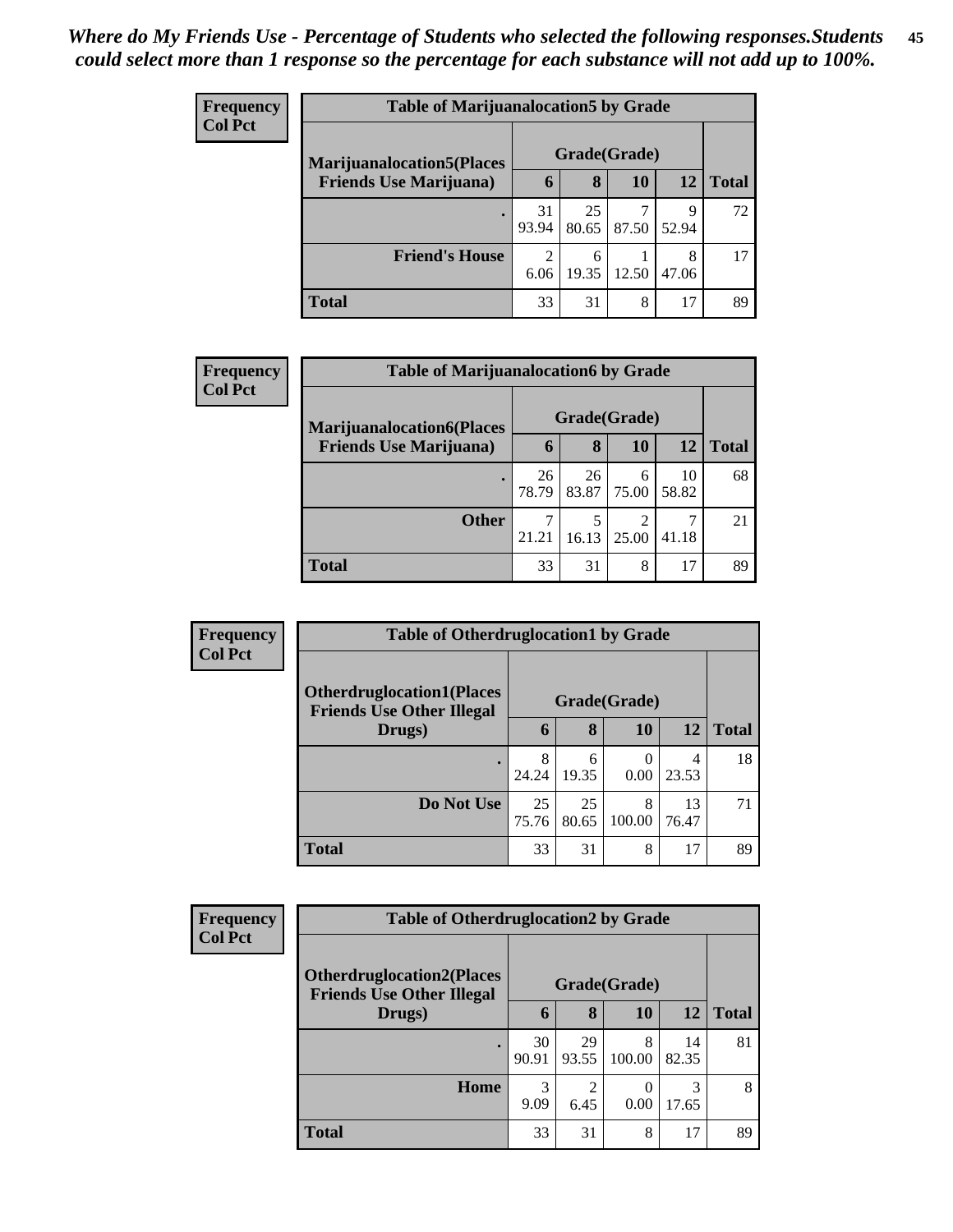| <b>Frequency</b> | <b>Table of Otherdruglocation 3 by Grade</b>                          |              |             |             |             |              |  |
|------------------|-----------------------------------------------------------------------|--------------|-------------|-------------|-------------|--------------|--|
| <b>Col Pct</b>   | <b>Otherdruglocation3(Places)</b><br><b>Friends Use Other Illegal</b> | Grade(Grade) |             |             |             |              |  |
|                  | Drugs)                                                                | 6            | 8           | 10          | 12          | <b>Total</b> |  |
|                  |                                                                       | 29<br>87.88  | 30<br>96.77 | 8<br>100.00 | 16<br>94.12 | 83           |  |
|                  | <b>School</b>                                                         | 4<br>12.12   | 3.23        | 0.00        | 5.88        | 6            |  |
|                  | <b>Total</b>                                                          | 33           | 31          | 8           | 17          | 89           |  |

| <b>Frequency</b> | <b>Table of Otherdruglocation4 by Grade</b>                           |              |             |                  |             |              |  |
|------------------|-----------------------------------------------------------------------|--------------|-------------|------------------|-------------|--------------|--|
| <b>Col Pct</b>   | <b>Otherdruglocation4(Places)</b><br><b>Friends Use Other Illegal</b> | Grade(Grade) |             |                  |             |              |  |
|                  | Drugs)                                                                | 6            | 8           | 10               | 12          | <b>Total</b> |  |
|                  |                                                                       | 30<br>90.91  | 30<br>96.77 | 8<br>100.00      | 14<br>82.35 | 82           |  |
|                  | Car                                                                   | 3<br>9.09    | 3.23        | $\Omega$<br>0.00 | 3<br>17.65  |              |  |
|                  | <b>Total</b>                                                          | 33           | 31          | 8                | 17          | 89           |  |

| Frequency<br><b>Col Pct</b> | <b>Table of Otherdruglocation5 by Grade</b>                           |             |              |             |             |              |  |
|-----------------------------|-----------------------------------------------------------------------|-------------|--------------|-------------|-------------|--------------|--|
|                             | <b>Otherdruglocation5</b> (Places<br><b>Friends Use Other Illegal</b> |             | Grade(Grade) |             |             |              |  |
|                             | Drugs)                                                                | 6           | 8            | 10          | 12          | <b>Total</b> |  |
|                             |                                                                       | 28<br>84.85 | 28<br>90.32  | 8<br>100.00 | 13<br>76.47 | 77           |  |
|                             | <b>Friend's House</b>                                                 | 5<br>15.15  | 3<br>9.68    | 0.00        | 4<br>23.53  | 12           |  |
|                             | <b>Total</b>                                                          | 33          | 31           | 8           | 17          | 89           |  |

| <b>Frequency</b> | <b>Table of Otherdruglocation6 by Grade</b>                          |              |             |             |             |              |
|------------------|----------------------------------------------------------------------|--------------|-------------|-------------|-------------|--------------|
| <b>Col Pct</b>   | <b>Otherdruglocation6(Places</b><br><b>Friends Use Other Illegal</b> | Grade(Grade) |             |             |             |              |
|                  | Drugs)                                                               | 6            | 8           | 10          | <b>12</b>   | <b>Total</b> |
|                  |                                                                      | 28<br>84.85  | 27<br>87.10 | 8<br>100.00 | 14<br>82.35 | 77           |
|                  | <b>Other</b>                                                         | 5<br>15.15   | 4<br>12.90  | 0.00        | 3<br>17.65  | 12           |
|                  | <b>Total</b>                                                         | 33           | 31          | 8           | 17          | 89           |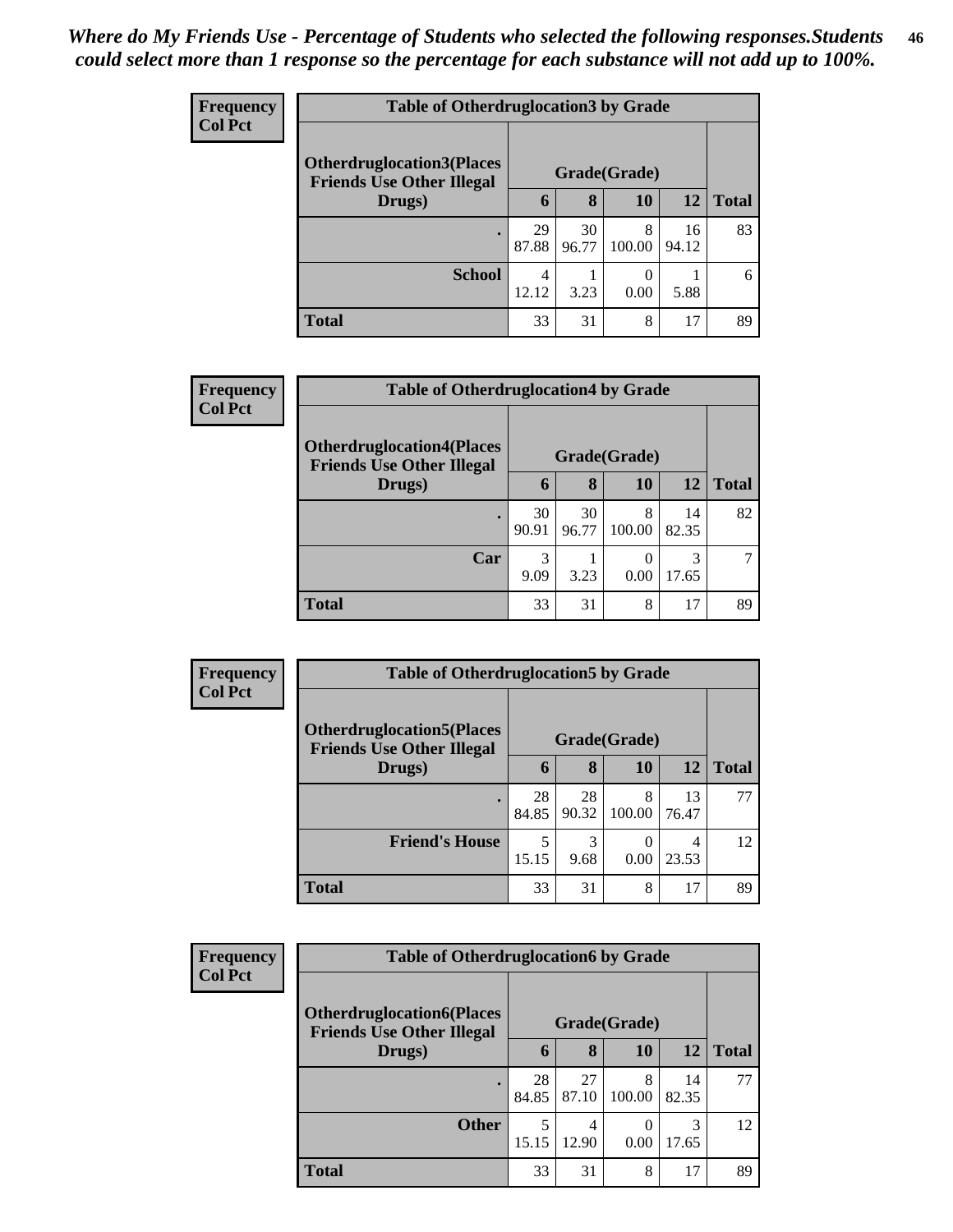| <b>Frequency</b> | <b>Table of Alcoholtime1 by Grade</b>           |              |             |            |             |              |  |  |
|------------------|-------------------------------------------------|--------------|-------------|------------|-------------|--------------|--|--|
| <b>Col Pct</b>   | <b>Alcoholtime1(Times</b><br><b>Friends Use</b> | Grade(Grade) |             |            |             |              |  |  |
|                  | Alcohol)                                        | 6            | 8           | 10         | 12          | <b>Total</b> |  |  |
|                  |                                                 | 9<br>27.27   | 15<br>48.39 | 5<br>62.50 | 10<br>58.82 | 39           |  |  |
|                  | Do Not Use                                      | 24<br>72.73  | 16<br>51.61 | 3<br>37.50 | 41.18       | 50           |  |  |
|                  | <b>Total</b>                                    | 33           | 31          | 8          | 17          | 89           |  |  |

| Frequency<br><b>Col Pct</b> | <b>Table of Alcoholtime2 by Grade</b>           |                        |             |             |                                   |              |
|-----------------------------|-------------------------------------------------|------------------------|-------------|-------------|-----------------------------------|--------------|
|                             | <b>Alcoholtime2(Times</b><br><b>Friends Use</b> | Grade(Grade)           |             |             |                                   |              |
|                             | <b>Alcohol</b> )                                | 6                      | 8           | 10          | 12                                | <b>Total</b> |
|                             | ٠                                               | 31<br>93.94            | 30<br>96.77 | 8<br>100.00 | 15<br>88.24                       | 84           |
|                             | <b>On Way to School</b>                         | $\mathfrak{D}$<br>6.06 | 3.23        | 0<br>0.00   | $\overline{\mathcal{L}}$<br>11.76 | 5.           |
|                             | <b>Total</b>                                    | 33                     | 31          | 8           | 17                                | 89           |

| Frequency<br><b>Col Pct</b> | <b>Table of Alcoholtime3 by Grade</b>           |             |             |              |             |              |
|-----------------------------|-------------------------------------------------|-------------|-------------|--------------|-------------|--------------|
|                             | <b>Alcoholtime3(Times</b><br><b>Friends Use</b> |             |             | Grade(Grade) |             |              |
|                             | <b>Alcohol</b> )                                | 6           | 8           | 10           | 12          | <b>Total</b> |
|                             | $\bullet$                                       | 30<br>90.91 | 30<br>96.77 | 8<br>100.00  | 16<br>94.12 | 84           |
|                             | <b>During School</b>                            | 3<br>9.09   | 3.23        | 0.00         | 5.88        | 5            |
|                             | <b>Total</b>                                    | 33          | 31          | 8            | 17          | 89           |

| <b>Frequency</b> | <b>Table of Alcoholtime4 by Grade</b> |              |             |                  |             |              |  |
|------------------|---------------------------------------|--------------|-------------|------------------|-------------|--------------|--|
| <b>Col Pct</b>   | <b>Alcoholtime4(Times</b>             | Grade(Grade) |             |                  |             |              |  |
|                  | <b>Friends Use Alcohol)</b>           | 6            | 8           | 10               | 12          | <b>Total</b> |  |
|                  | ٠                                     | 31<br>93.94  | 27<br>87.10 | 8<br>100.00      | 14<br>82.35 | 80           |  |
|                  | <b>On Way Home From School</b>        | 2<br>6.06    | 4<br>12.90  | $\theta$<br>0.00 | 3<br>17.65  | 9            |  |
|                  | <b>Total</b>                          | 33           | 31          | 8                | 17          | 89           |  |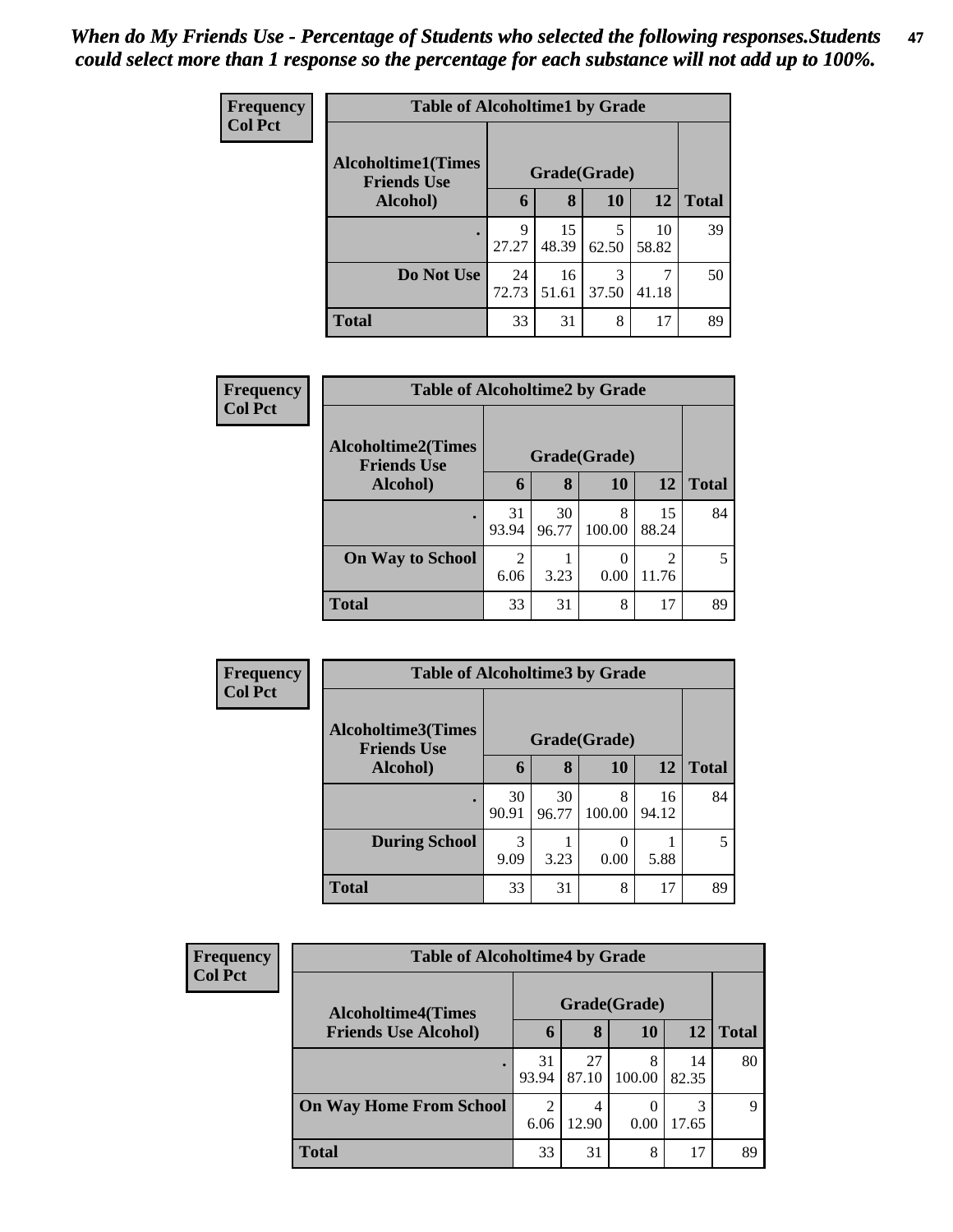| <b>Frequency</b> | <b>Table of Alcoholtime5 by Grade</b>           |              |             |            |             |              |  |  |
|------------------|-------------------------------------------------|--------------|-------------|------------|-------------|--------------|--|--|
| <b>Col Pct</b>   | <b>Alcoholtime5(Times</b><br><b>Friends Use</b> | Grade(Grade) |             |            |             |              |  |  |
|                  | Alcohol)                                        | 6            | 8           | 10         | 12          | <b>Total</b> |  |  |
|                  |                                                 | 28<br>84.85  | 23<br>74.19 | 6<br>75.00 | 11<br>64.71 | 68           |  |  |
|                  | <b>Weeknights</b>                               | 5<br>15.15   | 8<br>25.81  | 2<br>25.00 | 6<br>35.29  | 21           |  |  |
|                  | <b>Total</b>                                    | 33           | 31          | 8          | 17          | 89           |  |  |

| <b>Frequency</b> | <b>Table of Alcoholtime6 by Grade</b>           |             |              |            |             |              |
|------------------|-------------------------------------------------|-------------|--------------|------------|-------------|--------------|
| <b>Col Pct</b>   | <b>Alcoholtime6(Times</b><br><b>Friends Use</b> |             | Grade(Grade) |            |             |              |
|                  | <b>Alcohol</b> )                                | 6           | 8            | 10         | 12          | <b>Total</b> |
|                  |                                                 | 25<br>75.76 | 17<br>54.84  | 4<br>50.00 | 41.18       | 53           |
|                  | Weekends                                        | 8<br>24.24  | 14<br>45.16  | 4<br>50.00 | 10<br>58.82 | 36           |
|                  | <b>Total</b>                                    | 33          | 31           | 8          | 17          | 89           |

| <b>Frequency</b> |                                                 | <b>Table of Tobaccotime1 by Grade</b> |             |            |             |              |  |  |  |
|------------------|-------------------------------------------------|---------------------------------------|-------------|------------|-------------|--------------|--|--|--|
| <b>Col Pct</b>   | <b>Tobaccotime1(Times</b><br><b>Friends Use</b> | Grade(Grade)                          |             |            |             |              |  |  |  |
|                  | <b>Tobacco</b> )                                | 6                                     | 8           | 10         | 12          | <b>Total</b> |  |  |  |
|                  |                                                 | Q<br>27.27                            | 22.58       | 3<br>37.50 | 10<br>58.82 | 29           |  |  |  |
|                  | Do Not Use                                      | 24<br>72.73                           | 24<br>77.42 | 5<br>62.50 | 41.18       | 60           |  |  |  |
|                  | <b>Total</b>                                    | 33                                    | 31          | 8          | 17          | 89           |  |  |  |

| Frequency      | <b>Table of Tobaccotime2 by Grade</b>                           |             |                        |                         |             |              |  |  |  |
|----------------|-----------------------------------------------------------------|-------------|------------------------|-------------------------|-------------|--------------|--|--|--|
| <b>Col Pct</b> | <b>Tobaccotime2(Times</b><br>Grade(Grade)<br><b>Friends Use</b> |             |                        |                         |             |              |  |  |  |
|                | <b>Tobacco</b> )                                                | 6           | 8                      | 10                      | 12          | <b>Total</b> |  |  |  |
|                |                                                                 | 30<br>90.91 | 29<br>93.55            | 6<br>75.00              | 11<br>64.71 | 76           |  |  |  |
|                | <b>On Way to School</b>                                         | 3<br>9.09   | $\overline{2}$<br>6.45 | $\overline{2}$<br>25.00 | 6<br>35.29  | 13           |  |  |  |
|                | <b>Total</b>                                                    | 33          | 31                     | 8                       | 17          | 89           |  |  |  |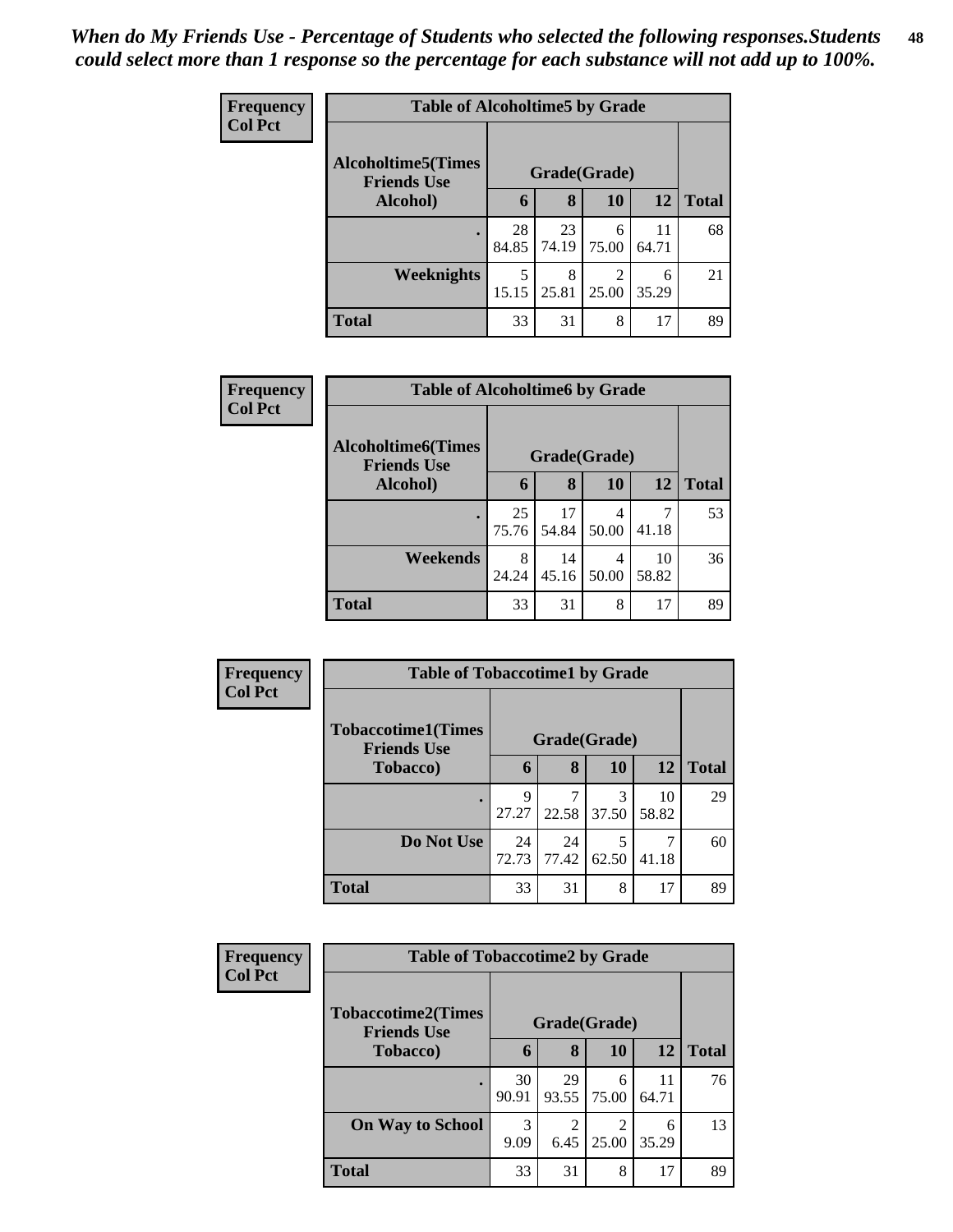| <b>Frequency</b> | <b>Table of Tobaccotime3 by Grade</b>                           |             |             |                         |             |              |  |  |
|------------------|-----------------------------------------------------------------|-------------|-------------|-------------------------|-------------|--------------|--|--|
| <b>Col Pct</b>   | <b>Tobaccotime3(Times</b><br>Grade(Grade)<br><b>Friends Use</b> |             |             |                         |             |              |  |  |
|                  | <b>Tobacco</b> )                                                | 6           | 8           | 10                      | 12          | <b>Total</b> |  |  |
|                  | ٠                                                               | 30<br>90.91 | 28<br>90.32 | 6<br>75.00              | 14<br>82.35 | 78           |  |  |
|                  | <b>During School</b>                                            | 3<br>9.09   | 3<br>9.68   | $\overline{2}$<br>25.00 | 3<br>17.65  | 11           |  |  |
|                  | <b>Total</b>                                                    | 33          | 31          | 8                       | 17          | 89           |  |  |

| Frequency<br><b>Col Pct</b> | <b>Table of Tobaccotime4 by Grade</b> |                        |             |             |             |              |  |
|-----------------------------|---------------------------------------|------------------------|-------------|-------------|-------------|--------------|--|
|                             | <b>Tobaccotime4(Times</b>             | Grade(Grade)           |             |             |             |              |  |
|                             | <b>Friends Use Tobacco)</b>           | 6                      | 8           | 10          | 12          | <b>Total</b> |  |
|                             | ٠                                     | 31<br>93.94            | 27<br>87.10 | 8<br>100.00 | 14<br>82.35 | 80           |  |
|                             | <b>On Way Home From School</b>        | $\overline{c}$<br>6.06 | 4<br>12.90  | 0.00        | 3<br>17.65  | Q            |  |
|                             | <b>Total</b>                          | 33                     | 31          | 8           | 17          | 89           |  |

| <b>Frequency</b> | <b>Table of Tobaccotime5 by Grade</b>                            |             |             |                         |            |              |
|------------------|------------------------------------------------------------------|-------------|-------------|-------------------------|------------|--------------|
| <b>Col Pct</b>   | <b>Tobaccotime5</b> (Times<br>Grade(Grade)<br><b>Friends Use</b> |             |             |                         |            |              |
|                  | Tobacco)                                                         | 6           | 8           | 10                      | 12         | <b>Total</b> |
|                  |                                                                  | 27<br>81.82 | 27<br>87.10 | 6<br>75.00              | 8<br>47.06 | 68           |
|                  | <b>Weeknights</b>                                                | 6<br>18.18  | 4<br>12.90  | $\mathfrak{D}$<br>25.00 | Q<br>52.94 | 21           |
|                  | <b>Total</b>                                                     | 33          | 31          | 8                       | 17         | 89           |

| <b>Frequency</b> | <b>Table of Tobaccotime6 by Grade</b>                           |             |             |                         |             |              |  |  |
|------------------|-----------------------------------------------------------------|-------------|-------------|-------------------------|-------------|--------------|--|--|
| <b>Col Pct</b>   | <b>Tobaccotime6(Times</b><br>Grade(Grade)<br><b>Friends Use</b> |             |             |                         |             |              |  |  |
|                  | Tobacco)                                                        | 6           | 8           | 10                      | 12          | <b>Total</b> |  |  |
|                  |                                                                 | 25<br>75.76 | 26<br>83.87 | 6<br>75.00              | 41.18       | 64           |  |  |
|                  | Weekends                                                        | 8<br>24.24  | 16.13       | $\overline{2}$<br>25.00 | 10<br>58.82 | 25           |  |  |
|                  | <b>Total</b>                                                    | 33          | 31          | 8                       | 17          | 89           |  |  |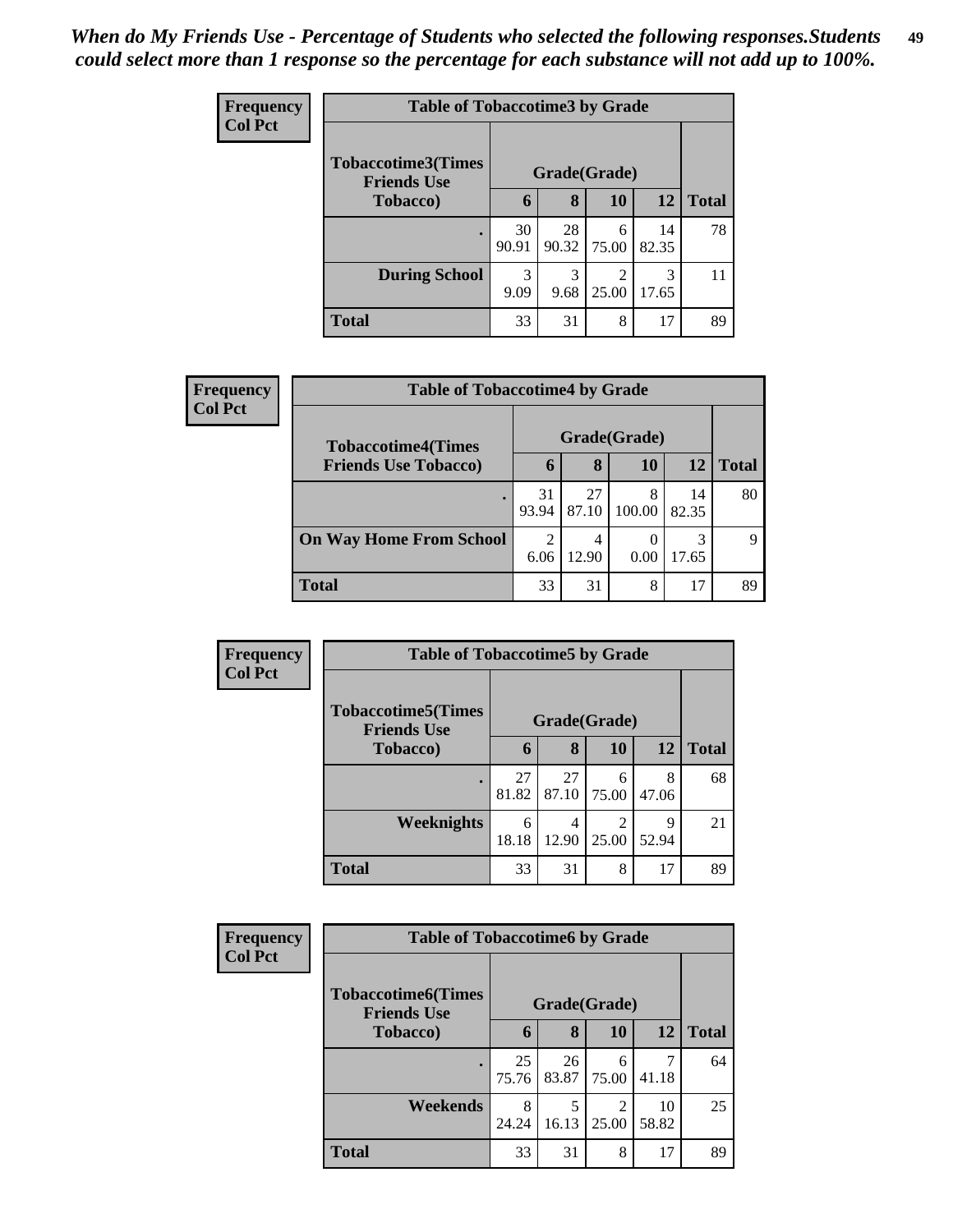| <b>Frequency</b> | <b>Table of Marijuanatime1 by Grade</b>                            |             |             |            |             |              |  |
|------------------|--------------------------------------------------------------------|-------------|-------------|------------|-------------|--------------|--|
| <b>Col Pct</b>   | <b>Marijuanatime1</b> (Times<br>Grade(Grade)<br><b>Friends Use</b> |             |             |            |             |              |  |
|                  | Marijuana)                                                         | 6           | 8           | 10         | 12          | <b>Total</b> |  |
|                  |                                                                    | 9<br>27.27  | 10<br>32.26 | 4<br>50.00 | 10<br>58.82 | 33           |  |
|                  | Do Not Use                                                         | 24<br>72.73 | 21<br>67.74 | 4<br>50.00 | 41.18       | 56           |  |
|                  | <b>Total</b>                                                       | 33          | 31          | 8          | 17          | 89           |  |

| Frequency | <b>Table of Marijuanatime2 by Grade</b>           |              |             |                         |             |              |  |  |
|-----------|---------------------------------------------------|--------------|-------------|-------------------------|-------------|--------------|--|--|
| Col Pct   | <b>Marijuanatime2(Times</b><br><b>Friends Use</b> | Grade(Grade) |             |                         |             |              |  |  |
|           | Marijuana)                                        | 6            | 8           | 10                      | 12          | <b>Total</b> |  |  |
|           |                                                   | 30<br>90.91  | 27<br>87.10 | 6<br>75.00              | 10<br>58.82 | 73           |  |  |
|           | <b>On Way to School</b>                           | 3<br>9.09    | 4<br>12.90  | $\mathfrak{D}$<br>25.00 | 41.18       | 16           |  |  |
|           | <b>Total</b>                                      | 33           | 31          | 8                       | 17          | 89           |  |  |

| <b>Frequency</b> | <b>Table of Marijuanatime3 by Grade</b>    |              |           |                      |             |              |  |
|------------------|--------------------------------------------|--------------|-----------|----------------------|-------------|--------------|--|
| <b>Col Pct</b>   | Marijuanatime3(Times<br><b>Friends Use</b> | Grade(Grade) |           |                      |             |              |  |
|                  | Marijuana)                                 | 6            | 8         | 10                   | <b>12</b>   | <b>Total</b> |  |
|                  |                                            | 30<br>90.91  | 28        | $90.32 \times 87.50$ | 13<br>76.47 | 78           |  |
|                  | <b>During School</b>                       | 3<br>9.09    | 3<br>9.68 | 12.50                | 4<br>23.53  | 11           |  |
|                  | <b>Total</b>                               | 33           | 31        | 8                    | 17          | 89           |  |

| <b>Frequency</b><br><b>Col Pct</b> | <b>Table of Marijuanatime4 by Grade</b> |              |             |            |             |              |  |  |
|------------------------------------|-----------------------------------------|--------------|-------------|------------|-------------|--------------|--|--|
|                                    | <b>Marijuanatime4</b> (Times            | Grade(Grade) |             |            |             |              |  |  |
|                                    | <b>Friends Use Marijuana</b> )          | O            | 8           | 10         | 12          | <b>Total</b> |  |  |
|                                    |                                         | 30<br>90.91  | 28<br>90.32 | 6<br>75.00 | 10<br>58.82 | 74           |  |  |
|                                    | <b>On Way Home From School</b>          | 3<br>9.09    | 3<br>9.68   | 25.00      | 41.18       | 15           |  |  |
|                                    | <b>Total</b>                            | 33           | 31          | 8          | 17          | 89           |  |  |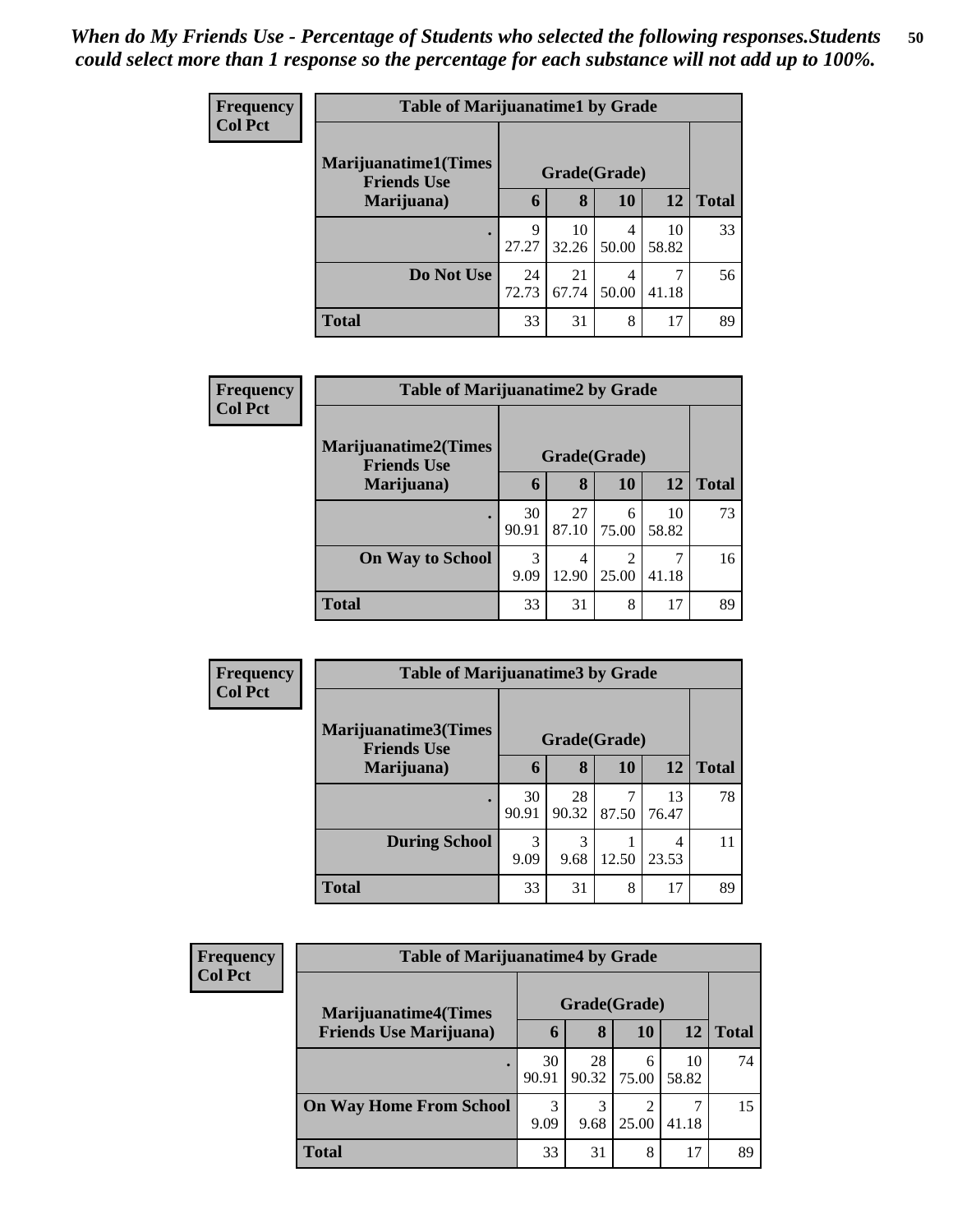| <b>Frequency</b> | <b>Table of Marijuanatime5 by Grade</b>            |              |             |       |             |              |  |
|------------------|----------------------------------------------------|--------------|-------------|-------|-------------|--------------|--|
| <b>Col Pct</b>   | <b>Marijuanatime5</b> (Times<br><b>Friends Use</b> | Grade(Grade) |             |       |             |              |  |
|                  | Marijuana)                                         | 6            | 8           | 10    | 12          | <b>Total</b> |  |
|                  | $\bullet$                                          | 28<br>84.85  | 26<br>83.87 | 87.50 | 11<br>64.71 | 72           |  |
|                  | Weeknights                                         | 5<br>15.15   | 5<br>16.13  | 12.50 | 6<br>35.29  | 17           |  |
|                  | <b>Total</b>                                       | 33           | 31          | 8     | 17          | 89           |  |

| Frequency      | <b>Table of Marijuanatime6 by Grade</b>           |              |             |            |             |              |  |  |
|----------------|---------------------------------------------------|--------------|-------------|------------|-------------|--------------|--|--|
| <b>Col Pct</b> | <b>Marijuanatime6(Times</b><br><b>Friends Use</b> | Grade(Grade) |             |            |             |              |  |  |
|                | Marijuana)                                        | 6            | 8           | <b>10</b>  | 12          | <b>Total</b> |  |  |
|                |                                                   | 26<br>78.79  | 22<br>70.97 | 6<br>75.00 | 41.18       | 61           |  |  |
|                | Weekends                                          | 21.21        | 9<br>29.03  | 25.00      | 10<br>58.82 | 28           |  |  |
|                | <b>Total</b>                                      | 33           | 31          | 8          | 17          | 89           |  |  |

| Frequency<br><b>Col Pct</b> | <b>Table of Otherdrugtime1 by Grade</b>                 |              |             |            |             |              |  |  |
|-----------------------------|---------------------------------------------------------|--------------|-------------|------------|-------------|--------------|--|--|
|                             | <b>Otherdrugtime1(Times</b><br><b>Friends Use Other</b> | Grade(Grade) |             |            |             |              |  |  |
|                             | <b>Illegal Drugs</b> )                                  | 6            | 8           | 10         | 12          | <b>Total</b> |  |  |
|                             | ٠                                                       | 9<br>27.27   | 6<br>19.35  | 12.50      | 4<br>23.53  | 20           |  |  |
|                             | Do Not Use                                              | 24<br>72.73  | 25<br>80.65 | 7<br>87.50 | 13<br>76.47 | 69           |  |  |
|                             | <b>Total</b>                                            | 33           | 31          | 8          | 17          | 89           |  |  |

| <b>Frequency</b> | <b>Table of Otherdrugtime2 by Grade</b>                 |              |             |             |             |              |  |
|------------------|---------------------------------------------------------|--------------|-------------|-------------|-------------|--------------|--|
| <b>Col Pct</b>   | <b>Otherdrugtime2(Times</b><br><b>Friends Use Other</b> | Grade(Grade) |             |             |             |              |  |
|                  | <b>Illegal Drugs</b> )                                  | 6            | 8           | <b>10</b>   | 12          | <b>Total</b> |  |
|                  |                                                         | 30<br>90.91  | 30<br>96.77 | 8<br>100.00 | 15<br>88.24 | 83           |  |
|                  | <b>On Way to School</b>                                 | 3<br>9.09    | 3.23        | 0.00        | 11.76       | 6            |  |
|                  | <b>Total</b>                                            | 33           | 31          | 8           | 17          | 89           |  |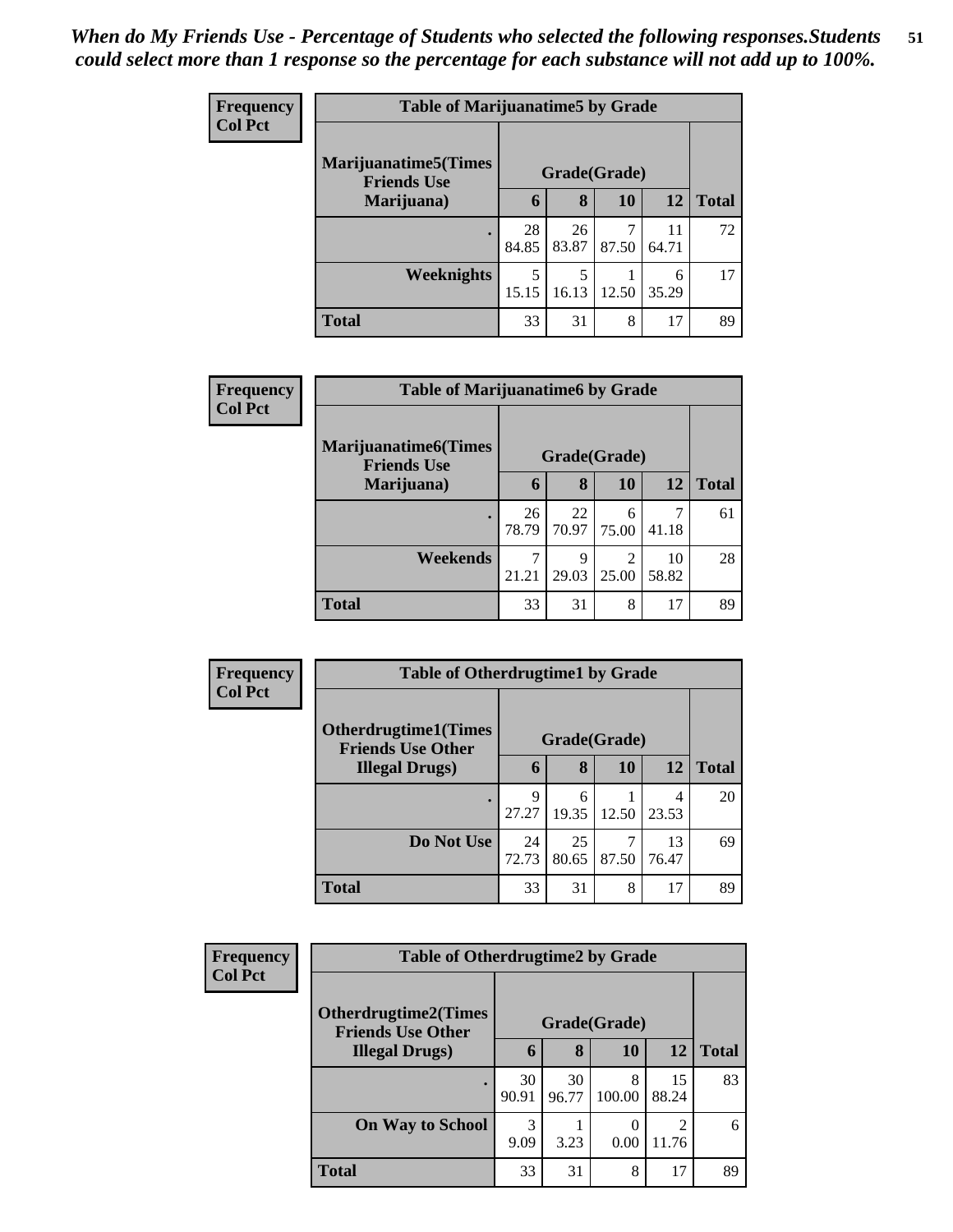| <b>Frequency</b> | <b>Table of Otherdrugtime3 by Grade</b>          |             |              |             |             |              |  |
|------------------|--------------------------------------------------|-------------|--------------|-------------|-------------|--------------|--|
| <b>Col Pct</b>   | Otherdrugtime3(Times<br><b>Friends Use Other</b> |             | Grade(Grade) |             |             |              |  |
|                  | <b>Illegal Drugs</b> )                           | $\mathbf b$ | 8            | 10          | <b>12</b>   | <b>Total</b> |  |
|                  |                                                  | 30<br>90.91 | 29<br>93.55  | 8<br>100.00 | 16<br>94.12 | 83           |  |
|                  | <b>During School</b>                             | 3<br>9.09   | ◠<br>6.45    | 0.00        | 5.88        | 6            |  |
|                  | <b>Total</b>                                     | 33          | 31           | 8           | 17          | 89           |  |

| Frequency      | <b>Table of Otherdrugtime4 by Grade</b>                         |              |             |                  |             |              |  |
|----------------|-----------------------------------------------------------------|--------------|-------------|------------------|-------------|--------------|--|
| <b>Col Pct</b> | <b>Otherdrugtime4(Times</b><br><b>Friends Use Other Illegal</b> | Grade(Grade) |             |                  |             |              |  |
|                | Drugs)                                                          | 6            | 8           | 10               | 12          | <b>Total</b> |  |
|                |                                                                 | 29<br>87.88  | 29<br>93.55 | 8<br>100.00      | 15<br>88.24 | 81           |  |
|                | <b>On Way Home From School</b>                                  | 4<br>12.12   | 2<br>6.45   | $\theta$<br>0.00 | 2<br>11.76  | 8            |  |
|                | <b>Total</b>                                                    | 33           | 31          | 8                | 17          | 89           |  |

| Frequency      | <b>Table of Otherdrugtime5 by Grade</b>                  |              |             |             |             |              |  |  |
|----------------|----------------------------------------------------------|--------------|-------------|-------------|-------------|--------------|--|--|
| <b>Col Pct</b> | <b>Otherdrugtime5</b> (Times<br><b>Friends Use Other</b> | Grade(Grade) |             |             |             |              |  |  |
|                | <b>Illegal Drugs</b> )                                   | 6            | 8           | 10          | <b>12</b>   | <b>Total</b> |  |  |
|                |                                                          | 27<br>81.82  | 27<br>87.10 | 8<br>100.00 | 14<br>82.35 | 76           |  |  |
|                | Weeknights                                               | 6<br>18.18   | 4<br>12.90  | 0.00        | 3<br>17.65  | 13           |  |  |
|                | <b>Total</b>                                             | 33           | 31          | 8           | 17          | 89           |  |  |

| Frequency      | <b>Table of Otherdrugtime6 by Grade</b>                 |              |             |           |             |              |  |
|----------------|---------------------------------------------------------|--------------|-------------|-----------|-------------|--------------|--|
| <b>Col Pct</b> | <b>Otherdrugtime6(Times</b><br><b>Friends Use Other</b> | Grade(Grade) |             |           |             |              |  |
|                | <b>Illegal Drugs</b> )                                  | 6            | 8           | <b>10</b> | <b>12</b>   | <b>Total</b> |  |
|                | $\bullet$                                               | 24<br>72.73  | 26<br>83.87 | 87.50     | 14<br>82.35 | 71           |  |
|                | <b>Weekends</b>                                         | 9<br>27.27   | 5<br>16.13  | 12.50     | 3<br>17.65  | 18           |  |
|                | <b>Total</b>                                            | 33           | 31          | 8         | 17          | 89           |  |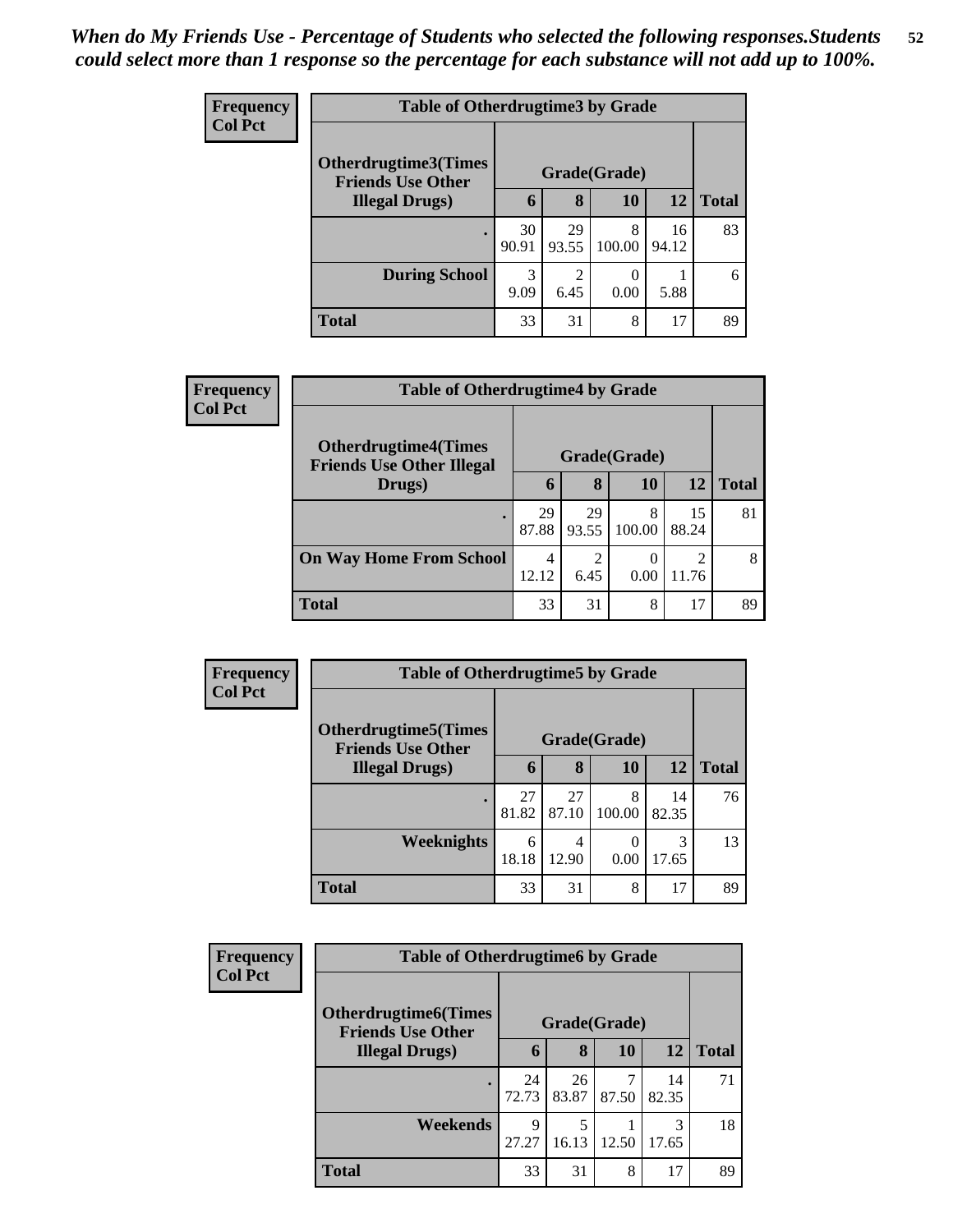| <b>Frequency</b> |                                                                                                                               | <b>Table of Educationalcohol by Grade</b> |                   |            |             |              |  |  |
|------------------|-------------------------------------------------------------------------------------------------------------------------------|-------------------------------------------|-------------------|------------|-------------|--------------|--|--|
| <b>Col Pct</b>   | Educationalcohol(I<br>have been taught<br>about alcohol,<br>tobacco,<br>and other drugs<br>within the last<br>year at school) | 6                                         | Grade(Grade)<br>8 | 10         | 12          | <b>Total</b> |  |  |
|                  | <b>Yes</b>                                                                                                                    | 22<br>66.67                               | 24<br>77.42       | 7<br>87.50 | 14<br>82.35 | 67           |  |  |
|                  | N <sub>0</sub>                                                                                                                | 11<br>33.33                               | 7<br>22.58        | 12.50      | 3<br>17.65  | 22           |  |  |
|                  | <b>Total</b>                                                                                                                  | 33                                        | 31                | 8          | 17          | 89           |  |  |

| Frequency      | <b>Table of Eversmoked by Grade</b> |                             |             |            |             |              |  |  |
|----------------|-------------------------------------|-----------------------------|-------------|------------|-------------|--------------|--|--|
| <b>Col Pct</b> | Eversmoked(I                        | Grade(Grade)<br>have smoked |             |            |             |              |  |  |
|                | a cigarette)                        | 6                           | 8           | <b>10</b>  | 12          | <b>Total</b> |  |  |
|                | Yes                                 | 6<br>18.18                  | 7<br>22.58  | 4<br>50.00 | 7<br>41.18  | 24           |  |  |
|                | N <sub>0</sub>                      | 27<br>81.82                 | 24<br>77.42 | 4<br>50.00 | 10<br>58.82 | 65           |  |  |
|                | <b>Total</b>                        | 33                          | 31          | 8          | 17          | 89           |  |  |

| <b>Frequency</b> | <b>Table of Drovedrinking by Grade</b>                                                         |          |                      |                               |       |              |
|------------------|------------------------------------------------------------------------------------------------|----------|----------------------|-------------------------------|-------|--------------|
| <b>Col Pct</b>   | Drovedrinking(In<br>the past 30 days I<br>have driven a car<br>or other vehicle<br>while I was |          | Grade(Grade)         |                               |       |              |
|                  | drinking alcohol)                                                                              | 6        | 8                    | 10                            | 12    | <b>Total</b> |
|                  | Yes                                                                                            | $\Omega$ | $\Omega$             | $\mathcal{D}_{\mathcal{L}}$   | 3     | 5            |
|                  |                                                                                                | ٠        | $\ddot{\phantom{0}}$ | 25.00                         | 17.65 |              |
|                  | N <sub>0</sub>                                                                                 | $\Omega$ | $\theta$             | 6                             | 14    | 20           |
|                  |                                                                                                |          | $\ddot{\phantom{0}}$ | 75.00                         | 82.35 |              |
|                  | <b>Total</b>                                                                                   | $\Omega$ | 0                    | 8                             | 17    | 25           |
|                  |                                                                                                |          |                      | <b>Frequency Missing = 64</b> |       |              |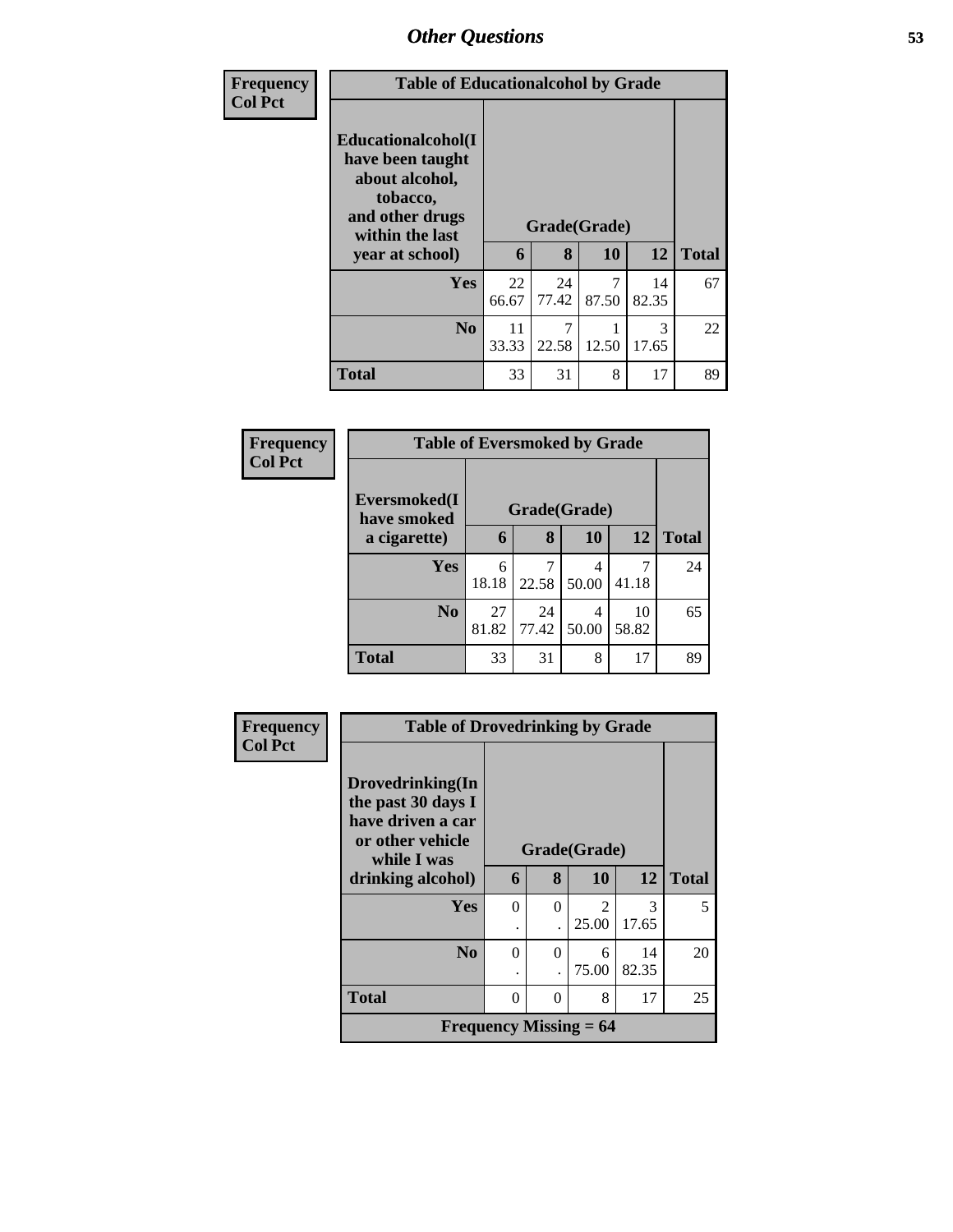| <b>Frequency</b> |                                                                                                                        | <b>Table of Rodedrinking by Grade</b> |             |                    |             |              |  |  |
|------------------|------------------------------------------------------------------------------------------------------------------------|---------------------------------------|-------------|--------------------|-------------|--------------|--|--|
| <b>Col Pct</b>   | Rodedrinking(In<br>the past 30 days<br>I have ridden in<br>a car with a<br>driver who had<br>been drinking<br>alcohol) | 6                                     | 8           | Grade(Grade)<br>10 | 12          | <b>Total</b> |  |  |
|                  | <b>Yes</b>                                                                                                             | 6<br>18.18                            | 9<br>29.03  | 4<br>50.00         | 3<br>17.65  | 22           |  |  |
|                  | N <sub>0</sub>                                                                                                         | 27<br>81.82                           | 22<br>70.97 | 4<br>50.00         | 14<br>82.35 | 67           |  |  |
|                  | <b>Total</b>                                                                                                           | 33                                    | 31          | 8                  | 17          | 89           |  |  |

| <b>Frequency</b> | <b>Table of Drugsschool by Grade</b>                                                                                                   |                                   |             |                    |                         |              |  |  |  |
|------------------|----------------------------------------------------------------------------------------------------------------------------------------|-----------------------------------|-------------|--------------------|-------------------------|--------------|--|--|--|
| <b>Col Pct</b>   | <b>Drugsschool</b> (During<br>the past 12 months,<br>I have been offered,<br>sold,<br>or given illegal<br>drugs on school<br>property) | 6                                 | 8           | Grade(Grade)<br>10 | 12                      | <b>Total</b> |  |  |  |
|                  | Yes                                                                                                                                    | $\overline{\mathcal{A}}$<br>12.12 | 7<br>22.58  | 12.50              | $\mathfrak{D}$<br>11.76 | 14           |  |  |  |
|                  | N <sub>0</sub>                                                                                                                         | 29<br>87.88                       | 24<br>77.42 | 7<br>87.50         | 15<br>88.24             | 75           |  |  |  |
|                  | <b>Total</b>                                                                                                                           | 33                                | 31          | 8                  | 17                      | 89           |  |  |  |

| <b>Frequency</b> | <b>Table of Helpbullied by Grade</b>                 |             |              |                  |                                   |              |
|------------------|------------------------------------------------------|-------------|--------------|------------------|-----------------------------------|--------------|
| <b>Col Pct</b>   | $Helpb$ ullied $(I$<br>would help<br>someone who was |             | Grade(Grade) |                  |                                   |              |
|                  | being bullied)                                       | 6           | 8            | 10               | 12                                | <b>Total</b> |
|                  | <b>Strongly Agree</b>                                | 15<br>45.45 | 16<br>51.61  | 4<br>50.00       | 6<br>35.29                        | 41           |
|                  | <b>Somewhat Agree</b>                                | 8<br>24.24  | 8<br>25.81   | 3<br>37.50       | 4<br>23.53                        | 23           |
|                  | <b>Somewhat Disagree</b>                             | 2<br>6.06   | 3<br>9.68    | 1<br>12.50       | $\mathcal{D}$<br>11.76            | 8            |
|                  | <b>Strongly Disagree</b>                             | 8<br>24.24  | 4<br>12.90   | $\Omega$<br>0.00 | $\overline{\phantom{0}}$<br>29.41 | 17           |
|                  | Total                                                | 33          | 31           | 8                | 17                                | 89           |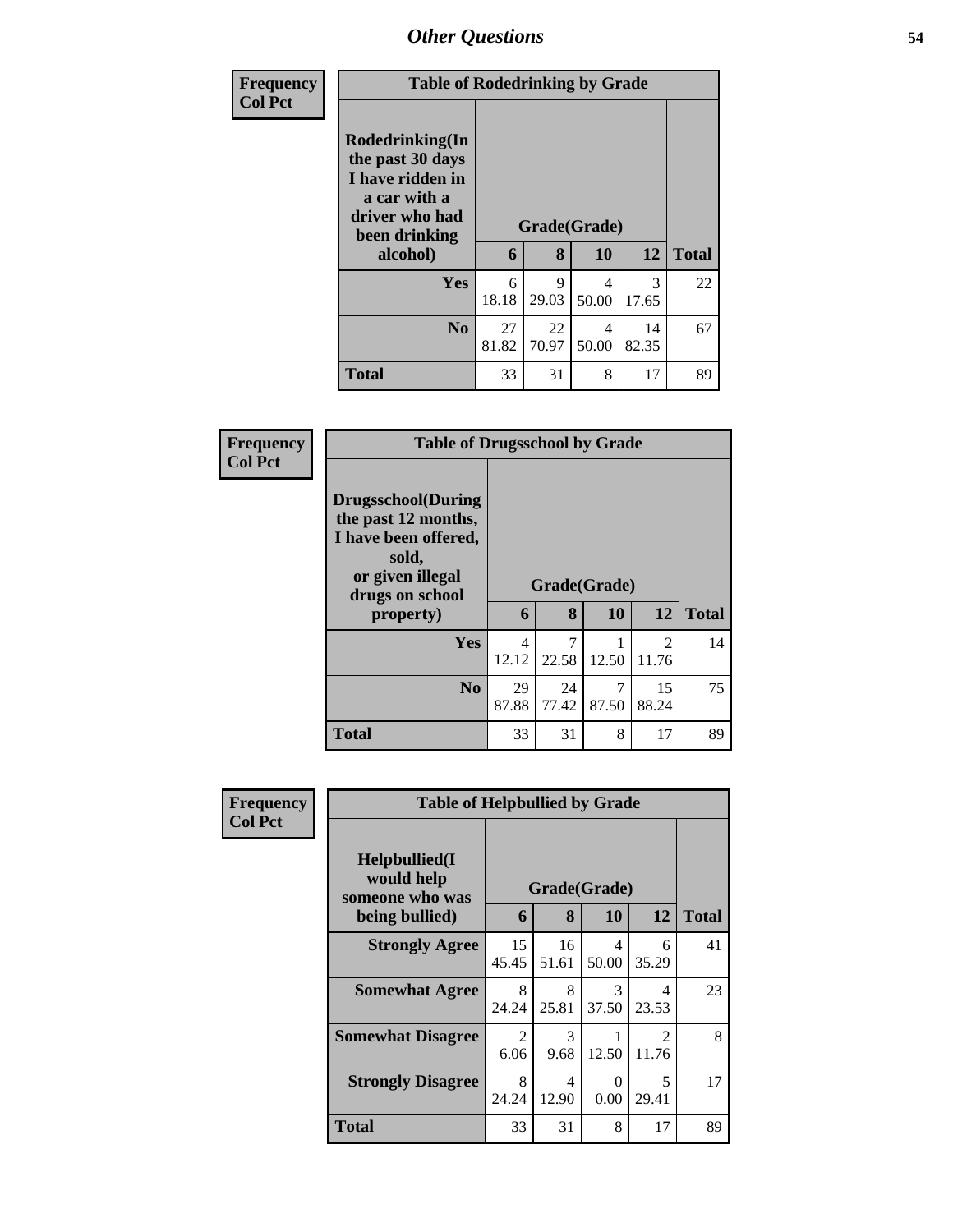*Other Questions* **55**

| Frequency      | <b>Table of Grade by Bingedrinking</b> |             |                  |                                                                                                             |                  |              |
|----------------|----------------------------------------|-------------|------------------|-------------------------------------------------------------------------------------------------------------|------------------|--------------|
| <b>Row Pct</b> |                                        |             | days)            | <b>Bingedrinking(I have</b><br>drunk five or more<br>drinks of alcohol at one<br>sitting during the last 30 |                  |              |
|                |                                        | 0           | 3 to<br>5        | 6 to<br>9                                                                                                   | 20<br>to<br>29   |              |
|                | Grade(Grade)                           | <b>Days</b> | days             | days                                                                                                        | days             | <b>Total</b> |
|                | 6                                      | 31<br>93.94 | $\Omega$<br>0.00 | $\Omega$<br>0.00                                                                                            | 2<br>6.06        | 33           |
|                | 8                                      | 27<br>87.10 | 3<br>9.68        | 1<br>3.23                                                                                                   | 0<br>0.00        | 31           |
|                | 10                                     | 7<br>87.50  | 0<br>0.00        | 1<br>12.50                                                                                                  | 0<br>0.00        | 8            |
|                | 12                                     | 15<br>88.24 | 2<br>11.76       | 0<br>0.00                                                                                                   | $\theta$<br>0.00 | 17           |
|                | <b>Total</b>                           | 80          | 5                | 2                                                                                                           | 2                | 89           |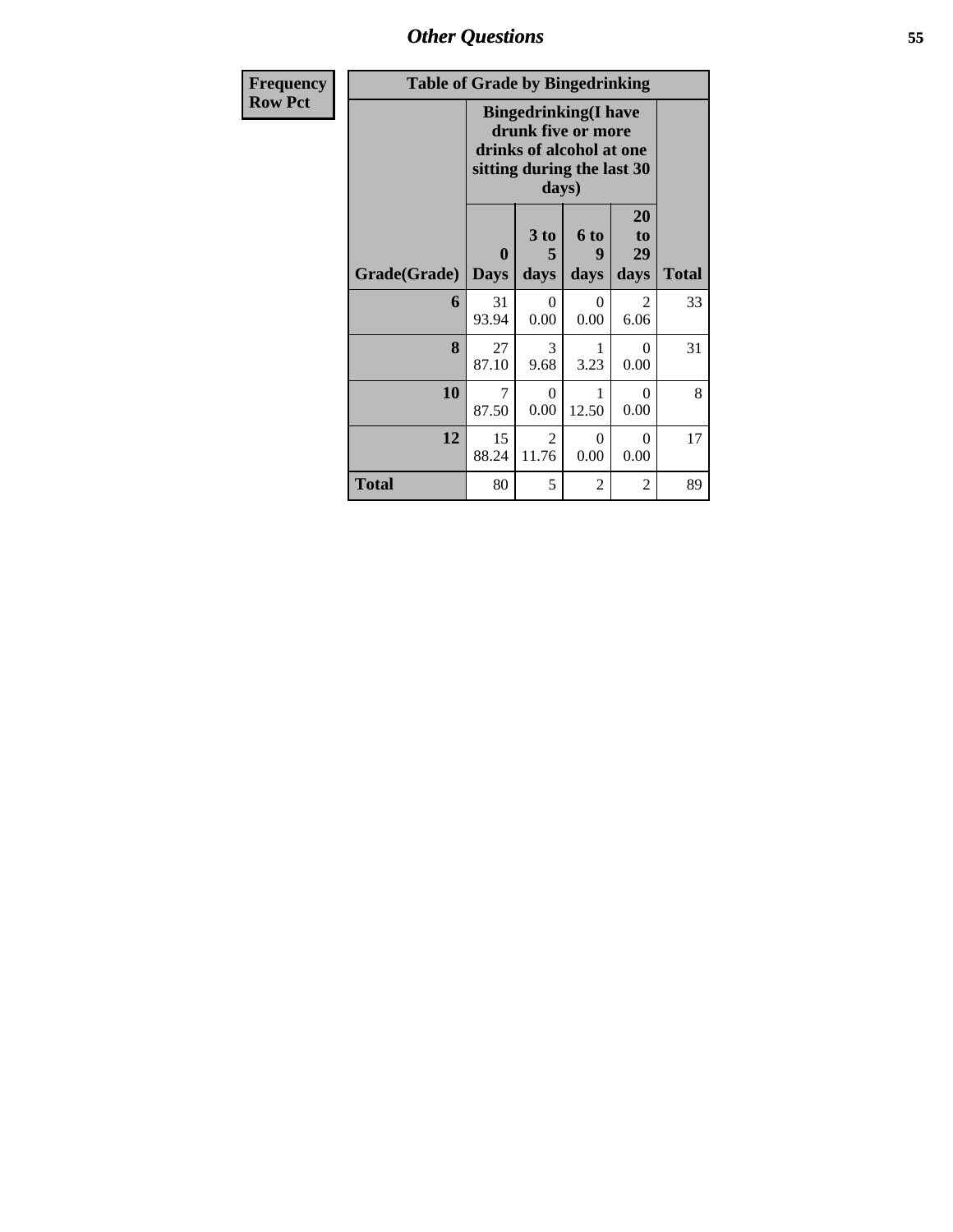**Frequency Row Pct**

| <b>Table of Grade by Dairy</b> |                          |                                                                 |                                    |                                    |              |  |  |  |  |
|--------------------------------|--------------------------|-----------------------------------------------------------------|------------------------------------|------------------------------------|--------------|--|--|--|--|
|                                |                          | Dairy (I eat at least 3 servings of dairy<br>products each day) |                                    |                                    |              |  |  |  |  |
| Grade(Grade)                   | <b>Strongly</b><br>Agree | Somewhat  <br>Agree                                             | <b>Somewhat</b><br><b>Disagree</b> | <b>Strongly</b><br><b>Disagree</b> | <b>Total</b> |  |  |  |  |
| 6                              | 15<br>45.45              | 6<br>18.18                                                      | 3<br>9.09                          | 9<br>27.27                         | 33           |  |  |  |  |
| 8                              | 7<br>22.58               | 12<br>38.71                                                     | 7<br>22.58                         | 5<br>16.13                         | 31           |  |  |  |  |
| 10                             | 3<br>37.50               | 4<br>50.00                                                      | 12.50                              | 0<br>0.00                          | 8            |  |  |  |  |
| 12                             | 6<br>35.29               | 7<br>3<br>41.18<br>17.65<br>5.88                                |                                    |                                    |              |  |  |  |  |
| <b>Total</b>                   | 31                       | 29                                                              | 14                                 | 15                                 | 89           |  |  |  |  |

**Frequency Row Pct**

| <b>Table of Grade by Fruitveg</b> |                                 |                                                                          |                                      |                                    |              |  |  |  |
|-----------------------------------|---------------------------------|--------------------------------------------------------------------------|--------------------------------------|------------------------------------|--------------|--|--|--|
|                                   |                                 | Fruitveg(I eat at least 5 servings of fruits<br>and vegetables each day) |                                      |                                    |              |  |  |  |
| Grade(Grade)                      | <b>Strongly</b><br><b>Agree</b> | Agree                                                                    | Somewhat Somewhat<br><b>Disagree</b> | <b>Strongly</b><br><b>Disagree</b> | <b>Total</b> |  |  |  |
| 6                                 | 12<br>36.36                     | 4<br>12.12                                                               | 5<br>15.15                           | 12<br>36.36                        | 33           |  |  |  |
| $\mathbf{8}$                      | 6<br>19.35                      | 11<br>35.48                                                              | 4<br>12.90                           | 10<br>32.26                        | 31           |  |  |  |
| 10                                | 4<br>50.00                      | 12.50                                                                    | 12.50                                | $\mathfrak{D}$<br>25.00            | 8            |  |  |  |
| 12                                | 5<br>29.41                      | 5<br>29.41                                                               | 6<br>35.29                           | 5.88                               | 17           |  |  |  |
| <b>Total</b>                      | 27                              | 21                                                                       | 16                                   | 25                                 | 89           |  |  |  |

**Frequency Row Pct**

| <b>Table of Grade by Cafeteriahealthy</b> |                          |                                                                       |                                    |                                    |              |  |  |  |
|-------------------------------------------|--------------------------|-----------------------------------------------------------------------|------------------------------------|------------------------------------|--------------|--|--|--|
|                                           |                          | Cafeteriahealthy (School meals in my<br>school cafeteria are healthy) |                                    |                                    |              |  |  |  |
| Grade(Grade)                              | <b>Strongly</b><br>Agree | Somewhat  <br>Agree                                                   | <b>Somewhat</b><br><b>Disagree</b> | <b>Strongly</b><br><b>Disagree</b> | <b>Total</b> |  |  |  |
| 6                                         | 9<br>27.27               | 6<br>18.18                                                            | 6<br>18.18                         | 12<br>36.36                        | 33           |  |  |  |
| 8                                         | 5<br>16.13               | Q<br>29.03                                                            | 6<br>19.35                         | 11<br>35.48                        | 31           |  |  |  |
| 10                                        | 12.50                    | $\mathfrak{D}$<br>25.00                                               | 1<br>12.50                         | 4<br>50.00                         | 8            |  |  |  |
| 12                                        | 4<br>23.53               | 3<br>17.65                                                            | 4<br>23.53                         | 6<br>35.29                         | 17           |  |  |  |
| <b>Total</b>                              | 19                       | 20                                                                    | 17                                 | 33                                 | 89           |  |  |  |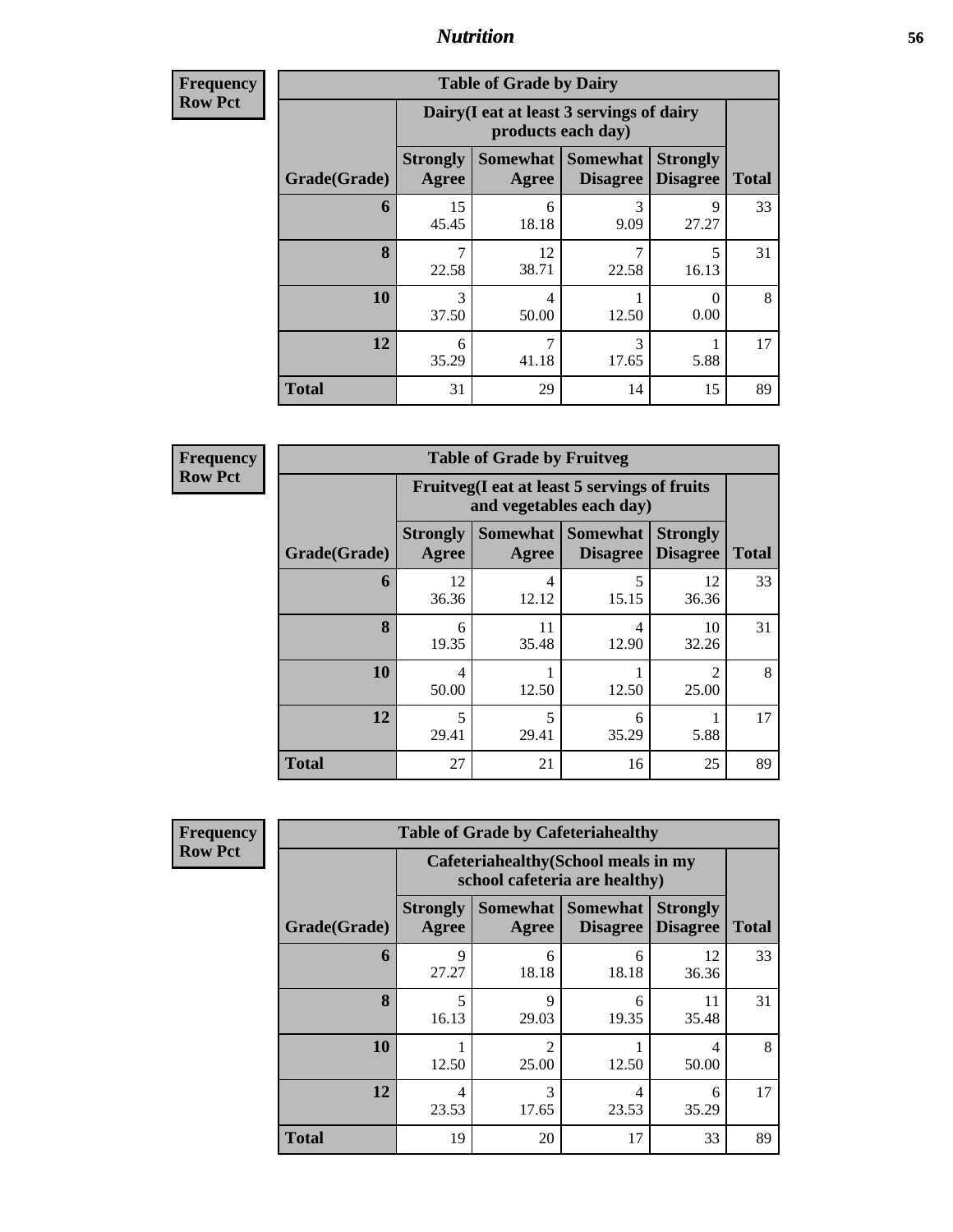| <b>Frequency</b> |              |                          |                   | <b>Table of Grade by Cafeterianutrition</b>                                               |                                    |              |
|------------------|--------------|--------------------------|-------------------|-------------------------------------------------------------------------------------------|------------------------------------|--------------|
| <b>Row Pct</b>   |              |                          |                   | <b>Cafeterianutrition</b> (Facts about nutrition<br>are available in my school cafeteria) |                                    |              |
|                  | Grade(Grade) | <b>Strongly</b><br>Agree | Somewhat<br>Agree | <b>Somewhat</b><br><b>Disagree</b>                                                        | <b>Strongly</b><br><b>Disagree</b> | <b>Total</b> |
|                  | 6            | 8<br>24.24               | 5<br>15.15        | $\mathfrak{D}$<br>6.06                                                                    | 18<br>54.55                        | 33           |
|                  | 8            | 7<br>22.58               | 8<br>25.81        | $\mathfrak{D}$<br>6.45                                                                    | 14<br>45.16                        | 31           |
|                  | 10           | $\mathfrak{D}$<br>25.00  | 0<br>0.00         | 3<br>37.50                                                                                | 3<br>37.50                         | 8            |
|                  | 12           | $\overline{4}$<br>23.53  | 3<br>17.65        | 5<br>29.41                                                                                | 5<br>29.41                         | 17           |
|                  | <b>Total</b> | 21                       | 16                | 12                                                                                        | 40                                 | 89           |

**Frequency Row Pct**

| <b>Table of Grade by Schoollunch</b> |                          |                                                                 |                             |                                    |              |  |  |  |
|--------------------------------------|--------------------------|-----------------------------------------------------------------|-----------------------------|------------------------------------|--------------|--|--|--|
|                                      |                          | Schoollunch(I eat school lunch three or<br>more times per week) |                             |                                    |              |  |  |  |
| Grade(Grade)                         | <b>Strongly</b><br>Agree | Somewhat  <br>Agree                                             | Somewhat<br><b>Disagree</b> | <b>Strongly</b><br><b>Disagree</b> | <b>Total</b> |  |  |  |
| 6                                    | 16<br>48.48              | 21.21                                                           | $\overline{c}$<br>6.06      | 8<br>24.24                         | 33           |  |  |  |
| 8                                    | 11<br>35.48              | q<br>29.03                                                      | 7<br>22.58                  | 4<br>12.90                         | 31           |  |  |  |
| 10                                   | $\mathfrak{D}$<br>25.00  | 12.50                                                           | $\mathcal{D}$<br>25.00      | 3<br>37.50                         | 8            |  |  |  |
| 12                                   | 8<br>47.06               | $\mathfrak{D}$<br>11.76                                         | $\overline{c}$<br>11.76     | 5<br>29.41                         | 17           |  |  |  |
| <b>Total</b>                         | 37                       | 19                                                              | 13                          | 20                                 | 89           |  |  |  |

**Frequency Row Pct**

| <b>Table of Grade by Foodchoices</b> |                          |                                                                    |                                    |                                    |              |  |  |
|--------------------------------------|--------------------------|--------------------------------------------------------------------|------------------------------------|------------------------------------|--------------|--|--|
|                                      |                          | Foodchoices(I make healthy food choices in<br>my school cafeteria) |                                    |                                    |              |  |  |
| Grade(Grade)                         | <b>Strongly</b><br>Agree | Somewhat<br>Agree                                                  | <b>Somewhat</b><br><b>Disagree</b> | <b>Strongly</b><br><b>Disagree</b> | <b>Total</b> |  |  |
| 6                                    | 13<br>39.39              | $\mathfrak{D}$<br>6.06                                             | 3<br>9.09                          | 15<br>45.45                        | 33           |  |  |
| 8                                    | 3.23                     | 9<br>29.03                                                         | 7<br>22.58                         | 14<br>45.16                        | 31           |  |  |
| 10                                   | 2<br>25.00               | 12.50                                                              | $\mathfrak{D}$<br>25.00            | 3<br>37.50                         | 8            |  |  |
| 12                                   | 4<br>23.53               | 5<br>29.41                                                         | 3<br>17.65                         | $\overline{\phantom{0}}$<br>29.41  | 17           |  |  |
| <b>Total</b>                         | 20                       | 17                                                                 | 15                                 | 37                                 | 89           |  |  |

┑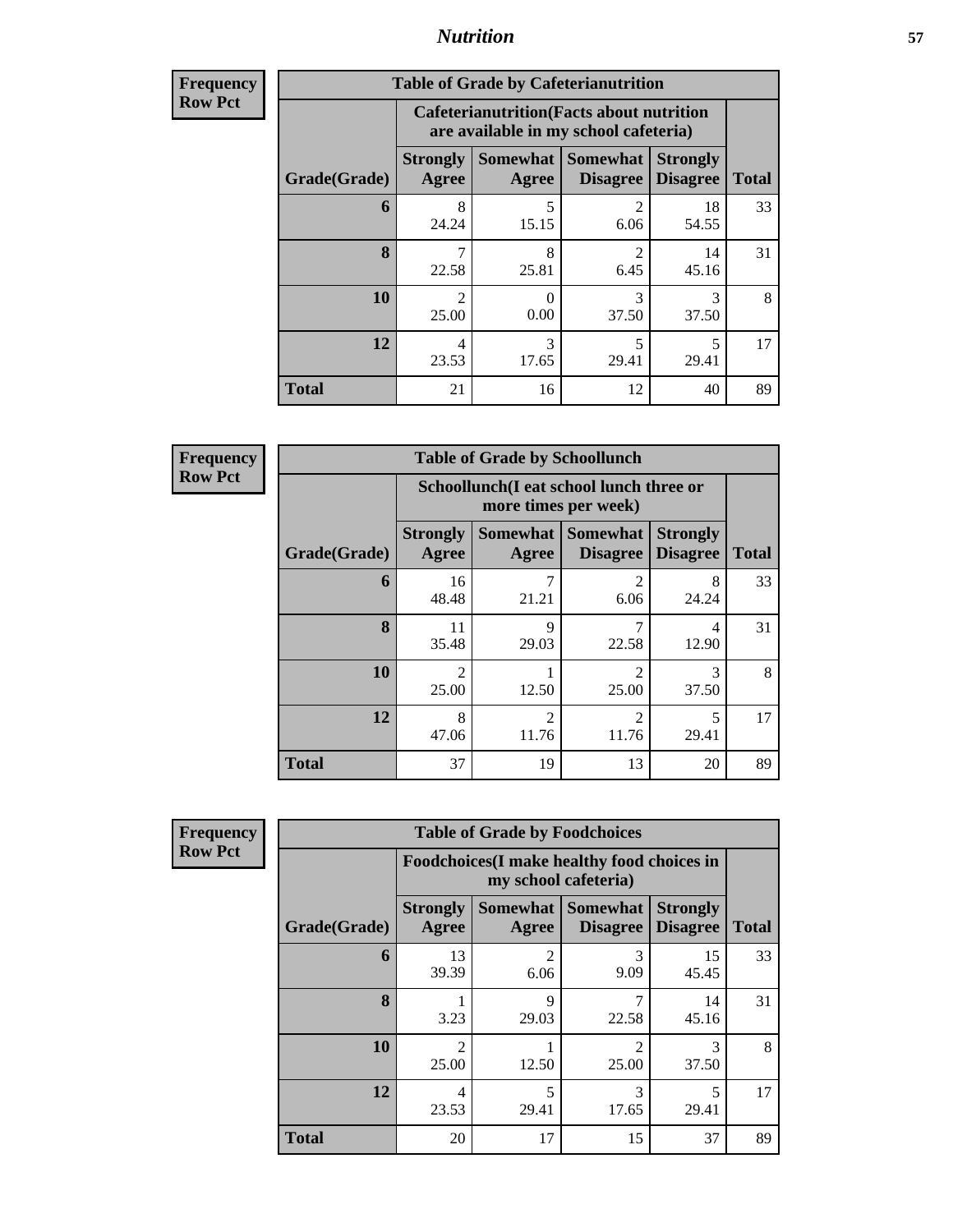**Frequency Row Pct**

| <b>Table of Grade by Wholewheat</b> |                                   |                                                                                                             |                                     |                                    |              |  |  |  |
|-------------------------------------|-----------------------------------|-------------------------------------------------------------------------------------------------------------|-------------------------------------|------------------------------------|--------------|--|--|--|
|                                     |                                   | Wholewheat (There are whole wheat and<br>multigrain breads and cereals available in<br>my school cafeteria) |                                     |                                    |              |  |  |  |
| Grade(Grade)                        | <b>Strongly</b><br>Agree          | Somewhat<br>Agree                                                                                           | <b>Somewhat</b><br><b>Disagree</b>  | <b>Strongly</b><br><b>Disagree</b> | <b>Total</b> |  |  |  |
| 6                                   | 16<br>48.48                       | 3<br>9.09                                                                                                   | 3.03                                | 13<br>39.39                        | 33           |  |  |  |
| 8                                   | 11<br>35.48                       | 9<br>29.03                                                                                                  | $\mathcal{D}_{\mathcal{A}}$<br>6.45 | Q<br>29.03                         | 31           |  |  |  |
| 10                                  | 12.50                             | $\mathcal{D}$<br>25.00                                                                                      | 12.50                               | 4<br>50.00                         | 8            |  |  |  |
| 12                                  | $\overline{\phantom{0}}$<br>29.41 | $\mathfrak{D}$<br>4<br>6<br>11.76<br>35.29<br>23.53                                                         |                                     |                                    |              |  |  |  |
| Total                               | 33                                | 16                                                                                                          | 8                                   | 32                                 | 89           |  |  |  |

**Frequency Row Pct**

| <b>Table of Grade by Healthyvending</b> |                                                                                                                                               |                     |                                    |                                    |              |  |  |  |
|-----------------------------------------|-----------------------------------------------------------------------------------------------------------------------------------------------|---------------------|------------------------------------|------------------------------------|--------------|--|--|--|
|                                         | Healthyvending (If only healthy snacks and<br>beverages were available in the vending<br>machines during the school day,<br>I would buy them) |                     |                                    |                                    |              |  |  |  |
| Grade(Grade)                            | <b>Strongly</b><br><b>Agree</b>                                                                                                               | Somewhat  <br>Agree | <b>Somewhat</b><br><b>Disagree</b> | <b>Strongly</b><br><b>Disagree</b> | <b>Total</b> |  |  |  |
| 6                                       | 16<br>48.48                                                                                                                                   | 4<br>12.12          | 3.03                               | 12<br>36.36                        | 33           |  |  |  |
| 8                                       | 13<br>41.94                                                                                                                                   | 8<br>25.81          | 4<br>12.90                         | 6<br>19.35                         | 31           |  |  |  |
| 10                                      | 3<br>37.50                                                                                                                                    | 4<br>50.00          | 0<br>0.00                          | 12.50                              | 8            |  |  |  |
| 12                                      | 4<br>23.53                                                                                                                                    | 7<br>41.18          | $\mathfrak{D}$<br>11.76            | 4<br>23.53                         | 17           |  |  |  |
| <b>Total</b>                            | 36                                                                                                                                            | 23                  | 7                                  | 23                                 | 89           |  |  |  |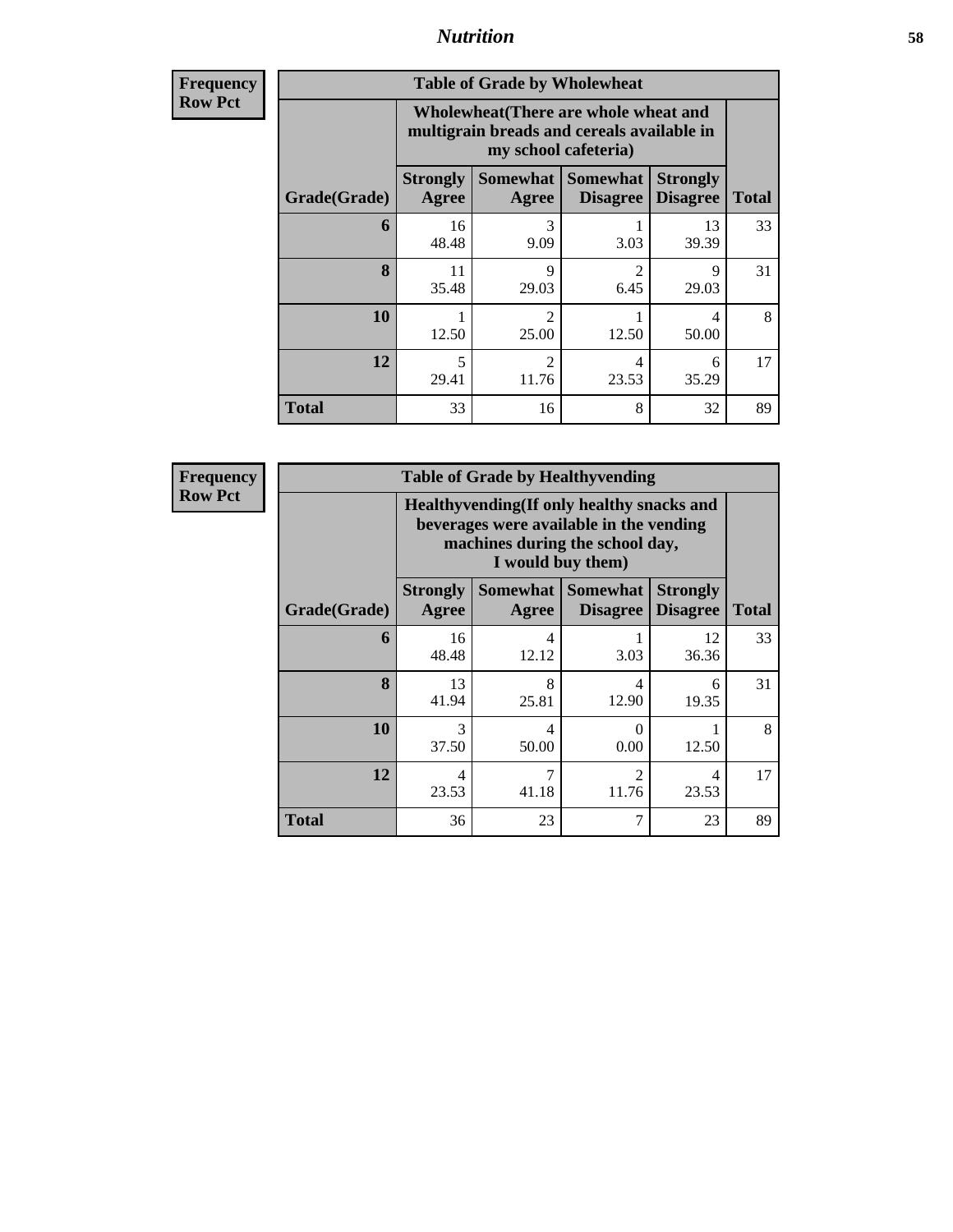**Frequency Row Pct**

| <b>Table of Grade by Schoolbreakfast</b> |                                                                                                                                         |            |                                               |                                      |              |  |  |  |
|------------------------------------------|-----------------------------------------------------------------------------------------------------------------------------------------|------------|-----------------------------------------------|--------------------------------------|--------------|--|--|--|
|                                          | Schoolbreakfast (If breakfast were<br>available at school,<br>but outside the cafeteria,<br>I would eat breakfast at school more often) |            |                                               |                                      |              |  |  |  |
| Grade(Grade)                             | <b>Strongly</b><br>Agree                                                                                                                | Agree      | <b>Somewhat   Somewhat</b><br><b>Disagree</b> | <b>Strongly</b><br><b>Disagree</b>   | <b>Total</b> |  |  |  |
| 6                                        | 13<br>39.39                                                                                                                             | 5<br>15.15 | 6.06                                          | 13<br>39.39                          | 33           |  |  |  |
| 8                                        | 13<br>41.94                                                                                                                             | 8<br>25.81 | 3.23                                          | 9<br>29.03                           | 31           |  |  |  |
| 10                                       | 4<br>50.00                                                                                                                              | 0<br>0.00  | $\mathfrak{D}$<br>25.00                       | $\mathcal{D}_{\mathcal{A}}$<br>25.00 | 8            |  |  |  |
| 12                                       | 5<br>4<br>41.18<br>29.41<br>23.53<br>5.88                                                                                               |            |                                               |                                      |              |  |  |  |
| Total                                    | 37                                                                                                                                      | 18         | 9                                             | 25                                   | 89           |  |  |  |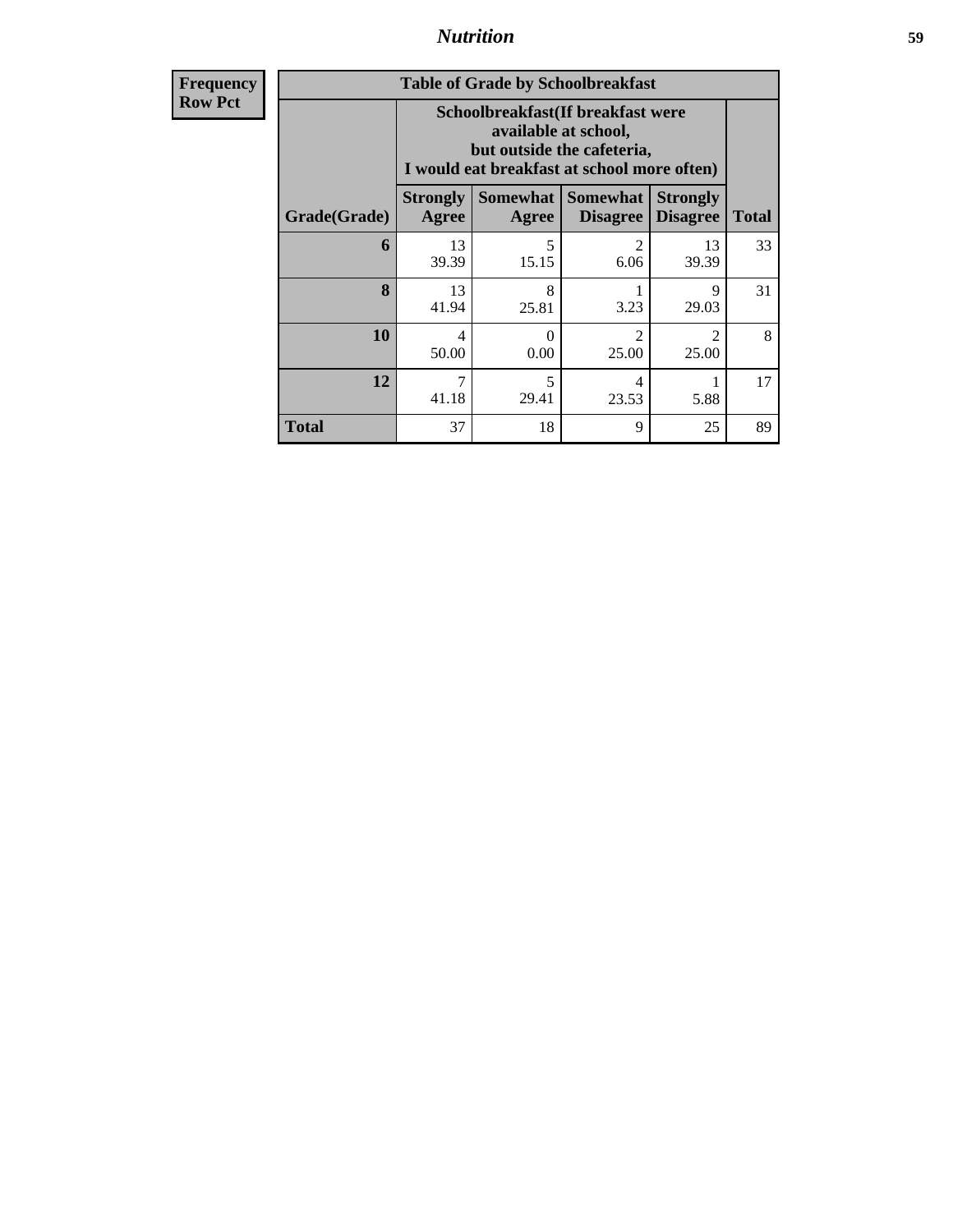| <b>Frequency</b> | <b>Table of Educationaids by Grade</b>                                                                    |             |             |                           |                         |              |
|------------------|-----------------------------------------------------------------------------------------------------------|-------------|-------------|---------------------------|-------------------------|--------------|
| <b>Col Pct</b>   | <b>Educationaids</b> (I<br>have been<br>taught about<br><b>HIV/AIDS</b> at<br>school in the<br>past year) | 6           | 8           | Grade(Grade)<br><b>10</b> | 12                      | <b>Total</b> |
|                  | <b>Yes</b>                                                                                                | 12<br>36.36 | 16<br>51.61 | 8<br>100.00               | 15<br>88.24             | 51           |
|                  | N <sub>0</sub>                                                                                            | 21<br>63.64 | 15<br>48.39 | 0<br>0.00                 | $\mathfrak{D}$<br>11.76 | 38           |
|                  | <b>Total</b>                                                                                              | 33          | 31          | 8                         | 17                      | 89           |

| Frequency      | <b>Table of Educationcharacter by Grade</b>                                                  |              |             |             |             |              |  |  |
|----------------|----------------------------------------------------------------------------------------------|--------------|-------------|-------------|-------------|--------------|--|--|
| <b>Col Pct</b> | <b>Educationcharacter(I)</b><br>have been taught<br>about character<br>education in the past | Grade(Grade) |             |             |             |              |  |  |
|                | year at school)                                                                              | 6            | 8           | 10          | <b>12</b>   | <b>Total</b> |  |  |
|                | <b>Yes</b>                                                                                   | 20<br>60.61  | 21<br>67.74 | 8<br>100.00 | 12<br>70.59 | 61           |  |  |
|                | N <sub>0</sub>                                                                               | 13<br>39.39  | 10<br>32.26 | 0<br>0.00   | 5<br>29.41  | 28           |  |  |
|                | <b>Total</b>                                                                                 | 33           | 31          | 8           | 17          | 89           |  |  |

| Frequency      | <b>Table of Gradcoach1 by Grade</b>              |              |             |             |             |              |
|----------------|--------------------------------------------------|--------------|-------------|-------------|-------------|--------------|
| <b>Col Pct</b> | Gradcoach1(I<br>know who my<br><b>Graduation</b> | Grade(Grade) |             |             |             |              |
|                | Coach is)                                        | 6            | 8           | 10          | 12          | <b>Total</b> |
|                | Yes                                              | 6<br>18.18   | 4<br>12.90  | 0<br>0.00   | 11<br>64.71 | 21           |
|                | N <sub>0</sub>                                   | 27<br>81.82  | 27<br>87.10 | 8<br>100.00 | 6<br>35.29  | 68           |
|                | <b>Total</b>                                     | 33           | 31          | 8           | 17          | 89           |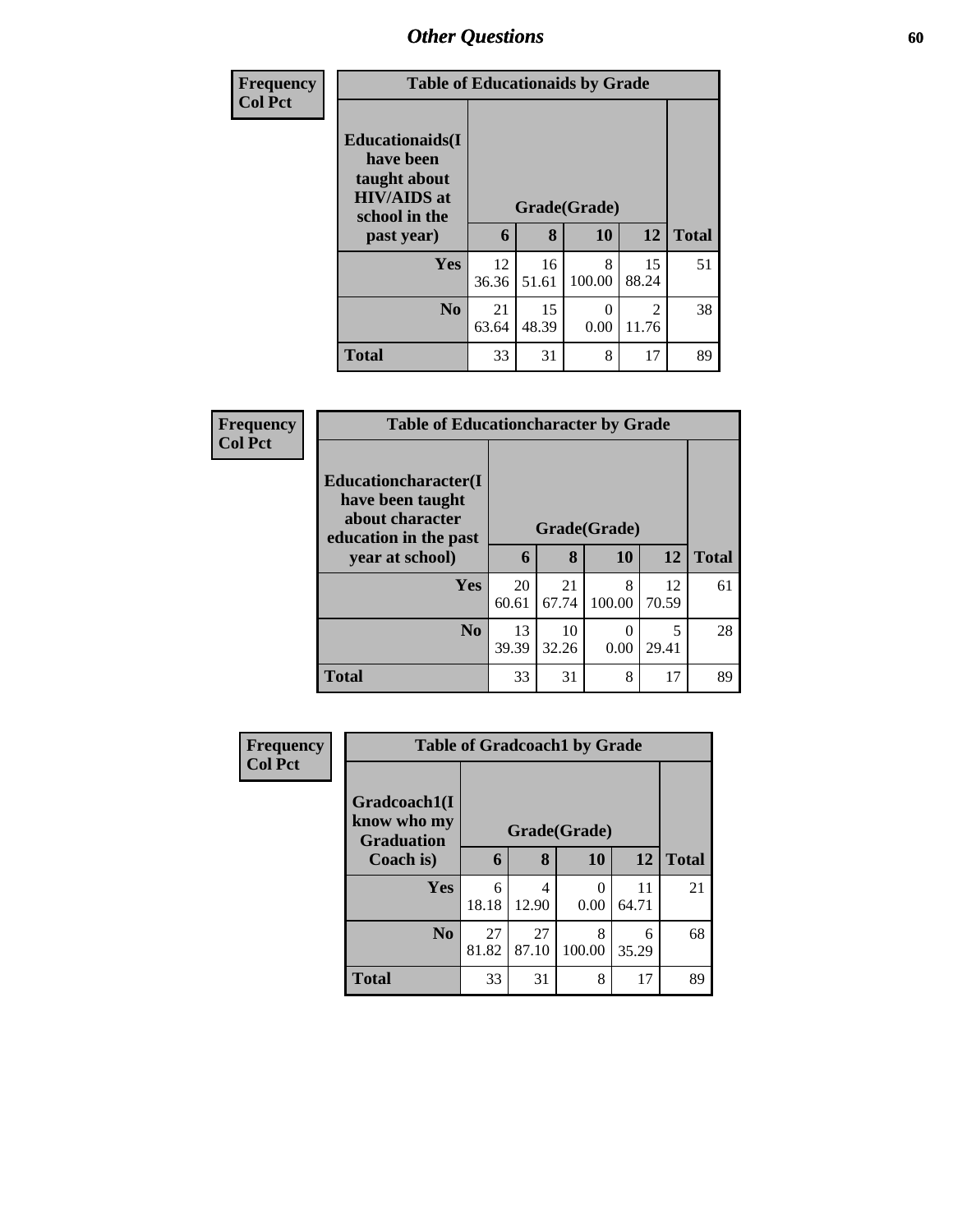| <b>Frequency</b> |                                   |              |             | <b>Table of Gradcoach2 by Grade</b> |             |              |
|------------------|-----------------------------------|--------------|-------------|-------------------------------------|-------------|--------------|
| <b>Col Pct</b>   | Gradcoach2(I<br>have              |              |             |                                     |             |              |
|                  | contacted my<br><b>Graduation</b> | Grade(Grade) |             |                                     |             |              |
|                  | Coach)                            | 6            | 8           | 10                                  | 12          | <b>Total</b> |
|                  | Yes                               | 4<br>12.12   | 3.23        | 0<br>0.00                           | 11<br>64.71 | 16           |
|                  | N <sub>0</sub>                    | 29<br>87.88  | 30<br>96.77 | 8<br>100.00                         | 6<br>35.29  | 73           |
|                  | <b>Total</b>                      | 33           | 31          | 8                                   | 17          | 89           |

| Frequency<br><b>Col Pct</b> |                                                                             | <b>Table of Gradcoach3 by Grade</b> |                  |                  |            |              |  |  |
|-----------------------------|-----------------------------------------------------------------------------|-------------------------------------|------------------|------------------|------------|--------------|--|--|
|                             | Gradcoach3(I<br>have received<br>assistance<br>from my<br><b>Graduation</b> |                                     | Grade(Grade)     |                  |            |              |  |  |
|                             | Coach)                                                                      | 6                                   | 8                | 10               | 12         | <b>Total</b> |  |  |
|                             | <b>Yes</b>                                                                  | 3<br>9.09                           | $\Omega$<br>0.00 | $\Omega$<br>0.00 | 8<br>47.06 | 11           |  |  |
|                             | N <sub>0</sub>                                                              | 19<br>57.58                         | 21<br>67.74      | 2<br>25.00       | 3<br>17.65 | 45           |  |  |
|                             | Don't know                                                                  | 11<br>33.33                         | 10<br>32.26      | 6<br>75.00       | 6<br>35.29 | 33           |  |  |
|                             | <b>Total</b>                                                                | 33                                  | 31               | 8                | 17         | 89           |  |  |

| Frequency<br><b>Col Pct</b> |                                                                                                                                                                                        |                        |             | <b>Table of Selfharm by Grade</b> |             |              |
|-----------------------------|----------------------------------------------------------------------------------------------------------------------------------------------------------------------------------------|------------------------|-------------|-----------------------------------|-------------|--------------|
|                             | <b>Selfharm</b> (During<br>the past 12<br>months,<br>I harmed myself<br>on purpose<br><b>Suicideconsider</b><br>During the past<br>12 months,<br>I seriously<br>considered<br>suicide) | 6                      | 8           | Grade(Grade)<br><b>10</b>         | 12          | <b>Total</b> |
|                             | Yes                                                                                                                                                                                    | $\mathfrak{D}$<br>6.06 | 3<br>9.68   | $\Omega$<br>0.00                  | 5.88        | 6            |
|                             | N <sub>0</sub>                                                                                                                                                                         | 31<br>93.94            | 28<br>90.32 | 8<br>100.00                       | 16<br>94.12 | 83           |
|                             | <b>Total</b>                                                                                                                                                                           | 33                     | 31          | 8                                 | 17          | 89           |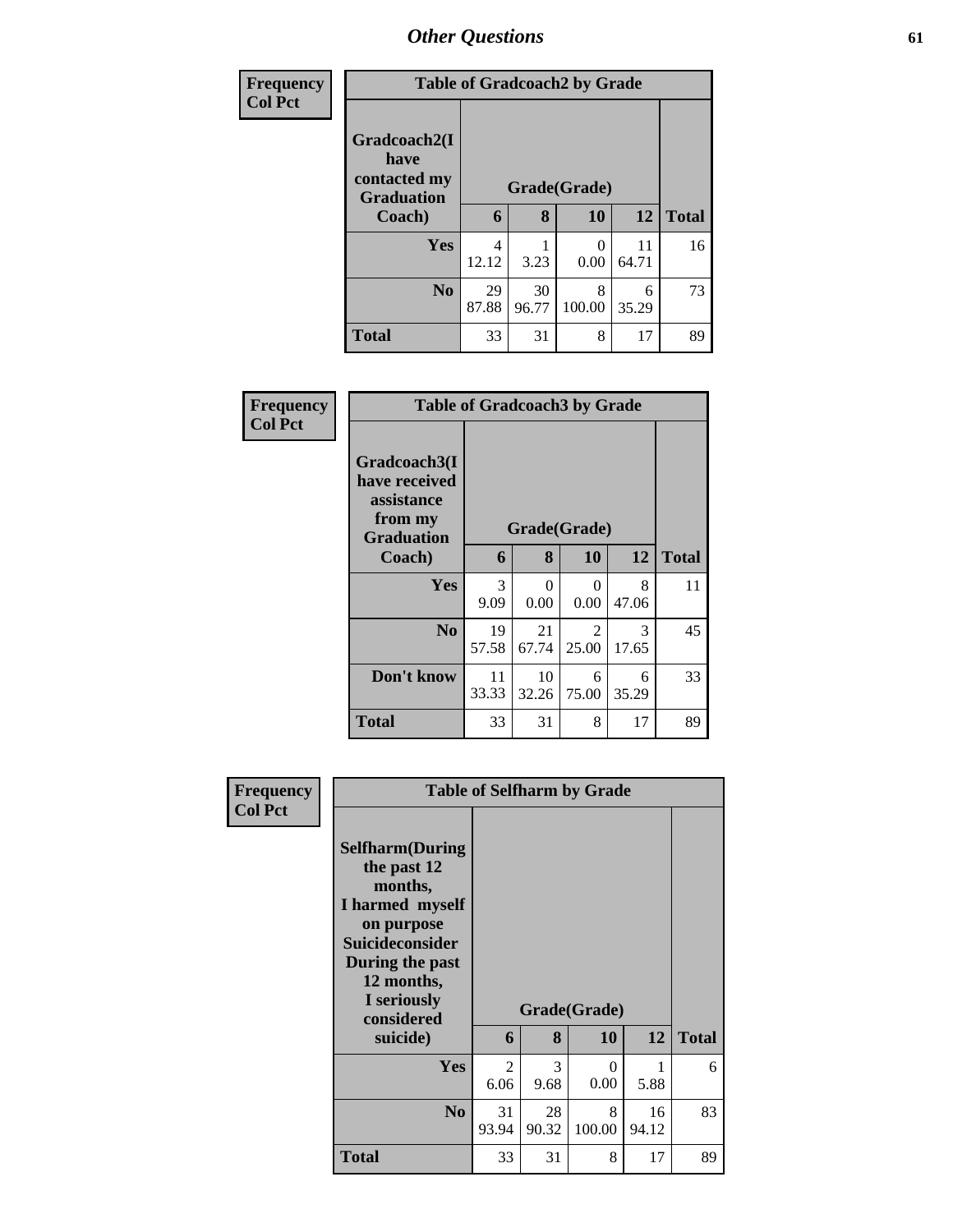| Frequency      | <b>Table of Suicideconsider by Grade</b> |             |             |              |              |              |  |  |
|----------------|------------------------------------------|-------------|-------------|--------------|--------------|--------------|--|--|
| <b>Col Pct</b> |                                          |             |             | Grade(Grade) |              |              |  |  |
|                | Suicideconsider                          | 6           | 8           | 10           | 12           | <b>Total</b> |  |  |
|                | <b>Yes</b>                               | 3<br>9.09   | 3<br>9.68   | 0.00         | 0.00         | 6            |  |  |
|                | N <sub>0</sub>                           | 30<br>90.91 | 28<br>90.32 | 8<br>100.00  | 17<br>100.00 | 83           |  |  |
|                | <b>Total</b>                             | 33          | 31          | 8            | 17           | 89           |  |  |

| <b>Frequency</b> | <b>Table of Suicideattempt by Grade</b>              |             |              |             |                  |              |
|------------------|------------------------------------------------------|-------------|--------------|-------------|------------------|--------------|
| <b>Col Pct</b>   | Suicideattempt(I<br>have attempted<br>suicide in the |             | Grade(Grade) |             |                  |              |
|                  | last year)                                           | 6           | 8            | <b>10</b>   | 12               | <b>Total</b> |
|                  | <b>Yes</b>                                           | 6<br>18.18  | 4<br>12.90   | 0<br>0.00   | $\left($<br>0.00 | 10           |
|                  | N <sub>0</sub>                                       | 27<br>81.82 | 27<br>87.10  | 8<br>100.00 | 17<br>100.00     | 79           |
|                  | <b>Total</b>                                         | 33          | 31           | 8           | 17               | 89           |

| Frequency      | <b>Table of Instantmessaged by Grade</b>               |              |             |            |             |              |
|----------------|--------------------------------------------------------|--------------|-------------|------------|-------------|--------------|
| <b>Col Pct</b> | Instantmessaged(I<br>have instant<br>messaged people I | Grade(Grade) |             |            |             |              |
|                | do not even know)                                      | 6            | 8           | 10         | 12          | <b>Total</b> |
|                | <b>Yes</b>                                             | 6<br>18.18   | 16<br>51.61 | 3<br>37.50 | 4<br>23.53  | 29           |
|                | N <sub>o</sub>                                         | 27<br>81.82  | 15<br>48.39 | 5<br>62.50 | 13<br>76.47 | 60           |
|                | <b>Total</b>                                           | 33           | 31          | 8          | 17          | 89           |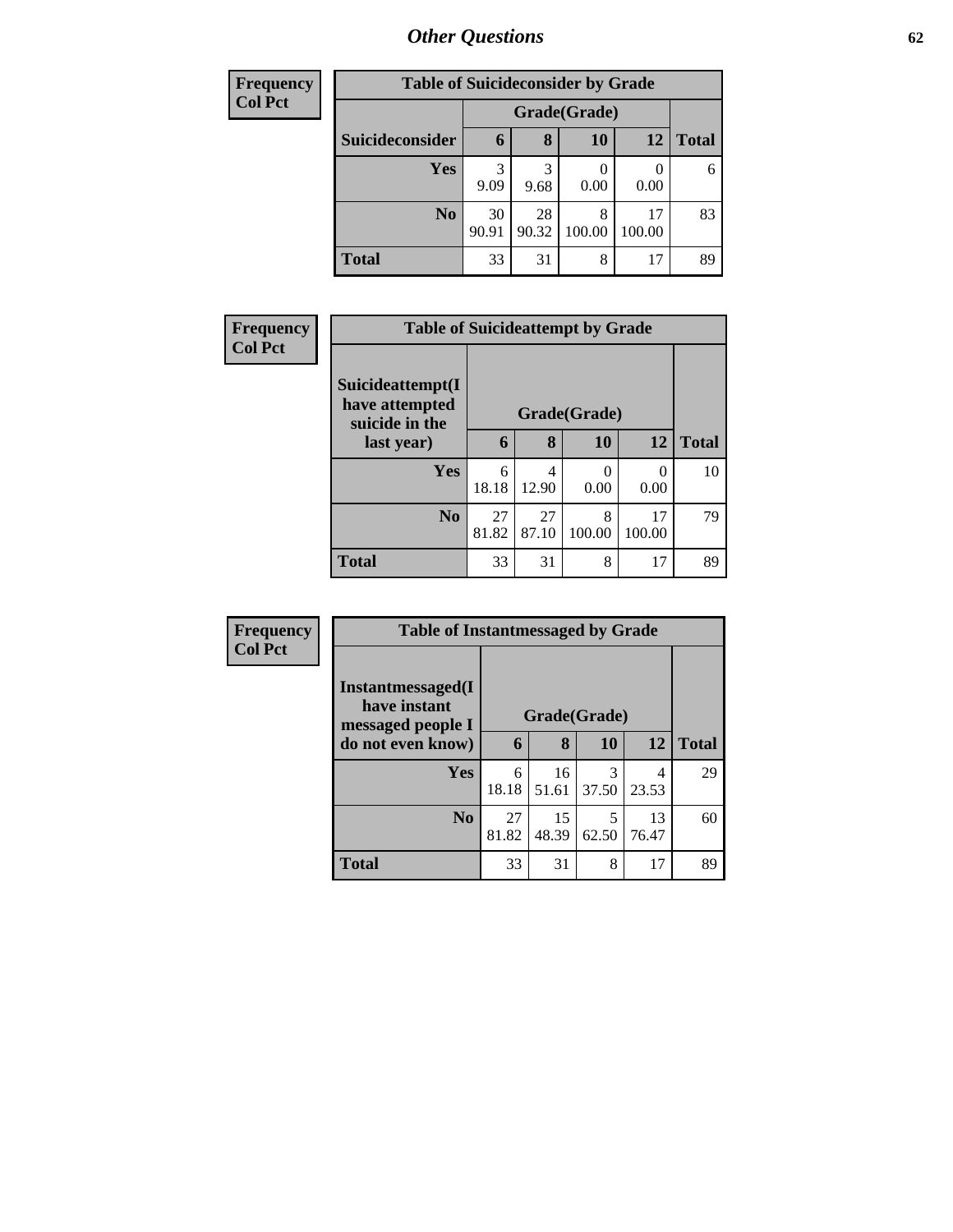| Frequency      | <b>Table of Getsalong by Grade</b>                  |             |                        |                                      |                         |              |
|----------------|-----------------------------------------------------|-------------|------------------------|--------------------------------------|-------------------------|--------------|
| <b>Col Pct</b> | Getsalong(I get<br>along with other<br>students and |             |                        | Grade(Grade)                         |                         |              |
|                | adults)                                             | 6           | 8                      | <b>10</b>                            | 12                      | <b>Total</b> |
|                | <b>Strongly Agree</b>                               | 8<br>24.24  | 13<br>41.94            | 4<br>50.00                           | 11<br>64.71             | 36           |
|                | <b>Somewhat Agree</b>                               | 10<br>30.30 | 11<br>35.48            | $\mathcal{D}_{\mathcal{L}}$<br>25.00 | $\mathfrak{D}$<br>11.76 | 25           |
|                | <b>Somewhat Disagree</b>                            | 5<br>15.15  | 5<br>16.13             | 12.50                                | $\Omega$<br>0.00        | 11           |
|                | <b>Strongly Disagree</b>                            | 10<br>30.30 | $\overline{2}$<br>6.45 | 12.50                                | 4<br>23.53              | 17           |
|                | Total                                               | 33          | 31                     | 8                                    | 17                      | 89           |

| Frequency      | <b>Table of Safehome by Grade</b> |                   |              |                           |                         |    |  |  |
|----------------|-----------------------------------|-------------------|--------------|---------------------------|-------------------------|----|--|--|
| <b>Col Pct</b> | Safehome(I feel<br>safe at home)  | Grade(Grade)<br>6 | <b>Total</b> |                           |                         |    |  |  |
|                | <b>Strongly Agree</b>             | 22<br>66.67       | 24<br>77.42  | 6<br>75.00                | 13<br>76.47             | 65 |  |  |
|                | <b>Somewhat Agree</b>             | 3<br>9.09         | 4<br>12.90   | 12.50                     | 5.88                    | 9  |  |  |
|                | <b>Somewhat Disagree</b>          | 3.03              | 3.23         | $\mathbf{\Omega}$<br>0.00 | 5.88                    | 3  |  |  |
|                | <b>Strongly Disagree</b>          | 21.21             | 2<br>6.45    | 12.50                     | $\mathfrak{D}$<br>11.76 | 12 |  |  |
|                | <b>Total</b>                      | 33                | 31           | 8                         | 17                      | 89 |  |  |

| Frequency      | <b>Table of Adulttalk by Grade</b>                                                                |             |             |                    |             |              |  |
|----------------|---------------------------------------------------------------------------------------------------|-------------|-------------|--------------------|-------------|--------------|--|
| <b>Col Pct</b> | <b>Adulttalk(I</b><br>know an<br>adult at<br>school that<br>I can talk<br>with if I<br>need help) | 6           | 8           | Grade(Grade)<br>10 | 12          | <b>Total</b> |  |
|                | Yes                                                                                               | 24<br>72.73 | 24<br>77.42 | 8<br>100.00        | 14<br>82.35 | 70           |  |
|                | N <sub>0</sub>                                                                                    | 9<br>27.27  | 7<br>22.58  | $\Omega$<br>0.00   | 3<br>17.65  | 19           |  |
|                | <b>Total</b>                                                                                      | 33          | 31          | 8                  | 17          | 89           |  |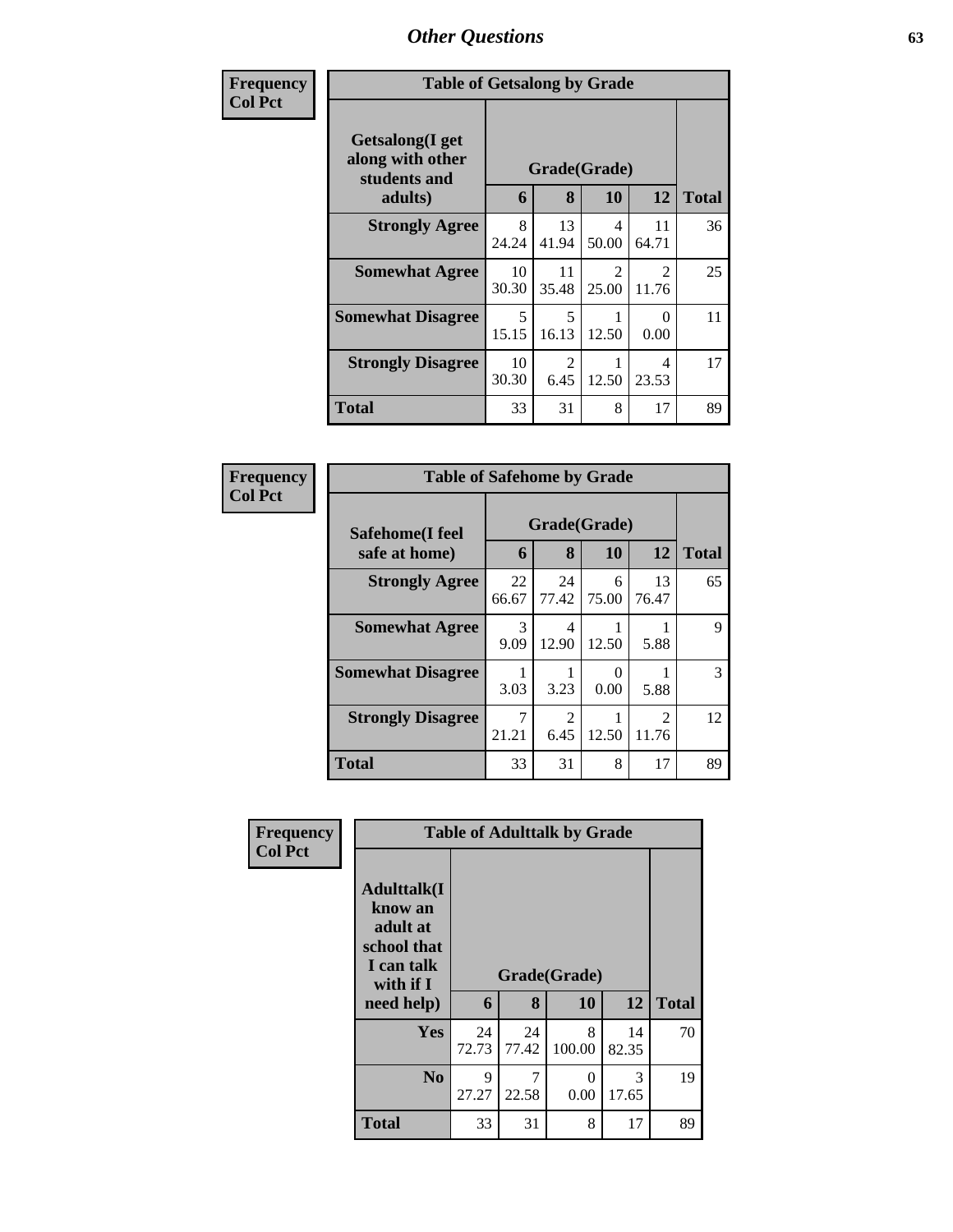**Frequency Row Pct**

| <b>Table of Grade by Tvtime</b> |                          |                                                                                        |                        |                      |                      |                   |              |  |  |
|---------------------------------|--------------------------|----------------------------------------------------------------------------------------|------------------------|----------------------|----------------------|-------------------|--------------|--|--|
|                                 |                          | Tvtime(On an average school day,<br>how much unsupervised time do I spend watching TV) |                        |                      |                      |                   |              |  |  |
| Grade(Grade)                    | None                     | <b>Less that</b>                                                                       | hour/day   hour/day    | $2 - 3$<br>hours/day | $4 - 5$<br>hours/day | $6+$<br>hours/day | <b>Total</b> |  |  |
| 6                               | 21.21                    | $\mathfrak{D}$<br>6.06                                                                 | 4<br>12.12             | 21.21                | 15.15                | 8<br>24.24        | 33           |  |  |
| 8                               | 6<br>19.35               | $\overline{4}$<br>12.90                                                                | $\mathfrak{D}$<br>6.45 | 22.58                | 5<br>16.13           | 22.58             | 31           |  |  |
| 10                              | $\left( \right)$<br>0.00 | 12.50                                                                                  | 12.50                  | っ<br>25.00           | っ<br>25.00           | 25.00             | 8            |  |  |
| 12                              | 0<br>0.00                | 3<br>17.65                                                                             | 3<br>17.65             | 5.88                 | 3<br>17.65           | 41.18             | 17           |  |  |
| <b>Total</b>                    | 13                       | 10                                                                                     | 10                     | 17                   | 15                   | 24                | 89           |  |  |

**Frequency Row Pct**

| <b>Table of Grade by Computertime</b> |                      |                                                                                                  |                     |                      |                      |                   |              |  |  |  |
|---------------------------------------|----------------------|--------------------------------------------------------------------------------------------------|---------------------|----------------------|----------------------|-------------------|--------------|--|--|--|
|                                       |                      | Computertime(On an average school day,<br>how much unsupervised time do I spend on the computer) |                     |                      |                      |                   |              |  |  |  |
| Grade(Grade)                          | <b>None</b>          | <b>Less that</b>                                                                                 | hour/day   hour/day | $2 - 3$<br>hours/day | $4 - 5$<br>hours/day | $6+$<br>hours/day | <b>Total</b> |  |  |  |
| 6                                     | 14<br>42.42          | 4<br>12.12                                                                                       | 2<br>6.06           | 5<br>15.15           | 3<br>9.09            | 15.15             | 33           |  |  |  |
| 8                                     | 10<br>32.26          | 5<br>16.13                                                                                       | 3<br>9.68           | 6<br>19.35           | 3<br>9.68            | 4<br>12.90        | 31           |  |  |  |
| 10                                    | $\mathbf{0}$<br>0.00 | $\mathcal{D}$<br>25.00                                                                           | $\theta$<br>0.00    | 12.50                | 3<br>37.50           | ↑<br>25.00        | 8            |  |  |  |
| 12                                    | 3<br>17.65           | 3<br>17.65                                                                                       | 5<br>29.41          | っ<br>11.76           | 5.88                 | 3<br>17.65        | 17           |  |  |  |
| <b>Total</b>                          | 27                   | 14                                                                                               | 10                  | 14                   | 10                   | 14                | 89           |  |  |  |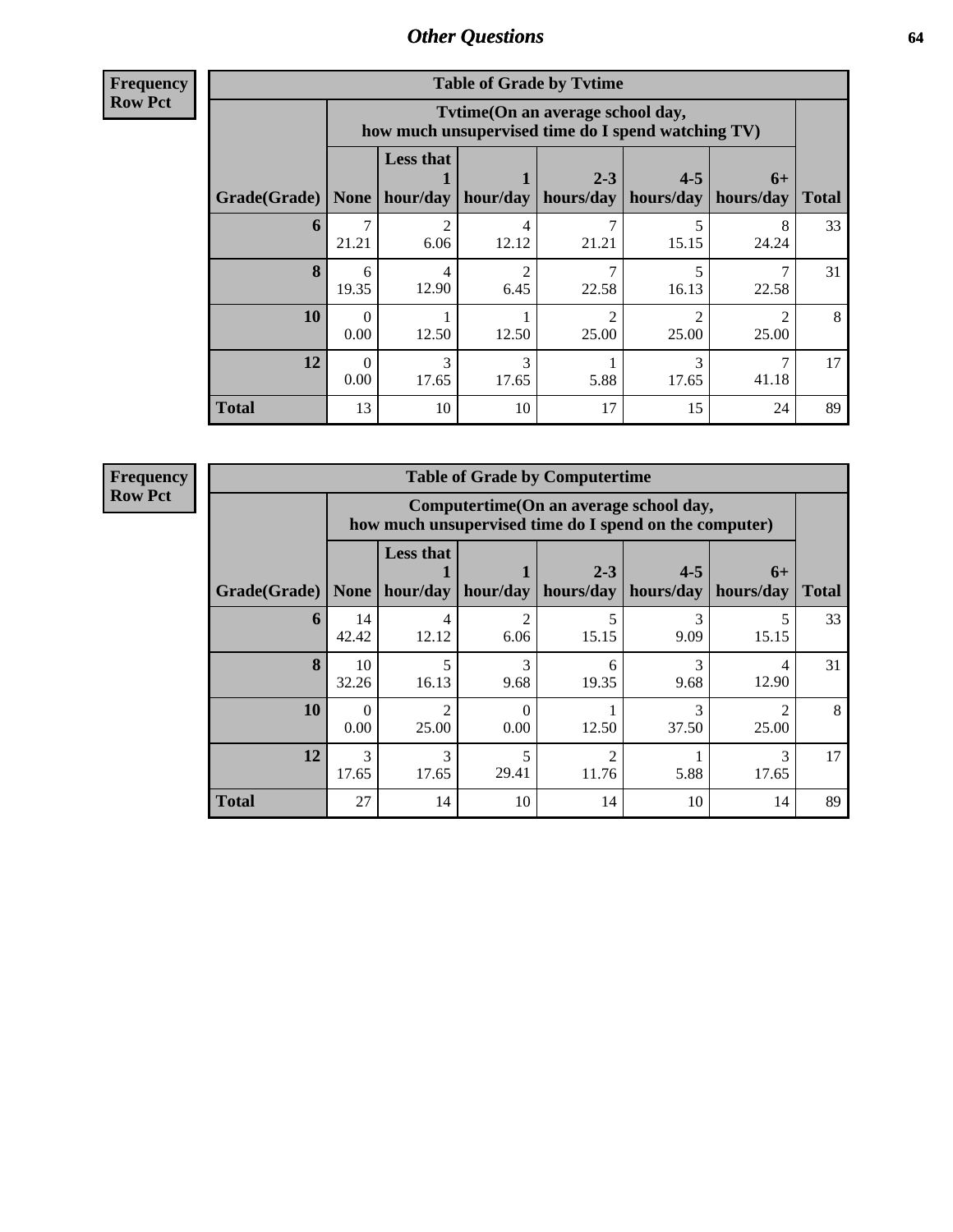### *Questions about Driving Laws* **65** *Driving Questions were asked only of high school students.*

| <b>Frequency</b> |              | <b>Table of Grade by License1</b> |                                                                                                                                           |            |                      |              |  |  |  |  |
|------------------|--------------|-----------------------------------|-------------------------------------------------------------------------------------------------------------------------------------------|------------|----------------------|--------------|--|--|--|--|
| <b>Row Pct</b>   |              |                                   | License1(During the first 6 months of<br>driving with a provisional license,<br>the only passengers who can ride with<br>the driver are:) |            |                      |              |  |  |  |  |
|                  | Grade(Grade) | <b>Parent or</b><br>Guardian      | Family<br><b>Members</b>                                                                                                                  | Anyone     | Don't<br><b>Know</b> | <b>Total</b> |  |  |  |  |
|                  | 6            | $\theta$                          | $\mathcal{O}$                                                                                                                             | 0          | 0                    | $\Omega$     |  |  |  |  |
|                  | $\mathbf{8}$ | $\Omega$                          | 0                                                                                                                                         | $\theta$   | $\Omega$             | $\Omega$     |  |  |  |  |
|                  | 10           | 5<br>62.50                        | 12.50                                                                                                                                     | 12.50      | 12.50                | 8            |  |  |  |  |
|                  | 12           | $\overline{5}$<br>29.41           | 3<br>17.65                                                                                                                                | 5<br>29.41 | 4<br>23.53           | 17           |  |  |  |  |
|                  | <b>Total</b> | 10                                | 4                                                                                                                                         | 6          | 5                    | 25           |  |  |  |  |
|                  |              |                                   | Frequency Missing $= 64$                                                                                                                  |            |                      |              |  |  |  |  |

| Frequency      |              | <b>Table of Grade by License2</b> |                  |                  |                                                                                                          |               |              |
|----------------|--------------|-----------------------------------|------------------|------------------|----------------------------------------------------------------------------------------------------------|---------------|--------------|
| <b>Row Pct</b> |              |                                   |                  |                  | License2(17 yr old drivers with a<br>provisional driver's license cannot<br>drive between the hours of:) |               |              |
|                | Grade(Grade) | <b>Midnight</b><br>to 6am         | 1am<br>to<br>5am | 1am<br>to<br>6am | N <sub>0</sub><br>curfew<br>for $17$<br>year<br>olds                                                     | Don't<br>Know | <b>Total</b> |
|                | 6            | $\theta$<br>$\ddot{\phantom{0}}$  | $\Omega$         | $\Omega$<br>۰    | $\theta$                                                                                                 | $\Omega$      | $\Omega$     |
|                | 8            | $\theta$                          | $\theta$         | $\theta$         | $\theta$                                                                                                 | $\theta$      | $\theta$     |
|                | 10           | 6<br>75.00                        | $\Omega$<br>0.00 | $\Omega$<br>0.00 | 1<br>12.50                                                                                               | 1<br>12.50    | 8            |
|                | 12           | 11<br>64.71                       | 1<br>5.88        | 5.88             | $\Omega$<br>0.00                                                                                         | 4<br>23.53    | 17           |
|                | <b>Total</b> | 17                                | 1                | 1                | 1                                                                                                        | 5             | 25           |
|                |              | <b>Frequency Missing = 64</b>     |                  |                  |                                                                                                          |               |              |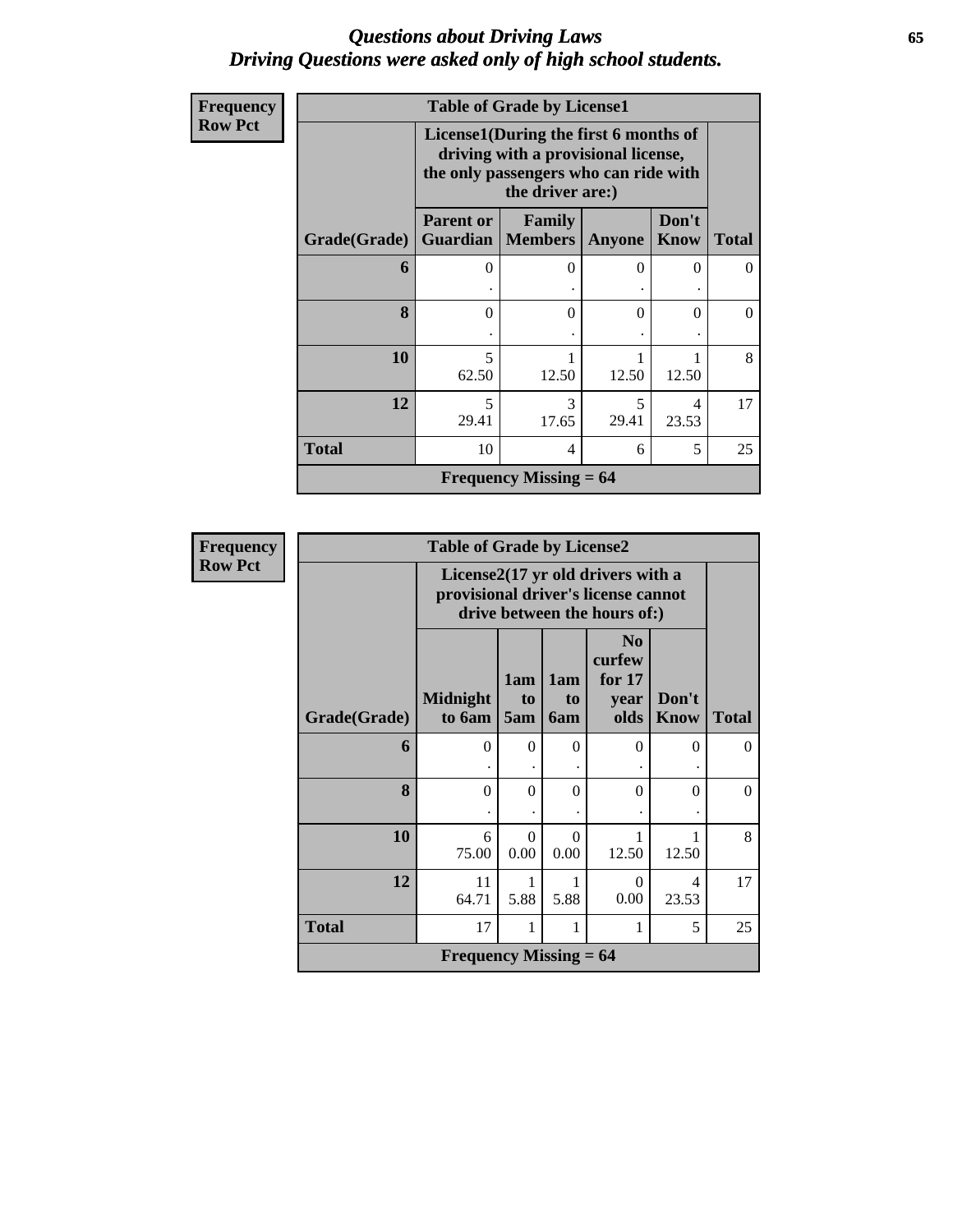#### *Questions about Driving Laws* **66** *Driving Questions were asked only of high school students.*

| Frequency      |              | <b>Table of Grade by License3</b>                                                      |                                      |                                      |            |                  |                         |              |
|----------------|--------------|----------------------------------------------------------------------------------------|--------------------------------------|--------------------------------------|------------|------------------|-------------------------|--------------|
| <b>Row Pct</b> |              | License3(For drivers under the age of 21,<br>what level of alcohol is considered DUI?) |                                      |                                      |            |                  |                         |              |
|                | Grade(Grade) | Any<br><b>Amount</b>                                                                   | 0.02                                 | 0.04                                 | 0.06       | 0.08             | Don't<br>know           | <b>Total</b> |
|                | 6            | $\Omega$                                                                               | $\Omega$                             | $\Omega$                             | $\Omega$   | 0                | $\Omega$                | 0            |
|                | 8            | $\Omega$                                                                               | $\Omega$                             | $\Omega$                             | $\Omega$   | $\Omega$         | $\Omega$                | $\Omega$     |
|                | 10           | 12.50                                                                                  | 3<br>37.50                           | $\mathfrak{D}$<br>25.00              | 0<br>0.00  | $\Omega$<br>0.00 | $\mathfrak{D}$<br>25.00 | 8            |
|                | 12           | 5.88                                                                                   | $\mathcal{D}_{\mathcal{A}}$<br>11.76 | $\mathcal{D}_{\mathcal{L}}$<br>11.76 | 3<br>17.65 | 3<br>17.65       | 6<br>35.29              | 17           |
|                | <b>Total</b> | $\mathfrak{D}$                                                                         | 5                                    | 4                                    | 3          | 3                | 8                       | 25           |
|                |              |                                                                                        |                                      | <b>Frequency Missing = 64</b>        |            |                  |                         |              |

**Frequency Row Pct**

| <b>Table of Grade by License4</b> |                |                                                                                                                      |                         |                                      |                                             |                                      |              |  |  |
|-----------------------------------|----------------|----------------------------------------------------------------------------------------------------------------------|-------------------------|--------------------------------------|---------------------------------------------|--------------------------------------|--------------|--|--|
|                                   |                | License4(A driver under 21 automatically<br>loses his/her license if caught exceeding the<br>posted speet limit by:) |                         |                                      |                                             |                                      |              |  |  |
| Grade(Grade)                      | $15+$<br>mph   | $25+$<br>mph                                                                                                         | $35+$<br>mph            | <b>Depends</b><br><b>on</b><br>judge | Can't<br>lose<br>license<br>for<br>speeding | Don't<br>know                        | <b>Total</b> |  |  |
| 6                                 | $\Omega$       | $\Omega$                                                                                                             | $\Omega$                | $\Omega$                             | 0                                           | $\Omega$                             | 0            |  |  |
| 8                                 | $\Omega$       | $\Omega$                                                                                                             | $\Omega$                | $\Omega$                             | $\Omega$                                    | $\Omega$                             | $\Omega$     |  |  |
| 10                                | 3<br>37.50     | 12.50                                                                                                                | $\Omega$<br>0.00        | $\mathcal{D}$<br>25.00               | $\Omega$<br>0.00                            | $\mathcal{D}_{\mathcal{L}}$<br>25.00 | 8            |  |  |
| 12                                | 5.88           | $\mathfrak{D}$<br>11.76                                                                                              | $\mathfrak{D}$<br>11.76 | 4<br>23.53                           | 3<br>17.65                                  | 5<br>29.41                           | 17           |  |  |
| <b>Total</b>                      | $\overline{4}$ | 3                                                                                                                    | 2                       | 6                                    | 3                                           | 7                                    | 25           |  |  |
|                                   |                |                                                                                                                      |                         | <b>Frequency Missing = 64</b>        |                                             |                                      |              |  |  |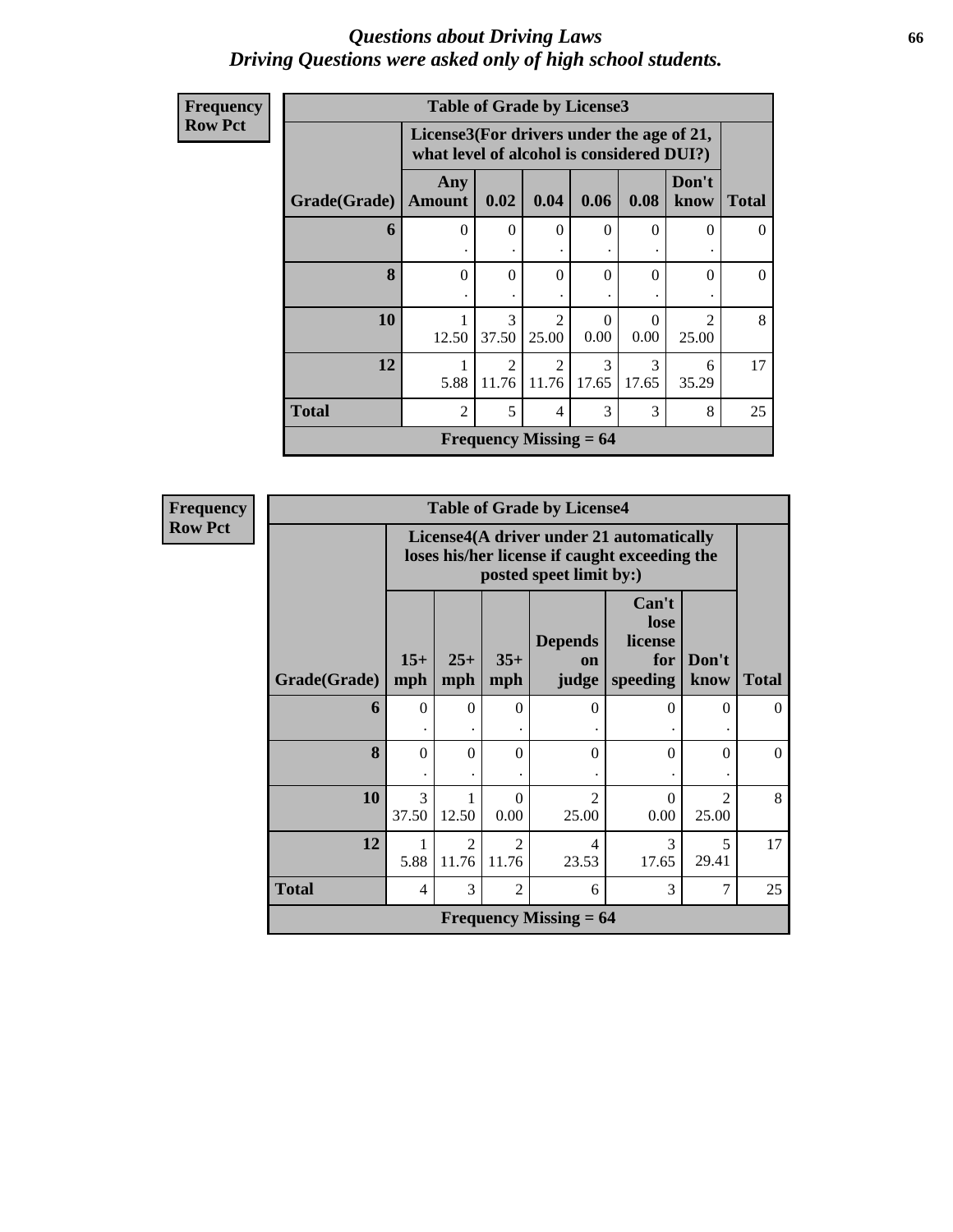### *Questions about Driving Laws* **67** *Driving Questions were asked only of high school students.*

| Frequency      | <b>Table of Grade by License5</b> |                       |                                                                                                                                                            |               |              |  |  |  |
|----------------|-----------------------------------|-----------------------|------------------------------------------------------------------------------------------------------------------------------------------------------------|---------------|--------------|--|--|--|
| <b>Row Pct</b> |                                   |                       | License5(A<br>Georgia teenager<br>with family<br>connections or a<br>good lawyer can<br>break a teen<br>driving law and<br>keep their driver's<br>license) |               |              |  |  |  |
|                | Grade(Grade)                      | Yes                   | N <sub>0</sub>                                                                                                                                             | Don't<br>know | <b>Total</b> |  |  |  |
|                | 6                                 | $\theta$              | $\Omega$                                                                                                                                                   | 0             | $\Omega$     |  |  |  |
|                | 8                                 | $\theta$              | $\theta$                                                                                                                                                   | $\theta$      | $\Omega$     |  |  |  |
|                | 10                                | $\mathbf{1}$<br>12.50 | 3<br>37.50                                                                                                                                                 | 4<br>50.00    | 8            |  |  |  |
|                | 12                                | 3<br>17.65            | 7<br>41.18                                                                                                                                                 | 7<br>41.18    | 17           |  |  |  |
|                | <b>Total</b>                      | 4                     | 10                                                                                                                                                         | 11            | 25           |  |  |  |
|                |                                   |                       | Frequency Missing $= 64$                                                                                                                                   |               |              |  |  |  |

| <b>Frequency</b> | <b>Table of Grade by License6</b>          |                                                                                                                                    |                |                                   |              |  |  |
|------------------|--------------------------------------------|------------------------------------------------------------------------------------------------------------------------------------|----------------|-----------------------------------|--------------|--|--|
| <b>Row Pct</b>   |                                            | License6(I know a<br>friend or<br>classmate that<br>broke a teen<br>driving law,<br>but was allowed to<br>keep his/her<br>license) |                |                                   |              |  |  |
|                  | Grade(Grade)                               | Yes                                                                                                                                | N <sub>0</sub> | Don't<br>know                     | <b>Total</b> |  |  |
|                  | 6                                          | $\theta$                                                                                                                           | $\theta$       | 0                                 | 0            |  |  |
|                  | 8                                          | $\Omega$                                                                                                                           | $\Omega$       | 0                                 | $\theta$     |  |  |
|                  | 10                                         | 3<br>37.50                                                                                                                         | 3<br>37.50     | $\overline{\mathcal{L}}$<br>25.00 | 8            |  |  |
|                  | 12                                         | 1<br>5.88                                                                                                                          | 6<br>35.29     | 10<br>58.82                       | 17           |  |  |
|                  | <b>Total</b>                               | $\overline{4}$                                                                                                                     | 9              | 12                                | 25           |  |  |
|                  | <b>Frequency Missing <math>= 64</math></b> |                                                                                                                                    |                |                                   |              |  |  |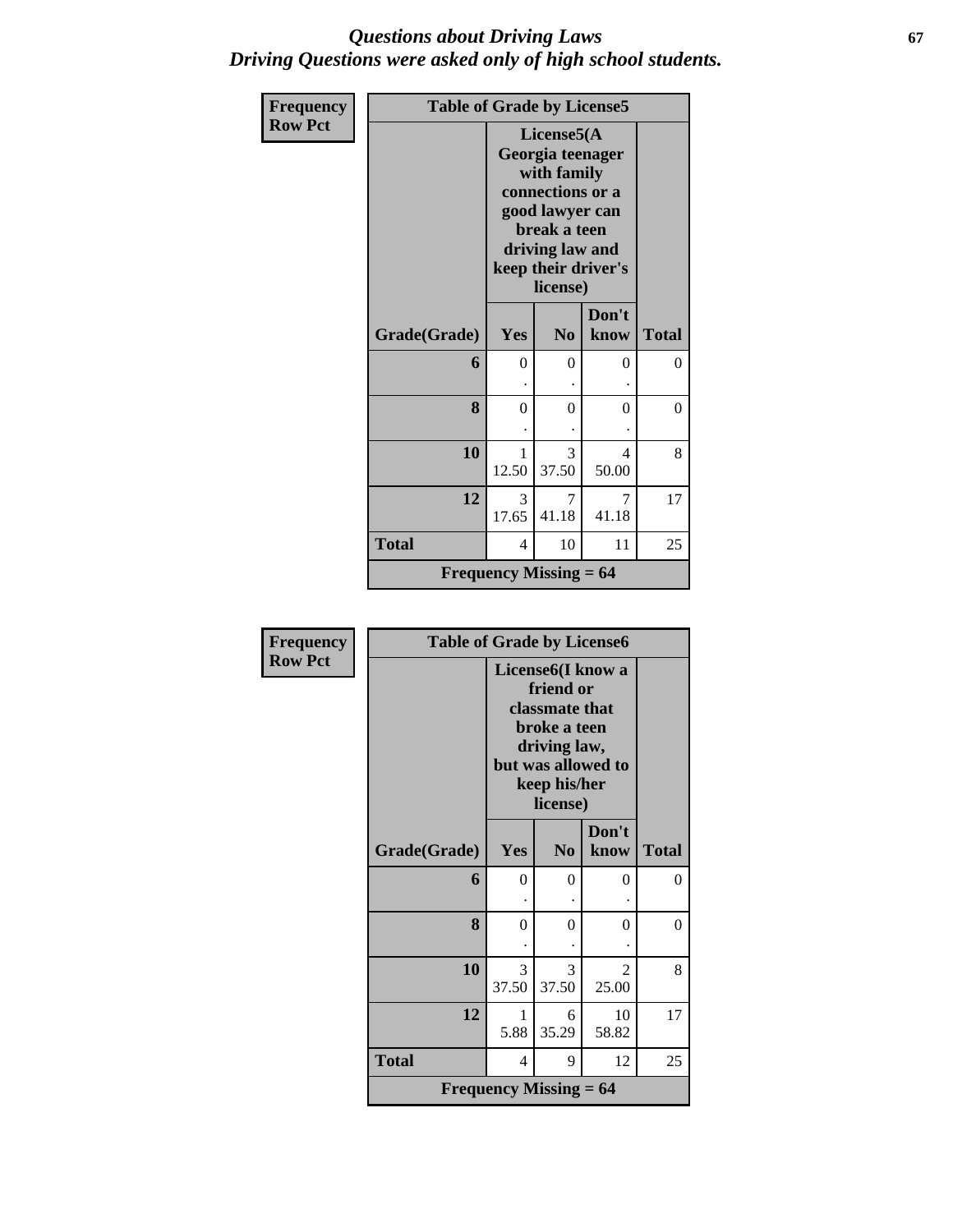### *Questions about Driving Laws* **68** *Driving Questions were asked only of high school students.*

| Frequency      |              |                                                                             | <b>Table of Grade by License7</b>                                                                |                        |              |
|----------------|--------------|-----------------------------------------------------------------------------|--------------------------------------------------------------------------------------------------|------------------------|--------------|
| <b>Row Pct</b> |              |                                                                             | License7(A student under the age of 18<br>cam loser his/her driving privileges if he<br>or she:) |                        |              |
|                | Grade(Grade) | <b>Have</b><br>more than<br>10<br>unexcused<br>absences<br>per school<br>yr | <b>Bring</b><br>alcohol/drugs/weapon<br>to school                                                | All of<br>the<br>above | <b>Total</b> |
|                | 6            | $\Omega$                                                                    | 0                                                                                                | 0                      | 0            |
|                | 8            | $\Omega$                                                                    | $\Omega$                                                                                         | $\Omega$               | $\Omega$     |
|                | 10           | $\mathcal{D}_{\mathcal{L}}$<br>25.00                                        | $\Omega$<br>0.00                                                                                 | 6<br>75.00             | 8            |
|                | 12           | 1<br>5.88                                                                   | 5.88                                                                                             | 15<br>88.24            | 17           |
|                | <b>Total</b> | 3                                                                           |                                                                                                  | 21                     | 25           |
|                |              |                                                                             | Frequency Missing $= 64$                                                                         |                        |              |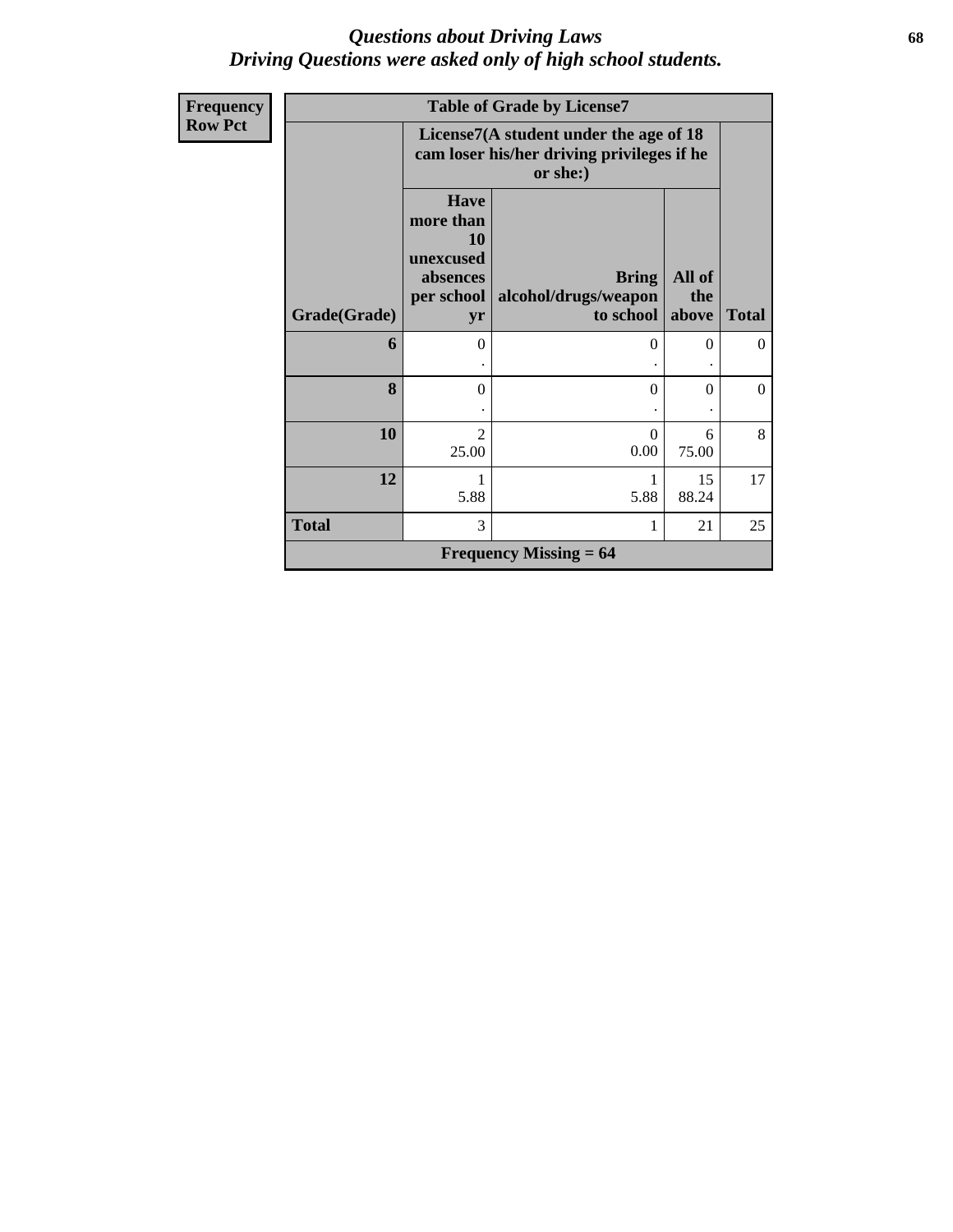# *Select Results by Gender* **69**

| Frequency      | <b>Table of SchoolClimate2 by Gender</b>          |                                 |                                  |              |  |  |  |
|----------------|---------------------------------------------------|---------------------------------|----------------------------------|--------------|--|--|--|
| <b>Col Pct</b> | SchoolClimate2(I<br>feel successful at<br>school) | Gender(Gender)<br><b>Female</b> | <b>Male</b>                      | <b>Total</b> |  |  |  |
|                | <b>Strongly Agree</b>                             | 22<br>55.00                     | 23<br>46.94                      | 45           |  |  |  |
|                | <b>Somewhat Agree</b>                             | 12<br>30.00                     | 15<br>30.61                      | 27           |  |  |  |
|                | <b>Somewhat Disagree</b>                          | 3<br>7.50                       | $\overline{\mathcal{A}}$<br>8.16 | 7            |  |  |  |
|                | <b>Strongly Disagree</b>                          | 3<br>7.50                       | 7<br>14.29                       | 10           |  |  |  |
|                | <b>Total</b>                                      | 40                              | 49                               | 89           |  |  |  |

| Frequency      | <b>Table of SchoolClimate6 by Gender</b>                 |                                 |             |              |
|----------------|----------------------------------------------------------|---------------------------------|-------------|--------------|
| <b>Col Pct</b> | <b>SchoolClimate6(Teachers</b><br>treat me with respect) | Gender(Gender)<br><b>Female</b> | <b>Male</b> | <b>Total</b> |
|                | <b>Strongly Agree</b>                                    | 15<br>37.50                     | 21<br>42.86 | 36           |
|                | <b>Somewhat Agree</b>                                    | 7<br>17.50                      | 12<br>24.49 | 19           |
|                | <b>Somewhat Disagree</b>                                 | 8<br>20.00                      | 9<br>18.37  | 17           |
|                | <b>Strongly Disagree</b>                                 | 10<br>25.00                     | 7<br>14.29  | 17           |
|                | <b>Total</b>                                             | 40                              | 49          | 89           |

| <b>Frequency</b> | <b>Table of SchoolClimate8 by Gender</b>                                             |               |                               |              |  |
|------------------|--------------------------------------------------------------------------------------|---------------|-------------------------------|--------------|--|
| <b>Col Pct</b>   | <b>SchoolClimate8(Students</b><br>are frequently<br>recognized for good<br>behavior) | <b>Female</b> | Gender(Gender)<br><b>Male</b> | <b>Total</b> |  |
|                  | <b>Strongly Agree</b>                                                                | 10            | 15                            | 25           |  |
|                  |                                                                                      | 25.00         | 30.61                         |              |  |
|                  | <b>Somewhat Agree</b>                                                                | 16<br>40.00   | 15<br>30.61                   | 31           |  |
|                  | <b>Somewhat Disagree</b>                                                             | 6<br>15.00    | 11<br>22.45                   | 17           |  |
|                  | <b>Strongly Disagree</b>                                                             | 8<br>20.00    | 8<br>16.33                    | 16           |  |
|                  | Total                                                                                | 40            | 49                            | 89           |  |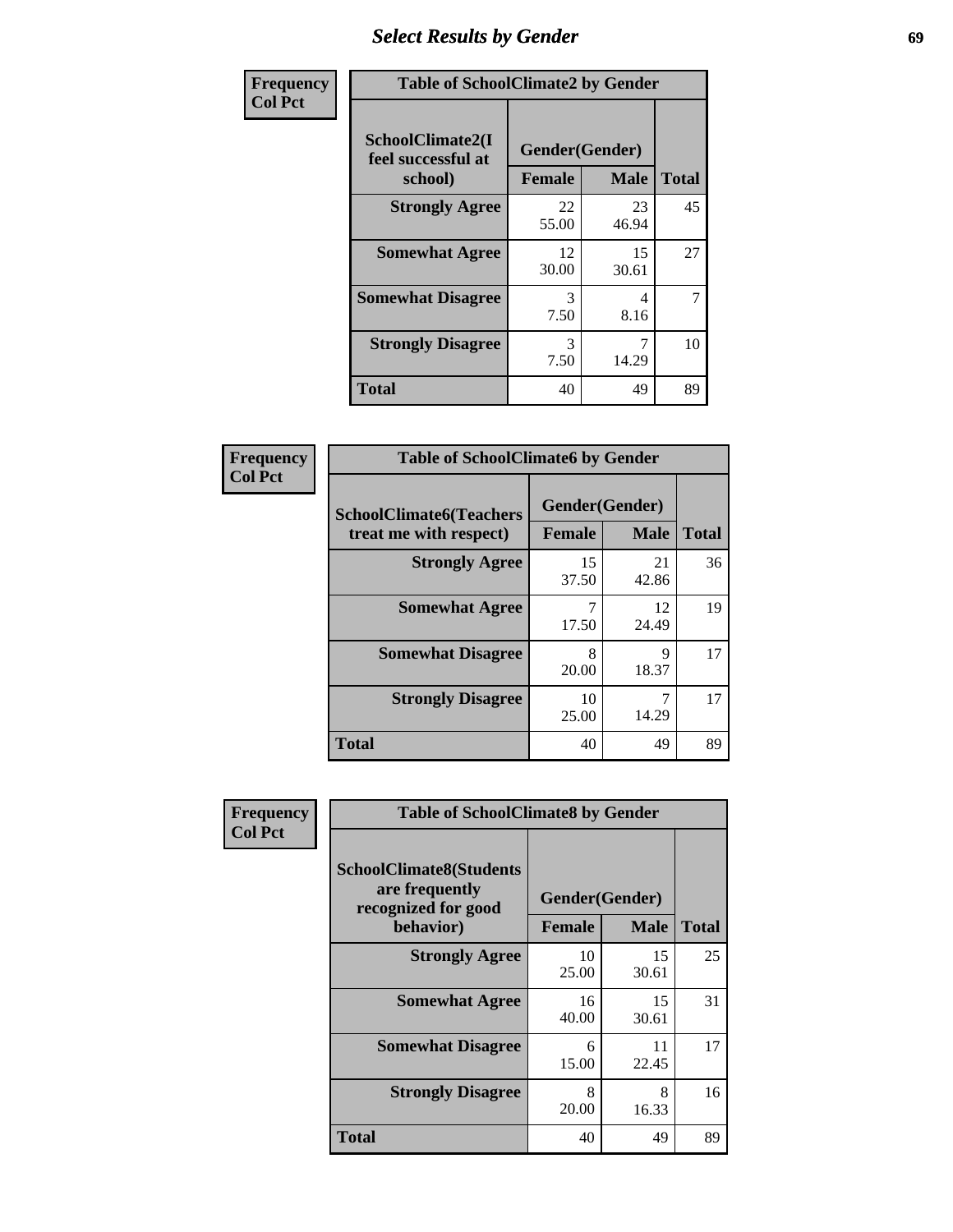## **Select Results by Gender 70**

| Frequency      | <b>Table of Gender by Dropout</b> |                                                              |                |              |  |  |
|----------------|-----------------------------------|--------------------------------------------------------------|----------------|--------------|--|--|
| <b>Row Pct</b> |                                   | Dropout(I<br>have<br>thought<br>about<br>dropping<br>school) | out of         |              |  |  |
|                | Gender(Gender)                    | Yes                                                          | N <sub>0</sub> | <b>Total</b> |  |  |
|                | <b>Female</b>                     | 14<br>35.00                                                  | 26<br>65.00    | 40           |  |  |
|                | <b>Male</b>                       | 16<br>32.65                                                  | 33<br>67.35    | 49           |  |  |
|                | <b>Total</b>                      | 30                                                           | 59             | 89           |  |  |

| <b>Frequency</b> | <b>Table of Gender by Dropoutreason</b> |                                                                     |              |                          |                                |                      |              |
|------------------|-----------------------------------------|---------------------------------------------------------------------|--------------|--------------------------|--------------------------------|----------------------|--------------|
| <b>Row Pct</b>   |                                         | Dropoutreason (If I dropped out the<br>reason would most likely be) |              |                          |                                |                      |              |
|                  | <b>Gender</b> (Gender)                  | Won't<br><b>Drop</b><br>out                                         | <b>Bored</b> | Family<br><b>Reasons</b> | <b>Being</b><br><b>Bullied</b> | <b>Other</b>         | <b>Total</b> |
|                  | <b>Female</b>                           | 24<br>60.00                                                         | 3<br>7.50    | 2.50                     | 3<br>7.50                      | $\mathbf Q$<br>22.50 | 40           |
|                  | <b>Male</b>                             | 18<br>36.73                                                         | 13<br>26.53  | 4<br>8.16                | 10.20                          | 9<br>18.37           | 49           |
|                  | <b>Total</b>                            | 42                                                                  | 16           | 5                        | 8                              | 18                   | 89           |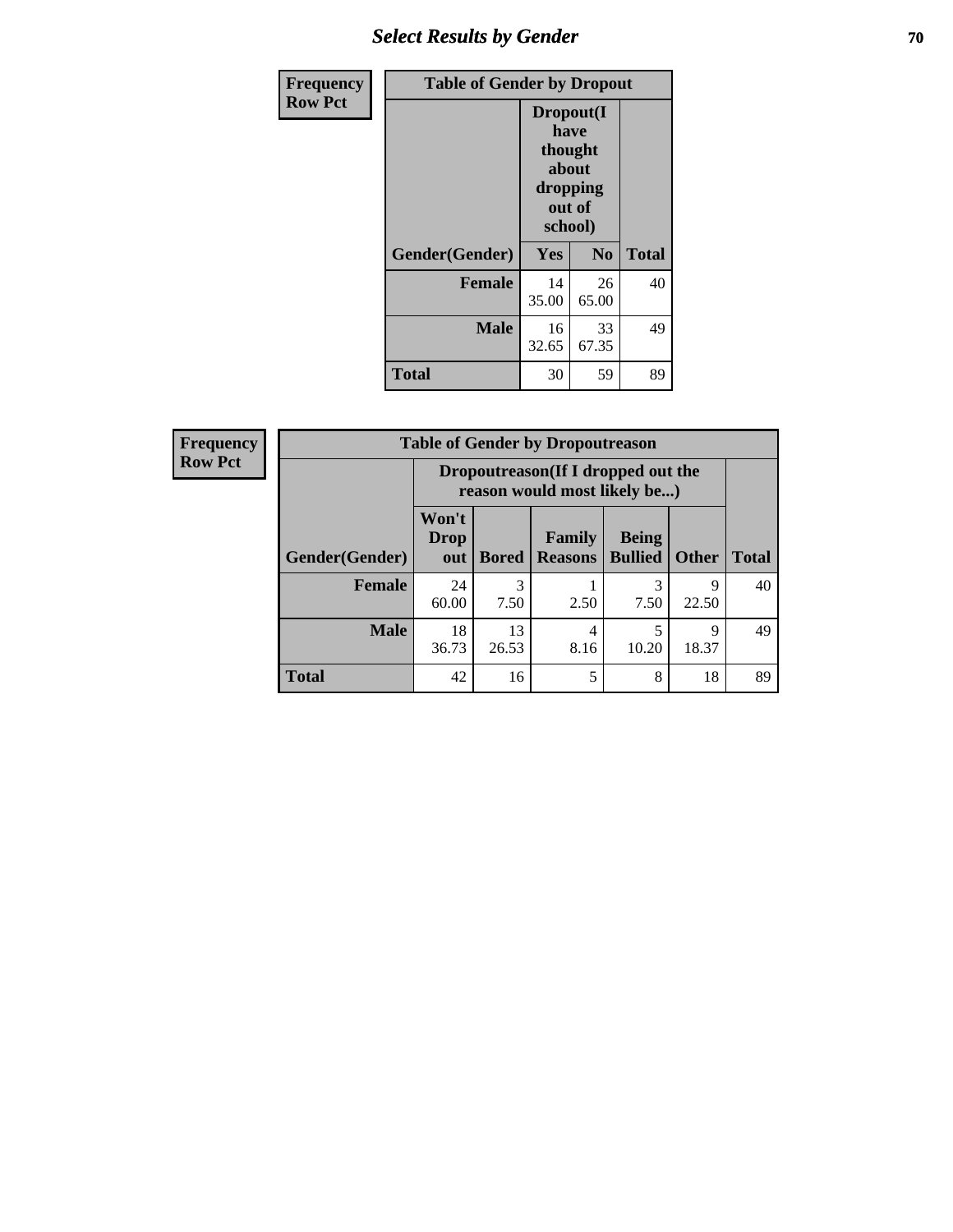*School Safety* **71**

| Frequency      |                | <b>Table of Gender by Bullied2</b> |                |              |  |
|----------------|----------------|------------------------------------|----------------|--------------|--|
| <b>Row Pct</b> |                | <b>Bullied2</b>                    |                |              |  |
|                | Gender(Gender) | Yes                                | N <sub>0</sub> | <b>Total</b> |  |
|                | <b>Female</b>  | 17.50                              | 33<br>82.50    | 40           |  |
|                | <b>Male</b>    | 14<br>28.57                        | 35<br>71.43    | 49           |  |
|                | <b>Total</b>   | 21                                 | 68             | 89           |  |

| Frequency      | <b>Table of Gender by Bulliedothers2</b> |                       |                |              |
|----------------|------------------------------------------|-----------------------|----------------|--------------|
| <b>Row Pct</b> |                                          | <b>Bulliedothers2</b> |                |              |
|                | Gender(Gender)                           | Yes                   | N <sub>0</sub> | <b>Total</b> |
|                | <b>Female</b>                            | Q<br>22.50            | 31<br>77.50    | 40           |
|                | <b>Male</b>                              | 6<br>12.24            | 43<br>87.76    | 49           |
|                | <b>Total</b>                             | 15                    | 74             | 89           |

| Frequency      | <b>Table of Gender by Weaponschool2</b> |                      |                |              |
|----------------|-----------------------------------------|----------------------|----------------|--------------|
| <b>Row Pct</b> |                                         | <b>Weaponschool2</b> |                |              |
|                | Gender(Gender)                          | Yes                  | N <sub>0</sub> | <b>Total</b> |
|                | <b>Female</b>                           | 5.00                 | 38<br>95.00    | 40           |
|                | <b>Male</b>                             | 6<br>12.24           | 43<br>87.76    | 49           |
|                | <b>Total</b>                            | 8                    | 81             | 89           |

| Frequency      |                | <b>Table of Gender by Absentunsafe2</b> |                |              |  |
|----------------|----------------|-----------------------------------------|----------------|--------------|--|
| <b>Row Pct</b> |                | Absentunsafe2                           |                |              |  |
|                | Gender(Gender) | Yes                                     | N <sub>0</sub> | <b>Total</b> |  |
|                | <b>Female</b>  | 5.00                                    | 38<br>95.00    | 40           |  |
|                | <b>Male</b>    | 10.20                                   | 44<br>89.80    | 49           |  |
|                | <b>Total</b>   |                                         | 82             | 89           |  |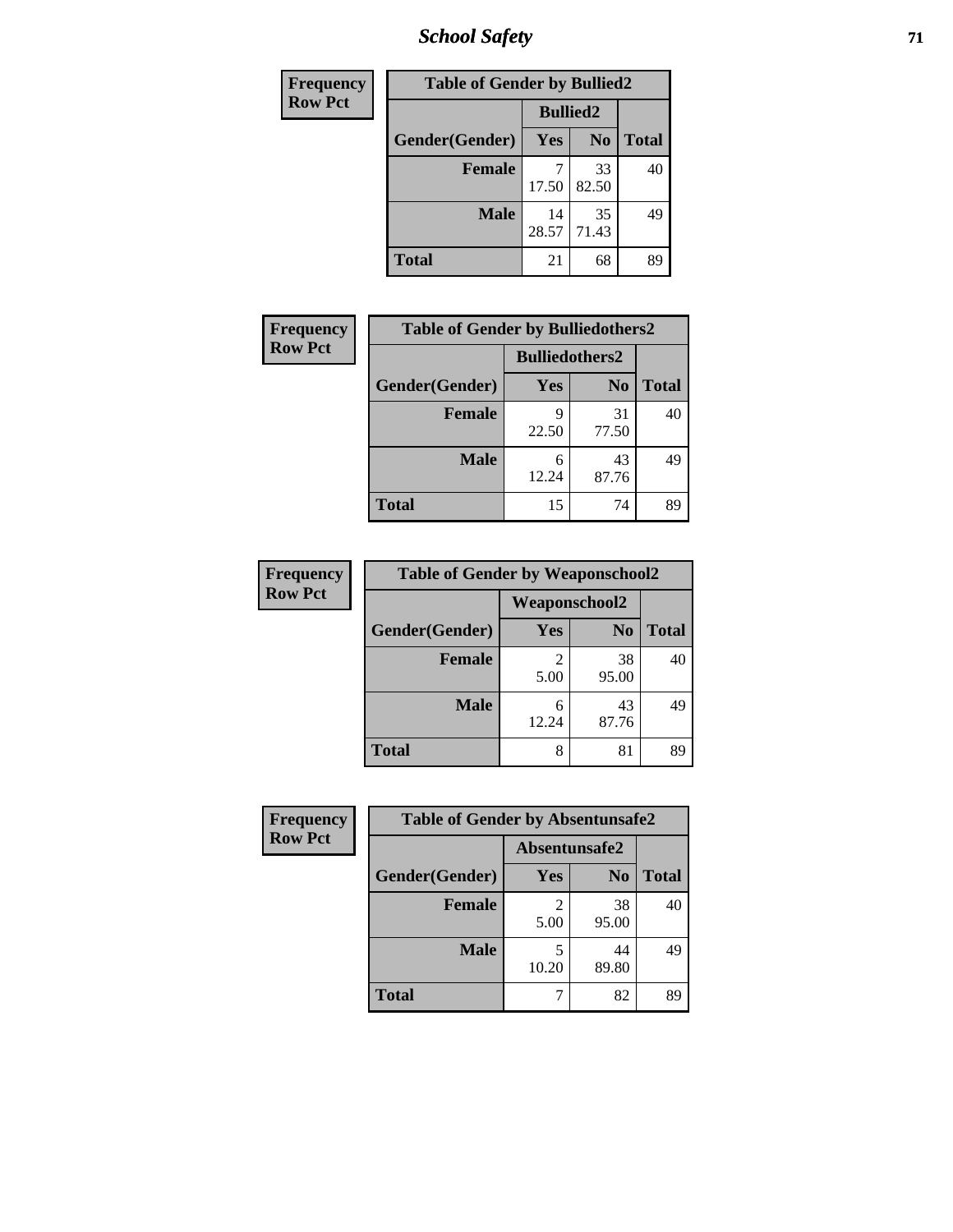*School Safety* **72**

| Frequency      | <b>Table of Gender by Gangself</b> |                                                                                                |                |              |  |
|----------------|------------------------------------|------------------------------------------------------------------------------------------------|----------------|--------------|--|
| <b>Row Pct</b> |                                    | Gangself(I<br>have<br>participated<br>in illegal gang<br>activities in<br>the past 30<br>days) |                |              |  |
|                | Gender(Gender)                     | Yes                                                                                            | N <sub>0</sub> | <b>Total</b> |  |
|                | <b>Female</b>                      | 4<br>10.00                                                                                     | 36<br>90.00    | 40           |  |
|                | <b>Male</b>                        | 10<br>20.41                                                                                    | 39<br>79.59    | 49           |  |
|                | <b>Total</b>                       | 14                                                                                             | 75             | 89           |  |

| Frequency      | <b>Table of Gender by Gangpeers</b> |                                                                                                                             |                |              |
|----------------|-------------------------------------|-----------------------------------------------------------------------------------------------------------------------------|----------------|--------------|
| <b>Row Pct</b> |                                     | <b>Gangpeers</b> (I<br>have friends<br>who have<br>participated<br>in illegal gang<br>activities in<br>the past 30<br>days) |                |              |
|                | Gender(Gender)                      | Yes                                                                                                                         | N <sub>0</sub> | <b>Total</b> |
|                | <b>Female</b>                       | 10<br>25.00                                                                                                                 | 30<br>75.00    | 40           |
|                | <b>Male</b>                         | 21<br>42.86                                                                                                                 | 28<br>57.14    | 49           |
|                | <b>Total</b>                        | 31                                                                                                                          | 58             | 89           |

| Frequency      | <b>Table of Gender by Pickedon2</b> |             |                |              |
|----------------|-------------------------------------|-------------|----------------|--------------|
| <b>Row Pct</b> |                                     | Pickedon2   |                |              |
|                | Gender(Gender)                      | <b>Yes</b>  | N <sub>0</sub> | <b>Total</b> |
|                | <b>Female</b>                       | 15<br>37.50 | 25<br>62.50    | 40           |
|                | <b>Male</b>                         | 23<br>46.94 | 26<br>53.06    | 49           |
|                | <b>Total</b>                        | 38          | 51             | 89           |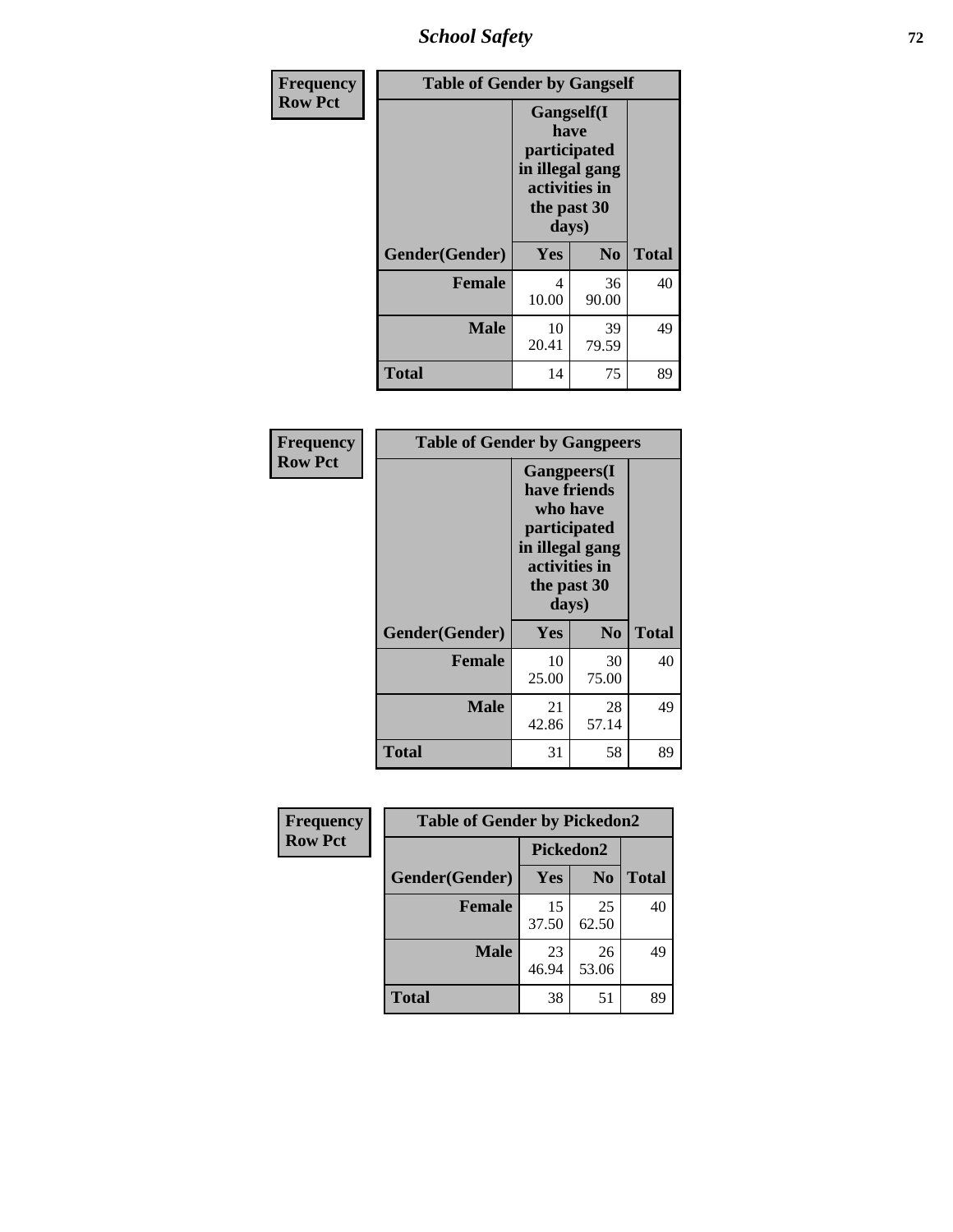*School Safety* **73**

| <b>Frequency</b> | <b>Table of Gender by Safeschool2</b> |             |                |              |
|------------------|---------------------------------------|-------------|----------------|--------------|
| <b>Row Pct</b>   |                                       | Safeschool2 |                |              |
|                  | Gender(Gender)                        | Yes         | N <sub>0</sub> | <b>Total</b> |
|                  | <b>Female</b>                         | 20<br>50.00 | 20<br>50.00    | 40           |
|                  | <b>Male</b>                           | 27<br>55.10 | 22<br>44.90    | 49           |
|                  | <b>Total</b>                          | 47          | 42             | 89           |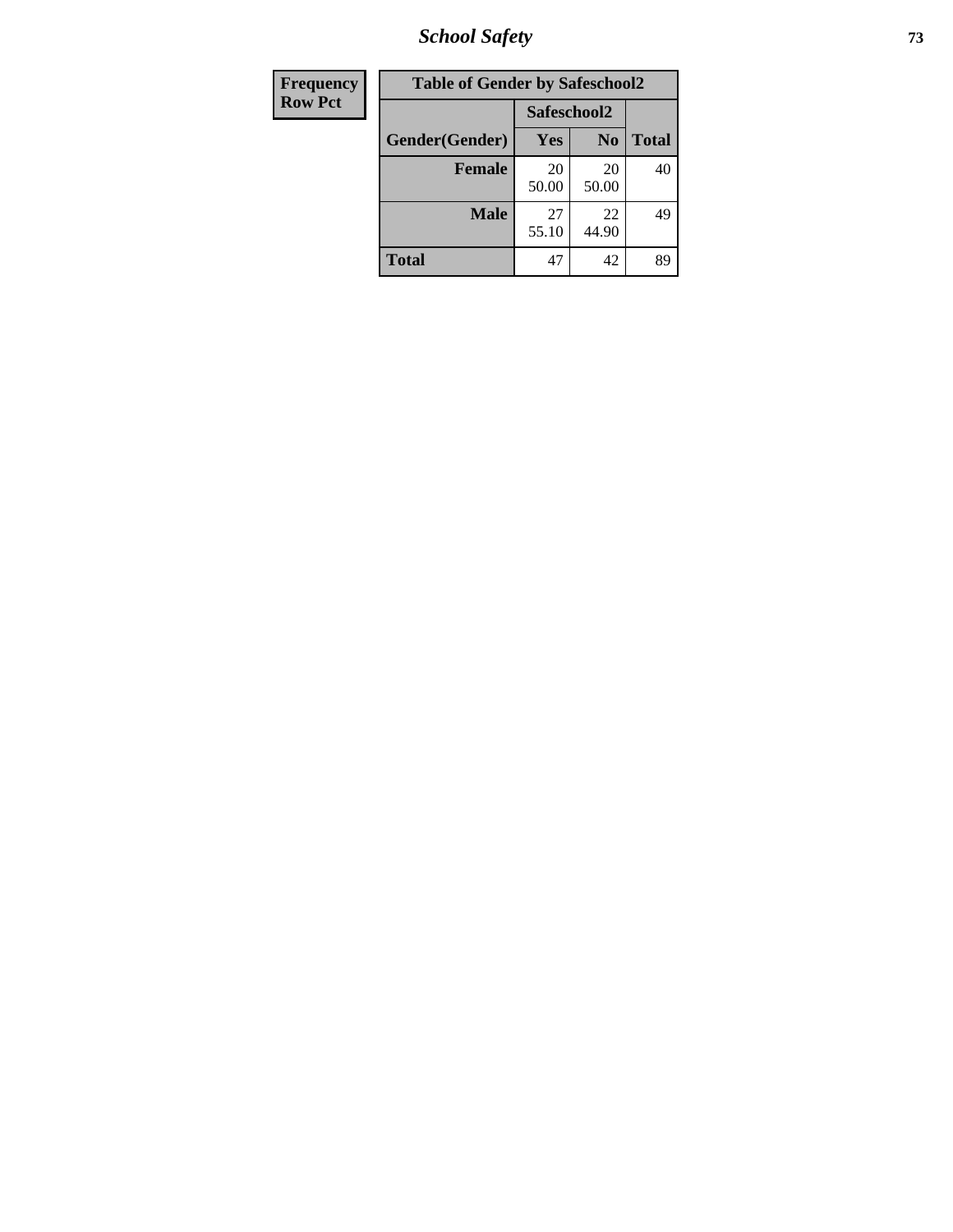# *Incidence of Drug Use* 74

| <b>Frequency</b> | <b>Table of Gender by AlcoholAlt</b> |                                          |                |              |
|------------------|--------------------------------------|------------------------------------------|----------------|--------------|
| <b>Row Pct</b>   |                                      | AlcoholAlt(Alcohol<br>use, past 30 days) |                |              |
|                  | Gender(Gender)                       | Yes                                      | N <sub>0</sub> | <b>Total</b> |
|                  | <b>Female</b>                        | 8<br>20.00                               | 32<br>80.00    | 40           |
|                  | <b>Male</b>                          | 13<br>26.53                              | 36<br>73.47    | 49           |
|                  | <b>Total</b>                         | 21                                       | 68             | 89           |

| <b>Frequency</b> | <b>Table of Gender by TobaccoAny</b> |                    |                    |              |
|------------------|--------------------------------------|--------------------|--------------------|--------------|
| <b>Row Pct</b>   |                                      | use, past 30 days) | TobaccoAny(Tobacco |              |
|                  | Gender(Gender)                       | Yes                | N <sub>0</sub>     | <b>Total</b> |
|                  | <b>Female</b>                        | 4<br>10.00         | 36<br>90.00        | 40           |
|                  | <b>Male</b>                          | 12<br>24.49        | 37<br>75.51        | 49           |
|                  | <b>Total</b>                         | 16                 | 73                 | 89           |

| <b>Frequency</b> | <b>Table of Gender by MarijuanaAlt</b> |            |                                              |              |
|------------------|----------------------------------------|------------|----------------------------------------------|--------------|
| <b>Row Pct</b>   |                                        |            | MarijuanaAlt(Marijuana<br>use, past 30 days) |              |
|                  | Gender(Gender)                         | <b>Yes</b> | N <sub>0</sub>                               | <b>Total</b> |
|                  | <b>Female</b>                          | 3<br>7.50  | 37<br>92.50                                  | 40           |
|                  | <b>Male</b>                            | 5<br>10.20 | 44<br>89.80                                  | 49           |
|                  | <b>Total</b>                           | 8          | 81                                           | 89           |

| <b>Frequency</b> | <b>Table of Gender by OtherDrugAny</b> |                                                      |                |              |
|------------------|----------------------------------------|------------------------------------------------------|----------------|--------------|
| <b>Row Pct</b>   |                                        | <b>OtherDrugAny(Other</b><br>drug use, past 30 days) |                |              |
|                  | Gender(Gender)                         | <b>Yes</b>                                           | N <sub>0</sub> | <b>Total</b> |
|                  | <b>Female</b>                          | 10.00                                                | 36<br>90.00    | 40           |
|                  | <b>Male</b>                            | 5<br>10.20                                           | 44<br>89.80    | 49           |
|                  | <b>Total</b>                           | 9                                                    | 80             | 89           |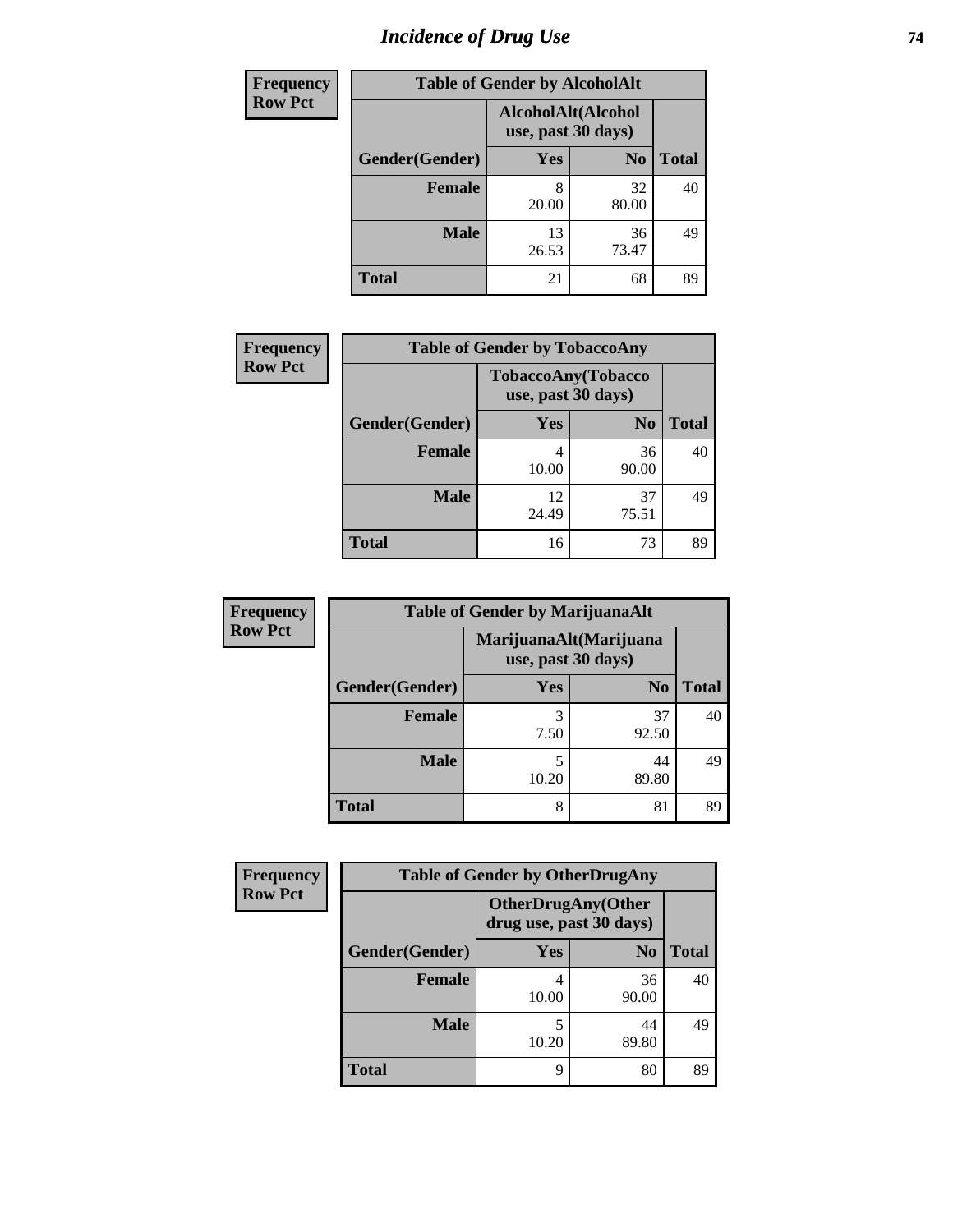### *Average Age at Onset of Use* **75** *Results for "Average Age at Onset of Use" questions exclude students who said they did not use that substance*

### **Gender=Female**

| Variable                        | Label                                                              | <b>Mean</b> |
|---------------------------------|--------------------------------------------------------------------|-------------|
| Alcoholinit2                    | I started using alcohol when I was                                 | 11.29       |
| Cigarettesinit2                 | I started smoking tobacco when I was                               | 10.67       |
| Smokelessinit2                  | I started chewing tobacco when I was                               |             |
| Marijuanainit2                  | I started using marijuana when I was                               | 10.50       |
| Cocaineinit2                    | I started using cocaine when I was                                 | 11.00       |
| Inhalantsinit2                  | I started using inhalants when I was                               | 8.00        |
| Steroidsinit2                   | I started using steroids when I was                                | 8.50        |
| Ecstasyinit2                    | I started using ecstasy when I was                                 | 8.00        |
| Methinit2                       | I started using methamphetamines when I was                        | 8.00        |
| Hallucinogensinit2              | I started using hallucinogens when I was                           | 8.00        |
| Prescription in it <sub>2</sub> | I started using prescription drugs not prescribed to me when I was | 8.00        |

### **Gender=Male**

| <b>Variable</b>                 | Label                                                              | <b>Mean</b> |
|---------------------------------|--------------------------------------------------------------------|-------------|
| Alcoholinit2                    | I started using alcohol when I was                                 | 11.84       |
| Cigarettesinit2                 | I started smoking tobacco when I was                               | 11.09       |
| Smokelessinit2                  | I started chewing tobacco when I was                               | 10.00       |
| Marijuanainit2                  | I started using marijuana when I was                               | 12.63       |
| Cocaineinit2                    | I started using cocaine when I was                                 | 8.50        |
| Inhalantsinit2                  | I started using inhalants when I was                               |             |
| Steroidsinit2                   | I started using steroids when I was                                | 9.50        |
| Ecstasyinit2                    | I started using ecstasy when I was                                 | 12.00       |
| Methinit2                       | I started using methamphetamines when I was                        | 8.00        |
| Hallucinogensinit2              | I started using hallucinogens when I was                           |             |
| Prescription in it <sub>2</sub> | I started using prescription drugs not prescribed to me when I was | 12.67       |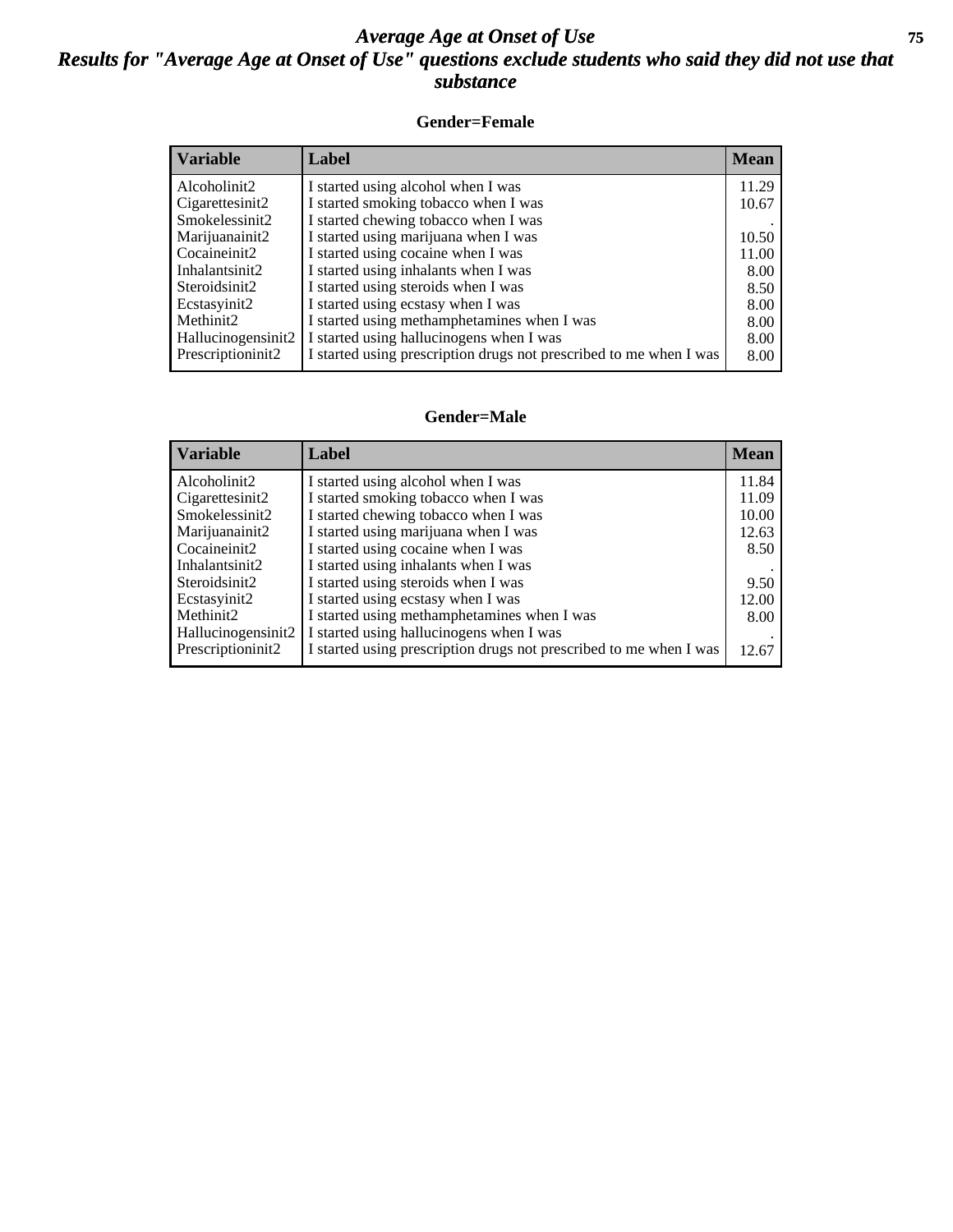# *I Think These Drugs are Harmful* **76**

| <b>Frequency</b> | <b>Table of Gender by Alcoholharmdich</b> |                                                   |                |              |
|------------------|-------------------------------------------|---------------------------------------------------|----------------|--------------|
| <b>Row Pct</b>   |                                           | Alcoholharmdich(I<br>think alcohol is<br>harmful) |                |              |
|                  | Gender(Gender)                            | Yes                                               | N <sub>0</sub> | <b>Total</b> |
|                  | <b>Female</b>                             | 28<br>70.00                                       | 12<br>30.00    | 40           |
|                  | <b>Male</b>                               | 31<br>63.27                                       | 18<br>36.73    | 49           |
|                  | <b>Total</b>                              | 59                                                | 30             | 89           |

| Frequency      | <b>Table of Gender by Tobaccoharmdich</b> |                  |                               |              |
|----------------|-------------------------------------------|------------------|-------------------------------|--------------|
| <b>Row Pct</b> |                                           | think tobacco is | Tobaccoharmdich(I<br>harmful) |              |
|                | Gender(Gender)                            | Yes              | N <sub>0</sub>                | <b>Total</b> |
|                | <b>Female</b>                             | 32<br>80.00      | 8<br>20.00                    | 40           |
|                | <b>Male</b>                               | 35<br>71.43      | 14<br>28.57                   | 49           |
|                | <b>Total</b>                              | 67               | 22                            | 89           |

| Frequency      | <b>Table of Gender by Marijuanaharmdich</b> |                                                       |                |              |  |
|----------------|---------------------------------------------|-------------------------------------------------------|----------------|--------------|--|
| <b>Row Pct</b> |                                             | Marijuanaharmdich(I<br>think marijuana is<br>harmful) |                |              |  |
|                | Gender(Gender)                              | <b>Yes</b>                                            | N <sub>0</sub> | <b>Total</b> |  |
|                | <b>Female</b>                               | 31<br>77.50                                           | 9<br>22.50     | 40           |  |
|                | <b>Male</b>                                 | 32<br>65.31                                           | 17<br>34.69    | 49           |  |
|                | <b>Total</b>                                | 63                                                    | 26             | 89           |  |

| Frequency      | <b>Table of Gender by Otherdrugharmdich</b> |                                                          |                |              |  |
|----------------|---------------------------------------------|----------------------------------------------------------|----------------|--------------|--|
| <b>Row Pct</b> |                                             | Otherdrugharmdich(I<br>think other drugs are<br>harmful) |                |              |  |
|                | Gender(Gender)                              | <b>Yes</b>                                               | N <sub>0</sub> | <b>Total</b> |  |
|                | <b>Female</b>                               | 34<br>85.00                                              | 6<br>15.00     | 40           |  |
|                | <b>Male</b>                                 | 36<br>73.47                                              | 13<br>26.53    | 49           |  |
|                | <b>Total</b>                                | 70                                                       | 19             | 89           |  |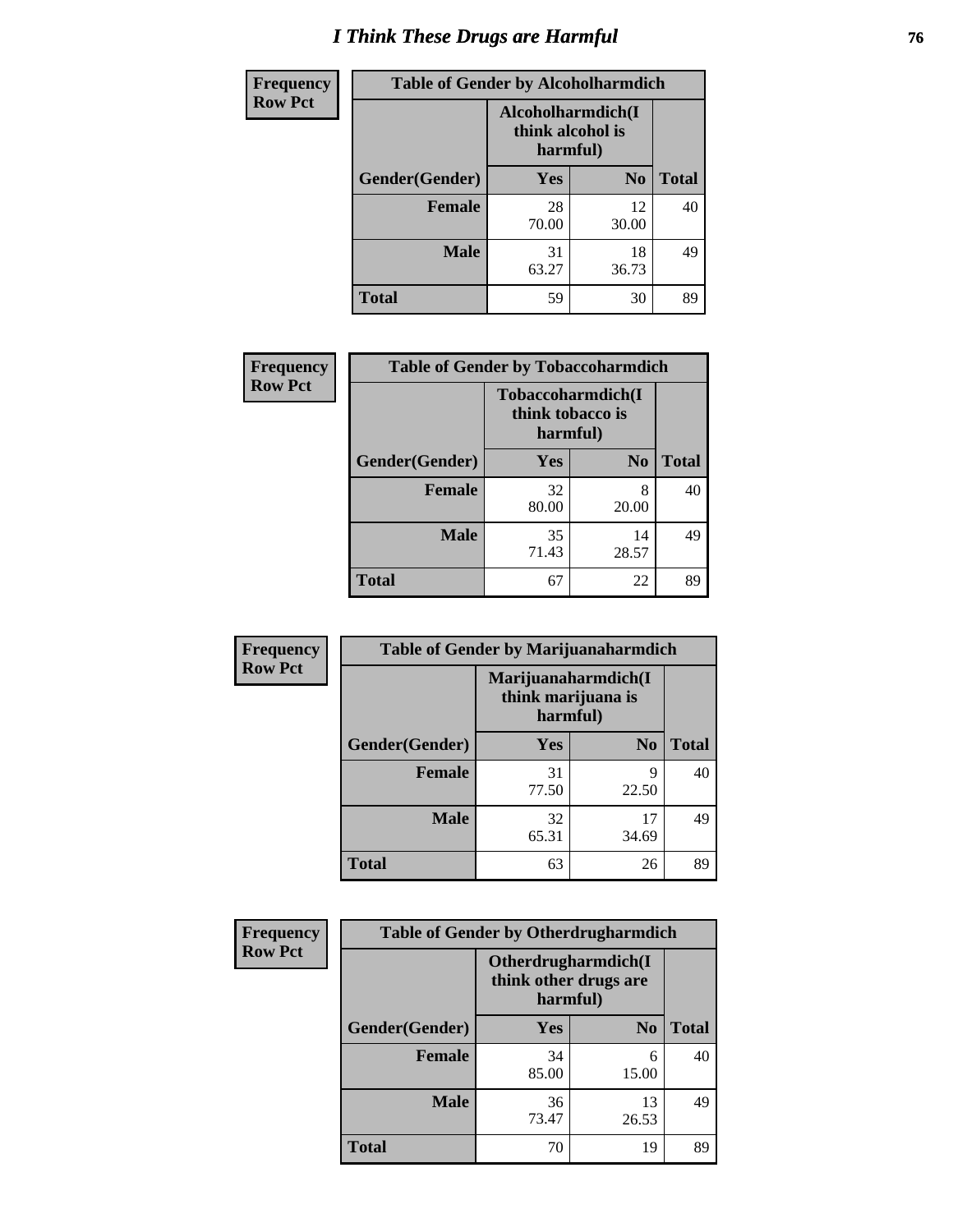| <b>Frequency</b> | <b>Table of Gender by Alcohollocation1</b> |                                                               |             |              |
|------------------|--------------------------------------------|---------------------------------------------------------------|-------------|--------------|
| <b>Row Pct</b>   |                                            | <b>Alcohollocation1(Places</b><br><b>Friends Use Alcohol)</b> |             |              |
|                  | Gender(Gender)                             |                                                               | Do Not Use  | <b>Total</b> |
|                  | <b>Female</b>                              | 14<br>35.00                                                   | 26<br>65.00 | 40           |
|                  | <b>Male</b>                                | 28<br>57.14                                                   | 21<br>42.86 | 49           |
|                  | Total                                      | 42                                                            | 47          | 89           |

| <b>Frequency</b> | <b>Table of Gender by Alcohollocation2</b> |                                                               |             |              |
|------------------|--------------------------------------------|---------------------------------------------------------------|-------------|--------------|
| <b>Row Pct</b>   |                                            | <b>Alcohollocation2(Places</b><br><b>Friends Use Alcohol)</b> |             |              |
|                  | Gender(Gender)                             |                                                               | <b>Home</b> | <b>Total</b> |
|                  | <b>Female</b>                              | 34<br>85.00                                                   | 6<br>15.00  | 40           |
|                  | <b>Male</b>                                | 30<br>61.22                                                   | 19<br>38.78 | 49           |
|                  | <b>Total</b>                               | 64                                                            | 25          | 89           |

| Frequency      | <b>Table of Gender by Alcohollocation3</b> |                                                               |               |              |
|----------------|--------------------------------------------|---------------------------------------------------------------|---------------|--------------|
| <b>Row Pct</b> |                                            | <b>Alcohollocation3(Places</b><br><b>Friends Use Alcohol)</b> |               |              |
|                | Gender(Gender)                             |                                                               | <b>School</b> | <b>Total</b> |
|                | <b>Female</b>                              | 38<br>95.00                                                   | 5.00          | 40           |
|                | <b>Male</b>                                | 45<br>91.84                                                   | 4<br>8.16     | 49           |
|                | <b>Total</b>                               | 83                                                            | 6             | 89           |

| <b>Frequency</b> | <b>Table of Gender by Alcohollocation4</b> |                                                               |                          |              |  |
|------------------|--------------------------------------------|---------------------------------------------------------------|--------------------------|--------------|--|
| <b>Row Pct</b>   |                                            | <b>Alcohollocation4(Places</b><br><b>Friends Use Alcohol)</b> |                          |              |  |
|                  | Gender(Gender)                             |                                                               | Car                      | <b>Total</b> |  |
|                  | <b>Female</b>                              | 40<br>100.00                                                  | $\left( \right)$<br>0.00 | 40           |  |
|                  | <b>Male</b>                                | 39<br>79.59                                                   | 10<br>20.41              | 49           |  |
|                  | <b>Total</b>                               | 79                                                            | 10                       | 89           |  |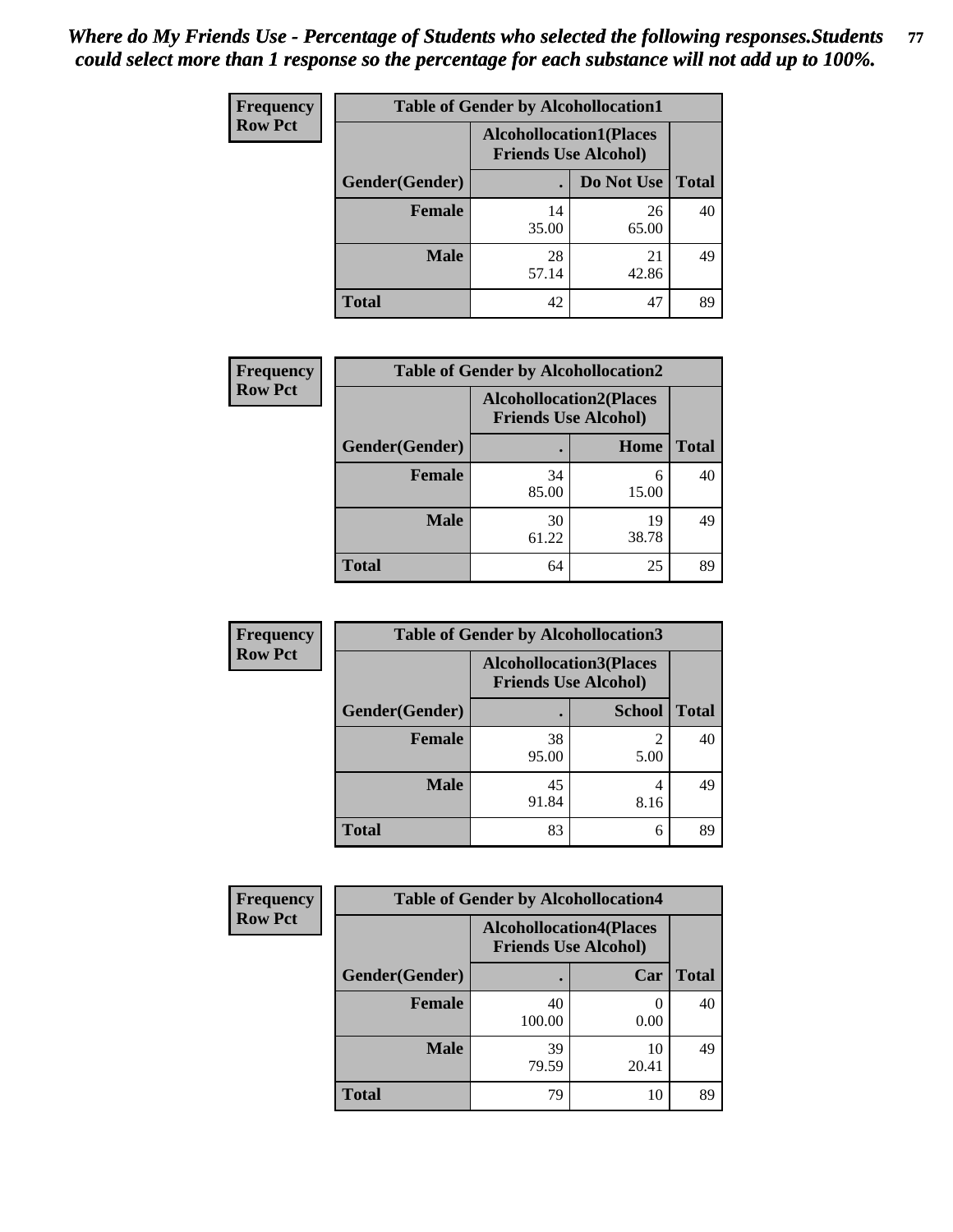| <b>Frequency</b> | <b>Table of Gender by Alcohollocation5</b> |                                                                |                          |              |
|------------------|--------------------------------------------|----------------------------------------------------------------|--------------------------|--------------|
| <b>Row Pct</b>   |                                            | <b>Alcohollocation5</b> (Places<br><b>Friends Use Alcohol)</b> |                          |              |
|                  | Gender(Gender)                             |                                                                | <b>Friend's</b><br>House | <b>Total</b> |
|                  | <b>Female</b>                              | 34<br>85.00                                                    | 6<br>15.00               | 40           |
|                  | <b>Male</b>                                | 33<br>67.35                                                    | 16<br>32.65              | 49           |
|                  | <b>Total</b>                               | 67                                                             | 22                       | 89           |

| <b>Frequency</b> | <b>Table of Gender by Alcohollocation6</b> |                                                               |              |              |  |
|------------------|--------------------------------------------|---------------------------------------------------------------|--------------|--------------|--|
| <b>Row Pct</b>   |                                            | <b>Alcohollocation6(Places</b><br><b>Friends Use Alcohol)</b> |              |              |  |
|                  | Gender(Gender)                             |                                                               | <b>Other</b> | <b>Total</b> |  |
|                  | Female                                     | 32<br>80.00                                                   | 8<br>20.00   | 40           |  |
|                  | <b>Male</b>                                | 32<br>65.31                                                   | 17<br>34.69  | 49           |  |
|                  | <b>Total</b>                               | 64                                                            | 25           | 89           |  |

| Frequency      | <b>Table of Gender by Tobaccolocation1</b> |                                                               |             |              |  |
|----------------|--------------------------------------------|---------------------------------------------------------------|-------------|--------------|--|
| <b>Row Pct</b> |                                            | <b>Tobaccolocation1(Places</b><br><b>Friends Use Tobacco)</b> |             |              |  |
|                | Gender(Gender)                             |                                                               | Do Not Use  | <b>Total</b> |  |
|                | Female                                     | 10<br>25.00                                                   | 30<br>75.00 | 40           |  |
|                | <b>Male</b>                                | 19<br>38.78                                                   | 30<br>61.22 | 49           |  |
|                | <b>Total</b>                               | 29                                                            | 60          | 89           |  |

| <b>Frequency</b> | <b>Table of Gender by Tobaccolocation2</b> |                                                               |             |              |
|------------------|--------------------------------------------|---------------------------------------------------------------|-------------|--------------|
| <b>Row Pct</b>   |                                            | <b>Tobaccolocation2(Places</b><br><b>Friends Use Tobacco)</b> |             |              |
|                  | Gender(Gender)                             |                                                               | Home        | <b>Total</b> |
|                  | Female                                     | 33<br>82.50                                                   | 17.50       | 40           |
|                  | <b>Male</b>                                | 38<br>77.55                                                   | 11<br>22.45 | 49           |
|                  | <b>Total</b>                               | 71                                                            | 18          | 89           |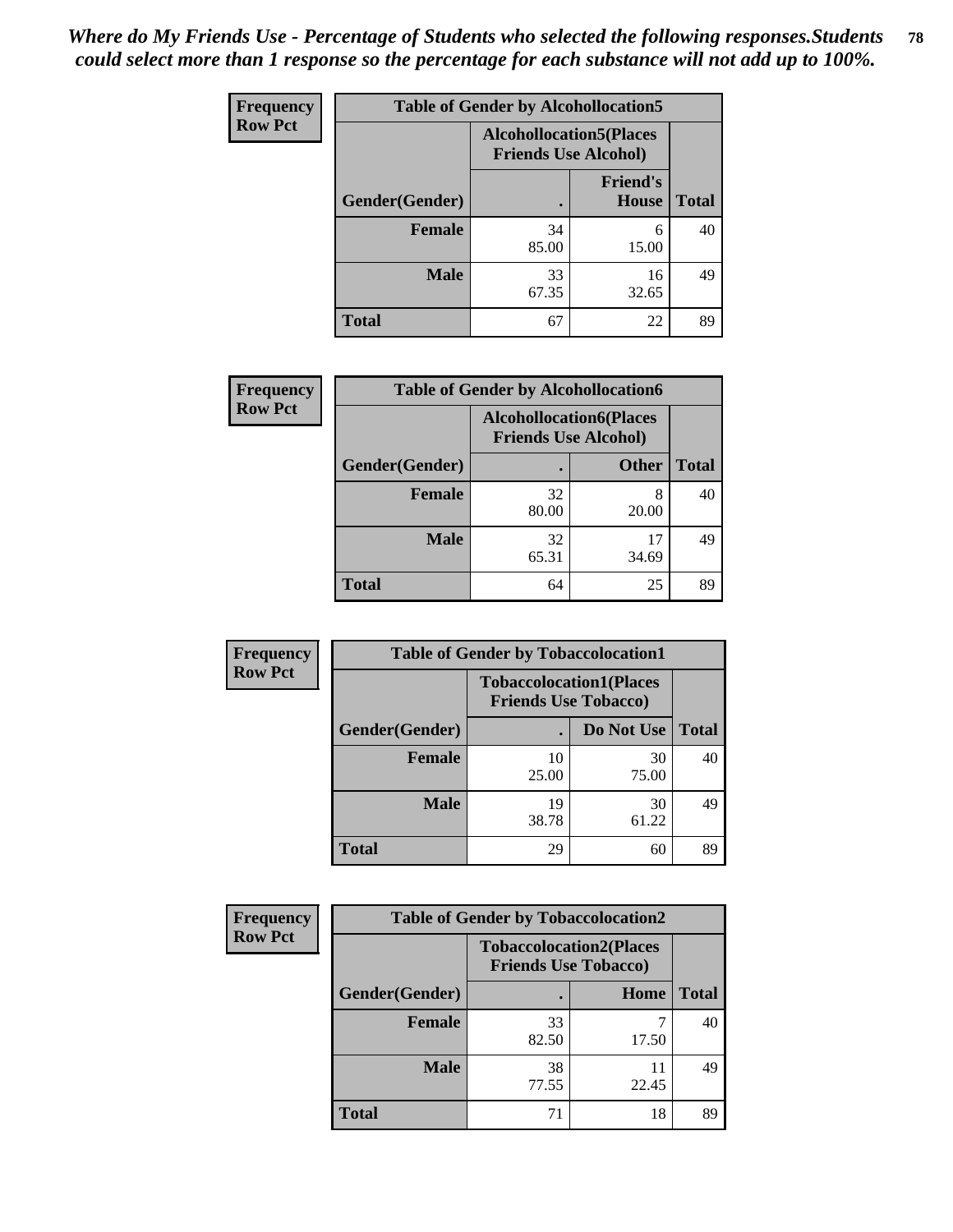| <b>Frequency</b> | <b>Table of Gender by Tobaccolocation3</b> |                                                               |               |              |
|------------------|--------------------------------------------|---------------------------------------------------------------|---------------|--------------|
| <b>Row Pct</b>   |                                            | <b>Tobaccolocation3(Places</b><br><b>Friends Use Tobacco)</b> |               |              |
|                  | Gender(Gender)                             |                                                               | <b>School</b> | <b>Total</b> |
|                  | <b>Female</b>                              | 36<br>90.00                                                   | 10.00         | 40           |
|                  | <b>Male</b>                                | 40<br>81.63                                                   | Q<br>18.37    | 49           |
|                  | <b>Total</b>                               | 76                                                            | 13            | 89           |

| <b>Frequency</b> | <b>Table of Gender by Tobaccolocation4</b> |                             |                                |              |
|------------------|--------------------------------------------|-----------------------------|--------------------------------|--------------|
| <b>Row Pct</b>   |                                            | <b>Friends Use Tobacco)</b> | <b>Tobaccolocation4(Places</b> |              |
|                  | Gender(Gender)                             |                             | Car                            | <b>Total</b> |
|                  | <b>Female</b>                              | 35<br>87.50                 | 12.50                          | 40           |
|                  | <b>Male</b>                                | 41<br>83.67                 | 16.33                          | 49           |
|                  | <b>Total</b>                               | 76                          | 13                             | 89           |

| <b>Frequency</b> | <b>Table of Gender by Tobaccolocation5</b> |                                                               |                                 |              |
|------------------|--------------------------------------------|---------------------------------------------------------------|---------------------------------|--------------|
| <b>Row Pct</b>   |                                            | <b>Tobaccolocation5(Places</b><br><b>Friends Use Tobacco)</b> |                                 |              |
|                  | Gender(Gender)                             |                                                               | <b>Friend's</b><br><b>House</b> | <b>Total</b> |
|                  | Female                                     | 36<br>90.00                                                   | 4<br>10.00                      | 40           |
|                  | <b>Male</b>                                | 37<br>75.51                                                   | 12<br>24.49                     | 49           |
|                  | <b>Total</b>                               | 73                                                            | 16                              | 89           |

| <b>Frequency</b> | <b>Table of Gender by Tobaccolocation6</b> |                                                               |              |              |
|------------------|--------------------------------------------|---------------------------------------------------------------|--------------|--------------|
| <b>Row Pct</b>   |                                            | <b>Tobaccolocation6(Places</b><br><b>Friends Use Tobacco)</b> |              |              |
|                  | <b>Gender</b> (Gender)                     |                                                               | <b>Other</b> | <b>Total</b> |
|                  | <b>Female</b>                              | 32<br>80.00                                                   | 8<br>20.00   | 40           |
|                  | <b>Male</b>                                | 37<br>75.51                                                   | 12<br>24.49  | 49           |
|                  | <b>Total</b>                               | 69                                                            | 20           | 89           |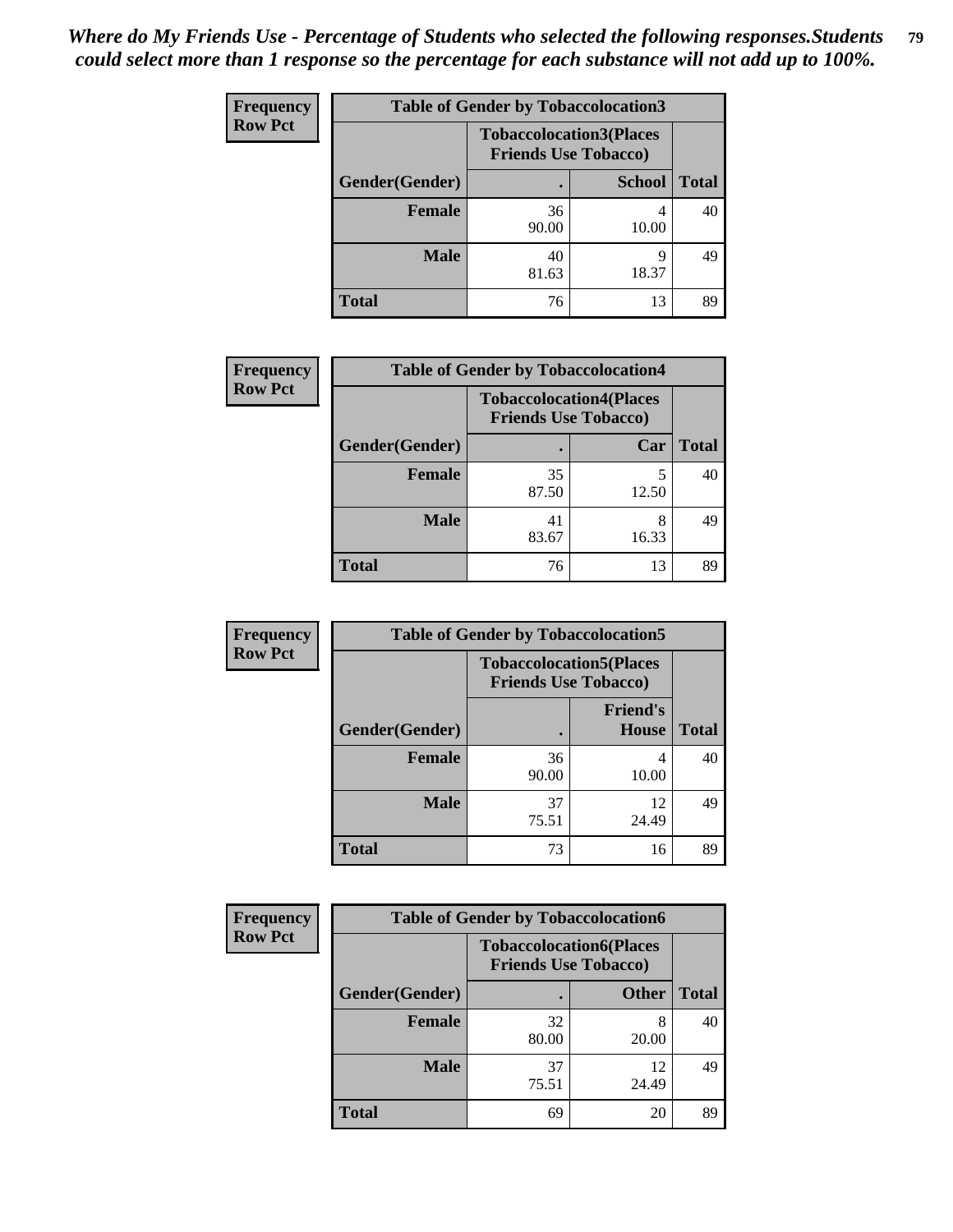| <b>Frequency</b> | <b>Table of Gender by Marijuanalocation1</b> |                                                                    |             |              |
|------------------|----------------------------------------------|--------------------------------------------------------------------|-------------|--------------|
| <b>Row Pct</b>   |                                              | <b>Marijuanalocation1(Places</b><br><b>Friends Use Marijuana</b> ) |             |              |
|                  | Gender(Gender)                               |                                                                    | Do Not Use  | <b>Total</b> |
|                  | <b>Female</b>                                | q<br>22.50                                                         | 31<br>77.50 | 40           |
|                  | <b>Male</b>                                  | 21<br>42.86                                                        | 28<br>57.14 | 49           |
|                  | Total                                        | 30                                                                 | 59          | 89           |

| <b>Frequency</b> | <b>Table of Gender by Marijuanalocation2</b> |             |                                                                    |              |
|------------------|----------------------------------------------|-------------|--------------------------------------------------------------------|--------------|
| <b>Row Pct</b>   |                                              |             | <b>Marijuanalocation2(Places</b><br><b>Friends Use Marijuana</b> ) |              |
|                  | Gender(Gender)                               |             | Home                                                               | <b>Total</b> |
|                  | Female                                       | 35<br>87.50 | 12.50                                                              | 40           |
|                  | <b>Male</b>                                  | 35<br>71.43 | 14<br>28.57                                                        | 49           |
|                  | <b>Total</b>                                 | 70          | 19                                                                 | 89           |

| Frequency      | <b>Table of Gender by Marijuanalocation3</b> |                                                                    |               |              |
|----------------|----------------------------------------------|--------------------------------------------------------------------|---------------|--------------|
| <b>Row Pct</b> |                                              | <b>Marijuanalocation3(Places</b><br><b>Friends Use Marijuana</b> ) |               |              |
|                | Gender(Gender)                               |                                                                    | <b>School</b> | <b>Total</b> |
|                | Female                                       | 37<br>92.50                                                        | 3<br>7.50     | 40           |
|                | <b>Male</b>                                  | 41<br>83.67                                                        | 8<br>16.33    | 49           |
|                | <b>Total</b>                                 | 78                                                                 | 11            | 89           |

| Frequency      | <b>Table of Gender by Marijuanalocation4</b> |                                                                    |             |              |
|----------------|----------------------------------------------|--------------------------------------------------------------------|-------------|--------------|
| <b>Row Pct</b> |                                              | <b>Marijuanalocation4(Places</b><br><b>Friends Use Marijuana</b> ) |             |              |
|                | Gender(Gender)                               |                                                                    | Car         | <b>Total</b> |
|                | <b>Female</b>                                | 37<br>92.50                                                        | 7.50        | 40           |
|                | <b>Male</b>                                  | 37<br>75.51                                                        | 12<br>24.49 | 49           |
|                | <b>Total</b>                                 | 74                                                                 | 15          | 89           |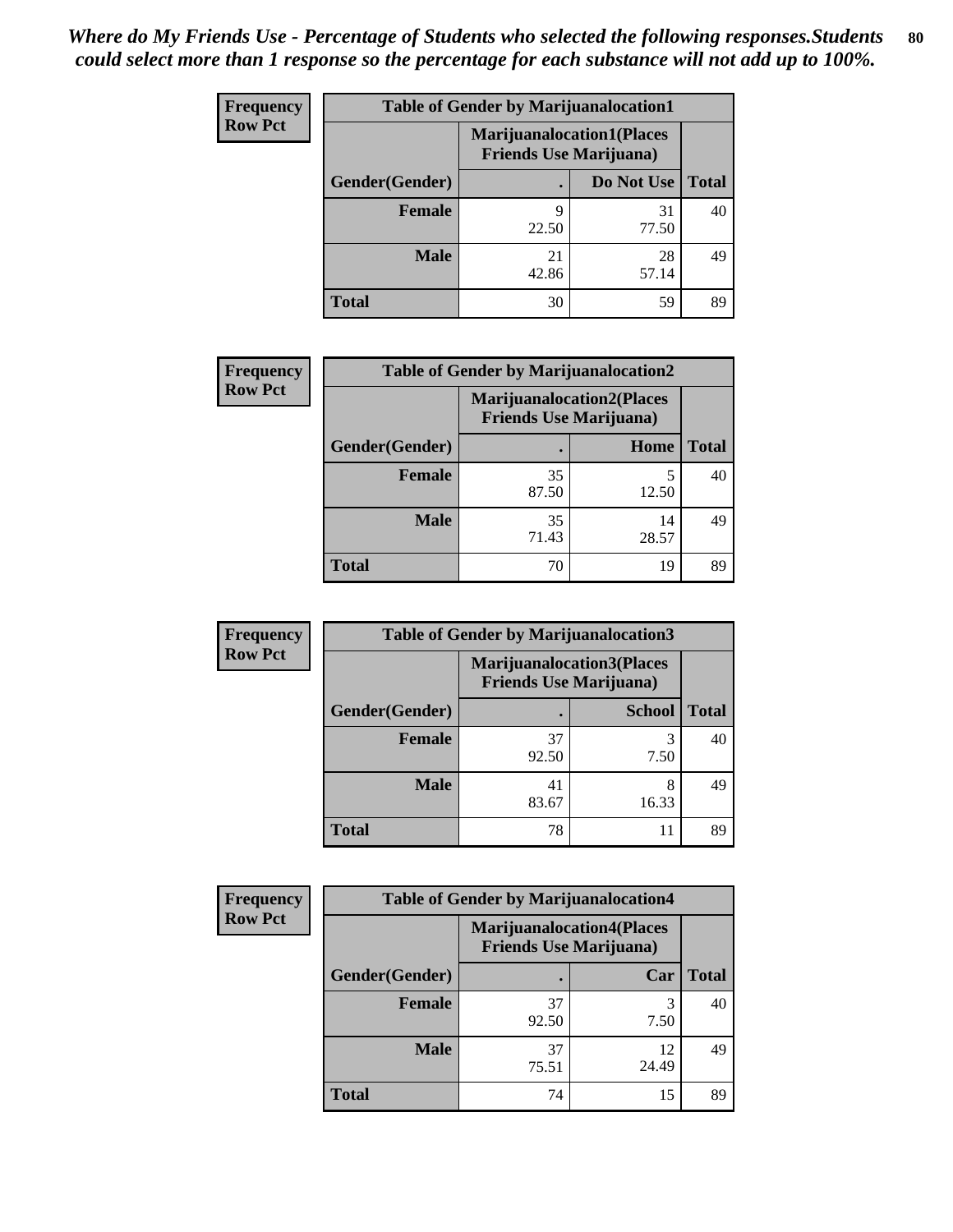| <b>Frequency</b> | <b>Table of Gender by Marijuanalocation5</b> |                                                                     |                                 |              |  |
|------------------|----------------------------------------------|---------------------------------------------------------------------|---------------------------------|--------------|--|
| <b>Row Pct</b>   |                                              | <b>Marijuanalocation5</b> (Places<br><b>Friends Use Marijuana</b> ) |                                 |              |  |
|                  | Gender(Gender)                               |                                                                     | <b>Friend's</b><br><b>House</b> | <b>Total</b> |  |
|                  | <b>Female</b>                                | 37<br>92.50                                                         | 3<br>7.50                       | 40           |  |
|                  | <b>Male</b>                                  | 35<br>71.43                                                         | 14<br>28.57                     | 49           |  |
|                  | <b>Total</b>                                 | 72                                                                  | 17                              | 89           |  |

| <b>Frequency</b> | <b>Table of Gender by Marijuanalocation6</b> |                                                                    |              |              |
|------------------|----------------------------------------------|--------------------------------------------------------------------|--------------|--------------|
| <b>Row Pct</b>   |                                              | <b>Marijuanalocation6(Places</b><br><b>Friends Use Marijuana</b> ) |              |              |
|                  | Gender(Gender)                               |                                                                    | <b>Other</b> | <b>Total</b> |
|                  | <b>Female</b>                                | 35<br>87.50                                                        | 12.50        | 40           |
|                  | <b>Male</b>                                  | 33<br>67.35                                                        | 16<br>32.65  | 49           |
|                  | Total                                        | 68                                                                 | 21           | 89           |

| <b>Frequency</b> | <b>Table of Gender by Otherdruglocation1</b> |                                                                                |             |              |
|------------------|----------------------------------------------|--------------------------------------------------------------------------------|-------------|--------------|
| <b>Row Pct</b>   |                                              | <b>Otherdruglocation1(Places</b><br><b>Friends Use Other Illegal</b><br>Drugs) |             |              |
|                  | Gender(Gender)                               |                                                                                | Do Not Use  | <b>Total</b> |
|                  | Female                                       | 8<br>20.00                                                                     | 32<br>80.00 | 40           |
|                  | <b>Male</b>                                  | 10<br>20.41                                                                    | 39<br>79.59 | 49           |
|                  | <b>Total</b>                                 | 18                                                                             | 71          | 89           |

| Frequency      | <b>Table of Gender by Otherdruglocation2</b> |                                                                                |            |              |
|----------------|----------------------------------------------|--------------------------------------------------------------------------------|------------|--------------|
| <b>Row Pct</b> |                                              | <b>Otherdruglocation2(Places</b><br><b>Friends Use Other Illegal</b><br>Drugs) |            |              |
|                | Gender(Gender)                               |                                                                                | Home       | <b>Total</b> |
|                | Female                                       | 38<br>95.00                                                                    | 2<br>5.00  | 40           |
|                | <b>Male</b>                                  | 43<br>87.76                                                                    | 6<br>12.24 | 49           |
|                | <b>Total</b>                                 | 81                                                                             | 8          | 89           |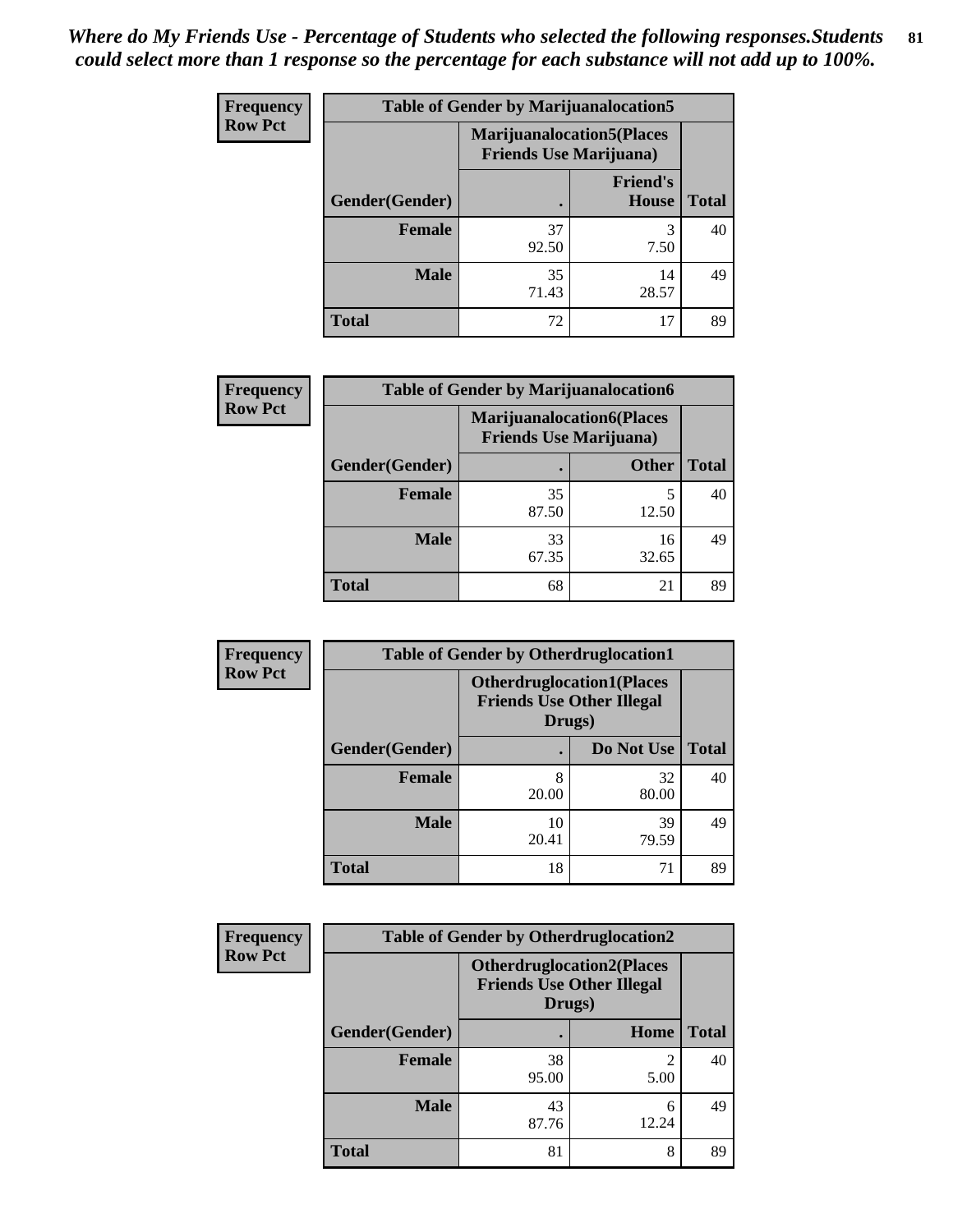| <b>Frequency</b> | <b>Table of Gender by Otherdruglocation3</b> |                                                                                |               |              |
|------------------|----------------------------------------------|--------------------------------------------------------------------------------|---------------|--------------|
| <b>Row Pct</b>   |                                              | <b>Otherdruglocation3(Places</b><br><b>Friends Use Other Illegal</b><br>Drugs) |               |              |
|                  | Gender(Gender)                               |                                                                                | <b>School</b> | <b>Total</b> |
|                  | <b>Female</b>                                | 38<br>95.00                                                                    | 5.00          | 40           |
|                  | <b>Male</b>                                  | 45<br>91.84                                                                    | 8.16          | 49           |
|                  | <b>Total</b>                                 | 83                                                                             | 6             | 89           |

| Frequency      | <b>Table of Gender by Otherdruglocation4</b> |                                                                                |            |              |
|----------------|----------------------------------------------|--------------------------------------------------------------------------------|------------|--------------|
| <b>Row Pct</b> |                                              | <b>Otherdruglocation4(Places</b><br><b>Friends Use Other Illegal</b><br>Drugs) |            |              |
|                | Gender(Gender)                               |                                                                                | Car        | <b>Total</b> |
|                | Female                                       | 38<br>95.00                                                                    | 2<br>5.00  | 40           |
|                | <b>Male</b>                                  | 44<br>89.80                                                                    | 5<br>10.20 | 49           |
|                | <b>Total</b>                                 | 82                                                                             | 7          | 89           |

| <b>Frequency</b> | <b>Table of Gender by Otherdruglocation5</b> |                                            |                                  |              |
|------------------|----------------------------------------------|--------------------------------------------|----------------------------------|--------------|
| <b>Row Pct</b>   |                                              | <b>Friends Use Other Illegal</b><br>Drugs) | <b>Otherdruglocation5(Places</b> |              |
|                  | Gender(Gender)                               |                                            | <b>Friend's</b><br><b>House</b>  | <b>Total</b> |
|                  | <b>Female</b>                                | 36<br>90.00                                | 10.00                            | 40           |
|                  | <b>Male</b>                                  | 41<br>83.67                                | 8<br>16.33                       | 49           |
|                  | <b>Total</b>                                 | 77                                         | 12                               | 89           |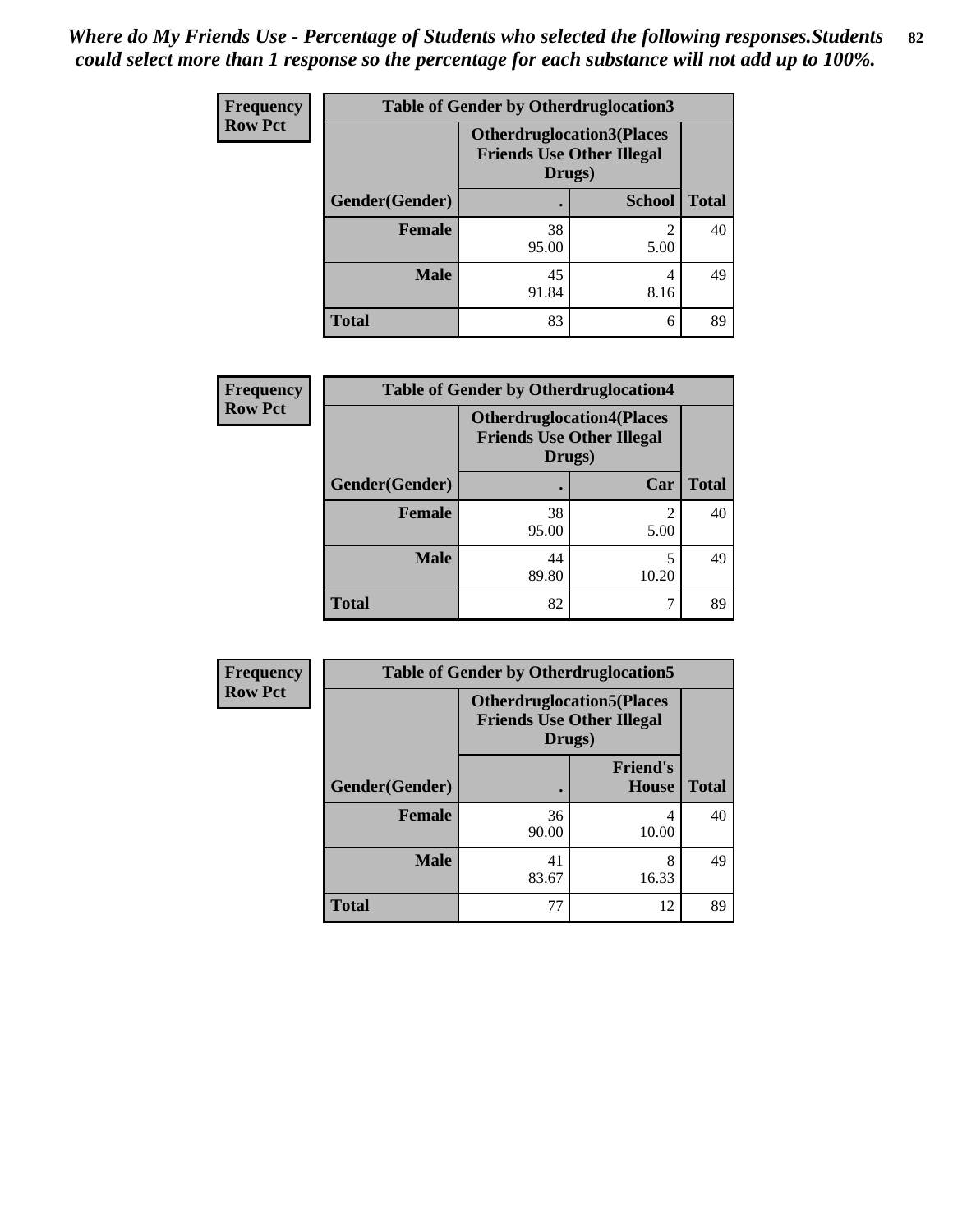| <b>Frequency</b> | <b>Table of Gender by Otherdruglocation6</b> |                                                                                |              |              |
|------------------|----------------------------------------------|--------------------------------------------------------------------------------|--------------|--------------|
| <b>Row Pct</b>   |                                              | <b>Otherdruglocation6(Places</b><br><b>Friends Use Other Illegal</b><br>Drugs) |              |              |
|                  | Gender(Gender)                               |                                                                                | <b>Other</b> | <b>Total</b> |
|                  | Female                                       | 34<br>85.00                                                                    | 6<br>15.00   | 40           |
|                  | <b>Male</b>                                  | 43<br>87.76                                                                    | 6<br>12.24   | 49           |
|                  | <b>Total</b>                                 | 77                                                                             | 12           | 89           |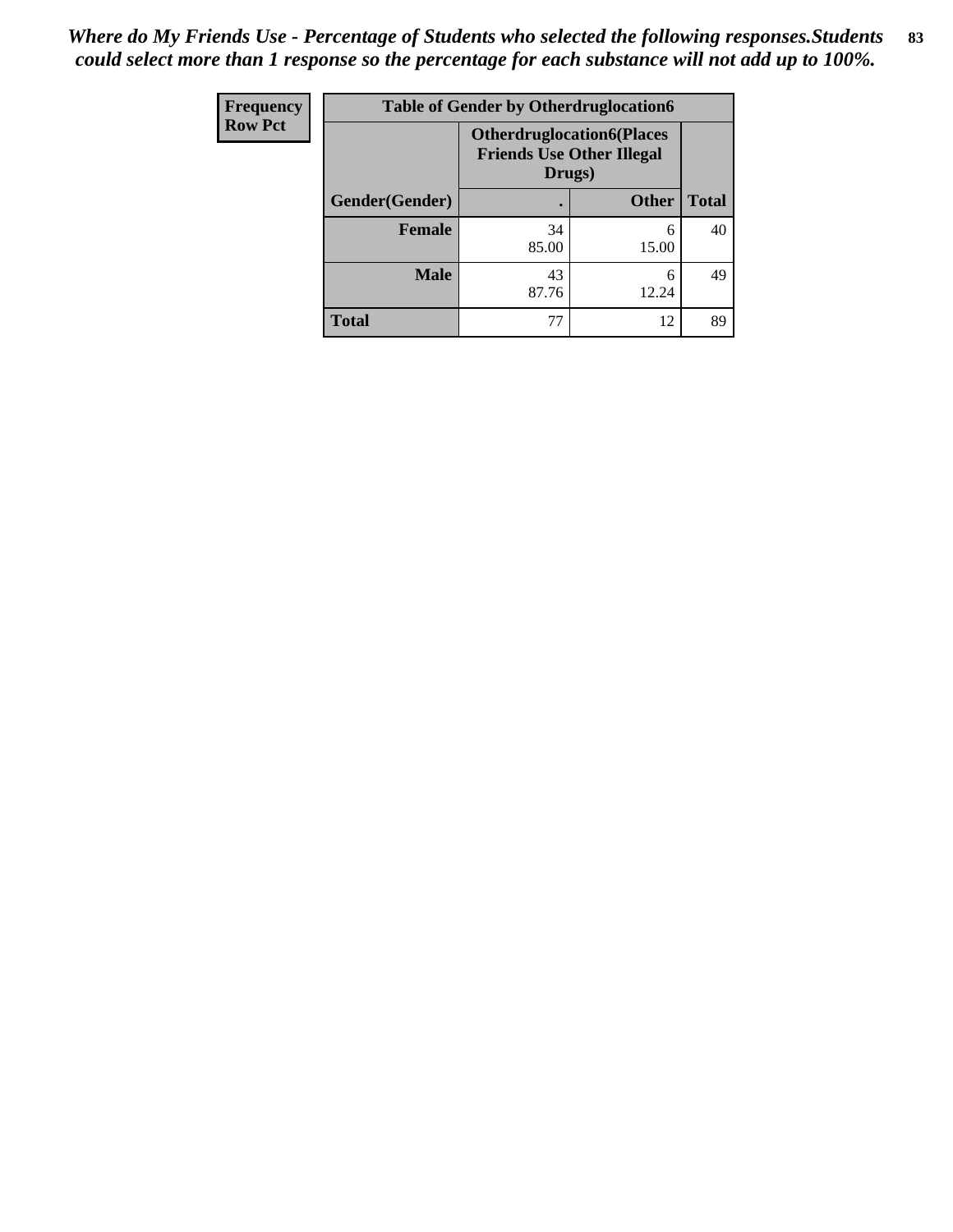| Frequency      | <b>Table of Gender by Alcoholtime1</b> |                                                          |                      |              |
|----------------|----------------------------------------|----------------------------------------------------------|----------------------|--------------|
| <b>Row Pct</b> |                                        | <b>Alcoholtime1(Times</b><br><b>Friends Use Alcohol)</b> |                      |              |
|                | <b>Gender</b> (Gender)                 |                                                          | Do Not<br><b>Use</b> | <b>Total</b> |
|                | <b>Female</b>                          | 12<br>30.00                                              | 28<br>70.00          | 40           |
|                | <b>Male</b>                            | 27<br>55.10                                              | 22<br>44.90          | 49           |
|                | <b>Total</b>                           | 39                                                       | 50                   | 89           |

| <b>Frequency</b> | <b>Table of Gender by Alcoholtime2</b> |                                                          |                            |              |
|------------------|----------------------------------------|----------------------------------------------------------|----------------------------|--------------|
| <b>Row Pct</b>   |                                        | <b>Alcoholtime2(Times</b><br><b>Friends Use Alcohol)</b> |                            |              |
|                  | Gender(Gender)                         |                                                          | <b>On Way</b><br>to School | <b>Total</b> |
|                  | <b>Female</b>                          | 40<br>100.00                                             | $\theta$<br>0.00           | 40           |
|                  | <b>Male</b>                            | 44<br>89.80                                              | 5<br>10.20                 | 49           |
|                  | <b>Total</b>                           | 84                                                       | 5                          | 89           |

| <b>Frequency</b> | <b>Table of Gender by Alcoholtime3</b> |                                                          |                                |              |
|------------------|----------------------------------------|----------------------------------------------------------|--------------------------------|--------------|
| <b>Row Pct</b>   |                                        | <b>Alcoholtime3(Times</b><br><b>Friends Use Alcohol)</b> |                                |              |
|                  | Gender(Gender)                         |                                                          | <b>During</b><br><b>School</b> | <b>Total</b> |
|                  | <b>Female</b>                          | 38<br>95.00                                              | 2<br>5.00                      | 40           |
|                  | <b>Male</b>                            | 46<br>93.88                                              | 3<br>6.12                      | 49           |
|                  | <b>Total</b>                           | 84                                                       | 5                              | 89           |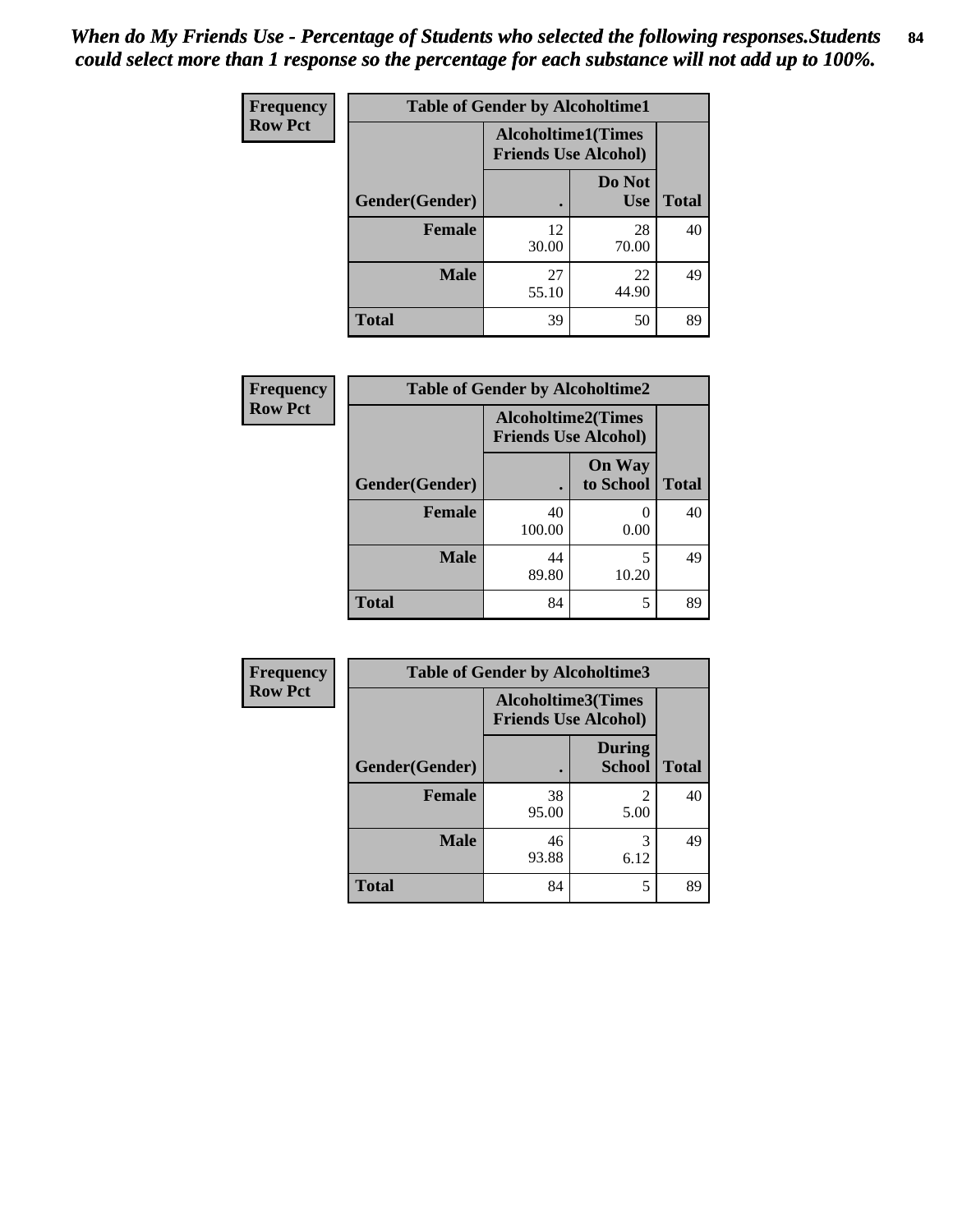*When do My Friends Use - Percentage of Students who selected the following responses.Students could select more than 1 response so the percentage for each substance will not add up to 100%.* **85**

| <b>Frequency</b> | <b>Table of Gender by Alcoholtime4</b> |                                                          |                                                       |              |
|------------------|----------------------------------------|----------------------------------------------------------|-------------------------------------------------------|--------------|
| <b>Row Pct</b>   |                                        | <b>Alcoholtime4(Times</b><br><b>Friends Use Alcohol)</b> |                                                       |              |
|                  | <b>Gender</b> (Gender)                 |                                                          | <b>On Way</b><br>Home<br><b>From</b><br><b>School</b> | <b>Total</b> |
|                  | <b>Female</b>                          | $\bullet$<br>38                                          | 2                                                     | 40           |
|                  |                                        | 95.00                                                    | 5.00                                                  |              |
|                  | <b>Male</b>                            | 42<br>85.71                                              | 7<br>14.29                                            | 49           |
|                  | <b>Total</b>                           | 80                                                       | 9                                                     | 89           |

| <b>Frequency</b> | <b>Table of Gender by Alcoholtime5</b> |             |                                                           |              |
|------------------|----------------------------------------|-------------|-----------------------------------------------------------|--------------|
| <b>Row Pct</b>   |                                        |             | <b>Alcoholtime5</b> (Times<br><b>Friends Use Alcohol)</b> |              |
|                  | Gender(Gender)                         |             | Weeknights                                                | <b>Total</b> |
|                  | <b>Female</b>                          | 34<br>85.00 | 6<br>15.00                                                | 40           |
|                  | <b>Male</b>                            | 34<br>69.39 | 15<br>30.61                                               | 49           |
|                  | <b>Total</b>                           | 68          | 21                                                        | 89           |

| <b>Frequency</b> | <b>Table of Gender by Alcoholtime6</b> |                           |                             |              |
|------------------|----------------------------------------|---------------------------|-----------------------------|--------------|
| <b>Row Pct</b>   |                                        | <b>Alcoholtime6(Times</b> | <b>Friends Use Alcohol)</b> |              |
|                  | Gender(Gender)                         |                           | Weekends                    | <b>Total</b> |
|                  | <b>Female</b>                          | 30<br>75.00               | 10<br>25.00                 | 40           |
|                  | <b>Male</b>                            | 23<br>46.94               | 26<br>53.06                 | 49           |
|                  | Total                                  | 53                        | 36                          | 89           |

| Frequency      | <b>Table of Gender by Tobaccotime1</b> |                                                          |                      |              |
|----------------|----------------------------------------|----------------------------------------------------------|----------------------|--------------|
| <b>Row Pct</b> |                                        | <b>Tobaccotime1(Times</b><br><b>Friends Use Tobacco)</b> |                      |              |
|                | Gender(Gender)                         |                                                          | Do Not<br><b>Use</b> | <b>Total</b> |
|                | <b>Female</b>                          | 10<br>25.00                                              | 30<br>75.00          | 40           |
|                | <b>Male</b>                            | 19<br>38.78                                              | 30<br>61.22          | 49           |
|                | <b>Total</b>                           | 29                                                       | 60                   | 89           |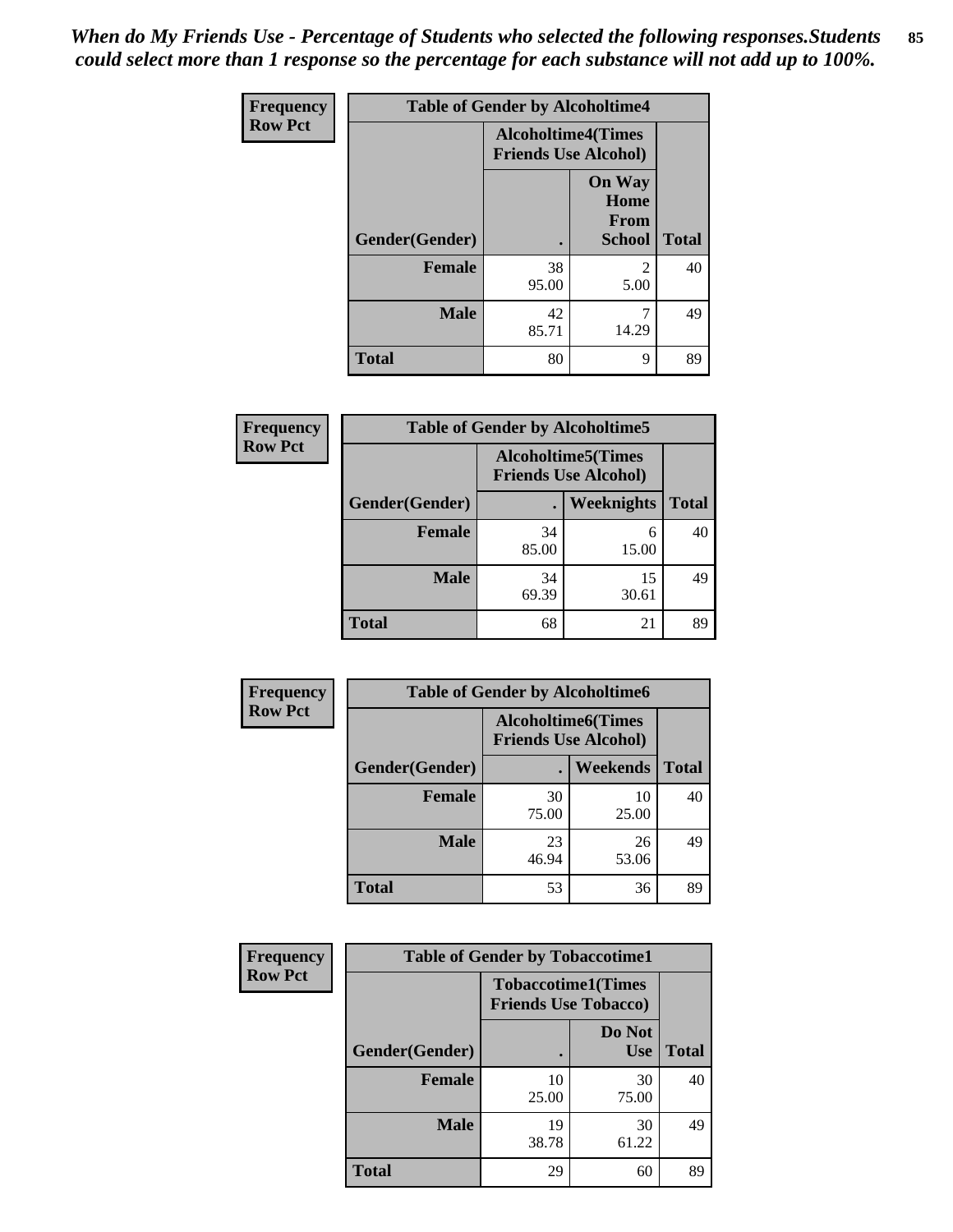| <b>Frequency</b> | <b>Table of Gender by Tobaccotime2</b> |                                                          |                            |              |
|------------------|----------------------------------------|----------------------------------------------------------|----------------------------|--------------|
| <b>Row Pct</b>   |                                        | <b>Tobaccotime2(Times</b><br><b>Friends Use Tobacco)</b> |                            |              |
|                  | Gender(Gender)                         | $\bullet$                                                | <b>On Way</b><br>to School | <b>Total</b> |
|                  | Female                                 | 36<br>90.00                                              | 4<br>10.00                 | 40           |
|                  | <b>Male</b>                            | 40<br>81.63                                              | 9<br>18.37                 | 49           |
|                  | <b>Total</b>                           | 76                                                       | 13                         | 89           |

| <b>Frequency</b> | <b>Table of Gender by Tobaccotime3</b> |                                                          |                                |              |
|------------------|----------------------------------------|----------------------------------------------------------|--------------------------------|--------------|
| <b>Row Pct</b>   |                                        | <b>Tobaccotime3(Times</b><br><b>Friends Use Tobacco)</b> |                                |              |
|                  | Gender(Gender)                         |                                                          | <b>During</b><br><b>School</b> | <b>Total</b> |
|                  | <b>Female</b>                          | 35<br>87.50                                              | 5<br>12.50                     | 40           |
|                  | <b>Male</b>                            | 43<br>87.76                                              | 6<br>12.24                     | 49           |
|                  | <b>Total</b>                           | 78                                                       | 11                             | 89           |

| Frequency      | <b>Table of Gender by Tobaccotime4</b> |                                                          |                                                |              |
|----------------|----------------------------------------|----------------------------------------------------------|------------------------------------------------|--------------|
| <b>Row Pct</b> |                                        | <b>Tobaccotime4(Times</b><br><b>Friends Use Tobacco)</b> |                                                |              |
|                | Gender(Gender)                         |                                                          | <b>On Way</b><br>Home<br>From<br><b>School</b> | <b>Total</b> |
|                | <b>Female</b>                          | 38<br>95.00                                              | $\mathfrak{D}$<br>5.00                         | 40           |
|                | <b>Male</b>                            | 42<br>85.71                                              | 7<br>14.29                                     | 49           |
|                | <b>Total</b>                           | 80                                                       | 9                                              | 89           |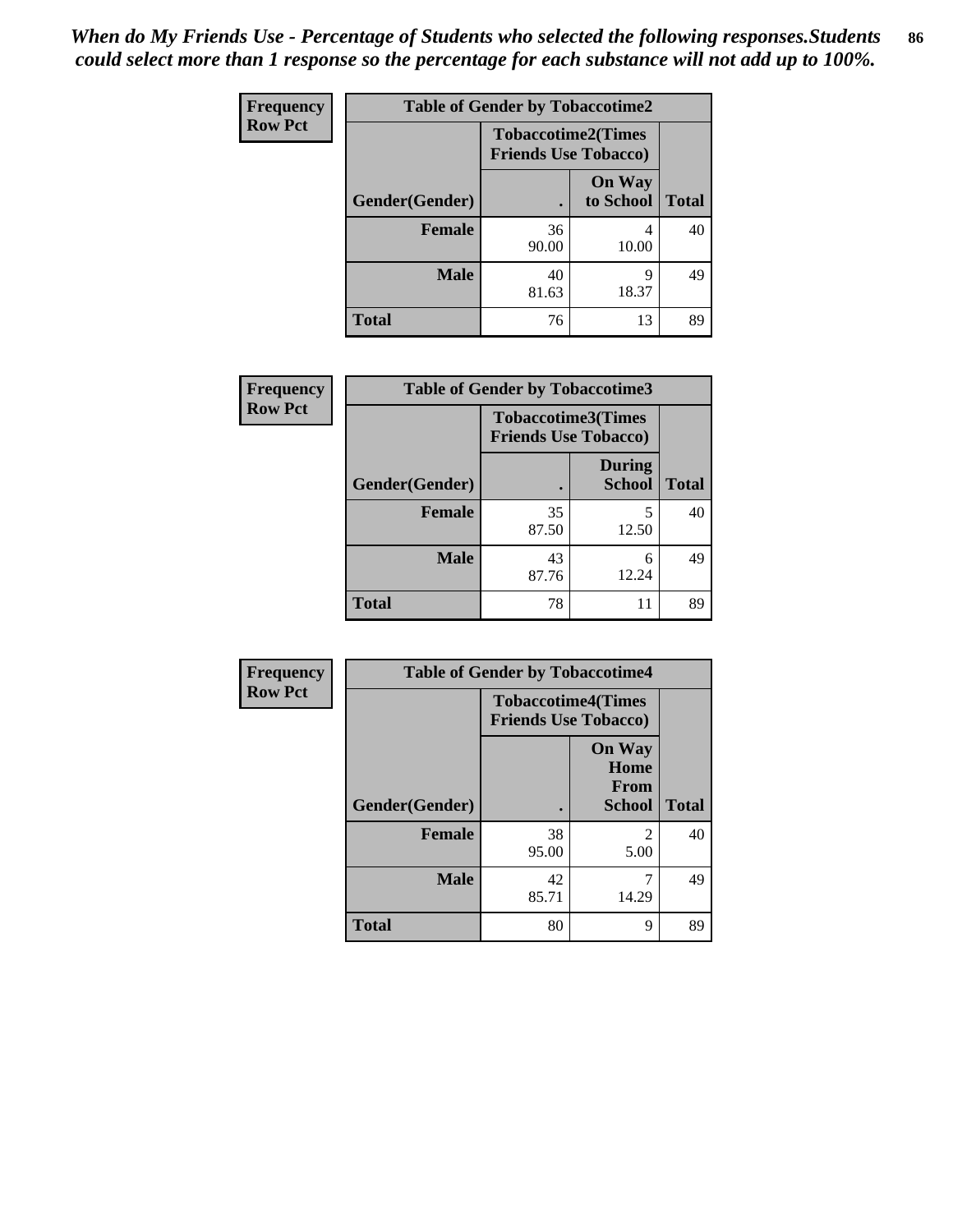| Frequency      | <b>Table of Gender by Tobaccotime5</b> |             |                                                           |              |  |
|----------------|----------------------------------------|-------------|-----------------------------------------------------------|--------------|--|
| <b>Row Pct</b> |                                        |             | <b>Tobaccotime5</b> (Times<br><b>Friends Use Tobacco)</b> |              |  |
|                | Gender(Gender)                         |             | <b>Weeknights</b>                                         | <b>Total</b> |  |
|                | Female                                 | 32<br>80.00 | 8<br>20.00                                                | 40           |  |
|                | <b>Male</b>                            | 36<br>73.47 | 13<br>26.53                                               | 49           |  |
|                | <b>Total</b>                           | 68          | 21                                                        | 89           |  |

| <b>Frequency</b> | <b>Table of Gender by Tobaccotime6</b> |                             |                           |              |
|------------------|----------------------------------------|-----------------------------|---------------------------|--------------|
| <b>Row Pct</b>   |                                        | <b>Friends Use Tobacco)</b> | <b>Tobaccotime6(Times</b> |              |
|                  | Gender(Gender)                         |                             | <b>Weekends</b>           | <b>Total</b> |
|                  | Female                                 | 34<br>85.00                 | 6<br>15.00                | 40           |
|                  | <b>Male</b>                            | 30<br>61.22                 | 19<br>38.78               | 49           |
|                  | <b>Total</b>                           | 64                          | 25                        | 89           |

| Frequency      | <b>Table of Gender by Marijuanatime1</b> |                                                               |             |              |
|----------------|------------------------------------------|---------------------------------------------------------------|-------------|--------------|
| <b>Row Pct</b> |                                          | <b>Marijuanatime1(Times</b><br><b>Friends Use Marijuana</b> ) |             |              |
|                | <b>Gender</b> (Gender)                   |                                                               | Do Not Use  | <b>Total</b> |
|                | Female                                   | 20.00                                                         | 32<br>80.00 | 40           |
|                | <b>Male</b>                              | 25<br>51.02                                                   | 24<br>48.98 | 49           |
|                | <b>Total</b>                             | 33                                                            | 56          | 89           |

| Frequency      |                | <b>Table of Gender by Marijuanatime2</b>                      |                            |              |  |
|----------------|----------------|---------------------------------------------------------------|----------------------------|--------------|--|
| <b>Row Pct</b> |                | <b>Marijuanatime2(Times</b><br><b>Friends Use Marijuana</b> ) |                            |              |  |
|                | Gender(Gender) |                                                               | On Way to<br><b>School</b> | <b>Total</b> |  |
|                | <b>Female</b>  | 36<br>90.00                                                   | 4<br>10.00                 | 40           |  |
|                | <b>Male</b>    | 37<br>75.51                                                   | 12<br>24.49                | 49           |  |
|                | <b>Total</b>   | 73                                                            | 16                         | 89           |  |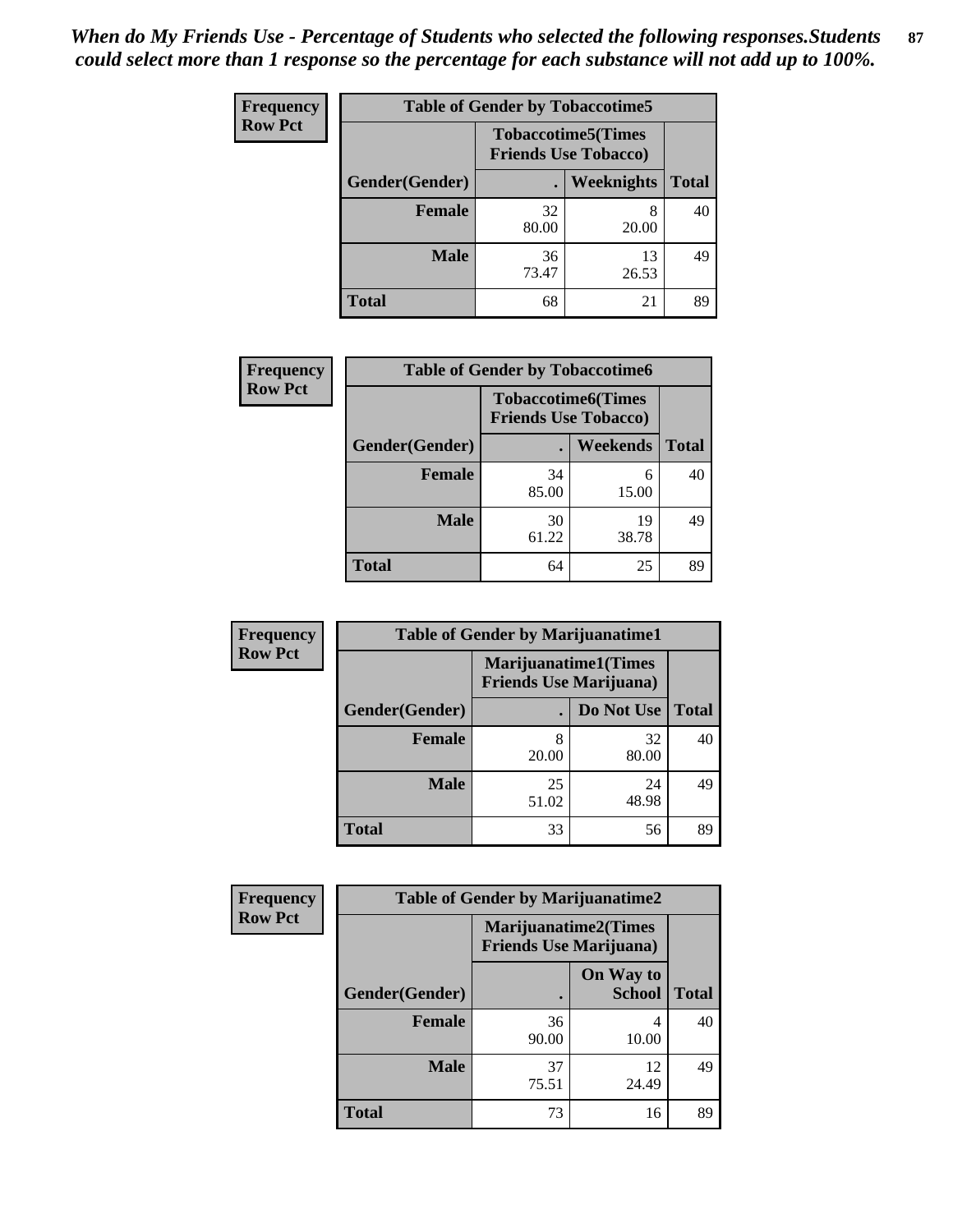| Frequency      | <b>Table of Gender by Marijuanatime3</b> |                                                        |                                |              |
|----------------|------------------------------------------|--------------------------------------------------------|--------------------------------|--------------|
| <b>Row Pct</b> |                                          | Marijuanatime3(Times<br><b>Friends Use Marijuana</b> ) |                                |              |
|                | Gender(Gender)                           |                                                        | <b>During</b><br><b>School</b> | <b>Total</b> |
|                | <b>Female</b>                            | 35<br>87.50                                            | 5<br>12.50                     | 40           |
|                | <b>Male</b>                              | 43<br>87.76                                            | 6<br>12.24                     | 49           |
|                | <b>Total</b>                             | 78                                                     | 11                             | 89           |

| Frequency      | <b>Table of Gender by Marijuanatime4</b> |                             |                                                       |              |
|----------------|------------------------------------------|-----------------------------|-------------------------------------------------------|--------------|
| <b>Row Pct</b> |                                          | <b>Marijuanatime4(Times</b> | <b>Friends Use Marijuana</b> )                        |              |
|                | Gender(Gender)                           |                             | <b>On Way</b><br>Home<br><b>From</b><br><b>School</b> | <b>Total</b> |
|                | <b>Female</b>                            | 36<br>90.00                 | 4<br>10.00                                            | 40           |
|                | <b>Male</b>                              | 38<br>77.55                 | 11<br>22.45                                           | 49           |
|                | <b>Total</b>                             | 74                          | 15                                                    | 89           |

| Frequency      |                | <b>Table of Gender by Marijuanatime5</b> |                                                                |              |
|----------------|----------------|------------------------------------------|----------------------------------------------------------------|--------------|
| <b>Row Pct</b> |                |                                          | <b>Marijuanatime5</b> (Times<br><b>Friends Use Marijuana</b> ) |              |
|                | Gender(Gender) |                                          | <b>Weeknights</b>                                              | <b>Total</b> |
|                | <b>Female</b>  | 36<br>90.00                              | 4<br>10.00                                                     | 40           |
|                | <b>Male</b>    | 36<br>73.47                              | 13<br>26.53                                                    | 49           |
|                | <b>Total</b>   | 72                                       | 17                                                             | 89           |

| Frequency      | <b>Table of Gender by Marijuanatime6</b> |                                                               |                 |              |
|----------------|------------------------------------------|---------------------------------------------------------------|-----------------|--------------|
| <b>Row Pct</b> |                                          | <b>Marijuanatime6(Times</b><br><b>Friends Use Marijuana</b> ) |                 |              |
|                | Gender(Gender)                           |                                                               | <b>Weekends</b> | <b>Total</b> |
|                | <b>Female</b>                            | 34<br>85.00                                                   | 6<br>15.00      | 40           |
|                | <b>Male</b>                              | 27<br>55.10                                                   | 22<br>44.90     | 49           |
|                | <b>Total</b>                             | 61                                                            | 28              | 89           |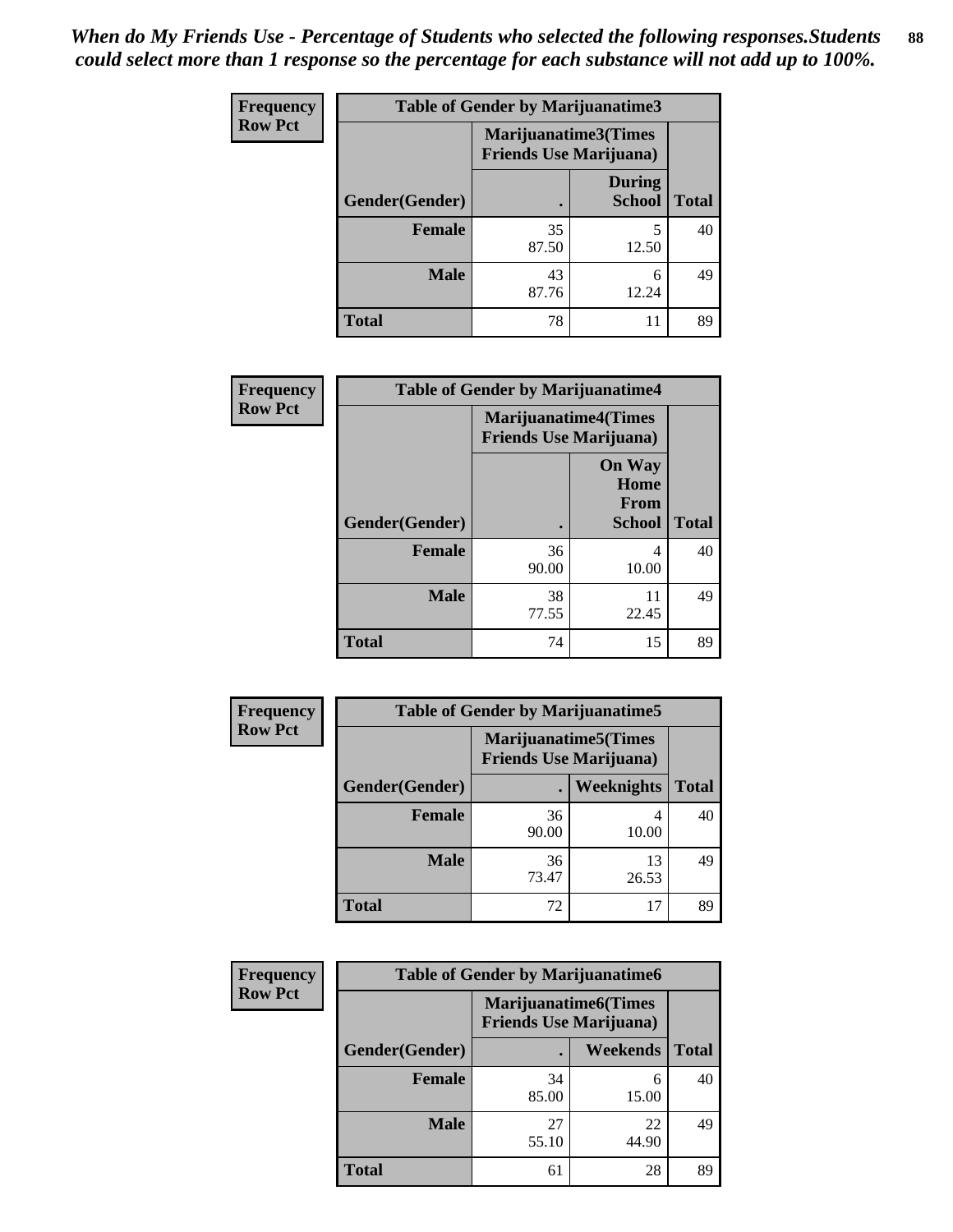| <b>Frequency</b> | <b>Table of Gender by Otherdrugtime1</b> |                                                                                   |             |              |
|------------------|------------------------------------------|-----------------------------------------------------------------------------------|-------------|--------------|
| <b>Row Pct</b>   |                                          | <b>Otherdrugtime1</b> (Times<br><b>Friends Use Other</b><br><b>Illegal Drugs)</b> |             |              |
|                  | Gender(Gender)                           |                                                                                   | Do Not Use  | <b>Total</b> |
|                  | <b>Female</b>                            | 8<br>20.00                                                                        | 32<br>80.00 | 40           |
|                  | <b>Male</b>                              | 12<br>24.49                                                                       | 37<br>75.51 | 49           |
|                  | <b>Total</b>                             | 20                                                                                | 69          | 89           |

| Frequency      | <b>Table of Gender by Otherdrugtime2</b> |                        |                                                         |              |
|----------------|------------------------------------------|------------------------|---------------------------------------------------------|--------------|
| <b>Row Pct</b> |                                          | <b>Illegal Drugs</b> ) | <b>Otherdrugtime2(Times</b><br><b>Friends Use Other</b> |              |
|                | Gender(Gender)                           |                        | On Way to<br><b>School</b>                              | <b>Total</b> |
|                | <b>Female</b>                            | 38<br>95.00            | $\mathfrak{D}$<br>5.00                                  | 40           |
|                | <b>Male</b>                              | 45<br>91.84            | 4<br>8.16                                               | 49           |
|                | <b>Total</b>                             | 83                     | 6                                                       | 89           |

| Frequency      | <b>Table of Gender by Otherdrugtime3</b> |                        |                                                  |              |
|----------------|------------------------------------------|------------------------|--------------------------------------------------|--------------|
| <b>Row Pct</b> |                                          | <b>Illegal Drugs</b> ) | Otherdrugtime3(Times<br><b>Friends Use Other</b> |              |
|                | Gender(Gender)                           |                        | <b>During</b><br><b>School</b>                   | <b>Total</b> |
|                | <b>Female</b>                            | 37<br>92.50            | 3<br>7.50                                        | 40           |
|                | <b>Male</b>                              | 46<br>93.88            | 3<br>6.12                                        | 49           |
|                | <b>Total</b>                             | 83                     | 6                                                | 89           |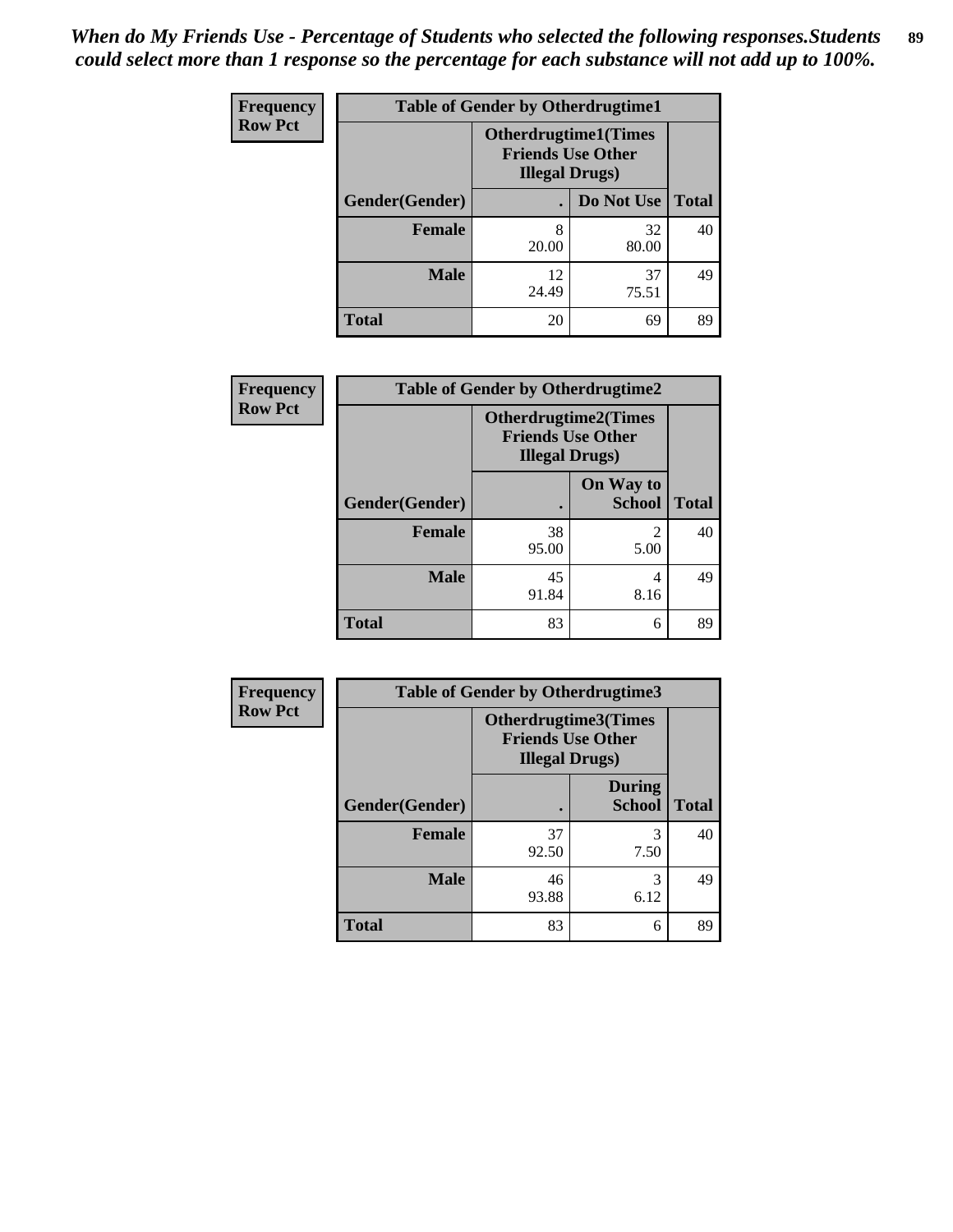*When do My Friends Use - Percentage of Students who selected the following responses.Students could select more than 1 response so the percentage for each substance will not add up to 100%.* **90**

| <b>Frequency</b> | <b>Table of Gender by Otherdrugtime4</b> |                        |                                                         |              |
|------------------|------------------------------------------|------------------------|---------------------------------------------------------|--------------|
| <b>Row Pct</b>   |                                          | <b>Illegal Drugs</b> ) | <b>Otherdrugtime4(Times</b><br><b>Friends Use Other</b> |              |
|                  | Gender(Gender)                           |                        | <b>On Way</b><br>Home<br><b>From</b><br><b>School</b>   | <b>Total</b> |
|                  | <b>Female</b>                            | 37<br>92.50            | 3<br>7.50                                               | 40           |
|                  | <b>Male</b>                              | 44<br>89.80            | 5<br>10.20                                              | 49           |
|                  | <b>Total</b>                             | 81                     | 8                                                       | 89           |

| <b>Frequency</b> | <b>Table of Gender by Otherdrugtime5</b> |                                                                                   |                   |              |
|------------------|------------------------------------------|-----------------------------------------------------------------------------------|-------------------|--------------|
| <b>Row Pct</b>   |                                          | <b>Otherdrugtime5(Times</b><br><b>Friends Use Other</b><br><b>Illegal Drugs</b> ) |                   |              |
|                  | Gender(Gender)                           |                                                                                   | <b>Weeknights</b> | <b>Total</b> |
|                  | <b>Female</b>                            | 35<br>87.50                                                                       | 12.50             | 40           |
|                  | <b>Male</b>                              | 41<br>83.67                                                                       | 8<br>16.33        | 49           |
|                  | Total                                    | 76                                                                                | 13                | 89           |

| <b>Frequency</b> | <b>Table of Gender by Otherdrugtime6</b> |                                                                                   |             |              |
|------------------|------------------------------------------|-----------------------------------------------------------------------------------|-------------|--------------|
| <b>Row Pct</b>   |                                          | <b>Otherdrugtime6(Times</b><br><b>Friends Use Other</b><br><b>Illegal Drugs</b> ) |             |              |
|                  | Gender(Gender)                           |                                                                                   | Weekends    | <b>Total</b> |
|                  | <b>Female</b>                            | 34<br>85.00                                                                       | 6<br>15.00  | 40           |
|                  | <b>Male</b>                              | 37<br>75.51                                                                       | 12<br>24.49 | 49           |
|                  | <b>Total</b>                             | 71                                                                                | 18          | 89           |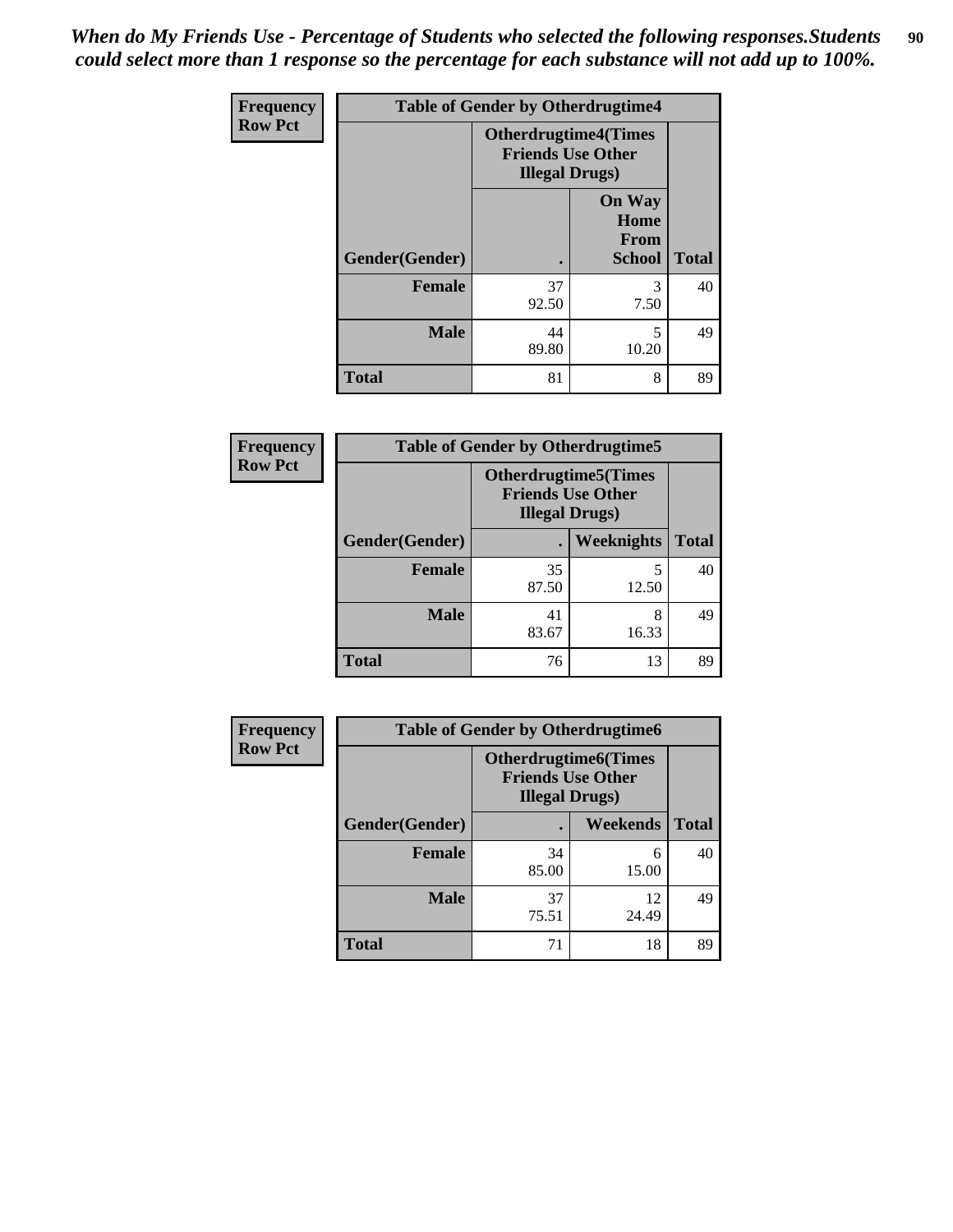## *Other Questions* **91**

| Frequency      |                | <b>Table of Gender by Educationalcohol</b>                                                                                    |                |              |  |
|----------------|----------------|-------------------------------------------------------------------------------------------------------------------------------|----------------|--------------|--|
| <b>Row Pct</b> |                | Educationalcohol(I<br>have been taught<br>about alcohol,<br>tobacco,<br>and other drugs<br>within the last year<br>at school) |                |              |  |
|                | Gender(Gender) | <b>Yes</b>                                                                                                                    | N <sub>0</sub> | <b>Total</b> |  |
|                | <b>Female</b>  | 36<br>90.00                                                                                                                   | 4<br>10.00     | 40           |  |
|                | <b>Male</b>    | 31<br>63.27                                                                                                                   | 18<br>36.73    | 49           |  |
|                | <b>Total</b>   | 67                                                                                                                            | 22             | 89           |  |

| Frequency      | <b>Table of Gender by Rodedrinking</b> |                                                                                                                     |                |              |
|----------------|----------------------------------------|---------------------------------------------------------------------------------------------------------------------|----------------|--------------|
| <b>Row Pct</b> |                                        | Rodedrinking(In<br>the past 30 days I<br>have ridden in a<br>car with a driver<br>who had been<br>drinking alcohol) |                |              |
|                | Gender(Gender)                         | Yes                                                                                                                 | N <sub>0</sub> | <b>Total</b> |
|                | <b>Female</b>                          | 17.50                                                                                                               | 33<br>82.50    | 40           |
|                | <b>Male</b>                            | 15<br>30.61                                                                                                         | 34<br>69.39    | 49           |
|                | <b>Total</b>                           | 22                                                                                                                  | 67             | 89           |

| Frequency      | <b>Table of Gender by Drugsschool</b> |                                                                                                                                     |                |              |
|----------------|---------------------------------------|-------------------------------------------------------------------------------------------------------------------------------------|----------------|--------------|
| <b>Row Pct</b> |                                       | <b>Drugsschool</b> (During<br>the past 12 months,<br>I have been offered,<br>sold,<br>or given illegal drugs<br>on school property) |                |              |
|                | Gender(Gender)                        | Yes                                                                                                                                 | N <sub>0</sub> | <b>Total</b> |
|                | <b>Female</b>                         | 4<br>10.00                                                                                                                          | 36<br>90.00    | 40           |
|                | <b>Male</b>                           | 10<br>20.41                                                                                                                         | 39<br>79.59    | 49           |
|                | <b>Total</b>                          | 14                                                                                                                                  | 75             | 89           |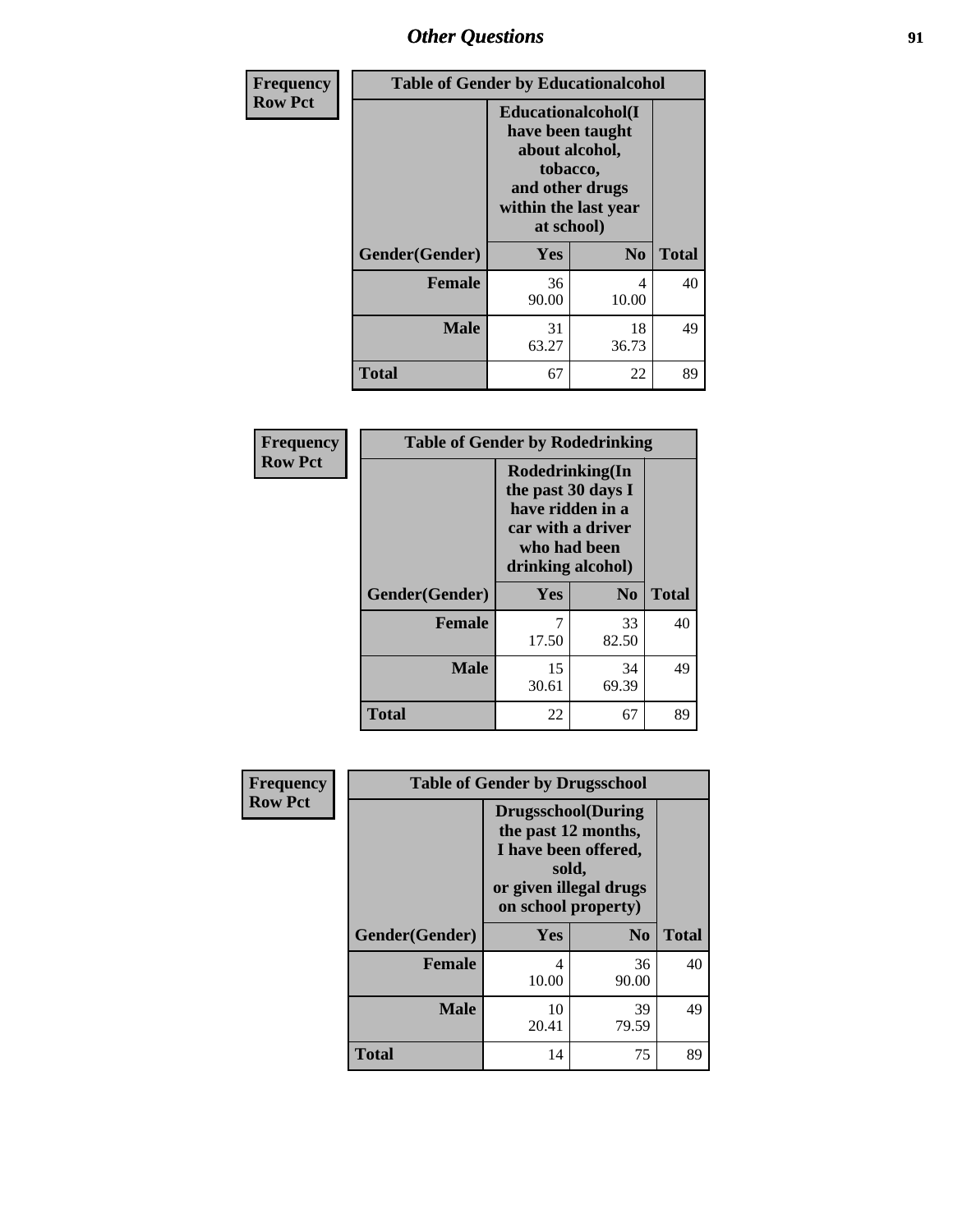*Other Questions* **92**

| <b>Frequency</b> | <b>Table of Gender by Bingedrinking</b> |                                                                                                                       |                   |                          |                        |              |
|------------------|-----------------------------------------|-----------------------------------------------------------------------------------------------------------------------|-------------------|--------------------------|------------------------|--------------|
| <b>Row Pct</b>   |                                         | <b>Bingedrinking</b> (I have<br>drunk five or more<br>drinks of alcohol at one<br>sitting during the last<br>30 days) |                   |                          |                        |              |
|                  | Gender(Gender)                          | $\mathbf{0}$<br><b>Days</b>                                                                                           | 3 to<br>5<br>days | <b>6 to</b><br>9<br>days | 20<br>to<br>29<br>days | <b>Total</b> |
|                  | <b>Female</b>                           | 39<br>97.50                                                                                                           | 2.50              | $\Omega$<br>0.00         | 0<br>0.00              | 40           |
|                  | <b>Male</b>                             | 41<br>83.67                                                                                                           | 4<br>8.16         | 2<br>4.08                | 2<br>4.08              | 49           |
|                  | <b>Total</b>                            | 80                                                                                                                    | 5                 | 2                        | 2                      | 89           |

| Frequency      | <b>Table of Gender by Educationaids</b> |                                                                                                 |                |              |
|----------------|-----------------------------------------|-------------------------------------------------------------------------------------------------|----------------|--------------|
| <b>Row Pct</b> |                                         | <b>Educationaids</b> (I<br>have been taught<br>about HIV/AIDS<br>at school in the<br>past year) |                |              |
|                | Gender(Gender)                          | Yes                                                                                             | N <sub>0</sub> | <b>Total</b> |
|                | <b>Female</b>                           | 24<br>60.00                                                                                     | 16<br>40.00    | 40           |
|                | <b>Male</b>                             | 27<br>55.10                                                                                     | 22<br>44.90    | 49           |
|                | <b>Total</b>                            | 51                                                                                              | 38             | 89           |

| Frequency      | <b>Table of Gender by Suicideconsider</b> |                 |                |              |
|----------------|-------------------------------------------|-----------------|----------------|--------------|
| <b>Row Pct</b> |                                           | Suicideconsider |                |              |
|                | Gender(Gender)                            | Yes             | N <sub>0</sub> | <b>Total</b> |
|                | <b>Female</b>                             | 5.00            | 38<br>95.00    | 40           |
|                | <b>Male</b>                               | 4<br>8.16       | 45<br>91.84    | 49           |
|                | <b>Total</b>                              | 6               | 83             | 89           |